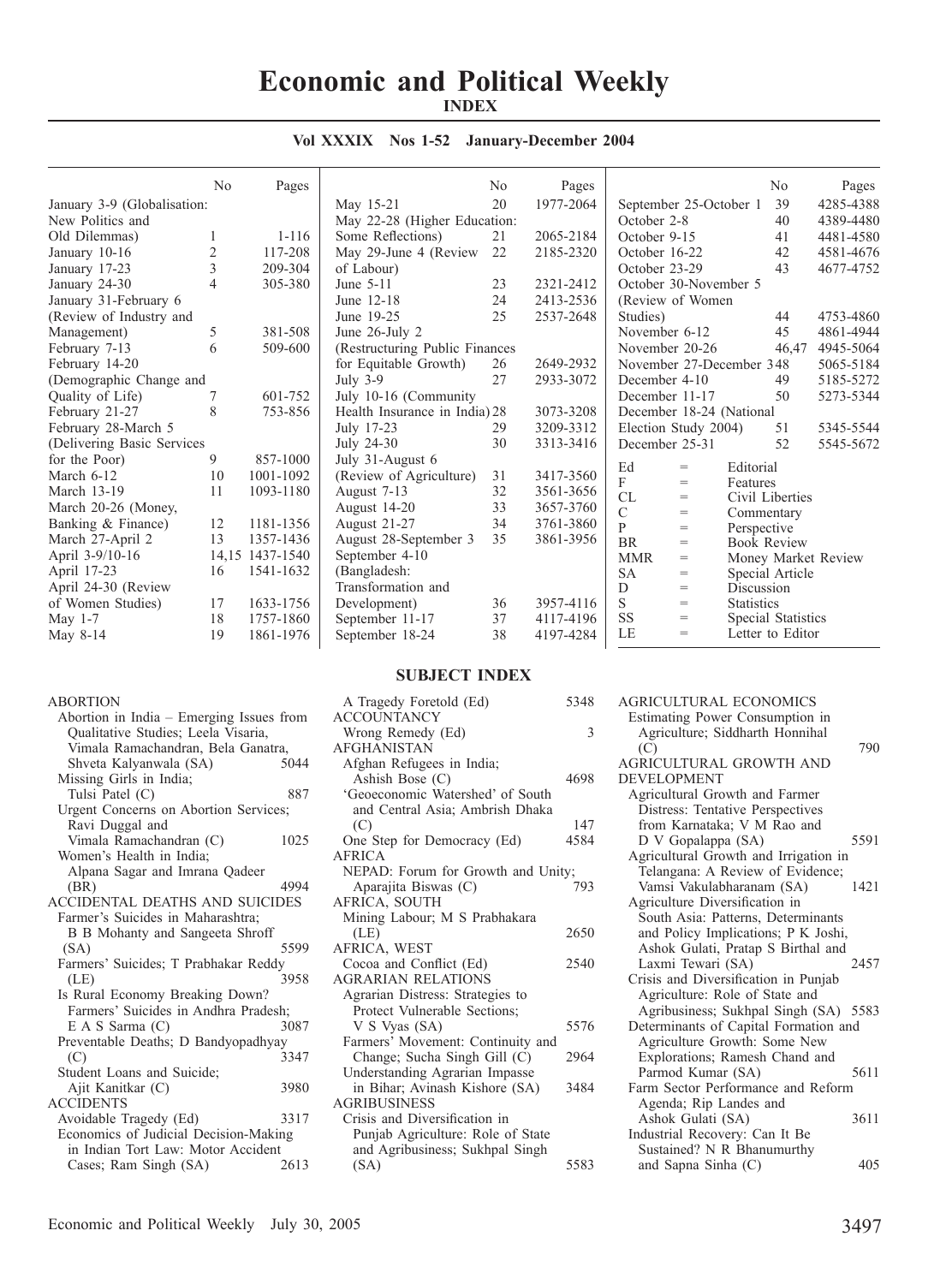Performance of the Northern States: A Comparative Analysis; Mathew Joseph (SA) 564 Rice Economy of Bangladesh: Progress and Prospects; Raisuddin Ahmed (SA) 4043 Tashkent and Beijing: Visits and Conferences; Ramaswamy R Iyer (C)133 Telangana's Agricultural Growth Experience; M Venkatanarayana and Varinder Jain (D) 2319 AGRICULTURAL LABOUR Women Professionals in Agriculture: Some Employment Issues; N Sandhya Shenoy and D Rama Rao (SA) 1712 AGRICULTURAL MARKETING Farmers in Lease Market; P C Bansil (D) 3955 Long-term Perspective (Ed) 4756 Small Farmers and Markets; Sucha Singh Gill (BR) 2356 AGRICULTURAL POLICY Aggregate Agricultural Supply Function in India; Munish Alagh (SA) 202 Desultory Regulations (Ed) 1544 Liberalisation of Pulses Sector: Production, Prices and Imports; Dhanmanjiri Sathe and Sunil Agarwal (SA) 3391 Policy and Politics (Ed) 5 Politics of Procurement and Price Support; M Raghavan (D) 506 Vague Proposals (Ed) 2325 AGRICULTURAL PRICES Agricultural Price Volatility in International and Indian Markets; C S C Sekhar (SA) 4729 AGRICULTURAL PRICES COMMISSION Politics of Procurement and Price Support; M Raghavan (D) 506 AGRICULTURAL PRODUCTION Aggregate Agricultural Supply Function in India; Munish Alagh (SA) 202 Agrarian Distress: Strategies to Protect Vulnerable Sections; V S Vyas (SA) 5576 Factors in Declining Crop Diversification: Case Study of Punjab; Joginder Singh<br>and R S Sidhu (SA) 5607 and R S Sidhu  $(SA)$ Intellectual Property Protection for Plant Varieties: Issues in Focus; N Lalitha (SA) 1921 Rice: Regionwise Growth Trends in Maharashtra; Vrishali Deosthali and Chandrashekhar M Nikam (C) 240 Statewise Production of Horticulture Crops in India; *EPW* Research Foundation (S) 1867<br>Vishful Thinking (Ed) 4288 Wishful Thinking (Ed) AGRICULTURAL REFORMS Farm Sector Performance and Reform Agenda; Rip Landes and Ashok Gulati (SA) 3611 Towards an Alternative Agrarian Reform: Tea Plantations in South India; Yujiro Hayami, A Damodaran (P) 3992 AGRICULTURAL RESEARCH To Controversial Technology; Anitha Ramanna (BR) 2017

AGRICULTURAL STATISTICS Indian Agriculture – Statistical Profile;<br>*EPW* Research Foundation (S) 3963 *EPW* Research Foundation (S) AGRICULTURAL SUBSIDY Politics of Procurement and Price Support; M Raghavan (D) 506 AGRICULTURAL TECHNOLOGY Partnership in Public Sector Agricultural R & D: Evidence from India; Aldas Janaiah and Mahabub Hossain<br>(SA) 5327 (SA) 5327 Promoting Biofertilisers in Indian Agriculture; Nilabja Ghosh (SA) 5617 Socio-ecological Implications of Pesticide Use in India; P K Shetty (SA) 5261 AGRICULTURAL WAGES Agricultural Wages and Employment; R S Sidhu and Sukhpal Singh (C) 4132 AGRICULTURE Efficiency of Water Use in Agriculture; A Vaidyanathan and K Sivasubramaniyan (SA) 2989 Farmers' Movement – Continuity and<br>Change: Sucha Singh Gill (C) 2964 Change; Sucha Singh Gill  $(C)$ In the Name of the Farmer: Central and Karnataka State Budget, 2004-05;<br>R S Deshpande (F) 3433 R S Deshpande (F) WTO and Agriculture: 'Green Box' Subsidies Must Go; Devinder Sharma<br>(C) 1997 (C) 1997 AIDS AIDS in India: Disaster in the Making; Suneetha Kadiyala and Tony Barnett (P) 1888 Antenatal Care and AIDS Knowledge among Married Women; Usha Sambamoorthi, Rakkee Thimothy, Wenhui Wei and S Irudaya Rajan (SA) 721 Bombay Bimari in UP; Murali Dhar Vemuri (C) 4773 Economic Implications of Inertia on HIV/AIDS and Benefits of Action;<br>Ajay Mahal (SA) 1049 Ajay Mahal (SA) HIV Patients: Knowledge and Sexual Behaviour Patterns; T S Arunkumar, S Irudaya Rajan and Rakkee Thimothy (C) 1208 Women's Health in India; Alpana Sagar and Imrana Qadeer (BR) AIR TRANSPORT Hazardous Journeys; Ruby Lal and Gyan Pandey (F) 2423 Indian Airlines, 1964-1999: Structure of Cost and Policy Implications; Danish A Hashim (SA) 3641 Indifferent Solutions (Ed) 4757 Why Is Air Travel So Expensive? An Analysis; Danish A Hashim (C) 3784 AIRCRAFT INDUSTRY Making of Hawaii Sundari: Reflections on Air India's Recruitment Policy; Manjusha Nair (C) 1014 AIRPORT SECURITY Hazardous Journeys; Ruby Lal and Gyan Pandey (F) 2423 AIRPORTS What of AAI? (Ed) 3077 AKALI DAL Electoral Politics in Punjab: Study of Akali Dal; Ashutosh Kumar (SA) 1515

ALAVI, HAMZA Hamza Alavi: A Personal Tribute; Andre Gunder Frank (C) 2089 ALGERIA Self-Determination vs Secession; A G Noorani (BR) 1398 AMBEDKAR, B R Metaphysics and Protest in Discourse on Buddhism; G P Deshpande (BR) 3109 ANDHRA PRADESH Andhra Pradesh: Fall of the CEO in Arena of Democracy; K C Suri (SA) 5493 Beyond Media Images; Y S Rajasekhara Reddy (LE) 3418 Beyond Media Images; K Balagopal (C) 2425 Environmental Protection: The Role of Liability System in India; P M Prasad (SA) 257 Falling into Poverty in AP; T Prabhakar Reddy (LE) 4482 Falling into Poverty in Villages of Andhra Pradesh: Why Poverty Avoidance Policies Are Needed; Anirudh Krishna, Mahesh Kapila, Sharad Pathak, Mahendra Porwal, Kiranpal Singh and Virpal Singh (SA) 3249 Farmers' Suicides; T Prabhakar Reddy (LE) 3958 Is Rural Economy Breaking Down? Farmers' Suicides in Andhra Pradesh; E A S Sarma (C) 3087 Occupational Cooperatives: All but Defunct; E Venkatesu (C) 3687 Political Articulation and Policy Discourse in Elections: Andhra Pradesh, 2004; K Srinivasulu (SA) 3845 Premature Release of Prisoners; K Murali (C) 4315 Preventable Deaths; D Bandyopadhyay (C) 3347 Public Sector Reform and Corruption: CARD Facade in Andhra Pradesh; Jonathan Caseley (SA) 1151 Reforms in Andhra Pradesh: Is Mid-Course Correction Called For? R Kavita Rao (SA) 4350 Reservation for Muslims; Asghar Ali Engineer (C) 3984 Some Contemporary Trends; Ajay Gudavarthy and G Vijay (C) 1571 Talking Peace (Ed)  $4680$ <br>Telangana Factor (Ed)  $1184$ Telangana Factor (Ed) Telangana's Agricultural Growth Experience; M Venkatanarayana and Varinder Jain (D) 2319 Telling Outcome (Ed) 1980 Telugu Desam Party: Rise and Prospects for Future; K C Suri (SA) 1481 Thinking with Handlooms: Perspectives from Andhra Pradesh; Seemanthini Niranjana (SA) 553 Water to Coca Cola; C Ramachandraiah (LE) 2064 Why Women Did Not Vote for TDP; Srikrishna Ayyangar (C) 1992 Women's Rights and Naxalite Groups; Vasanth Kannabiran, Volga and Kalpana Kannabiran (C) 4874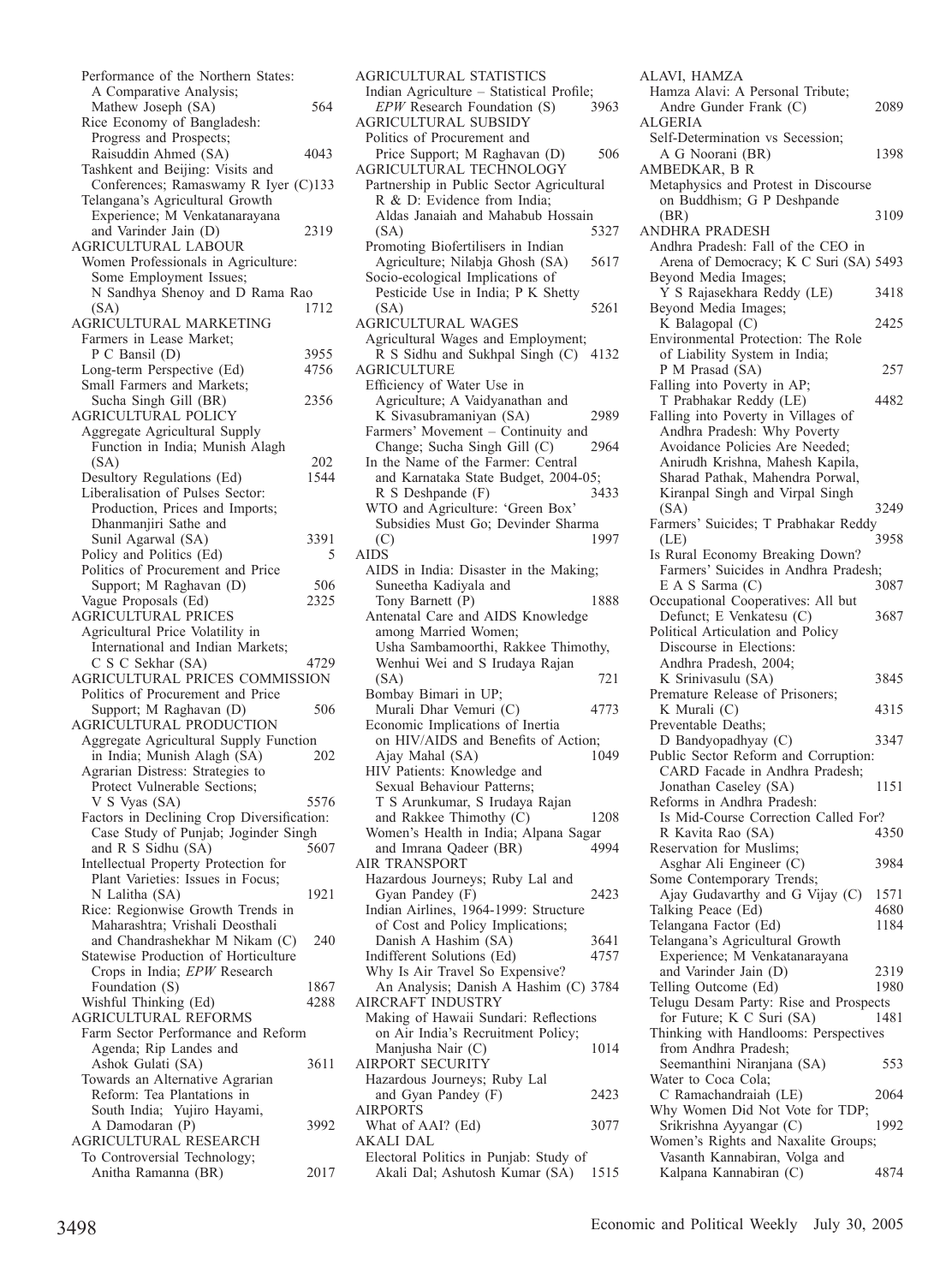| ANIMAL HUSBANDRY                                                           |              |
|----------------------------------------------------------------------------|--------------|
| Basic Animal Husbandry: A Statistical                                      |              |
| Profile; EPW Research Foundation<br>(S)                                    | 4867         |
| ANNUAL SURVEY OF INDUSTRY                                                  |              |
| Enlarging the Scope of Annual Survey                                       |              |
| of Industries; G C Manna and                                               |              |
| J P Bhattacharjee (SA)<br>Industrial Statistics in India: Sources,         | 5163         |
| Limitations and Data Gaps;                                                 |              |
| M R Saluja (SA)                                                            | 5167         |
| ANTHROPOLOGY                                                               |              |
| Passages Out of India; Yasmeen Arif                                        |              |
| (D)<br>A Pioneering Anthropologist;                                        | 301          |
| H S Saksena (LE)                                                           | 5274         |
| ARAFAT, YASSER                                                             |              |
| An Enduring Symbol (Ed)                                                    | 4948         |
| Yasser Arafat: Fighter Against Implacable                                  |              |
| Odds; Sukumar Muralidharan (C)<br>ARGENTINA                                | 5088         |
| Temporary Respite (Ed)                                                     | 1185         |
| <b>ARMED FORCES</b>                                                        |              |
| Anti-Cuban Embargo: New Curtailment                                        |              |
| of Freedoms; Remy Herrera (C)                                              | 4141         |
| Civilians and Localisation of Conflict<br>in Assam; Anindita Dasgupta (SA) | 4461         |
| Imperial Pickle (Ed)                                                       | 1761         |
| Iraq Attack Backfire; Brian Martin                                         |              |
| (P)                                                                        | 1577         |
| Israel: An Equal Partner in Occupation                                     |              |
| of Iraq; Sukumar Muralidharan (C) 4517                                     |              |
| Odious Comparisons (Ed)<br>Pornography of Torture;                         | 3315         |
| Sumanta Banerjee (C)                                                       | 3443         |
| ARTISTS                                                                    |              |
| Lata Mangeshkar: The Singer and the                                        |              |
| Voice; Ashwini Deshpande (D)<br>Voice, Gender and Space in Time of         | 5179         |
|                                                                            |              |
|                                                                            |              |
| Five-Year Plans: The Idea of                                               |              |
| Lata Mangeshkar; Sanjay Srivastava<br>(SA)                                 | 2019         |
| ARUNACHAL PRADESH                                                          |              |
| Victory for the BJP; Nani Bath (SA) 5531                                   |              |
| <b>ASBESTOS INDUSTRY</b>                                                   |              |
| Misleading Advertisements on Asbestos                                      |              |
| Injuries; Laurie Kazan-Allen (C)<br>ASEAN                                  | 3976         |
| ASEAN-India Economic Relations:                                            |              |
| Current Status and Future Prospects;                                       |              |
| Rahul Sen, Mukul G Asher and                                               |              |
| Ramkishen S Rajan (SA)                                                     | 3297<br>5189 |
| Getting Closer (Ed)<br>ASIA                                                |              |
| Asia in the Future of Economic History;                                    |              |
| R Bin Wong (D)                                                             | 5669         |
| Malnutrition, Policy and Action;                                           |              |
| Neeraj Hatekar (BR)                                                        | 4890         |
| ASIA, SOUTH<br>Accounting for Growth;                                      |              |
| Sugata Marjit (BR)                                                         | 1035         |
| Finance at the Grass Roots;                                                |              |
| Naresh Singh (BR)                                                          | 1718         |
| Gender Conflict and Displacement:                                          |              |
| Contesting 'Infantilisation' of Forced<br>Migrant Women; Rita Manchanda    |              |
| (SA)                                                                       | 4179         |
| Impact Assessment of Drainage                                              |              |
| Investment; K K Datta (C)                                                  | 1784         |
| Nuclear Civil Defence in South Asia:                                       |              |
| Is It Feasible? R Rajaraman,<br>Z Mian and A H Nayyar (SA)                 | 5017         |

| Nuclear Early Warning in South Asia:<br>Problems and Issues; M V Ramana,<br>R Rajaraman and Zia Mian (SA)<br>Uncanny Networks: Pirate, Urban<br>and New Globalisation; | 279  |
|------------------------------------------------------------------------------------------------------------------------------------------------------------------------|------|
| Ravi Sundaram (SA)                                                                                                                                                     | 64   |
| Work and School; V Gayathri<br>and Sonali Ghosh (BR)                                                                                                                   | 1798 |
| ASIA, SOUTH-EAST                                                                                                                                                       |      |
| Colonial Surplus and Foreign-Owned                                                                                                                                     |      |
| Investment in South-East Asia;<br>Alec Gordon (SA)                                                                                                                     | 371  |
| Flailing Eagle, Crouching Tigers: Decline                                                                                                                              |      |
| of US Power and New Asian<br>Regionalism; Ravi Arvind Palat (SA) 3620                                                                                                  |      |
| South and East Asia in Global                                                                                                                                          |      |
| Economic History: An Ongoing<br>Dialogue; Kenneth Pomeranz (D)                                                                                                         | 5268 |
| ASIA, WEST                                                                                                                                                             |      |
| Democracy and Reform: Voices in                                                                                                                                        |      |
| West Asia; Ranjit Sau (C)                                                                                                                                              | 4232 |
| An Enduring Symbol (Ed)                                                                                                                                                | 4948 |
| Gains in Healthcare; Sadhna Shanker                                                                                                                                    |      |
| (C)                                                                                                                                                                    | 2567 |
| ASSAM                                                                                                                                                                  |      |
| The (not so) Quiet American;                                                                                                                                           |      |
| GPD (F)<br>Challenges before Bodo Territorial                                                                                                                          | 4605 |
| Council; M Amarjeet Singh (C)                                                                                                                                          | 784  |
| Civilians and Localisation of Conflict                                                                                                                                 |      |
| in Assam; Anindita Dasgupta (SA)                                                                                                                                       | 4461 |
| Fire and Smoke Signals (Ed)                                                                                                                                            | 4583 |
| Mixed Verdict; Sandhya Goswami                                                                                                                                         |      |
| (SA)                                                                                                                                                                   | 5523 |
| Odious Comparisons (Ed)                                                                                                                                                | 3315 |
| Religion in India: A Demographic                                                                                                                                       |      |
|                                                                                                                                                                        |      |
| Perspective; Mahendra Premi (F)                                                                                                                                        | 4297 |
| <b>ASSAM HILL TRIBES</b>                                                                                                                                               |      |
| Autonomy Movements: Real Issues and                                                                                                                                    |      |
| Uncertain Solutions; Udayon Misra<br>(BR)                                                                                                                              | 901  |
| AUDITING                                                                                                                                                               |      |
| Rating Agencies: An American Policy<br>Arm? Georgy S Thomas (C)                                                                                                        | 4613 |
| <b>AUSTRALIA</b>                                                                                                                                                       |      |
| Fiscal Transfers in Australia: Review and                                                                                                                              |      |
| Relevance to India; C Rangarajan                                                                                                                                       |      |
| and D K Srivastava (SA)                                                                                                                                                | 3709 |
| <b>AUTOMOBILE INDUSTRY</b>                                                                                                                                             |      |
| Growth Fuels R and D (Ed)<br>Korean Perspective on FDI in India:                                                                                                       | 1636 |
| Hyundai Motors' Industrial Cluster;                                                                                                                                    |      |
| Jongsoo Park (SA)                                                                                                                                                      | 3551 |
| Staking Claims (Ed)                                                                                                                                                    | 4393 |
| Technology Acquisition and Growth of                                                                                                                                   |      |
| Firms: Indian Automobile Sector                                                                                                                                        |      |
| under Changing Policy Regimes;                                                                                                                                         |      |
| K Narayanan (SA)<br>AYURVEDA                                                                                                                                           | 461  |
|                                                                                                                                                                        |      |
| Local Knowledge for World Market:<br>Globalising Ayurveda;                                                                                                             |      |
| Madhulika Banerjee (SA)                                                                                                                                                | 89   |
| <b>BACKWARD CLASSES</b>                                                                                                                                                |      |
| Ezhavas and Nadars; L S Vishwanath                                                                                                                                     |      |
| (LE)                                                                                                                                                                   | 1634 |
| Job Quotas in the Private Sector;                                                                                                                                      | 4403 |
| P Radhakrishnan (C)<br>Kunbi Maratha as OBC: Backward                                                                                                                  |      |
| Journey of a Caste;                                                                                                                                                    |      |
| Rajeshwari Deshpande (C)                                                                                                                                               | 1448 |
| Occupational Cooperatives: All but<br>Defunct; E Venkatesu (C)                                                                                                         | 3687 |

| <b>BALANCE OF PAYMENTS</b><br>Analysis of the Capital Account in                                |      |
|-------------------------------------------------------------------------------------------------|------|
| India's Balance of Payments;                                                                    |      |
| Rajiv Ranjan and D M Nachane<br>(SA)                                                            | 3031 |
| <b>BANGLADESH</b><br>Achieving Universal Primary Education<br>and Eliminating Gender Disparity; |      |
| Naomi Hossain and Naila Kabeer<br>(SA)                                                          | 4093 |
| Decades of Change; Thomas Timberg<br>(BR)                                                       | 2580 |
| Development Achievements and<br>Challenges; Isher J Ahluwalia and<br>Zahid Hussain (SA)         | 4013 |
| Economic Transformation and Social<br>Development in Bangladesh;<br>Isher J Ahluwalia and       |      |
| Wahiduddin Mahmud (SA)<br>Grameen Bank, Microcredit and                                         | 4009 |
| Millennium Development Goals;                                                                   |      |
| Muhammad Yunus (SA)<br>Health and Population: Making Progress                                   | 4077 |
| under Poverty; Simeen Mahmud                                                                    |      |
| (SA)<br>Impact of Trade Liberalisation: Looking                                                 | 4081 |
| at the Evidence; Sadiq Ahmed and                                                                |      |
| Zaidi Sattar (SA)<br>Macroeconomic Management: From                                             | 4059 |
| Stabilisation to Growth?                                                                        |      |
| Wahiduddin Mahmud (SA)                                                                          | 4023 |
| Making Sense of Strikes (Ed)<br>NGO Sector in Bangladesh: An                                    | 1865 |
| Overview; Sajjad Zohir (SA)                                                                     | 4109 |
| NGOs as Not-for-Profit Corporations;<br>DN(C)                                                   | 1642 |
| Opening 'Black Box' of Education                                                                |      |
| System in Bangladesh: Analysis of<br>University Admission Test Results                          |      |
| and Background Performances;<br>Anu Muhammad, M Nurul Hoque                                     |      |
| and M Amzad Hossain (SA)<br>Redefining Women's Samman:                                          | 3131 |
| Microcredit and Gender Relations in                                                             |      |
| Rural Bangladesh; Govind Kelkar,                                                                |      |
| Dev Nathan and Rownak Jahan<br>(SA)                                                             | 3627 |
| Rice Economy of Bangladesh:                                                                     |      |
| Progress and Prospects;<br>Raisuddin Ahmed (SA)                                                 | 4043 |
| Rural Non-Farm Economy: Evidence                                                                |      |
| from Household Surveys;<br>Mahabub Hossain (SA)<br>Structural Dimensions of                     | 4053 |
| Malgovernance in Bangladesh;<br>Rehman Sobhan (SA)                                              | 4101 |
| Trade, Food Aid and Food Security:<br>Evolving Rice and Wheat Markets;                          |      |
| Paul A Dorosh (SA)                                                                              | 4033 |
| Waterlogged Again: Why Control<br>Measures Have Not Worked;                                     |      |
| Anu Muhammad (C)<br><b>BANK MANAGEMENT</b>                                                      | 3447 |
| Comparing Performance of Public                                                                 |      |
| and Private Sector Banks: A Revenue                                                             |      |
| Maximisation Efficiency Approach;<br>T T Ram Mohan and Subhash C Ray                            |      |
| (SA)<br>Governance in Banking; Abhiman Das                                                      | 1271 |
| and Saibal Ghosh (LE)<br>Governance in Banks; B Yerram Raju                                     | 1978 |
| (LE)                                                                                            | 1860 |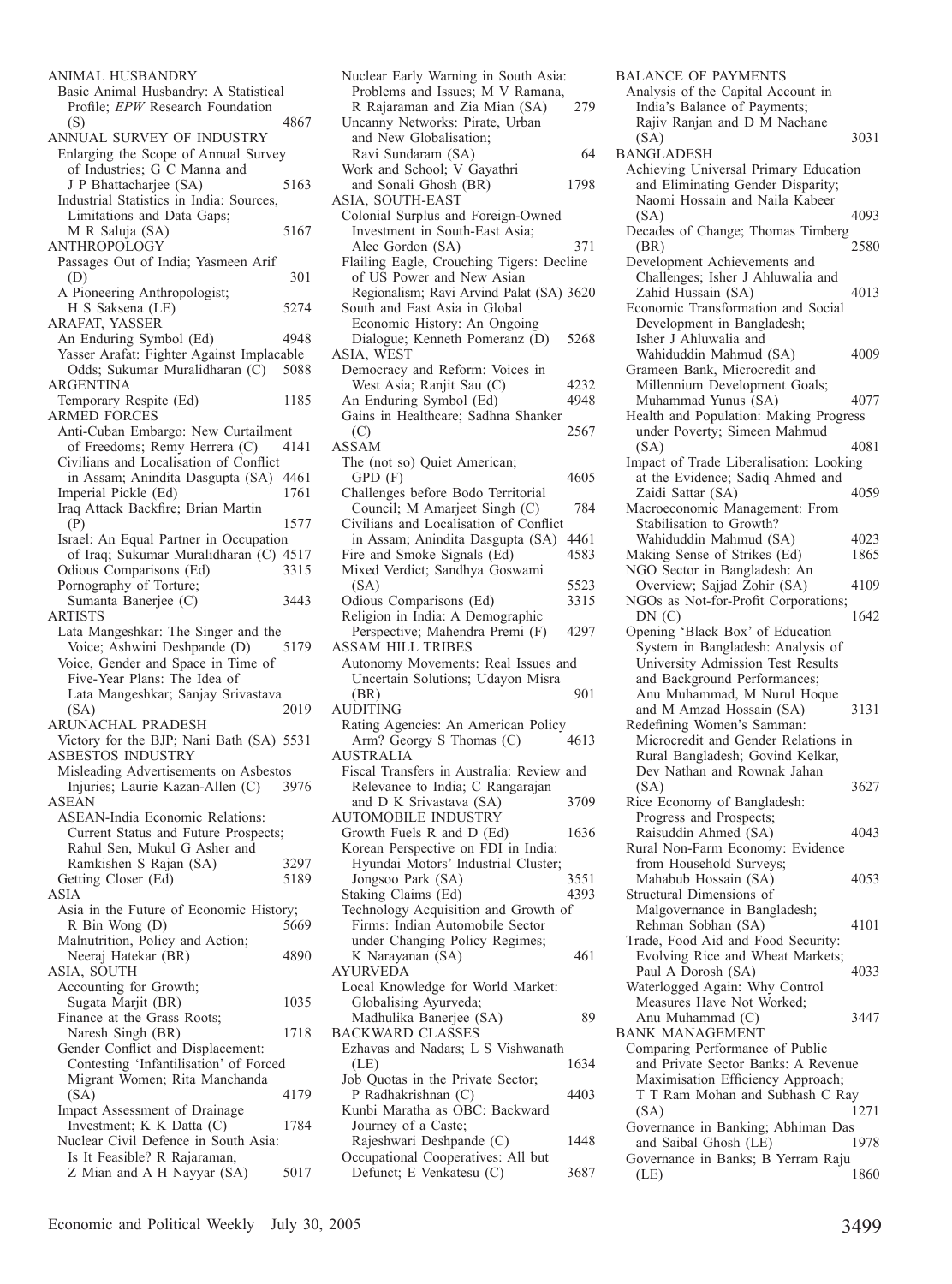BANKING REFORMS Force-Funding of Infrastructure: Off-budget and Off-key? Partha Mukhopadhyay (F) 4396 What Do Banks (Not) Do? Abhijit Banerjee and Esther Duflo  $(F)$  4212 Where Are the DFIs? (Ed) 859 BANKING STATISTICS Behaviour of Bank Capital: Issues and Evidence from India; Saibal Ghosh, D M Nachane and Partha Ray (SA) 1291 Comparing Performance of Public and Private Sector Banks: A Revenue Maximisation Efficiency Approach; T T Ram Mohan and Subhash C Ray (SA) 1271 Corporate Governance in Banking System: An Empirical Investigation; Abhiman Das and Saibal Ghosh (SA) 1263 Current Statistics; *EPW* Research Foundation (S) 3567 Growth in Estimated Corporate Investment; EPW Research Foundation (S) 7 Income Stability of Scheduled Commercial Banks: Interest vis-a-vis Non-Interest Income; A S Ramasastri, Achamma Samuel and S Gangadaran (SA) 1311 Scheduled Commercial Banks in India: A 30-Year Data Base; *EPW* Research Foundation (SS) 1331 BANKRUPTCY Parmalat's India Operations; Ajit Kanitkar (C) 1198 BANKS Banks' Performance – Limited Achievements; *EPW* Research Foundation (MMR) 218 Behaviour of Bank Capital: Issues and Evidence from India; Saibal Ghosh, D M Nachane and Partha Ray (SA) 1291 Commercial Banks: No Substitutes for Risk (Ed) 5275 Comparing Performance of Public and Private Sector Banks: A Revenue Maximisation Efficiency Approach; T T Ram Mohan and Subhash C Ray<br>(SA) 1271 (SA) 1271 Corporate Governance in Banking System: An Empirical Investigation; Abhiman Das and Saibal Ghosh (SA) 1263 Distributional Issues in Bank Credit – Multi-pronged Strategy for Correcting Past Neglect; S L Shetty (SA) 3265 'Fit and Proper' Banks: Importance of Regulatory Surveillance; D N Ghosh<br>(F) 4599 (F) 4599 Governance in Banks; B Yerram Raju<br>(LE) 1860 (LE) 1860 Income Stability of Scheduled Commercial Banks: Interest vis-a-vis Non-Interest Income; A S Ramasastri, Achamma Samuel and S Gangadaran (SA) 1311 Investment Portfolio of Scheduled Commercial Banks [as on March 31]; *EPW* Research Foundation (S) 1363

Misplaced Priorities; T T Ram Mohan (C) 5283 Scheduled Commercial Banks in India: A 30-Year Data Base; *EPW* Research Foundation (SS) 1331 Securitisation Act: Controversy, Verdict and Road Ahead; Sidharth Sharma (C) 3977 What Do Banks (Not) Do? Abhijit Banerjee and Esther Duflo (F) 4212 BENGAL Bengal Dreaming; Arup Maharatna (C)3445 BHOPAL Bhopal: Continuing Institutional Crisis;<br>Sukumar Muralidharan (C) 5196 Sukumar Muralidharan (C) Bhopal: Twenty Years On (Ed) 5187 BHOPAL GAS DISASTER Bhopal: Continuing Institutional Crisis;<br>Sukumar Muralidharan (C) 5196 Sukumar Muralidharan (C) 5196<br>hopal: Twenty Years On (Ed) 5187 Bhopal: Twenty Years On (Ed) 5187<br>Judicial Poke (Ed) 3316 Judicial Poke (Ed) 3316<br>Role of Institutions (Ed) 1003 Role of Institutions (Ed) BHUTAN Coping with ULFA; Rajesh S Kharat  $(C)$  1661 BIHAR Bihar Elections: Laloo against Who? Cyril Robin (C) 5361 Naxalite Movement in Bihar; Ashley Tellis (BR) 811 Politics from Below; Muneshwar Yadav<br>(SA) 5510 (SA) 5510 Small Gains in Bihar (Ed) 5 Understanding Agrarian Impasse in Bihar; Avinash Kishore (SA) 3484<br>Inpromising Unity (Ed) 120 Unpromising Unity (Ed) BIODIVERSITY Indian Seed System and Plant Variety Protection; C Niranjan Rao (SA) 845 BIOSAFETY Biosafety Regulation: Need for Fine Balancing; Sachin Chaturvedi (C) 3693<br>
Mesultory Regulations (Ed) 1544 Desultory Regulations (Ed) Farmer Liability and GM Contamination: Schmeiser Judgment; Philippe Cullet (C) 2551 Liability and GMOs: Towards a Redress Regime in Biosafety Protocol; Philippe Cullet (C) 615 **BIOTECHNOLOGY** Biosafety Regulation: Need for Fine Balancing; Sachin Chaturvedi (C) 3693 Biotechnology: Policing or Regulating?<br>Manu N Kulkarni (D) 5063 Manu N Kulkarni (D) Distrust of GM Foods: Addressing Crisis of Confidence; Suman Sahai (C) 2340 Farmer Liability and GM Contamination: Schmeiser Judgment; Philippe Cullet (C) 2551 GM Foods: Inside Story; Devdatt P Dubhashi (BR) 158 Liability and GMOs: Towards a Redress Regime in Biosafety Protocol; Philippe Cullet (C) 615 Liability and Policy Options in Biotechnology; J George (D) 3655 Microbial Genomic Programme: High Risk Venture; V T Padmanabhan (C) 1565 Regulating Biotech; Manu N Kulkarni (LE) 3562

To Controversial Technology; Anitha Ramanna (BR) 2017 **B<sub>IP</sub>** BJP Consolidates Its Hold; Baba Mayaram (SA) 5516 BJP's Stumbling Blocks: The Voter, Pluralism and Democracy; Biswamov Pati (C) 2082 Can the Left Confront the BJP? Sumanta Baneriee (C) 4125 Minorities and Elections: What Are the Options? Asghar Ali Engineer (C) 1378 Probing the Poll Defeat; M K Das (C) 3091 Religion and Nationalism: Politics of BJP; Henrik Berglund (SA) 1064 Victory for the BJP; Nani Bath (SA) 5531 BLAIR, TONY Tony Blair: Relic of the Past?; Frederic F Clairmont (C) 1216 BODOS Autonomy Movements – Real Issues and Uncertain Solutions; Udayon Misra (BR) 901 Challenges before Bodo Territorial Council; M Amarjeet Singh (C) 784 BOMBAY Bombay in Transition; Nigel Harris (BR) 340 BONDED LABOUR Unfree Labour in South Asia: Debt Bondage at Brick Kilns in Pakistan;<br>A Ercelawn and M Nauman (SA) 2235 A Ercelawn and M Nauman (SA) BOOK PUBLISHING Is Enemy's Enemy Necessarily a Friend? GPD (F) 1190 BOOK TRADE Dealing with Wheeler's (Ed) 3421 Is Enemy's Enemy Necessarily a Friend? GPD (F) 1190 BOOKS REVIEWED Ahluwalia, I J and J Williamson (eds): *The South Asian Experience with Growth* 1035 Albert, Michael: *Parecon – Life after*   $$ Bagchi, Jasodhara and Subhoranjan Dasgupta (eds): *The Trauma and the Triumph – Gender and Partition*   $in$  Eastern India Bandewar, Sunita and Shelly Shah: *Reproductive Health Services in India: An Annotated Bibliography of Selected Studies (1990-2000)* 4994 Banerjee, Himadri (ed): *The Khalsa and the Punjab: Studies in Sikh History, to the Nineteenth Century* 156 Basu, Subho: *Does Class Matter? Colonial Capital and Workers' Resistance in Bengal, 1890-1937* 2216 Bhagavan, Manu: *Sovereign Spheres – Princes, Education and Empire in Colonial India* 807 Bhargava, Pushpa Mittra and Chandana Chakrabarti: *The Saga of Indian Science Since Independence – In a Nutshell* 44 Bharucha, Rustom: *Rajasthan, An Oral History – Conversations with Komal Kothari* 4153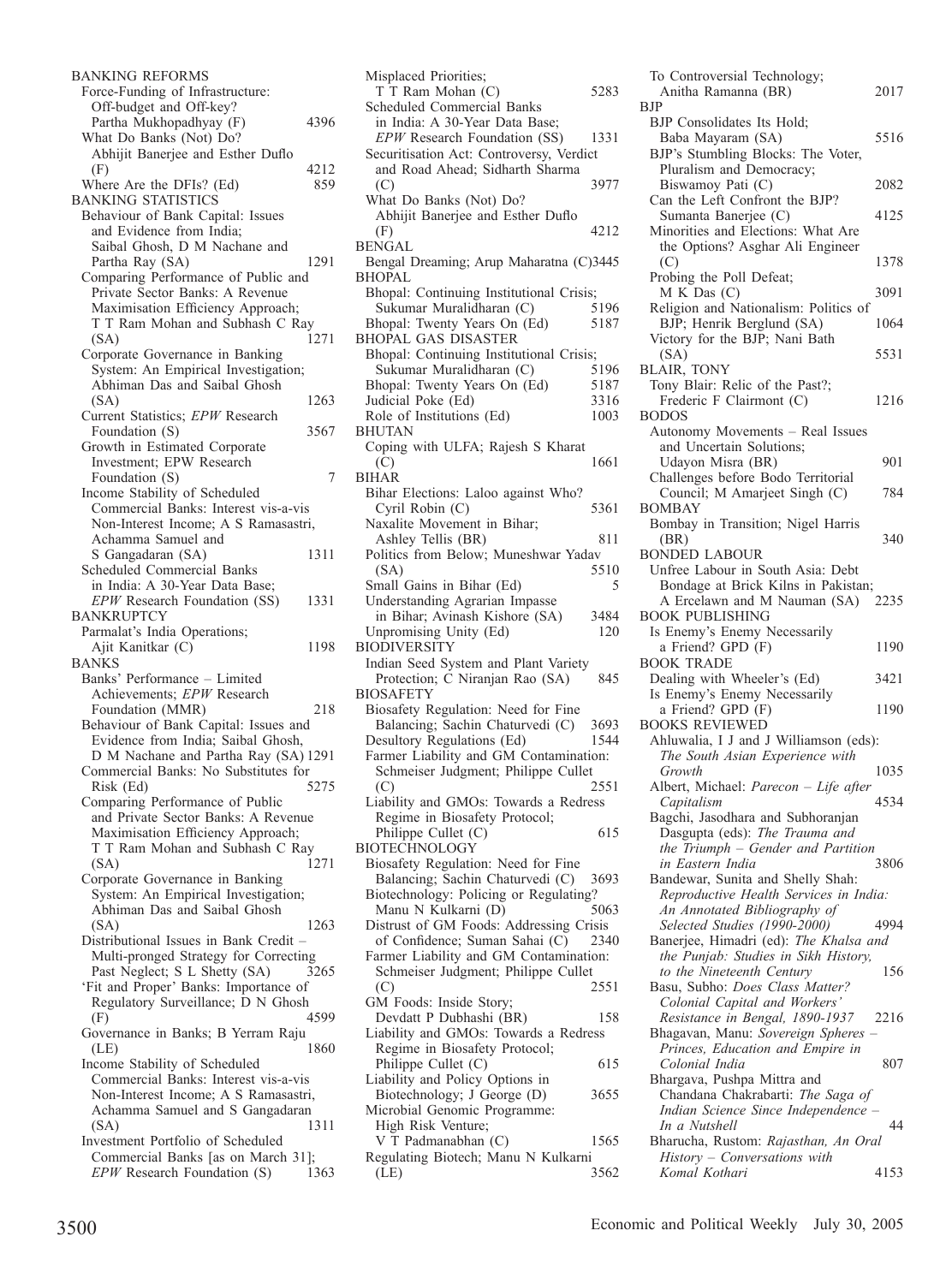| Bose, Ashish and Mala Kapoor Shankardass:  |      |
|--------------------------------------------|------|
| Growing Old in India - Voices Reveal,      |      |
| <b>Statistics Speak</b>                    | 4425 |
| Brass, Paul R: The Production of           |      |
| Hindu-Muslim Violence in                   |      |
| Contemporary India                         | 252  |
| Burton, Antoinette: Dwelling in            |      |
| the Archive                                | 3244 |
| Butcher, Melissa: Transnational            |      |
| Television, Cultural Identity and          |      |
| Change: When Star Came to India 3903       |      |
| Chakrabarti, Anjan and                     |      |
| Stephen Cullenberg: Transition and         |      |
| Development in India                       | 3529 |
|                                            |      |
| Chakrabarty, Bidyut (ed): Communal         |      |
| Identity in India - Its Construction and   |      |
| Articulation in the Twentieth Century      |      |
| [Debates in Indian History and             |      |
| Society Series]                            | 39   |
| Chandra Bhan Prasad: Dalit Diary           |      |
| 1999-2003: Reflections on Apartheid        |      |
| in India                                   | 5229 |
| Chaudhuri, Maitrayee (ed): The Practice    |      |
| of Sociology                               | 3531 |
| Chaudhuri, Maitrayee: Feminism             |      |
| in India                                   | 2577 |
| Clarke, Tony and Maude Barlow: Blue        |      |
|                                            |      |
| $Gold$ – The Fight to Stop the             |      |
| Corporate Theft of the World's Water 3901  |      |
| Cohen, Goel: Technology Transfer -         |      |
| Strategic Management in Developing         |      |
| Countries                                  | 3608 |
| Colli, Andrea: The History of              |      |
| Family Business, 1850-2000                 | 4712 |
| Connelly, Matthew: A Diplomatic            |      |
| Revolution: Algeria's Fight for            |      |
| Independence and the Origins of            |      |
| the Post-Cold War Era                      | 1398 |
| Copley, Antony: Hinduism in Public         |      |
|                                            |      |
| and Private: Reform, Hindutva,             |      |
| Gender, and Sampraday                      | 1137 |
| Coppieters, Bruno and Richard Sakwa (eds): |      |
| Contextualising Secession - Normative      |      |
| Studies in Comparative Perspective 1398    |      |
| Cox, Aidan; Steen Folke, Lau Schulpen      |      |
| and Neil Webster: Do the Poor Matter       |      |
| Enough? A Comparative Study of             |      |
| European Aid for Poverty Reduction         |      |
| in India                                   | 1799 |
| Debroy, Bibek and Amir Ullah Khan:         |      |
| <b>Enabling Agricultural Markets</b>       |      |
| for the Small Indian Farmer                | 2356 |
|                                            |      |
| Government of West Bengal, Development     |      |
| and Planning Department: West Bengal       |      |
| Human Development Report                   | 4243 |
| Dirks, Nicholas: Castes of Mind -          |      |
| Colonialism and the Making of              |      |
| Modern India                               | 1800 |
| Elliott, Carolyn M (ed): Civil Society     |      |
| and Democracy $-A$ Reader                  | 2015 |
| Engineer, Asghar Ali: Rational             |      |
| Approach to Islam                          | 809  |
| Evangelista, Matthew: The Chechen          |      |
|                                            |      |
| Wars – Will Russia Go the Way of           |      |
| the Soviet Union?                          | 1398 |
| Fadl, Khaled Abou El; Jeremy Waldron,      |      |
|                                            |      |
| John L Esposito and Noah Feldman:          |      |
| Islam and the Challenge                    |      |
| of Democracy                               | 2579 |
| Fisher, Thomas and M S Sriram: Beyond      |      |
| Micro-credit, Putting Development          |      |

Garimella, Surekha: *Women's Reproductive Health in India – An Annotated Bibliography of Selected Studies (1990-2000)* 4994 Gillespie, Stuart and Lawrence J Haddad: *The Double Burden of Malnutrition in Asia – Causes, Consequences and Solutions* 4890 Gokarn, Subir; Anindya Sen and Rajendra R Vaidya (eds): *The Structure of Indian Industry* 904 Gopal, Meena: *Women's Morbidity in India – An Annotated Bibliography of Selected Studies (1990-2000)* Gopal, Meena and Lakshmi Lingam: *Studies on Women's Morbidity in India – An Annotated Bibliography of Selected Studies (1990-2000)* 4994 Gopalan, Lalitha: *Cinema of Interruptions – Action Genres in Contemporary Indian Cinema* 1893 Guha, Ramachandra: *The Last Liberal and Other Essays* 3610 Gupta, Suman, Tapan Basu and Subarno Chattarji (eds): *India in the Age of Globalisation – Contemporary Discourses and Texts* 1401 Habib, Irfan (ed): *State and Diplomacy under Tipu Sultan – Documents and Essays* 2445 Halder, Dilip Kumar (ed): *Urban Transport Pricing and Planning* 2977 Hansen, Anders Bjorn: *Partition and Genocide – Manifestation of Violence in Punjab 1937-1947* Hardgrove, Anne: *Community and Public Culture* 3703 Harper, Malcolm: *Practical Micro-Finance – A Training Guide for South Asia* 1718 Harriss-White, Barbara: *India Working – Essays on Society and Economy* Howes, Stephen, Ashok K Lahiri and Nicholas Stern (eds): *State-level Reforms in India – Towards More Effective Government* 4784 Iqbal, Javid: *Islam and Pakistan's Identity* 4329 Islam, Nurul: *Voices in Development Management Series* 2447 Iyer, Ramaswamy R: *Water – Perspectives, Issues, Concerns* 337 Jacobs, Miriam and Barbara Dinham (eds): *Silent Invaders – Pesticides, Livelihoods and Women's Health* 3247 Jakobsh, Doris R: *Relocating Gender in Sikh History – Transformation, Meaning and Identity* 2105 Jenkins, Rob (ed): *Regional Reflections – Comparing Politics across India's States* 3804 Jha, R C: *Cry of the Indian Republic* 3360 Jha, Raghabendra (ed): *Indian Economic Reforms* 4335 Jha, Raghbendra: *Macroeconomics for*   $Developing$  *Countries* Jondhale, Surendra and Johannes Beltz (eds): *Reconstructing the World – B R Ambedkar and Buddhism in India* 3109 Kabeer, Naila; Geetha B Nambissan and Ramiya Subrahmanian (eds):

Child Labour and the Right to Education in South Asia – Needs vs Rights 1798 Kadekodi, Gopal K (ed): *Environmental Economics in Practice – Case Studies from India* Kannan, K P and N Vijayamohanan Pillai: *Plight of the Power Sector in India – Inefficiency, Reform and Political Economy* 1138 Kapstein, Mathew T (ed): *Buddhism Omnibus* 3109 Khanna, Renu; Sunita Gurbaxani and Kasturi Sengupta: *Sexuality and Sexual Behaviour – An Annotated Bibliography of Selected Studies (1990-2000)* 4994 Kirisci, Kemal and Gareth M Winrow: *The Kurdish Question and Turkey – An Example of Trans-State Ethnic Conflict* 1398 Krueger, Anne O and Sajjid Z Chinoy (eds): *Reforming India's External, Financial and Fiscal Policies* 4895 Leibig, P S and S Irudaya Rajan (eds): *An Ageing India – Perspectives, Prospects and Policies* 4427 Louis, Prakash: *People Power – The Naxalite Movement in Central Bihar* 811 Lyngdoh, James Michael: *Chronicle of an Impossible Election – The Election Commission and the 2002 Jammu and Kashmir Assembly Elections* M S Swaminathan Research Foundation and World Food Programme: *Food Insecurity Atlas of Urban India* 4528 Madan, Vandana (ed): *The Village in India* 1037 Malhotra, Anshu: *Gender, Caste and Religious Identities – Re-constructing Class in Colonial Punjab* Marothia, Dinesh K (ed): *Institutionalising* **Common Pool Resources** Massey, James: *Minorities and Religious Freedom in a Democracy* 40 Mehta, Pratap Bhanu: *The Burden of Democracy* 4988 Metcalf, Barbara: *Islamic Contestations – Essays on Muslims in India and Pakistan* 4782 Mitra, Arup: O*ccupational Choices, Networks, and Transfers – An Exegesis Based on Micro Data from Delhi Slums* 547 Mosse, David: *The Rule of Water – State Craft, Ecology, and Collective Action in South India* 3245 Naib, Sudhir: *Disinvestment in India – Policies, Procedures, Practices* 2976 Namishray, Mohan Dass: *Caste and Race – Comparative Study of B R Ambedkar and Martin Luther King (Jr)* 4989 Nayeem, M A, Aniruddha Ray and K S Mathew (eds): *Studies in History of the Deccan – Medieval and Modern* 4149 Nayyar, Deepak (ed): *Governing Globalisation – Issues and Institutions* 549

Nolan, Peter: *China at the Crossroads* 5303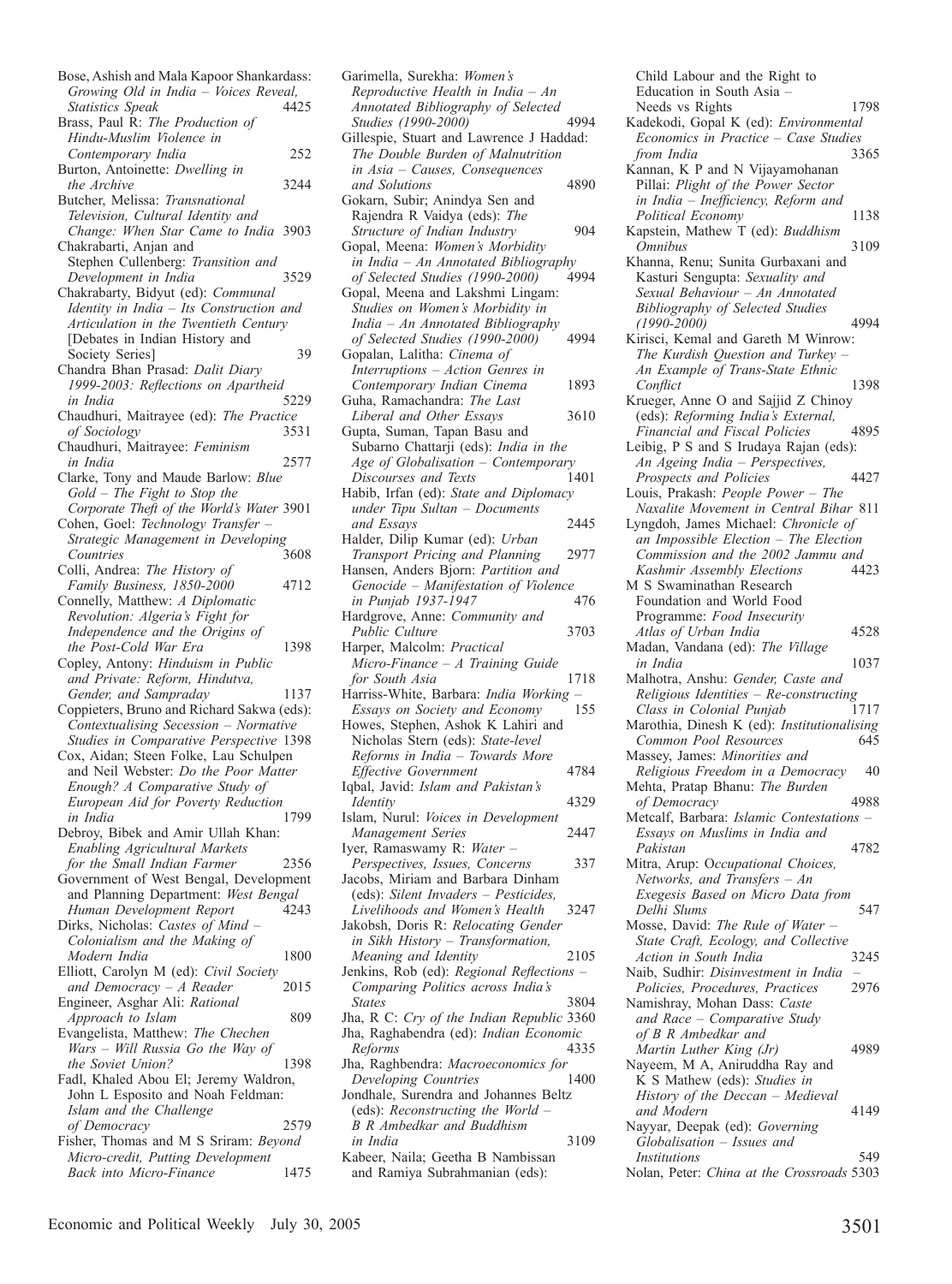Noorani, A G: *Islam and Jihad* 809 Novitz, Tonia: *International and European Protection of the Right to Strike* 4631 Pai, Sudha: *Dalit Assertion and the Unfinished Democratic Revolution – The Bahujan Samaj Party in Uttar Pradesh* 1589 Pandey, Gyanendra: *Remembering Partition – Violence, Nationalism and History in India* 2013 Patel, I G: *An Encounter with Higher Education – My Years at LSE* 643 Patel, Sujata and Jim Masselos: *Bombay and Mumbai – The City in Transition* 340 Pati, Biswamoy: *Identity, Hegemony and Resistance – Towards the Social History of Conversions in Orissa, 1800-2000* 4244 Patnaik, Prabhat: *The Retreat to Unfreedom: Essays on the Emerging World Order* 2695 Pinstrup-Andersen, Per and Ebbe Schioler: *Seeds of Contention – World Hunger and the Global Controversy over GM Crops* 2017 Pollock, Sheldon (ed): *Literary Cultures in History – Reconstructions from South India* 4532 Poonacha, Veena: *From the Land of a Thousand Hills – Portraits of Three Kodagu Women* 646 Prasad, Archana: *Against Ecological Romanticism – Verrier Elwin and the Making of an Anti-Modern Tribal Identity. Three Essays Collective* 1473 Prayas Energy Group: *Know Your Power – A Citizens' Primer on the Electricity Sector* 4715 Ramusack, Barbara N: *The Indian Princes and Their States* 4006 Rao, Anupama (ed): *Gender and Caste* 5305 Rao, S L: *Governing Power – A New Institution of Governance – The Experience with Independent Regulation of Electricity* 4635 Raza, Gauhar: *In Defence of Our Dreams* 4007 Reddy, Y Venugopal: *Economic Policy in India – Managing Change* 473 Reed, Darryl and Sanjoy Mukherjee (eds): *Corporate Governance, Economic Reforms and Development – The Indian Experience* 1587 Rego, Anita and Vimla Nandkarni: *HIV/AIDS in India – An Annotated Bibliography of Selected Studies (1990-2000)* 4994 Rowell, Andrew: *Don't Worry [It's Safe to Eat] – The True Story of GM*  Food, BSE and Foot and Mouth Ruud, Arild Engelsen: *Poetics of Village Politics – The Making of West Bengal's Rural Communism* 5526 Saigal, Sushil and Divya Kashyap: *Company-Farmer Partnerships for the Supply of Raw Material to Wood-based Industry* 2693 Sen, Indrani: *Woman and Empire – Representations in the Writings of British India* 1721 Shanmugaratnam, N; Ragnhild Lund and Kristi Anne Stolen (eds): *In the Maze of Displacement – Conflict, Migration and Change* 471 Sharma, Arvind (ed): *Women in Indian Religions* 1585 Shaw, Annapurna: *The Making of Navi Mumbai* 5093 Shome, Parthasarathi: *India's Fiscal Matters* 3705 Siddiqui, Kamal: *Jagatpur 1977-1997 – Poverty and Social Change in Bangladesh* 2580 Sikdar, Soumyen: *Contemporary Issues in Globalisation – An Introduction to*  **Theory and Policy in India** Singh, Bhupinder: *Autonomy Movements and Federal India* Singh, K Suresh (ed): *The Tribal Situation in India* 1895 Singh, Pashaura and N Gerald Barrier (eds): *Sikhism and History* 3605 Singh, Surinder: *Sikh Coinage – Symbol of Sikh Sovereignty* 3364 Subrahmanian, K K: *Regional Industrial Growth under Economic Liberalisation – A Case Study of Selected Issues with Reference to Kerala State* 2359 Subrahmanyam, Sanjay: *Maritime India* 3899 Surinder Kumar: *Electricity Theft – Empowerment of People and Reforming Power Sector* 3111 Swamy, Subramanian: *Economic Reforms and Performance – China and India* 4713 Tarlo, Emma: *Unsettling Memories – Narratives of India's Emergency* 4892 Thussu, Daya Kishan and Des Freedman (eds): *War and the Media-Reporting Conflict 24/7* 1036 Toman, Michael A; Ujjayant Chakravorty and Shreekant Gupta (eds): *India and Global Climate Change – Perspectives on Economics and Policy from a Developing Country* 5096 UNDP: *Human Development Report 2004 – Cultural Liberty in Today's Diverse World* 5626 Vaikuntham, Y (ed): *People's Movements in the Princely States* 2104 Vasundhra, Deeksha; Rima Shah and Geetanjali Misra: *Abortion in India – An Annotated Bibliography of Selected Studies (1990-2000)* 4994 Virmani, Arvind: *Accelerating Growth*   $and$  *Poverty Reduction White, Shirley: Participatory Video – Images that Transform and Empower* 2217 Zakaria, Rafiq: *Communal Rage in Secular India* 809 Zavos, John, Andrew Wyatt and Veron Hewitt (eds): *The Politics of Cultural Mobilisation in India* 4337

Zutshi, Chitralekha: *Languages of Belonging – Islam, Regional Identity, and the Making of Kashmir* BRITISH RULE Economic History: An Endangered Discipline; Tirthankar Roy (P) 3238 Gender in Colonial India; Maina Chawla Singh (BR) 1721 Patriarchal Reinventions under Colonialism; Biswamoy Pati (BR) 1717 Princely States and the Raj; Ian Copland (BR) 807 Relationship of Caste and Crime in Colonial India: A Discourse Analysis; Mukul Kumar (SA) 1078 BUDDHISM Metaphysics and Protest in Discourse on Buddhism; G P Deshpande (BR) 3109 **BUDGET** 'Mini-Budget': Sound Measures, Long Overdue; Sukumar Mukhopadhyay (C) 225 BUDGET, STATES Achieving Fiscal Autonomy; Gautam Navlakha (C) 143 Gender Audit of Maharashtra Budget: An Illustration of Current Methodology; Divya Pandey, Aruna Kanchi and K K Akolkar (SA)  $4792$ <br>
ague Proposals (Ed)  $2325$ Vague Proposals (Ed) BUDGET, UNION Budget 2004-05 – Letting the Numbers Speak; Mala Lalvani (C) 4127<br>udget Blues; Vikram Chadha (LE) 3760 Budget Blues; Vikram Chadha (LE) Budgets: Promise and Performance; Ashima Goyal (F) 3336 From Promises to Performance – Political Manifestos and Budget 2004-05; Dunu Roy (C) 3583<br>
3211 3211 Good Intentions (Ed) Implementation Is the Key; T Gopinath (F) 3783 In the Name of the Farmer: Central and Karnataka State Budget, 2004-05; R S Deshpande (F) 3433 In the Right Direction (Ed) 211 Neither Here Nor There; Narendra Jhaveri (F) 3427 No Relief for Rural Sector; Kripa Shankar (F) 3575 Not So Good (Ed) 511 Optimistic Assumptions; Raghbendra Jha (F) 3665 Performing under Constraints; A V Rajwade (F) 3425 Proposals for Excise Reform in Budget 2005-06; Sukumar Mukhopadhyay (C) 5298 Sharper Instruments and Objectives; Errol D'Souza (F) 3216 Sieving Budgets for Gender; Nirmala Banerjee and Maithreyi Krishnaraj (SA) 4788 BUREAUCRACY Ministers Are Trustees; A G Noorani (CL) 3664 BUSINESS AND POLITICS Privatisation, Federalism and Governance; Rahul Mukherji (SA) 109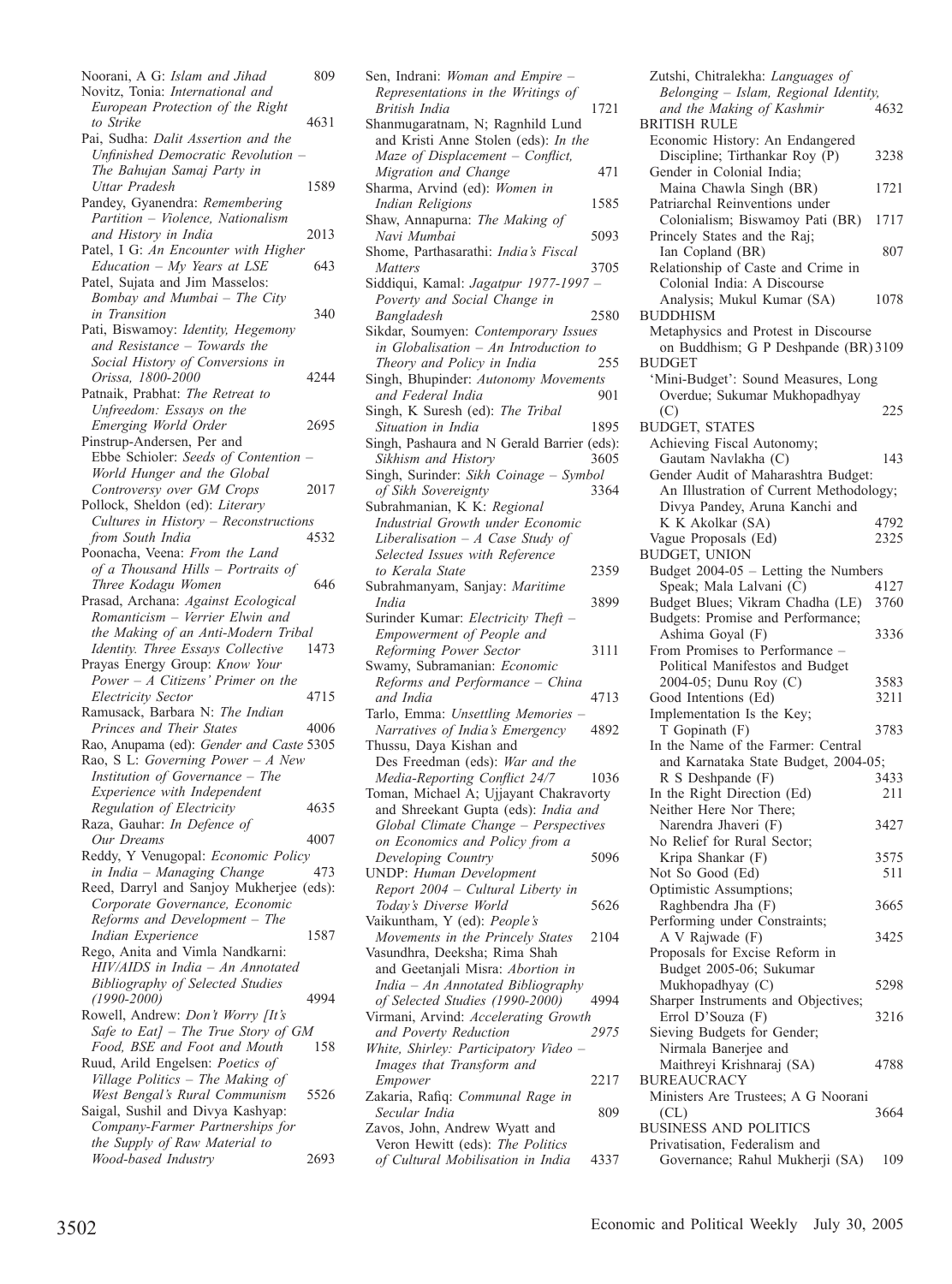| <b>BUSINESS ETHICS</b>                   |      |
|------------------------------------------|------|
| Ethics, Professions and Development      |      |
| Concerns; N Sreekumar (P)                | 2681 |
| <b>BUSINESS NOTES</b>                    |      |
|                                          |      |
| Elucidating the Social Structure of      |      |
| Accumulation; DN (BR)                    | 155  |
| CANADA                                   |      |
| Fiscal Transfers in Canada: Drawing      |      |
| Comparisons and Lessons;                 |      |
| C Rangarajan and D K Srivastava          |      |
| (SA)                                     | 1897 |
| CAPITAL ACCOUNT CONVERTIBILITY           |      |
| The Real Exchange Rate, Fiscal Deficits  |      |
| and Capital Account Liberalisation:      |      |
|                                          |      |
| Some Sceptical Observation;              |      |
| Partha Sen (D)                           | 598  |
| <b>CAPITAL FLOWS</b>                     |      |
| A New Transnational Capitalist Class?    |      |
| Capital Flows, Business Networks         |      |
| and Entrepreneurs in the Indian          |      |
| Software Industry; Carol Upadhya         |      |
| (SA)                                     | 5141 |
| The Real Exchange Rate, Fiscal Deficits  |      |
|                                          |      |
| and Capital Flows: A Refutation;         |      |
| Vijay Joshi (D)                          | 1434 |
| Rupee Reversals: More on Real            |      |
| Exchange Rate, Fiscal Deficits and       |      |
| Capital Flows; Ashima Goyal (D)          | 2061 |
| <b>CAPITAL FORMATION</b>                 |      |
| Determinants of Capital Formation        |      |
| and Agriculture Growth: Some New         |      |
|                                          |      |
| Explorations; Ramesh Chand and           |      |
| Parmod Kumar (SA)                        | 5611 |
| CAPITAL PUNISHMENT                       |      |
| Capital Punishment: The Question of      |      |
| Delay; Ananth Lakshman and               |      |
| Sarayu Natarajan (C)                     | 4216 |
| On Death Penalty; Krishnayan Sen         |      |
| (LE)                                     | 3762 |
| <b>CAPITALISM</b>                        |      |
|                                          |      |
| Capitalism and Cooperation: Cooperative  |      |
| Institutions in a Developing             |      |
| Economy; Murali Patibandla and           |      |
| Trilochan Sastry (SA)                    | 2997 |
| Globalisations: In the History Workshop; |      |
| Abhay Kumar Dubey (SA)                   | 59   |
| Imagining the Global Nation: Time        |      |
| and Hegemony; Aditya Nigam (SA)          | 72   |
| Participative Economics;                 |      |
| P R Dubhashi (BR)                        | 4534 |
|                                          |      |
| <b>CARIBBEAN ISLANDS</b>                 |      |
| Explaining FDI Inflows to India,         |      |
| China and the Caribbean: An              |      |
| Extended Neighbourhood Approach;         |      |
| Arindam Banik, Pradip K Bhaumik          |      |
| and Sunday O Iyare (SA)                  | 3398 |
| Integrating Private and Government       |      |
| Schooling; Peggy Mohan (C)               | 2554 |
| CASTES AND CASTE SYSTEM                  |      |
|                                          |      |
| Caste and Patriarchy in Panchayats;      |      |
| Mahi Pal (C)                             | 3581 |
| Caste in Hinduism; R H Itagi (LE)        | 382  |
| Caste Myths in Hinduism;                 |      |
| M V Nadkarni (D)                         | 207  |
| Caste System and Hinduism;               |      |
| Gail Omvedt (D)                          | 1179 |
| Dalit Studies: Exploring Criteria        |      |
| for a New Discipline; Savyasaachi        |      |
|                                          |      |
| (C)                                      | 1658 |

| Escape from Mandal;                                               |      |
|-------------------------------------------------------------------|------|
| Rajesh Kochhar (C)                                                | 20   |
| Ending Casteism; Vinod Chowdhury                                  |      |
| (LE)<br>Leaders and Their Struggles;                              | 4198 |
| S D Kapoor (BR)                                                   | 4989 |
| Patriarchal Reinventions under<br>Colonialism; Biswamoy Pati (BR) | 1717 |
| Reforms with a Dalit Face?                                        |      |
| Arvind Rajagopal (BR)                                             | 5229 |
| Where Have All the 'Bhadraloks' Gone?                             |      |
| Parimal Ghosh (P)                                                 | 247  |
| <b>CENSORSHIP</b>                                                 |      |
| The Police and Censorship of Plays;                               |      |
| A G Noorani (CL)                                                  | 4766 |
| <b>CENSUS</b>                                                     |      |
| Census Goldmine; J K Banthia (LE)                                 | 3862 |
| Census Goldmine: Dissemination                                    |      |
| of 2001 Data; Ashish Bose (C)                                     | 3595 |
| Censuses, Communalism, Gender and                                 |      |
| Identity: A Historical Perspective;                               |      |
| Charu Gupta (F)                                                   | 4302 |
| Fact and Fiction; R B Bhagat (F)                                  | 4292 |
| Improving Birth Registrations: Role                               |      |
|                                                                   |      |
| of National Campaigns;                                            |      |
| Inder Jit Singh (C)                                               | 2435 |
| CENTRE-STATE FINANCIAL RELATIONS                                  |      |
| Finance Commission Awards and                                     |      |
| Fiscal Stability in States; R Kannan,                             |      |
| S M Pillai, R Kausaliya and                                       |      |
| Jai Chander (SA)                                                  | 477  |
| Fiscal Transfers in Canada: Drawing                               |      |
| Comparisons and Lessons;                                          |      |
| C Rangarajan and D K Srivastava                                   |      |
| (SA)                                                              | 1897 |
| Impact of VAT on Central and State                                |      |
| Finances; Kavita R Rao (SA)                                       | 2773 |
|                                                                   |      |
| Linking Central Transfers to Fiscal                               |      |
| Performance of States;                                            |      |
| M Govinda Rao (SA)                                                | 1820 |
| Patterns in Centre-State Fiscal                                   |      |
| Transfers: An Illustrative Analysis;                              |      |
| Nirvikar Singh and Garima Vasistha                                |      |
| (SA)                                                              | 4897 |
| Towards a Rational System of                                      |      |
| Centre-State Revenue Transfers;                                   |      |
| Amaresh Bagchi and                                                |      |
| Pinaki Chakraborty (SA)                                           | 2737 |
| Undermining Transfer System (Ed)                                  | 755  |
| Use of Socio-Economic Criteria for                                |      |
| Intergovernmental Transfers;                                      |      |
| Tapas K Sen and Christoph Trebesch                                |      |
| (SA)                                                              | 2748 |
| CHAUDHURI, SACHIN                                                 |      |
| Remembering Sachin Chaudhuri:                                     |      |
|                                                                   |      |
| One Hundred Years of Solidarity;                                  |      |
| Mihir Bhattacharya (C)                                            | 313  |
| Remembering Two Editors;                                          |      |
| Balraj Puri (C)                                                   | 1202 |
| <b>CHECHNYA</b>                                                   |      |
| Putin's Dilemma (Ed)                                              | 4120 |
| CHHATTISGARH                                                      |      |
| BJP Consolidates Its Hold;                                        |      |
| Baba Mayaram (SA)                                                 | 5516 |
| Teaching of Hate: RSS' Pedagogical                                |      |
| Programme; Nandini Sundar (SA)                                    | 1605 |
|                                                                   |      |
|                                                                   |      |
| Verrier Elwin and Tribal Society;<br>Virginius Xaxa (BR)          | 1473 |

Denationalised Middle Class: Global

| <b>CHILD LABOUR</b>                                                      |      |
|--------------------------------------------------------------------------|------|
| Child Labour and Household                                               |      |
| Characteristics in Selected States:                                      |      |
| Estimates from NSS 55th Round;<br>Suresh Chand Aggarwal (SA)             | 173  |
| Female Work Participation and                                            |      |
| Child Labour: Occupational Data                                          |      |
| from NFHS; S Mahendra Dev                                                |      |
| (SA)                                                                     | 736  |
| Free and Compulsory Education                                            |      |
| Bill, 2004; Sarada Balagopalan (C) 3587                                  |      |
| Out-of-School Children: Child                                            |      |
| Labourers or Educationally Deprived?                                     |      |
| M Venkatanarayana (C)                                                    | 4219 |
| Work and School; V Gayathri and<br>Sonali Ghosh (BR)                     | 1798 |
| <b>CHILDREN</b>                                                          |      |
| Avoidable Tragedy (Ed)                                                   | 3317 |
| Child Malnutrition; Shanti Ghosh                                         |      |
| (C)                                                                      | 4412 |
| Children's Commission: Reopening the                                     |      |
| Debate; Archana Mehendale (C)                                            | 3791 |
| Children's Rights: Lessons on                                            |      |
| Monitoring; Archana Mehendale                                            |      |
| (C)                                                                      | 1568 |
| Free and Compulsory Education                                            |      |
| Bill, 2004; Sarada Balagopalan (C) 3587<br>Hindi Children's Journals and |      |
| Nationalist Discourse (1910-1930);                                       |      |
| Shobna Nijhawan (SA)                                                     | 3723 |
| Improving Birth Registrations: Role                                      |      |
| of National Campaigns;                                                   |      |
| Inder Jit Singh (C)                                                      | 2435 |
| Is Schooling for the Poor on the                                         |      |
| Government Agenda;                                                       |      |
| Vimala Ramachandran (C)                                                  | 3349 |
| Malnutrition in India - Trends and                                       |      |
| Determinants; R Radhakrishna and<br>C Ravi (SA)                          | 671  |
| Mid-Day Meals and Children's Rights;                                     |      |
| Jean Dreze (D)                                                           | 1937 |
| Nutrition Programmes and Children;                                       |      |
| S Indrakant (D)                                                          | 379  |
| Out-of-School Children: Child Labourers                                  |      |
| or Educationally Deprived?                                               |      |
| M Venkatanarayana (C)                                                    | 4219 |
| State and Child Justice: Stories of                                      |      |
| Delinquent Juveniles;                                                    |      |
| Yogesh Snehi (C)<br>Why Do Children Go To School?                        | 4512 |
| Radhika Iyengar (C)                                                      | 2671 |
| <b>CHINA</b>                                                             |      |
| Business Environment, Investment                                         |      |
| Climate and FDI: Chinese and                                             |      |
|                                                                          |      |
| Indian Experiences; N S Siddharthan                                      |      |
| (C)                                                                      | 3986 |
| China and India on the Development                                       |      |
| Path; Ashwini Deshpande (BR)                                             | 4713 |
| China's Focus on Governance: Change                                      |      |
| in Emphasis by New Leadership;                                           |      |
| Manoranjan Mohanty (C)                                                   | 4497 |
| Debating China's Peaceful Rise: The                                      |      |
| Rhyme of the Ancient Mariner;<br>C Raja Mohan (P)                        | 3699 |
| Explaining FDI Inflows to India,                                         |      |
| China and the Caribbean: An                                              |      |
| Extended Neighbourhood Approach;                                         |      |
| Arindam Banik, Pradip K Bhaumik<br>and Sunday O Iyare (SA)               | 3398 |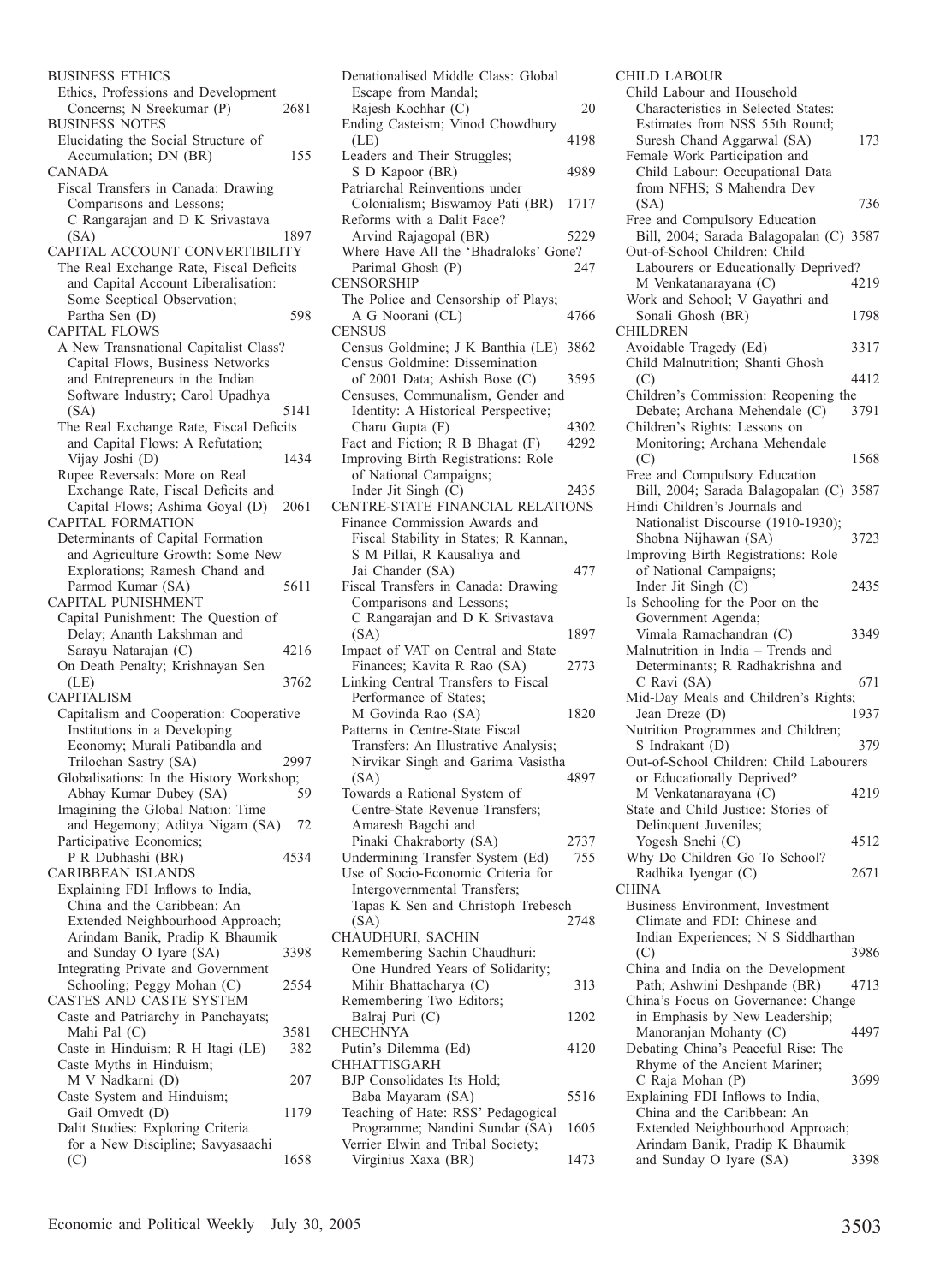| Flailing Eagle, Crouching Tigers:                                        |      |
|--------------------------------------------------------------------------|------|
| Decline of US Power and New Asian<br>Regionalism; Ravi Arvind Palat      |      |
| (SA)                                                                     | 3620 |
| Food Question (Ed)                                                       | 3865 |
| Free Market or Middle Path;                                              |      |
| Ashwini Deshpande (BR)                                                   | 5303 |
| Growth and Stability in China: Prospects                                 |      |
| and Challenges; Eswar S Prasad                                           |      |
| (P)                                                                      | 2009 |
| Jiang Zemin Steps Down (Ed)                                              | 4484 |
| Modernise or Phase Out (Ed)                                              | 2652 |
| Privatisation in China: Softly,                                          |      |
| Softly Does It; T T Ram Mohan                                            |      |
| (SA)                                                                     | 4904 |
| State Support for Industrial R and D                                     |      |
| in Developing Economies: Telecom                                         |      |
| Equipment Industry in India and                                          | 3915 |
| China; Biswatosh Saha (SA)<br><b>CHRISTIANITY</b>                        |      |
| Colonial Registers of a Vernacular                                       |      |
| Christianity: Conversion to                                              |      |
| Translation; Saurabh Dube (SA)                                           | 161  |
| <b>CHRISTIANS</b>                                                        |      |
| Writing Family Histories: Identity                                       |      |
| Construction among Syrian                                                |      |
| Christians; George K Varghese (P)                                        | 897  |
| <b>CIA</b>                                                               |      |
| Spooks, Hacks and Scholars;                                              |      |
| Kurt Jacobsen (C)                                                        | 131  |
| <b>CIVIL LAW</b>                                                         |      |
| Uniform Civil Code; Krishnayan Sen                                       | 4196 |
| (LE)<br><b>CIVIL LIBERTIES</b>                                           |      |
| Citizenship and the Passive Revolution:                                  |      |
| Interpreting the First Amendment;                                        |      |
| Nivedita Menon (SA)                                                      | 1812 |
| Gujarat Riots: Bringing the Guilty                                       |      |
| to Court; A G Noorani (CL)                                               | 2950 |
| POTA and Federalism;                                                     |      |
| Ujjwal Kumar Singh (P)                                                   | 1793 |
| <b>CIVIL SOCIETY</b>                                                     |      |
| Civil and Political Society: A Contested                                 |      |
| Relationship? Ellora Puri (C)<br>Civil Society Initiatives and Electoral | 3593 |
| Reforms; Bikash Chandra Dash                                             |      |
| (C)                                                                      | 4136 |
| Civil Society Initiatives and Peace:                                     |      |
| Religion and Religious Activists;                                        |      |
| Yoginder Sikand (C)                                                      | 316  |
| Electoral Reforms and Citizens'                                          |      |
| Initiatives: Some Breakthroughs;                                         |      |
| Trilochan Sastry (P)                                                     | 1391 |
| Importance of Civil Society;                                             |      |
| Vidhu Verma (BR)                                                         | 2015 |
| Looting the State: Need to Change                                        |      |
| Mode of Accumulation of Wealth;<br>DN(C)                                 | 1389 |
| Minority Rights, Secularism and                                          |      |
| Civil Society; Yamini Aiyar and                                          |      |
| Meeto Malik (P)                                                          | 4707 |
| CIVIL WAR                                                                |      |
| Self-Determination vs Secession;                                         |      |
| A G Noorani (BR)                                                         | 1398 |
| Weaponisation and Loss of Cultural                                       |      |
| Identity; Samir Nazareth (C)                                             |      |
|                                                                          | 1791 |
| <b>CLIMATE CHANGE</b>                                                    |      |
| India's Stand on Climate Change;<br>Vijaya Gupta (BR)                    | 5096 |

| <b>COOPERATIVES</b>                                                |      |
|--------------------------------------------------------------------|------|
| Capitalism and Cooperation: Cooperative                            |      |
| Institutions in a Developing                                       |      |
| Economy; Murali Patibandla and                                     |      |
| Trilochan Sastry (SA)                                              | 2997 |
| <b>COAL INDUSTRY</b>                                               |      |
| Coal Sector Loans and Displacement                                 |      |
| of Indigenous Populations: Lessons                                 |      |
| from Jharkhand; Tony Herbert and                                   |      |
| Kuntala Lahiri-Dutt (SA)                                           | 2403 |
| In a Political Bind (Ed)                                           | 5188 |
| Modernise or Phase Out (Ed)                                        | 2652 |
| Myopic Measures (Ed)                                               | 757  |
| COCOA AND COCOA PRODUCTS                                           |      |
| Cocoa and Conflict (Ed)                                            | 2540 |
| COHN, BERNARD S                                                    |      |
| Bernard S Cohn: Historian of the                                   |      |
| Future; Asha Sarangi (C)                                           | 2344 |
| COLONIALISM                                                        |      |
| Colonial Casts; Saurabh Dube (BR)                                  | 1800 |
| Emergence of Scientocracy:                                         |      |
| Snippets from Colonial India;                                      |      |
| Deepak Kumar (P)                                                   | 3893 |
| Hamza Alavi and Post-Colonial                                      |      |
| State; Ashutosh Kumar (D)                                          | 3654 |
| The Sublime Raj: English Writing and                               |      |
| India, 1750-1820; Pramod K Nayar                                   |      |
| (SA)                                                               | 3811 |
| <b>COMMODITY PRICES</b>                                            |      |
| Cocoa and Conflict (Ed)                                            | 2540 |
| <b>COMMON PROPERTY RESOURCES</b>                                   |      |
| CPRs and Rural Poor: Study in                                      |      |
| North Karnataka; Manohara N Gowda                                  |      |
|                                                                    |      |
| and P M Savadatti (SA)                                             | 3752 |
| Of Common Resources; K V Raju                                      |      |
| (BR)                                                               | 645  |
| Understanding Participation:                                       |      |
| Theoretical Foundations and                                        |      |
| Practical Implications;                                            |      |
| Ellora Puri (SA)                                                   | 2511 |
| Weaponisation and Loss of Cultural                                 |      |
| Identity; Samir Nazareth (C)                                       | 1791 |
| COMMUNAL RELATIONS                                                 |      |
| Sikh-Muslim Harmony: Contributions                                 |      |
| of Khwaja Hasan Nizami;                                            |      |
| Yoginder Sikand (C)                                                | 1113 |
| <b>COMMUNAL VIOLENCE</b>                                           |      |
| Communal Riots, 2003;                                              |      |
| Asghar Ali Engineer (C)                                            | 21   |
| Communal 'Riots': Some Harsh Truths;                               |      |
| A G Noorani (BR)                                                   | 252  |
| Development of an Institutionalised                                |      |
| Riot System in Meerut City,                                        |      |
| 1961 to 1982; Paul R Brass (SA)                                    | 4839 |
| Genealogy of Violence;                                             |      |
| Sudhanya Dasgupta Mukherjee                                        |      |
| (BR)                                                               | 476  |
| Gujarat Riots: Bringing the Guilty                                 |      |
| to Court; A G Noorani (CL)                                         | 2950 |
| India's Political Mosaic;                                          |      |
| Ashok Pankaj (BR)                                                  | 3804 |
| Mohalla Committees of Mumbai:                                      |      |
| Candles in Ominous Darkness;                                       |      |
| Usha Thakkar (SA)                                                  | 580  |
| Partition and Its Meanings;                                        | 3806 |
| Himani Bannerji (BR)                                               | 4948 |
| Protecting Witnesses (Ed)<br>Religion and State: Case for Synergy; |      |

COMMUNALISM Censuses, Communalism, Gender and Identity: A Historical Perspective; Charu Gupta (F) 4302 Communal Identity: A Constructionist View; Niraja Gopal Jayal (BR) 39 Majoritarian Middle Ground? Suhas Palshikar (SA) 5426 COMMUNIST PARTIES Can the Left Confront the BJP? Sumanta Banerjee (C) 4125 China's Focus on Governance: Change in Emphasis by New Leadership; Manoranjan Mohanty (C) 4497 Free Market or Middle Path; Ashwini Deshpande (BR) 5303 From Promises to Performance: Political Manifestos and Budget 2004-05; Dunu Roy (C) 3583 Socialists Court Criminals, Capitalists and Communalists; Prashant Kumar (C) 5079 COMMUNITY DEVELOPMENT Ramponkars in Goa – Between Modernisation, Government and the Deep Blue Sea; Sharon D'Cruz and Avinash V Raikar (SA) 2048 COMPANIES Adani Exports<br>Alstom India 1868 Alstom India 4684<br>Apollo Tyres 4952 Apollo Tyres 4952<br>Asian Paints 4952 Asian Paints 4952<br>Aurobindo Pharma 1640 Aurobindo Pharma 1640 Bajaj Tempo 8<br>Ballarpur Industries 1444 Ballarpur Industries 1444<br>BASF 111 BASF 311<br>Bharat Electronics 31364 Bharat Electronics 1364<br>Bharat Forge 5192 Bharat Forge 5192<br>Bharat Heavy Electricals 51548 Bharat Heavy Electricals 1548<br>Bharti Tele-Ventures 4952 Bharti Tele-Ventures 4952<br>Birla Corporation 311 Birla Corporation Bongaigaon Refinery 4761<br>Britannia 1100 Britannia 1100<br>CEAT 125 **CEAT** Chennai Petroleum Corporation 8<br>Colgate-Palmolive 5072 Colgate-Palmolive Crompton Greaves 1640<br>Dabur India 1760 Dabur India 4760 EIH 1985 Electrosteel Castings 4871 Electrosteel Castings 217<br>Engineers India 611 Engineers India 611<br>Essar Steel 5072 Essar Steel Finolex Cables 1189<br>Grasim Industries 216 Grasim Industries 216<br>Guiarat Alkalis and Chemicals 1869 Gujarat Alkalis and Chemicals Gujarat State Fertilisers and Chemicals 124<br>Hindalco Industries 1640 Hindalco Industries 1640<br>Hindustan Petroleum 1684 Hindustan Petroleum HLL 4590 Indian Hotels 5192<br>Indian Oil Corporation 51364 Indian Oil Corporation<br>Indo Gulf Fertilisers 4488 Indo Gulf Fertilisers 4488<br>Infosys 4870 Infosys 4870<br>IPCA Laboratories 124 IPCA Laboratories 124 IPCL 4760<br>ISPAT Industries 1188 ISPAT Industries<br>ITC  $\frac{5281}{1008}$  $JCT$  1008 JK Paper 1364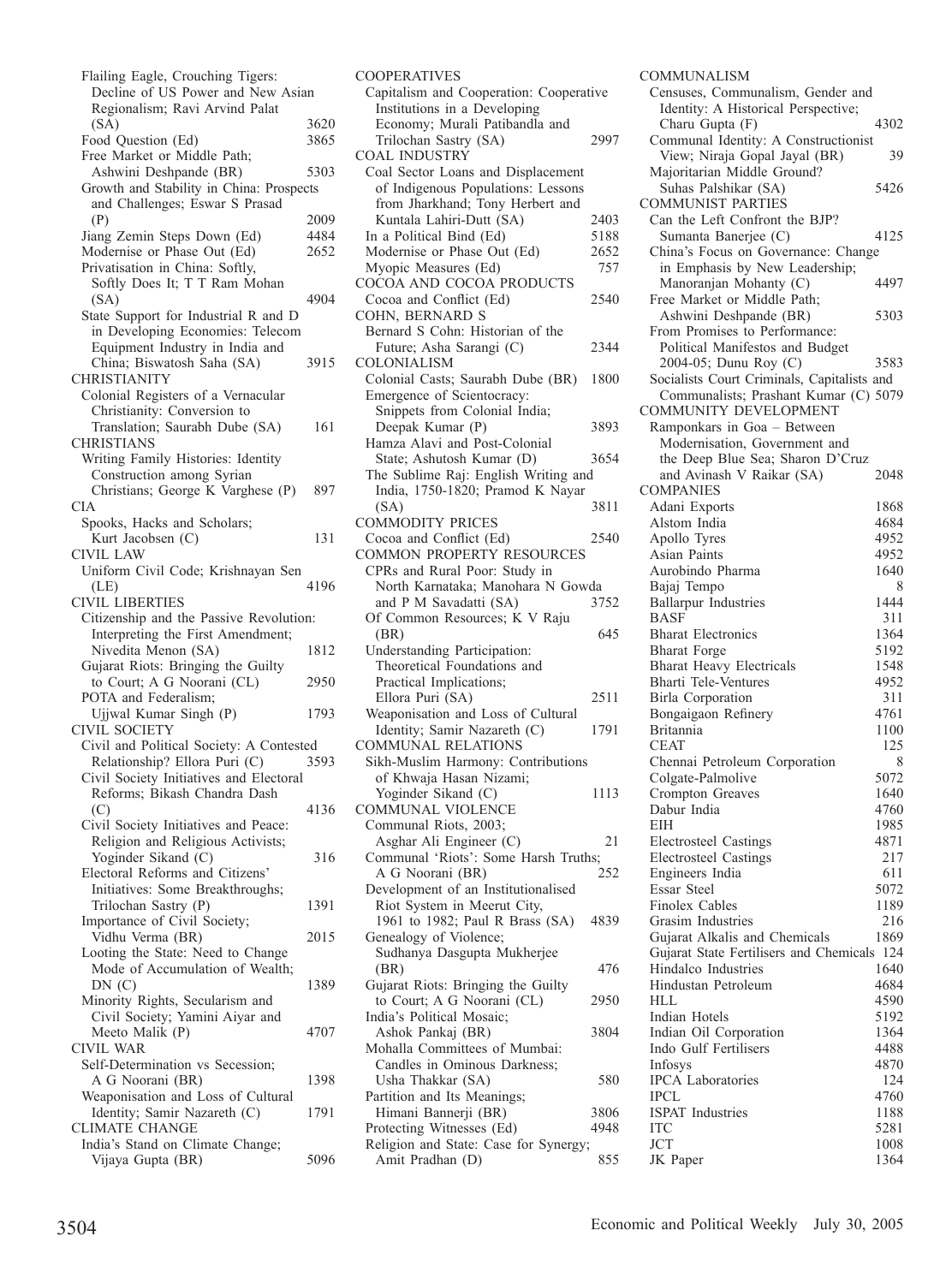JK Synthetics 5192<br>Kinetic Engineering 1008 Kinetic Engineering 1008<br>Larsen and Toubro 1870 Larsen and Toubro 1870<br>Mahavir Spinning Mills 1765 Mahavir Spinning Mills 1765<br>Mahindra and Mahindra 1444 Mahindra and Mahindra Mangalore Chemicals and Fertilisers 1100<br>Marico 1984 Marico 1984<br>Maruti Udvog 5072 Maruti Udvog MICO 4488<br>Micro Inks 4488 Micro Inks 4488<br>Micro Inks 1764 Micro Inks 1764<br>Moser Baer 1444 Moser Baer Mysore Cements 1548 National Aluminium Company 1868<br>NIIT 5352 NIIT 5352 Nirma 611 Novartis India 1100<br>Pfizer 1590 Pfizer 4590 Rashtriya Chemicals and Fertilisers 1984 Rashtriya Chemicals and Fertilisers 5352 Reliance Energy 4684<br>Sesa Goa 5353 Sesa Goa Sudarshan Chemical Industries 216<br>Supreme Industries 1548 Supreme Industries 1548<br>Tata Chemicals 1008 Tata Chemicals Tata Motors 1764 Tata Steel 311 Tata Tea 5281<br>Tata Tea 6281 Tata Tea 611 Voltas 611<br>VSNL 4590 VSNL 4590 West Coast Paper Mills 5282 Zuari Industries 1188 COMPUTER APPLICATIONS Strategies of Expansion (Ed) 5349 COMPUTER HARDWARE Facilitating Productivity (Ed) 383<br>Strategies of Expansion (Ed) 5349 Strategies of Expansion (Ed) CONGRESS PARTY Current Compulsions (Ed) 1360 Haryana: Landslide Victory for Congress; Dhananjai Joshi and Praveen Rai (SA) 5445 Mind over Myth (Ed) 1979 Mixed Verdict; Sandhya Goswami (SA)5523 Will BSP and Congress Gain? A K Verma (C) 1774 CONSTITUTION OF INDIA Citizenship and the Passive Revolution: Interpreting the First Amendment; Nivedita Menon (SA) 1812 The Constitution and Supreme Court; Pran Chopra (P) 3355 Lament for a Lost Constitution; Ramaswamy R Iyer (BR) 3360 Power and Position of the Lok Sabha;<br>Nirmalendu Bikash Rakshit (C) 4410 Nirmalendu Bikash Rakshit (C) Representation and Its Epiphanies: A Reading of Constituent Assembly Debates; Shefali Jha (SA) 4357 A Text without Author: Locating Constituent Assembly as Event; Aditya Nigam (SA) 2107 CONSULTANCY The Foreigner Issue (Ed) 4483 CONSUMER EXPENDITURE Aggregate Private Final Consumption Expenditure; *EPW* Research Foundation (S) 868

Changing Pattern of Monthly Per Capita Expenditure of Rural India (Statewise);<br>*EPW* Research Foundation (S) 5351 *EPW* Research Foundation (S) CONSUMER GOODS Consolidating Markets (Ed) 2937 CONSUMER PROTECTION Courts Intervene (Ed) 5348 CONTRACT LABOUR Towards an Alternative Agrarian Reform: Tea Plantations in South India; Yujiro Hayami, A Damodaran (P) 3992 CONTRACT LABOUR AND OUTSOURCING Anxieties over Offshoring: State vs New Economy; Dipankar Dey (C) 2432<br>aution Ahead (Ed) 1361 Caution Ahead (Ed) Contractual Arrangements in Academia: Implications for Performance; Errol D'Souza (SA) 2165 Cyber Coolies in BPO: Insecurities and Vulnerabilities of Non-Standard Work; P Ramesh Babu (SA) 492 Outsourcing to India: Causes, Reaction and Prospects; Ignatius Chithelen  $1022$ CORPORATE FRAUDS Behind the Celebrity Mask;  $D \text{ N Ghosh}$  (F) 613 Dealing with Corporate Crime: Some Lessons; Mitu Gulati and Kim Krawiec (C) 786 Parmalat's India Operations; Ajit Kanitkar (C) 1198 CORPORATE GOVERNANCE Board Independence and Corporate Governance: Which Way Forward? Jayati Sarkar and Subrata Sarkar (F) 5074 Corporate Governance and a Changing<br>India: Soumven Sikdar (BR) 1587 India; Soumyen Sikdar (BR) Corporate Governance in Banking System: An Empirical Investigation; Abhiman Das and Saibal Ghosh (SA) 1263 Corporate Governance in Financial Intermediaries; M K Datar (C) 328 Governance in Banking; Abhiman Das<br>and Saibal Ghosh (LE) 1978 and Saibal Ghosh (LE) Rating Agencies: An American Policy Arm? Georgy S Thomas (C) 4613 Regulating Dividend Payout; S Manjesh Roy and Kapil Mahajan (C) 2563 Wrong Remedy (Ed) 3 CORPORATE INVESTMENT Growth in Estimated Corporate Investment; *EPW* Research Foundation  $($ S $)$  7 CORPORATE SECTOR Growth of Corporate Sector in India; *EPW* Research Foundation (S) 397 CORRUPTION Looting the State: Need to Change Mode of Accumulation of Wealth; DN (C) 1389 Public Sector Reform and Corruption: CARD Facade in Andhra Pradesh; Jonathan Caseley (SA) 1151 **COTTON** Crisis in Indian Cotton; Vivek Cariappa and Juli Cariappa (C) 4697 Questionable Decision (Ed) 3864

COTTON, BT Bt-Cotton, 2003-2004; Suman Sahai and Shakeelur Rehman (C) 2673 Regulating Biotech; Manu N Kulkarni<br>(LE) 3562 (LE) 3562 CRAFTSMEN Methods and Materials on Marginal Workers' Experiences: Learning through Field Inquiry in Orissa; Jyotirmayee Acharya (SA) 2251 CREDIT POLICY Distributional Issues in Bank Credit: Multi-pronged Strategy for Correcting Past Neglect; S L Shetty (SA) 3265 CRICKET Cricket as Everyday Life: World Cup 2003; Boria Majumdar and Kausik Bandopadhyay (C) 1450 Not Cricket (Ed) 4392 CRIMINAL LAW Dealing with Rape; G R Vora (LE) 3958 International Criminal Court and India;<br>Ninan Koshy (C) 2439 Ninan Koshy (C) On Death Penalty; Krishnayan Sen (LE) 3762 CROP INSURANCE Agriculture Insurance in India: Scope for Participation of Private Insurers; Sidharth Sinha (SA) 2605 An Alternative to Crop Insurance; Shubhashis Gangopadhyay (F) 4763 Hangman's Rope; N K Thingalaya (LE) 3312 CROPPING PATTERN Factors in Declining Crop Diversification: Case Study of Punjab; Joginder Singh and R S Sidhu (SA) 5607 Promoting Biofertilisers in Indian Agriculture; Nilabja Ghosh (SA) 5617 Value of Groundwater: Case Studies in Banaskantha; M Dinesh Kumar, Lokesh Singhal and Pabitra Rath (SA) 3498 CUBA Anti-Cuban Embargo: New Curtailment of Freedoms; Remy Herrera (C) 4141 CULTURAL STUDIES Antinomies of Representation; Kaushik Bhaumik (BR) 3903 Dalit Masculinities in Social Science Research; C Lakshmanan (D) 1088 Indian History and Sikh Studies; Surinder S Jodhka (BR) 156 Multiculturalism on Trial (Ed) 861 Reconfiguring Literary Histories; Meenakshi Mukherji (BR) 4532 Said and Representations of the 'Other'; Suneeti Rekhar (D) 1436 Who Are We? Ruby Lal and Gyan Pandey (F) 1870 CUSTOMS DUTY Uniform Import Duty: Next Step in Tariff Reform; Jayanta Roy and R K Pattnaik (SA) 2483 DABHOL PROJECT Resolving Dabhol Tangle; Madhav Godbole (C) 2329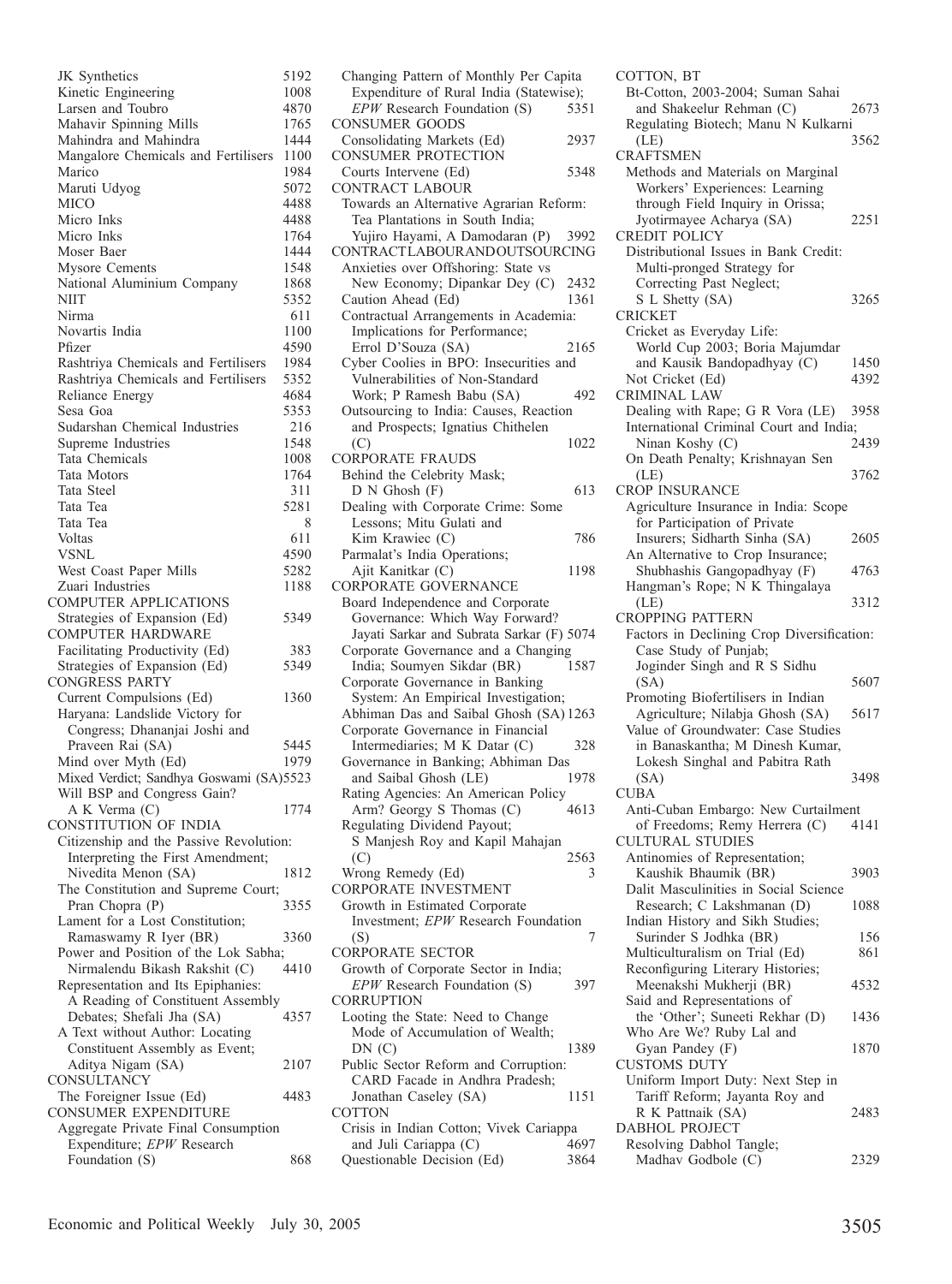| DAIRY INDUSTRY<br>Virtual Water Trade in Dairy Economy:<br>Irrigation Water Productivity in<br>Gujarat; O P Singh, Amrita Sharma, |      |
|-----------------------------------------------------------------------------------------------------------------------------------|------|
| Rahul Singh and Tushaar Shah                                                                                                      |      |
| (SA)<br><b>DALITS</b>                                                                                                             | 3492 |
| BSP and Dalit Aspirations;                                                                                                        |      |
| Vivek Kumar (C)                                                                                                                   | 1778 |
| Changing Contours of Dalit Politics;<br>A K Jha (BR)                                                                              | 1589 |
| Dalit Masculinities in Social Science                                                                                             |      |
| Research; C Lakshmanan (D)<br>Dalit Question and Political Response;                                                              | 1088 |
| Comparative Study of Uttar Pradesh                                                                                                |      |
| and Madhya Pradesh; Sudha Pai                                                                                                     |      |
| (SA)                                                                                                                              | 1141 |
| Dalit Studies: Exploring Criteria for<br>New Discipline; Savyasaachi (C)                                                          | 1658 |
| National Past and Political Present;                                                                                              |      |
| Badri Narayan (SA)                                                                                                                | 3533 |
| No Entry, No Exit: Savarna Aversion<br>towards Dalit Conversion;                                                                  |      |
| Rudolf C Heredia (SA)                                                                                                             | 4543 |
| Reforms with a Dalit Face?                                                                                                        |      |
| Arvind Rajagopal (BR)                                                                                                             | 5229 |
| Understanding Dalit Diaspora;                                                                                                     |      |
| Vivek Kumar (SA)<br>World of Dalit Women;                                                                                         | 114  |
| Rachel Shirman (BR)                                                                                                               | 5305 |
| DAMS                                                                                                                              |      |
| Disconcerting Findings (Ed)<br>Interlinking of Rivers in India:                                                                   | 3960 |
| Assessing the Justifications;                                                                                                     |      |
| Jayanta Bandyopadhyay and                                                                                                         |      |
| Shama Perveen (SA)                                                                                                                | 5307 |
| Managing Water; A Vaidyanathan                                                                                                    |      |
| (BR)<br>Narmada Dam: What Alternatives?                                                                                           | 337  |
| Manisha Verma (LE)                                                                                                                | 510  |
| DASTUR, MN                                                                                                                        |      |
| M N Dastur: A Tribute;                                                                                                            |      |
| Sailendra Nath Ghosh (C)<br><b>DEBT RECOVERY</b>                                                                                  | 781  |
| Blunting Recovery (Ed)                                                                                                            | 3076 |
| DEFENCE EXPENDITURE                                                                                                               |      |
| Securing India: Treating Unlikely as                                                                                              |      |
| Likely; Gautam Navlakha (P)<br>DELHI                                                                                              | 4235 |
| Arguing for Elite Interests; Sanjay Kumar                                                                                         |      |
| and Sudha Vasan (LE)                                                                                                              | 3051 |
| Assembly Elections in Delhi: Second                                                                                               |      |
| Innings for Congress; Sanjay Kumar,                                                                                               |      |
| Dhanaraj Joshi and Abhay Datar (C) 525<br>Benefiting from Two-Layered                                                             |      |
| Incumbency; Pushkar Raj (SA)                                                                                                      | 5502 |
| Making of Female Breadwinners:                                                                                                    |      |
| Migration and Social Networking of                                                                                                |      |
| Women Domestics in Delhi;<br>N Neetha (SA)                                                                                        | 1681 |
| Networks and Slum Dwellers;                                                                                                       |      |
| Rina Agarwala (BR)                                                                                                                | 547  |
| Policy Vacuum (Ed)                                                                                                                | 1760 |
| Strained Mercy: Quality of Medical<br>Care in Delhi; Jishnu Das and                                                               |      |
| Jeffrey Hammer (SA)                                                                                                               | 951  |
| DEMOCRACY                                                                                                                         |      |
| Civil and Political Society: A Contested                                                                                          |      |
| Relationship? Ellora Puri (C)                                                                                                     | 3593 |

| Democracies in Development: An                                                                    | 415  |
|---------------------------------------------------------------------------------------------------|------|
| Exploration; Rebecca Eapen (P)<br>Democracy and Reform: Voices in                                 |      |
| West Asia; Ranjit Sau (C)<br>Democracy and Right to Food;                                         | 4232 |
| Jean Dreze (SA)                                                                                   | 1723 |
| Democracy, Economic Reforms and<br>Election Results in India; K C Suri<br>(SA)                    | 5404 |
| Dictatorship, Democracy and<br>Institutions: Macro Policy in China<br>and India; Ashima Goyal and |      |
| A K Jha (SA)<br>Globalisation and New Politics of                                                 | 4664 |
| Micro-Movements; D L Sheth (SA)<br>Importance of Civil Society;                                   | 45   |
| Vidhu Verma (BR)                                                                                  | 2015 |
| Islam and Democracy;<br>Yoginder Sikand (BR)                                                      | 2579 |
| Islam in a Benign Light;                                                                          |      |
| S H Deshpande (BR)                                                                                | 809  |
| Mandating Protection (Ed)<br>Munir: In Memoriam; Olle Tornquist                                   | 1759 |
|                                                                                                   |      |
| (LE)<br>NEPAD: Forum for Growth and Unity;                                                        | 5066 |
| Aparajita Biswas (C)                                                                              | 793  |
| Not so Transparent (Ed)                                                                           | 2935 |
| Nurturing Democracy (Ed)                                                                          | 3959 |
| One Step for Democracy (Ed)                                                                       | 4584 |
| Panchayats and Democracy;                                                                         |      |
| Alok Sinha (LE)                                                                                   | 2538 |
| Parliamentary Privileges and                                                                      |      |
| Fundamental Rights;                                                                               |      |
| Nirmalendu Bikash Rakshit (C)                                                                     | 1379 |
| Problems and Options for                                                                          |      |
| Democratisation; Olle Tornquist                                                                   |      |
| (C)                                                                                               | 1027 |
| Re-examining Democracy;<br>Sarah Joseph (BR)                                                      |      |
| Revisiting State Level Parties;                                                                   | 4988 |
| Suhas Palshikar (SA)                                                                              | 1477 |
| Russia on Trial: An American                                                                      |      |
| Perspective; R G Gidadhubli (C)                                                                   | 3353 |
| Towards Peace, Democracy and Justice:                                                             |      |
| Committee of Concerned Citizens;                                                                  |      |
| Harsh Mander (C)                                                                                  | 1206 |
| <b>DEMOGRAPHY</b>                                                                                 |      |
| Abusing Demography; D Jayaraj                                                                     |      |
| and S Subramanian (RA)                                                                            | 1227 |
| Blinkered Approach to Demography;                                                                 |      |
| A P Joshi, M D Srinivas and                                                                       |      |
| J K Bajaj (D)                                                                                     | 1939 |
| Demographic Regimes and Social<br>Reproduction of Labour;                                         |      |
| Amiya Kumar Bagchi (SA)                                                                           | 3367 |
| Demography and Quality of Life;                                                                   |      |
| $TK$ Roy $(D)$                                                                                    | 1538 |
| Demography of Tribal Population in                                                                |      |
| Jharkhand 1951-1991; Arup Maharatna                                                               |      |
| and Rasika Chikte (SA)                                                                            | 5053 |
| HIV Patients: Knowledge and                                                                       |      |
| Sexual Behaviour Patterns;                                                                        |      |
| T S Arunkumar, S Irudaya Rajan and                                                                |      |
| Rakkee Thimothy (C)                                                                               | 1208 |
| India's Growth Prospects Revisited;                                                               |      |
| Shankar Acharya (SA)<br>Missing Girls in India; Tulsi Patel                                       | 4537 |
| (C)                                                                                               | 887  |
| Population Numbers (Ed)                                                                           | 4199 |
|                                                                                                   |      |

| Religious Demography;                                                  |      |
|------------------------------------------------------------------------|------|
| S Subramanyan (LE)                                                     | 2186 |
| <b>DESERTS</b><br>Paryavaran Pathshalas: Education in                  |      |
| the Desert; Abhijit Ghose and                                          |      |
| A K Jha (C)                                                            | 4507 |
| DEVELOPMENT ECONOMICS                                                  |      |
| Debating Development;                                                  |      |
| Arjun Sengupta (BR)<br>DEVELOPMENT FINANCIAL                           | 2447 |
| INSTITUTIONS                                                           |      |
| Development Financing in a                                             |      |
| Changing Environment;                                                  |      |
| G N Bajpai (P)                                                         | 2212 |
| Future of Development Finance;                                         |      |
| Subir Gokaran (F)<br>Mis-sequencing Policies; A K Pat                  | 2665 |
| (LE)                                                                   | 3562 |
| Reviving DFIs: An Urgent Need                                          |      |
| (MMR)                                                                  | 2544 |
| <b>DISARMAMENT</b>                                                     |      |
| Making Weapons, Talking Peace:                                         |      |
| Resolving Dilemma of Nuclear                                           |      |
| Negotiations; Zia Mian, A H Nayyar<br>and M V Ramana (C)               | 3221 |
| New Zero Sum Game; GPD (F)                                             | 3424 |
| Nuclear Civil Defence in South Asia:                                   |      |
| Is It Feasible? R Rajaraman,                                           |      |
| Z Mian and A H Nayyar (SA)                                             | 5017 |
| DISASTER MANAGEMENT                                                    |      |
| Psychological Support in Events of<br>Mass Destruction: Challenges and |      |
| Lessons; Joseph O Prewitt Diaz,                                        |      |
| Rashmi Lakshminarayana and                                             |      |
| Sujata Bordoloi (SA)                                                   | 2121 |
| <b>DISINVESTMENT</b>                                                   |      |
| Competition and Ownership;                                             |      |
| Surendra S Yadav (BR)                                                  | 2976 |
| Disinvestment - What FMs Have<br>Said since 1991; E A S Sarma          |      |
| (C)                                                                    | 2194 |
| On Privatisation; I G Patel (F)                                        | 2421 |
| <b>DISPLACEMENT</b>                                                    |      |
| Coal Sector Loans and Displacement                                     |      |
| of Indigenous Populations: Lessons<br>from Jharkhand; Tony Herbert and |      |
| Kuntala Lahiri-Dutt (SA)                                               | 2403 |
| Gender Conflict and Displacement:                                      |      |
| Contesting Infantilisation of Forced                                   |      |
| Migrant Women; Rita Manchanda                                          |      |
| (SA)                                                                   | 4179 |
| Giving Voice to the Displaced;<br>Darley Jose Kjosavik (BR)            |      |
| Rayagada Story Retold: Destitutes of                                   | 471  |
| Development; D Bandyopadhyay                                           |      |
| (C)                                                                    | 408  |
| Rehabilitation Policy for the Displaced;                               |      |
| Walter Fernandes (C)                                                   | 1191 |
| Sardar Sarovar Oustees: Coping with                                    |      |
|                                                                        | 1123 |
| Displacement; Renu Modi (C)                                            |      |
| DMK                                                                    | 1862 |
| After Kamaraj; R Sankar (LE)<br><b>DRINKING WATER</b>                  |      |
| Access to Safe Drinking Water;                                         |      |
| EPW Research Foundation (S)                                            | 1007 |
| Drought, Sustenance and Livelihoods:                                   |      |
| Akal Survey in Rajasthan;<br>Sowmya Sivakumar and                      |      |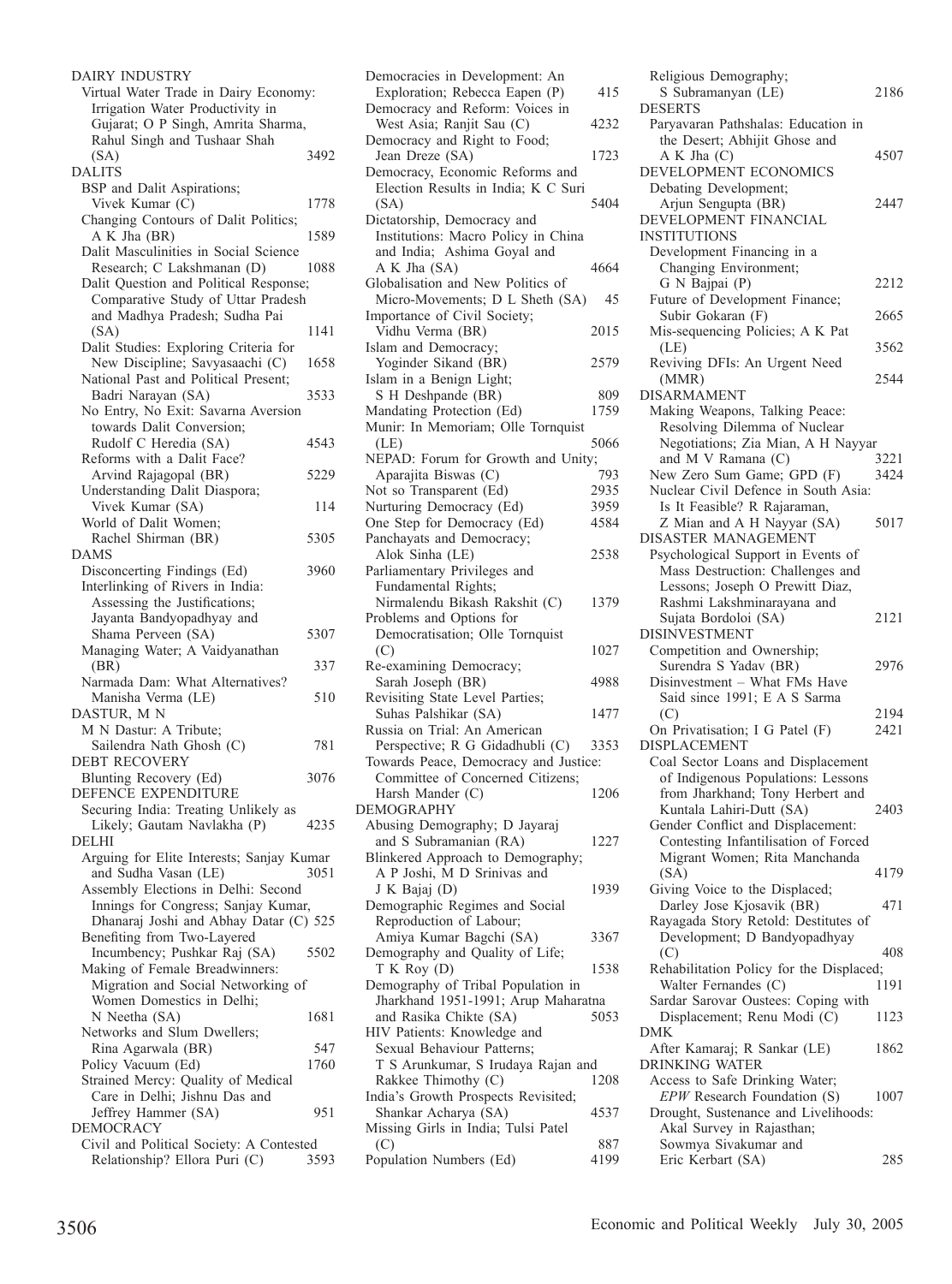| An Economic Analysis of Demand                    |      |
|---------------------------------------------------|------|
| for Water Quality: Case of Kolkata;               |      |
| Joyashree Roy, Subhorup Chattopadhyay,            |      |
| Sabyasachi Mukherjee,                             |      |
| Manikarnika Kanjilal, Sreejata Samajpati          |      |
| and Sanghamitra Roy (SA)                          | 186  |
| Water, Not for Private Ownership;                 |      |
| Jayanti Alam (C)                                  | 3351 |
| <b>DROUGHT</b>                                    |      |
| Combating Negative Externalities of               |      |
| Drought: Groundwater Recharge                     |      |
| through Watershed Development                     |      |
| Programme; M G Chandrakanth,                      |      |
| Bisrat Alemu and Mahadev G Bhat                   |      |
| (SA)                                              | 1164 |
| Drought, Sustenance and Livelihoods:              |      |
| 'Akal' Survey in Rajasthan;                       |      |
| Sowmya Sivakumar and Eric Kerbart                 |      |
| (SA)                                              | 285  |
| Thiyya Andolan in Krishna Valley;                 |      |
| Anant Phadke (C)                                  | 775  |
| <b>EARTHQUAKES</b>                                |      |
| Post-Quake Recovery in Urban Kachchh;             |      |
| Ravi Priya Kumar (C)                              | 4229 |
| EAST ASIAN CRISIS                                 |      |
| East Asian Path; Kaoru Sugihara (D) 3855          |      |
| ECOLOGY                                           |      |
| Addressing Ecological Concerns (Ed) 1637          |      |
| An Apology; Imtiaz Ahmad and                      |      |
| Smitu Kothari (LE)                                | 2322 |
| Collective Action on Water;<br>V Ratna Reddy (BR) | 3245 |
| Microbial Genomic Programme: High                 |      |
| Risk Venture; V T Padmanabhan                     |      |
|                                                   |      |
|                                                   |      |
| (C)                                               | 1565 |
| <b>ECONOMETRICS</b>                               |      |
| Why Econometrics? T Krishna Kumar                 | 543  |
| (P)                                               |      |
| ECONOMIC GROWTH AND<br>DEVELOPMENT                |      |
| Accounting for Growth;                            |      |
| Sugata Marjit (BR)                                | 1035 |
| China and India on the Development                |      |
| Path; Ashwini Deshpande (BR)                      | 4713 |
| Class Impact of Policy;                           |      |
| Stephen Resnick (BR)                              | 3529 |
| Corporate Governance and a Changing               |      |
| India; Soumyen Sikdar (BR)                        | 1587 |
| Democracies in Development: An                    |      |
| Exploration; Rebecca Eapen (P)                    | 415  |
| East Asian Path; Kaoru Sugihara (D) 3855          |      |
| Economic History: An Endangered                   |      |
| Discipline; Tirthankar Roy (P)                    | 3238 |
| Economic Transformation and Social                |      |
| Development in Bangladesh;                        |      |
| Isher J Ahluwalia and                             |      |
| Wahiduddin Mahmud (SA)                            | 4009 |
| Flailing Eagle, Crouching Tigers:                 |      |
| Decline of US Power and New Asian                 |      |
| Regionalism; Ravi Arvind Palat (SA)3620           |      |
| Flogging the Live Horse: Indian Fiscal            |      |
| Policy; Deena Khatkhate (BR)                      | 3705 |
| GDP Growth and Feel Good Factor;                  |      |
| Ratan Kumar Ghosal (C)                            | 1993 |
| Growth and Reforms during 1980s and               |      |
| 1990s; Arvind Panagariya (SA)                     | 2581 |
| Growth and Stability in China: Prospects          |      |
| and Challenges; Eswar S Prasad<br>(P)             | 2009 |

| The Growth Rate Mystery;                                             |      |
|----------------------------------------------------------------------|------|
| K B L Mathur (C)                                                     | 3228 |
| Growth with Social Justice: Reflections                              |      |
| on Employment Question;<br>K S Krishnaswamy (P)                      | 1129 |
| How Do Different Categories of                                       |      |
| Infrastructure Affect Development?                                   |      |
| Evidence from Indian States;                                         |      |
| Buddhadeb Ghosh and Prabir De                                        |      |
| (SA)                                                                 | 4645 |
| India's Growth Prospects Revisited;                                  |      |
| Shankar Acharya (SA)<br>Is Employment Driving India's Growth         | 4537 |
| Surge? A Reality Check; Sonalde Desai                                |      |
| and Maitreyi Bordia Das (D)                                          | 3045 |
| Managing Globalisation;                                              |      |
| Arjun Sengupta (BR)                                                  | 549  |
| Neither Here Nor There;                                              |      |
| Narendra Jhaveri (F)                                                 | 3427 |
| NEPAD: Forum for Growth and<br>Unity; Aparajita Biswas (C)           | 793  |
| Not So Good (Ed)                                                     | 511  |
| Partnership or Rivalry in a Globalising                              |      |
| World; D N Ghosh (P)                                                 | 5630 |
| Population Growth and Sustainable                                    |      |
| Development; Shama Perveen (C)                                       | 629  |
| Reforms and Growth; Raghbendra Jha                                   |      |
| (BR)<br>Reforms in Andhra Pradesh:                                   | 2975 |
| Is Mid-Course Correction Called For?                                 |      |
| R Kavita Rao (SA)                                                    | 4350 |
| Revisiting Kolkata As An NRB;                                        |      |
| Sumanta Banerjee (C)                                                 | 5203 |
| Russian Economic Boom, Post-1998:                                    |      |
| Illusion, Miracle or Recovery?                                       |      |
| Michael Ellman (C)<br>Some Contemporary Trends;                      | 3234 |
| Ajay Gudavarthy and G Vijay (C)                                      | 1571 |
| Wages of Over-Optimism (Ed)                                          | 5347 |
| Why India Can Grow at 7 Per Cent                                     |      |
| a Year or More: Projections and                                      |      |
| Reflections; Dani Rodrik and                                         |      |
| Arvind Subramanian (SA)<br>Why Is India Shining? An                  | 1591 |
| Aristotelian Approach;                                               |      |
| Thomas Timberg (P)                                                   | 4324 |
| ECONOMIC HISTORY<br>Asia in the Future of Economic History;          |      |
|                                                                      |      |
| R Bin Wong (D)                                                       | 5669 |
| Colonial Surplus and Foreign-Owned<br>Investment in South-East Asia; |      |
| Alec Gordon (SA)                                                     | 371  |
| Detoxifying Economics; R Sankar                                      |      |
| (LE)                                                                 | 3762 |
| Economic History as an Endangered                                    |      |
| Discipline: Issues in Pre-Colonial                                   |      |
| Studies; Neeraj Hatekar (D)                                          | 4675 |
| Economic History of India;<br>Andre Gunder Frank (LE)                | 4198 |
| Economic History of India: A                                         |      |
| Restatement; Tirthankar Roy (D)                                      | 3859 |
| Economic History: An Endangered                                      |      |
| Discipline; Tirthankar Roy (P)                                       | 3238 |
| Endangered Discipline;                                               |      |
| Aniruddha G Kulkarni (LE)                                            | 3418 |
| On Economic History;<br>Vinod Chowdhury (LE)<br>4582; 4676           |      |
| On Economic History; Arun Banerji                                    |      |
| (LE)                                                                 | 4754 |
|                                                                      |      |

| South and East Asia in Global                                         |        |
|-----------------------------------------------------------------------|--------|
| Economic History: An Ongoing                                          |        |
| Dialogue; Kenneth Pomeranz (D)<br>Structuring a New Economic History; | - 5268 |
| Andre Gunder Frank (D)                                                | 3854   |
| Teaching Economic History: Towards                                    |        |
| a Reorientation; Indrani Chakraborty                                  |        |
| (C)                                                                   | 3883   |
| Trade on Indian Ocean;                                                |        |
| Kanakalatha Mukund (BR)                                               | 3899   |
| ECONOMIC INEQUALITY<br>Poverty and Inequality in India-II:            |        |
| Widening Disparities during the 1990s;                                |        |
| Abhijit Sen and Himanshu (SA)                                         | 4361   |
| ECONOMIC POLICY                                                       |        |
| Getting the Numbers Right (Ed)                                        | 2539   |
| The Growth Rate Mystery;                                              |        |
| K B L Mathur (C)                                                      | 3228   |
| In the Right Direction (Ed)                                           | 211    |
| On Regulatory Economics;<br>Geeta Gouri (BR)                          | 473    |
| Smooth Transition (Ed)                                                | 3765   |
| Structuring a New Economic History;                                   |        |
| Andre Gunder Frank (D)                                                | 3854   |
| ECONOMIC REFORMS                                                      |        |
| Agriculture Diversification in                                        |        |
| South Asia: Patterns, Determinants                                    |        |
| and Policy Implications; P K Joshi,                                   |        |
| Ashok Gulati, Pratap S Birthal and<br>Laxmi Tewari (SA)               | 2457   |
| <b>ASEAN-India Economic Relations:</b>                                |        |
| Current Status and Future Prospects;                                  |        |
| Rahul Sen, Mukul G Asher and                                          |        |
| Ramkishen S Rajan (SA)                                                | 3297   |
|                                                                       |        |
| Budget 2004-05: Letting the Numbers                                   |        |
| Speak; Mala Lalvani (C)                                               | 4127   |
| Capitalism and Cooperation: Cooperative                               |        |
| Institutions in a Developing                                          |        |
| Economy; Murali Patibandla and                                        | 2997   |
| Trilochan Sastry (SA)<br>China and India on the Development           |        |
| Path; Ashwini Deshpande (BR)                                          | 4713   |
| Corporate Governance and a Changing                                   |        |
| India; Soumyen Sikdar (BR)                                            | 1587   |
| Democracy and Reform: Voices in                                       |        |
| West Asia; Ranjit Sau (C)                                             | 4232   |
| Democracy, Economic Reforms and                                       |        |
| Election Results in India; K C Suri<br>(SA)                           | 5404   |
| Economic Issues in Elections: Recent                                  |        |
| Trends; R Sthanumoorthy and                                           |        |
| Leena Mary Eapen (C)                                                  | 1019   |
| Economic Reforms in Political Space;                                  |        |
| Supriya Roy Chowdhury (C)                                             | 2666   |
| Economic Reforms: The Next Step;                                      | 4895   |
| Tirthankar Roy (BR)<br>Globalisation: Theoretical Perspectives;       |        |
| Alok Ray (BR)                                                         | 255    |
| Good Governance: Agenda for Reform;                                   |        |
| Upinder Sawhney (BR)                                                  | 4784   |
| Growth and Reforms during 1980s                                       |        |
| and 1990s; Arvind Panagariya                                          |        |
| (SA)                                                                  | 2581   |
| The Growth Rate Mystery;<br>K B L Mathur (C)                          | 3228   |
| Impact of Economic Reforms;                                           |        |
| B S Misra (BR)                                                        | 4335   |
| Impact of Economic Reforms on Indian<br>Electorate; Sanjay Kumar (SA) | 1621   |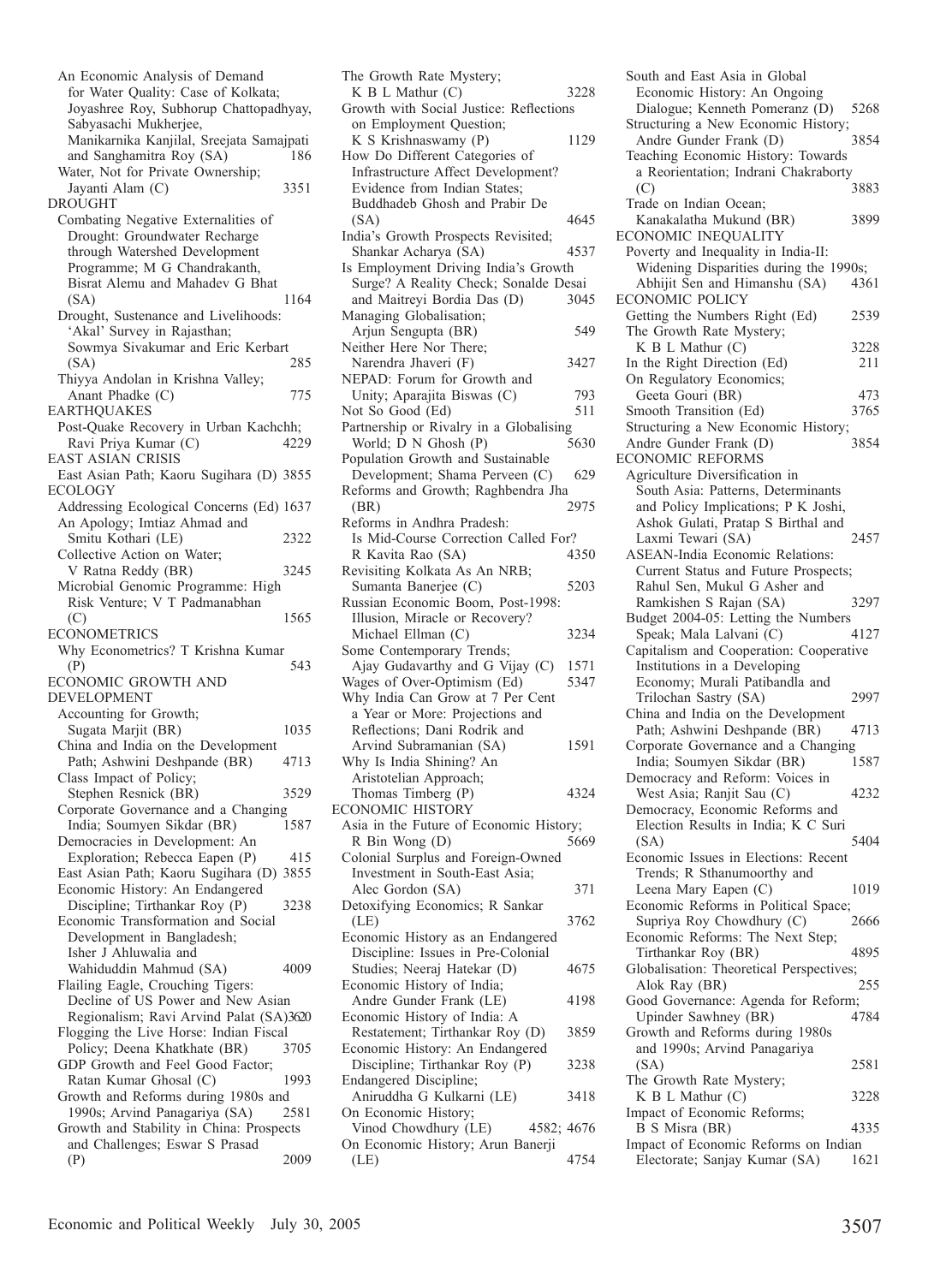| Liberalisation and Growth;                 |      |
|--------------------------------------------|------|
| T Ravi Kumar (BR)                          | 2359 |
| Macroeconomic Management:                  |      |
| From Stabilisation to Growth?              |      |
| Wahiduddin Mahmud (SA)                     | 4023 |
| Measures to Attract FDI: Investment        |      |
| Promotion, Incentives and Policy           |      |
| Intervention; Ramkishen S Rajan (C)        | -12  |
| Neo-Liberal Reforms with Cosmetic          |      |
| Changes? Amiya Kumar Bagchi (F) 3572       |      |
| On Regulatory Economics;                   |      |
| Geeta Gouri (BR)                           | 473  |
| Policy Reversal on Small Savings Rates;    |      |
| EPW Research Foundation (MMR)              | 764  |
| Policy without Theory: India in a          |      |
| Globalising Economy;                       |      |
| Yoginder K Alagh (SA)                      | 1748 |
| Privatisation in China - Softly, Softly    |      |
| Does It; T T Ram Mohan (SA)                | 4904 |
| Reforms and Growth; Raghbendra Jha         |      |
| (BR)                                       | 2975 |
| Reforms and Poll Verdict;                  |      |
| Mahesh Gavaskar (LE)<br>3210; 3312         |      |
| Reforms and Realpolitik;                   |      |
| Vinod Chowdhury (LE)                       | 3560 |
| Reforms in Andhra Pradesh: Is              |      |
| Mid-Course Correction Called For?          |      |
| R Kavita Rao (SA)                          | 4350 |
| Resurrection of DFI: Between Prudence      |      |
| and Push; Narendra Jhaveri (D)             | 3309 |
| Small Industry and Globalisation:          |      |
| Implications, Performance and              |      |
| Prospects; M H Bala Subrahmanya            |      |
| (SA)                                       | 1826 |
| Technology Acquisition and Growth of       |      |
|                                            |      |
| Firms: Indian Automobile Sector            |      |
| under Changing Policy Regimes;             |      |
| K Narayanan (SA)                           | 461  |
| Tertiary Sector-Driven Growth in India:    |      |
| Impact on Employment and Poverty;          |      |
| Seema Joshi (SA)                           | 4175 |
| Trend Break in India's GDP Growth          |      |
| Rate: Some Comments; Ajit Sinha            |      |
| and Shirin Tejani (SA)                     | 5634 |
| Unorganised and Organised                  |      |
| Manufacturing in India: Potential          |      |
| for Employment Generating Growth;          |      |
| Uma Rani and Jeemol Unni (SA) 4568         |      |
| Why India Can Grow at 7 Per Cent           |      |
| a Year or More: Projections and            |      |
| Reflections; Dani Rodrik and               |      |
| Arvind Subramanian (SA)                    | 1591 |
| ECONOMIC RESEARCH                          |      |
| Detoxifying Economics; R Sankar            |      |
| (LE)                                       | 3762 |
| ECONOMIC SURVEY                            |      |
| Wages of Over-Optimism (Ed)                | 5347 |
| <b>ECONOMICS</b>                           |      |
| Hamza Alavi and Dependency;                |      |
| Andre Gunder Frank (LE)                    | 4678 |
| Why Econometrics? T Krishna Kumar          |      |
| (P)                                        | 543  |
|                                            |      |
| Building Intellectual Relationships;       |      |
| <b>ECONOMISTS</b><br>Y V Reddy (C)         | 1202 |
| Colin Simmons: In Memoriam;                |      |
| Arun Banerji (O)                           | 4322 |
| Ever a Helping Hand; S Mahendra Dev<br>(C) | 1203 |

| In Honour of Krishna Raj; Ruby Lal       |      |
|------------------------------------------|------|
| and Gyan Pandey (F)                      | 1011 |
|                                          |      |
| Krishna Raj; K S Krishnaswamy (Ed) 308   |      |
| Krishna Raj; P Radhakrishnan (LE)        | 1758 |
| Krishna Raj and EPW;                     |      |
| Andre Gunder Frank (LE)                  | 2186 |
| Krishna Raj: Editor of Eloquent Silence; |      |
| Anand Chandavarkar and                   |      |
| Deena Khatkhate (C)                      | 1017 |
|                                          |      |
| Krishna Raj: Invisible, but Effective;   |      |
| Devaki Jain (C)                          | 1112 |
| Light without Heat; V V Bhatt (LE)       | 1094 |
| A Man for All Seasons;                   |      |
| Alice Thorner (C)                        | 1203 |
| Paul Sweezy; Vinod Vyasulu (LE)          | 1542 |
| Planning, Development, Institutions and  |      |
| Markets: A Report of a Conference to     |      |
|                                          |      |
| Honour the Eminent Economist             |      |
| K N Raj that was Held in Thrissur        |      |
| in October; D Narayana (C)               | 5205 |
| Remembering Krishna Raj;                 |      |
| Pinaki Chakrabarti (C)                   | 1777 |
| Remembering Sachin Chaudhuri:            |      |
| One Hundred Years of Solidarity;         |      |
|                                          |      |
| Mihir Bhattacharya (C)                   | 313  |
| Remembering Two Editors;                 |      |
| Balraj Puri (C)                          | 1202 |
| Reminiscences (F)                        | 387  |
| Reminiscences (F)                        | 514  |
|                                          | 606  |
| Reminiscences (F)                        |      |
| Reminiscences; Amaresh Bagchi (F)        | 758  |
| Reminiscences (F)                        | 862  |
| Samar Ranjan Sen; I G Patel (F)          | 4214 |
|                                          |      |
|                                          |      |
| Unique Editor; George Rosen (LE)         | 1182 |
| A Week After (Ed)                        | 307  |
| <b>EDUCATION</b>                         |      |
| Free and Compulsory Education:           |      |
| Legislative Intervention;                |      |
| Jandhyala B G Tilak (C)                  | 618  |
|                                          |      |
| Hindi Children's Journals and            |      |
| Nationalist Discourse (1910-1930);       |      |
| Shobna Nijhawan (SA)                     | 3723 |
| Opening Black Box of Education           |      |
| System in Bangladesh: Analysis of        |      |
| University Admission Test Results        |      |
| and Background Performances;             |      |
|                                          |      |
| Anu Muhammad, M Nurul Hoque              |      |
| and M Amzad Hossain (SA)                 | 3131 |
| Public Subsidies in Education in         |      |
| India; Jandhyala B G Tilak (SA)          | 343  |
| Reforming Public Spending on Education   |      |
| and Mobilising Resources: Lessons        |      |
|                                          |      |
| from International Experience;           |      |
| Santosh Mehrotra (SA)                    | 987  |
| Work and School; V Gayathri and          |      |
| Sonali Ghosh (BR)                        | 1798 |
| EDUCATION AND RELIGION                   |      |
| Teaching of Hate: RSS' Pedagogical       |      |
| Programme; Nandini Sundar (SA)           | 1605 |
| EDUCATIONAL POLICY AND REFORMS           |      |
|                                          |      |
| Absence of Policy and Perspective        |      |
| in Higher Education;                     |      |
| Jandhyala B G Tilak (SA)                 | 2159 |
| An Archaic System; Soma Chakrabarty      |      |
| (LE)                                     | 2066 |
| Correction; Jandhyala B G Tilak          |      |
| (LE)                                     | 4862 |
| Education and India's Development;       |      |

Education in the UPA Government Common Minimum Programme; Jandhyala B G Tilak (SA) 4717 Examining the Examination System; J V Deshpande (C) 1563 Free and Compulsory Education Bill, 2004; Sarada Balagopalan (C) 3587 Free and Compulsory Education: Legislative Intervention; Jandhyala B G Tilak (C) 618 Gendered Inequality in Educational Transitions; Divya Vaid (SA) 3927 Language, Public Space and an Educated Imagination; Probal Dasgupta (SA) 2169 Markets and Equity in Education; Errol D'Souza (C) 1107 Reforming Public Spending on Education and Mobilising Resources: Lessons from International Experience;<br>Santosh Mehrotra (SA) 987 Santosh Mehrotra (SA) Reforms in Education; M R Kolhatkar (LE) 3314 Student Loans and Suicides; Ajit Kanitkar (C) 3980 Why Subsidise Higher Education? S Roy Choudhury and Shobhit Mahajan (C) 1781 ELECTION COMMISSION Electoral Reforms and Citizens' Initiatives: Some Breakthroughs; Trilochan Sastry (P) 1391 **ELECTIONS** Andhra Pradesh: Fall of the CEO in Arena of Democracy; K C Suri (SA) 5493 Anti-Incumbency; AM (LE) 2414 Assembly Elections in Delhi: Second Innings for Congress; Sanjay Kumar, Dhanaraj Joshi and Abhay Datar (C) 525 Assessing the Electoral System: A Positive Verdict; Ritu Rao (SA) 5437 The Ballot's Triumph; J B D'Souza (BR) 4423 Benefiting from Two-Layered Incumbency; Pushkar Raj (SA) 5502 Bihar Elections: Laloo against Who? Cyril Robin (C) 5361 Bipolar Contest; Ramesh K Chauhan and S N Ghosh (SA) 5505 BJP Consolidates Its Hold; Baba Mayaram (SA) 5516 BJP's Stumbling Blocks: The Voter, Pluralism and Democracy; Biswamoy Pati (C) 2082 By-elections or Referendum; A K Verma (C) 4691 Challenges before Bodo Territorial Council; M Amarjeet Singh (C) 784 Changing Patterns of Support; Jai Mrug (C) 16 Constraints on Electoral Mobilisation;<br>Pratap Bhanu Mehta (SA) 5399 Pratap Bhanu Mehta (SA) Crisis of Leadership; Luv Puri (C) 3226 Democracy, Economic Reforms and Election Results in India; K C Suri (SA) 5404 Economic Issues in Elections: Recent Trends; R Sthanumoorthy and Leena Mary Eapen (C) 1019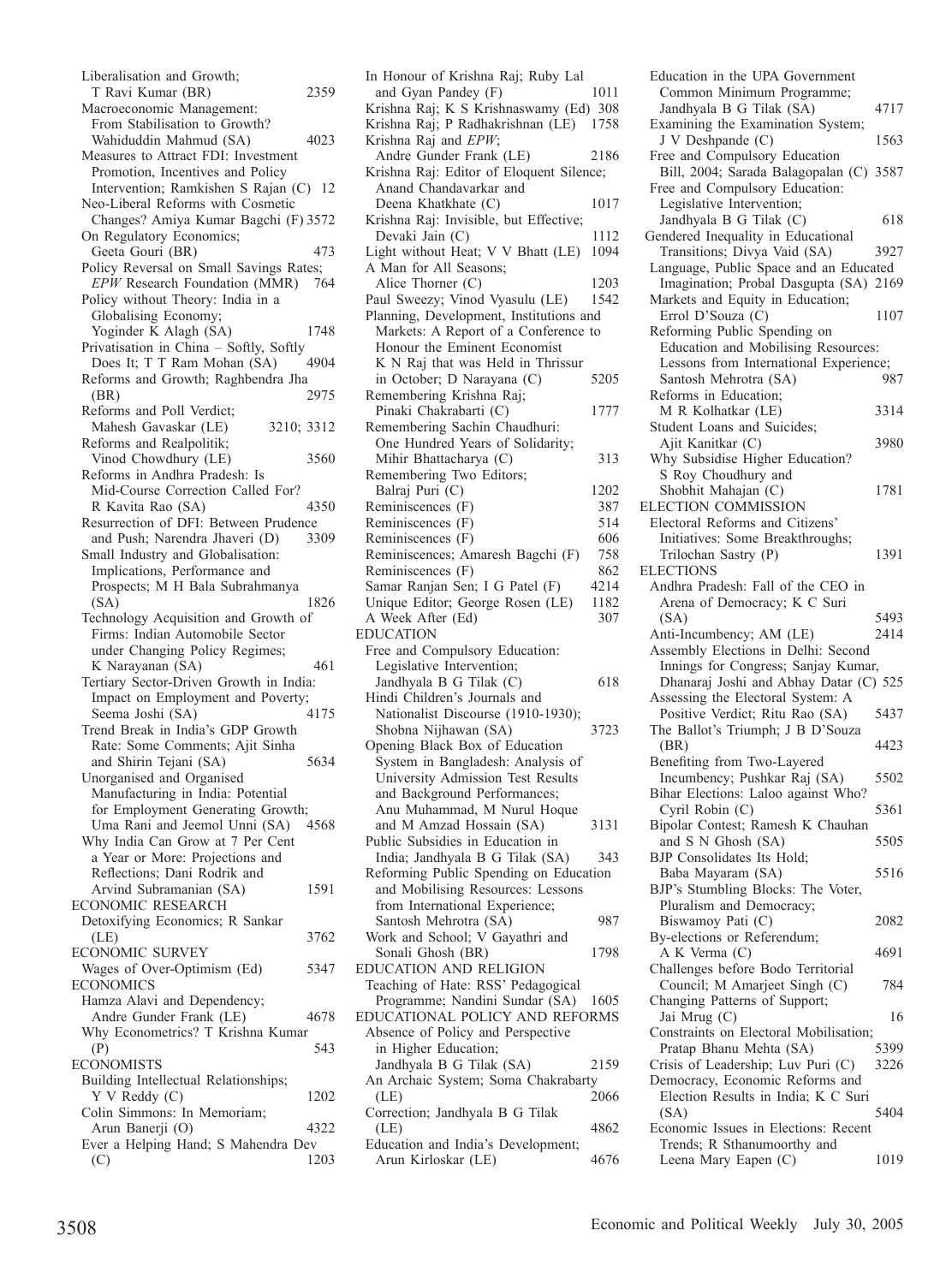| Elected Representatives in Pakistan:                                       |              |
|----------------------------------------------------------------------------|--------------|
| Socio-economic Background and                                              |              |
| Awareness of Issues; S Akbar Zaidi                                         |              |
| (SA)                                                                       | 4935         |
| Election 2004: A Different Explanation;                                    |              |
| Arvind Virmani (C)                                                         | 2565<br>4679 |
| Elections and After (Ed)<br>Elections in the Context of Social             |              |
| Conflict; S Mangi Singh (SA)                                               | 5528         |
| Electoral Coalitions in 2004 General                                       |              |
| Elections: Theory and Evidence;                                            |              |
| E Sridharan (SA)                                                           | 5418         |
| Electoral Outcome; Indranil De and                                         |              |
| Prabhu Prasad Mishra (LE)                                                  | 2934         |
| The Elusive Mandate of 2004;                                               |              |
| Yogendra Yadav (SA)                                                        | 5383         |
| Exit Polls: Debating Freedom or                                            |              |
| Fairness; Saarthi Anand and                                                |              |
| Celia Joanne Jenkins (C)                                                   | 4971         |
| Fractured Mandate;                                                         |              |
| Maria Do Cue Rodrigues,                                                    |              |
| Prabhat Kumar, William Joe and<br>Solano Da Silva (SA)                     | 5532         |
| Fractured Mandates and Their                                               |              |
| Concoctions; Mahesh Gavaskar (C) 2437                                      |              |
| Globalisation and New Politics of                                          |              |
| Micro-Movements; D L Sheth (SA)                                            | 45           |
| The Great Election Game (Ed)                                               | 4287         |
| Gujarat: Anti-incumbency Begins;                                           |              |
| Priyavadan Patel (SA)                                                      | 5473         |
| Haryana: Landslide Victory for                                             |              |
| Congress; Dhananjai Joshi and                                              |              |
| Praveen Rai (SA)                                                           | 5445         |
| HDRs: Some Reflections;                                                    |              |
| Manu N Kulkarni (LE)<br>How Gendered Was Women's                           | 1182         |
| Participation in Election 2004?                                            |              |
| Rajeshwari Deshpande (SA)                                                  | 5431         |
| Image over Issues (Ed)                                                     | 1095         |
| Impact of Economic Reforms on Indian                                       |              |
| Electorate; Sanjay Kumar (SA)                                              | 1621         |
| In Anticipation (Ed)                                                       | 1863         |
| Is This the Voice of the People?                                           |              |
| Sumanta Banerjee (C)                                                       | 873          |
| Issues in an Issue-less Election:                                          |              |
| Assembly Polls in Maharashtra;<br>Suhas Palshikar (C)                      | 4399         |
| Jammu and Kashmır: Electoral Politics                                      |              |
| in a Separatist Context;                                                   |              |
| Rekha Chowdhary and                                                        |              |
| V Nagendra Rao (SA)                                                        | 5449         |
| Karnataka: Simultaneous Polls, Different                                   |              |
| Results; Sandeep Shastri and                                               |              |
| Harish Ramaswamy (SA)                                                      | 5484         |
| Kashmir Question; J B D'Souza                                              |              |
| (LE)                                                                       | 5274         |
| Lok Shakti in Karnataka: Regional                                          |              |
| Party in Bipolar Alliance System;                                          |              |
| Sandeep Shastri (SA)                                                       |              |
| Maharashtra: Towards a New Party<br>System; Suhas Palshikar and            | 1491         |
|                                                                            |              |
|                                                                            |              |
| Nitin Birmal (SA)                                                          | 5467         |
| Majoritarian Middle Ground?                                                |              |
| Suhas Palshikar (SA)                                                       | 5426<br>1865 |
| Making Sense of Strikes (Ed)                                               |              |
| Minorities and Elections: What Are the<br>Options? Asghar Ali Engineer (C) | 1378         |
| Mixed Verdict; Sandhya Goswami<br>(SA)                                     |              |

| National Conference of Jammu and<br>Kashmir: From Hegemonic to            |              |
|---------------------------------------------------------------------------|--------------|
| Competitive Politics; Rekha Chowdhary<br>and Nagendra V Rao (SA)          | 1521         |
| National Election Study 2004: An<br>Introduction; Lokniti Team (SA)       | 5373         |
| Necessity, Choice and Behaviour;                                          |              |
| M S Prabhakara (C)<br>Participatory Norm: How Broad-based                 | 2083         |
| Is It? Suhas Palshikar and                                                |              |
| Sanjay Kumar (SA)<br>Political Articulation and Policy Discourse          | 5412         |
| in Elections: Andhra Pradesh, 2004;                                       |              |
| K Srinivasulu (SA)<br>Politics from Below; Muneshwar Yadav                | 3845         |
| (SA)                                                                      | 5510         |
| Pro-Incumbency Factor;<br>Banasmita Bora (SA)                             | 5536         |
| Probing the Poll Defeat; M K Das (C)3091                                  |              |
| Punjab: In Search of New Leadership;<br>Ashutosh Kumar (SA)               | 5441         |
| Rajasthan: India Shines as BJP Trounces                                   |              |
| Congress; Sanjay Lodha (SA)<br>Reform of Political System: Growing        | 5456         |
| Concern after Election 2004;                                              |              |
| Madhav Godbole (P)<br>Religion, Politics and Disenchantment;              | 3103         |
| Kevin W Moore (C)                                                         | 4883         |
| Reversal of Past Trends; Sanjay Kumar<br>and Harishwar Dayal (SA)         | 5513         |
| Revisiting State Level Parties;                                           | 1477         |
| Suhas Palshikar (SA)<br>A Right Mandate (Ed)                              | 4863         |
| Right to Information in Elections:<br>Tale of Two Karnataka Municipal     |              |
| Polls; Samuel Paul (C)                                                    | 129          |
| Ruling Coalition Returns;<br>Surya N Misra (SA)                           | 5521         |
| Samajwadi Party in Uttar Pradesh;                                         |              |
| A K Verma (SA)<br>Shifting Sands (Ed)                                     | 1509<br>2188 |
| Shifts, New Trends and the Congress                                       |              |
| Defeat; Muzaffar Assadi (C)<br>Shiv Sena: A Tiger with Many Faces?        | 4221         |
| Suhas Palshikar (SA)                                                      | 1497         |
| Social Tectonics in a Two-Party<br>System; Ramshankar (SA)                | 5518         |
| Split Dalit Votes (Ed)                                                    | 2068         |
| Story behind Marginal Differences;<br>Sanjay Kumar and Annapurna Nautiyal |              |
| (SA)                                                                      | 5507         |
| Strangulation of Palestine;<br>Nigel Harris (C)                           | 5301         |
| Tamil Nadu: A Tactical Alliance<br>and a Sweep for the DPA;               |              |
| G Koteshwar Prasad (SA)                                                   | 5488         |
| Unravelling the Verdict (Ed)<br>Uses of Error; GPD (F)                    | 2067<br>2328 |
| Uttar Pradesh: Caste and Political                                        |              |
| Mobilisation; A K Verma (SA)<br>Victory for the BJP; Nani Bath (SA)       | 5463<br>5531 |
| Vote against Reforms?                                                     |              |
| Arvind Panagariya (C)<br>Vote for Pluralism; Luv Puri (C)                 | 2079<br>2200 |
| West Bengal: Permanent Incumbency                                         |              |
| and Political Stability;<br>Dwaipayan Bhattacharyya (SA)                  |              |
|                                                                           | 5477         |
| What the Electorate Voted For;<br>Vinay Lal (C)                           | 4986         |

Who Decides Our Elections? Ruby Lal and Gyan Pandey (F) 1446 Why Women Did Not Vote for TDP; Srikrishna Ayyangar (C) 1992 ELECTORAL REFORMS Civil Society Initiatives and Electoral Reforms; Bikash Chandra Dash (C) 4136 Electoral Reforms and Citizens' Initiatives: Some Breakthroughs; Trilochan Sastry (P) 1391<br>mage Over Issues (Ed) 1095 Image Over Issues (Ed) ELECTRICITY TARIFF Availability Based Tariff: An Economic Instrument for Grid Discipline; Ashok Banerjee and Sayantan Banerjee (SA) 3939 Electricity Act 2003: Dark Shadows over<br>a Bright Vision: T L Sankar (SA) 839 a Bright Vision; T L Sankar (SA) Electricity Act 2003: Moving to a Competitive Environment; V Ranganathan (C) 2001 EMERGENCY The Emergency and Popular Memory;<br>Arvind Raiagonal (BR) 4892 Arvind Rajagopal (BR) EMPLOYEES' PROVIDENT FUND Retirement Financing Dilemmas: Experience of Singapore; Mukul G Asher (SA) 2114 EMPLOYMENT The Employment Challenge in India;<br>Ajit K Ghose (SA) 5106 Ajit K Ghose (SA) Employment Trends in India; *EPW* Research Foundation (S) 4203 Expansion of Markets and Women Workers: Case Study of Garment Manufacturing in India; Deepita Chakravarty (SA) 4910 Fall in Organised Manufacturing Employment: A Brief Note; R Nagaraj (SA) 3387 Globalisation, Women and Work: What Are We Talking About? Rohini Hensman (P) 1030 Indian Workers in UAE: Employment, Wages and Working Conditions; K C Zachariah, B A Prakash and S Irudaya Rajan (SA) 2227 Is Employment Driving India's Growth Surge? A Reality Check; Sonalde Desai and Maitreyi Bordia Das (D) 3045 Jobs: The Great Indian Dream; Kala S Sridhar (C) 3090 Low Employment Growth: Reviving Labour-Intensive Manufacturing; DN (C) 2192 Networks and Slum Dwellers; Rina Agarwala (BR) 547 Tertiary Sector-Driven Growth in India: Impact on Employment and Poverty;<br>Seema Joshi (SA) 4175 Seema Joshi (SA) EMPLOYMENT POLICY The Employment Challenge in India; Ajit K Ghose (SA) 5106 Generating Employment: How Will Schemes Be Financed? Kala S Sridhar (F) 3781 Providing Employment Guarantee in India: Some Critical Issues; Indira Hirway (SA) 5117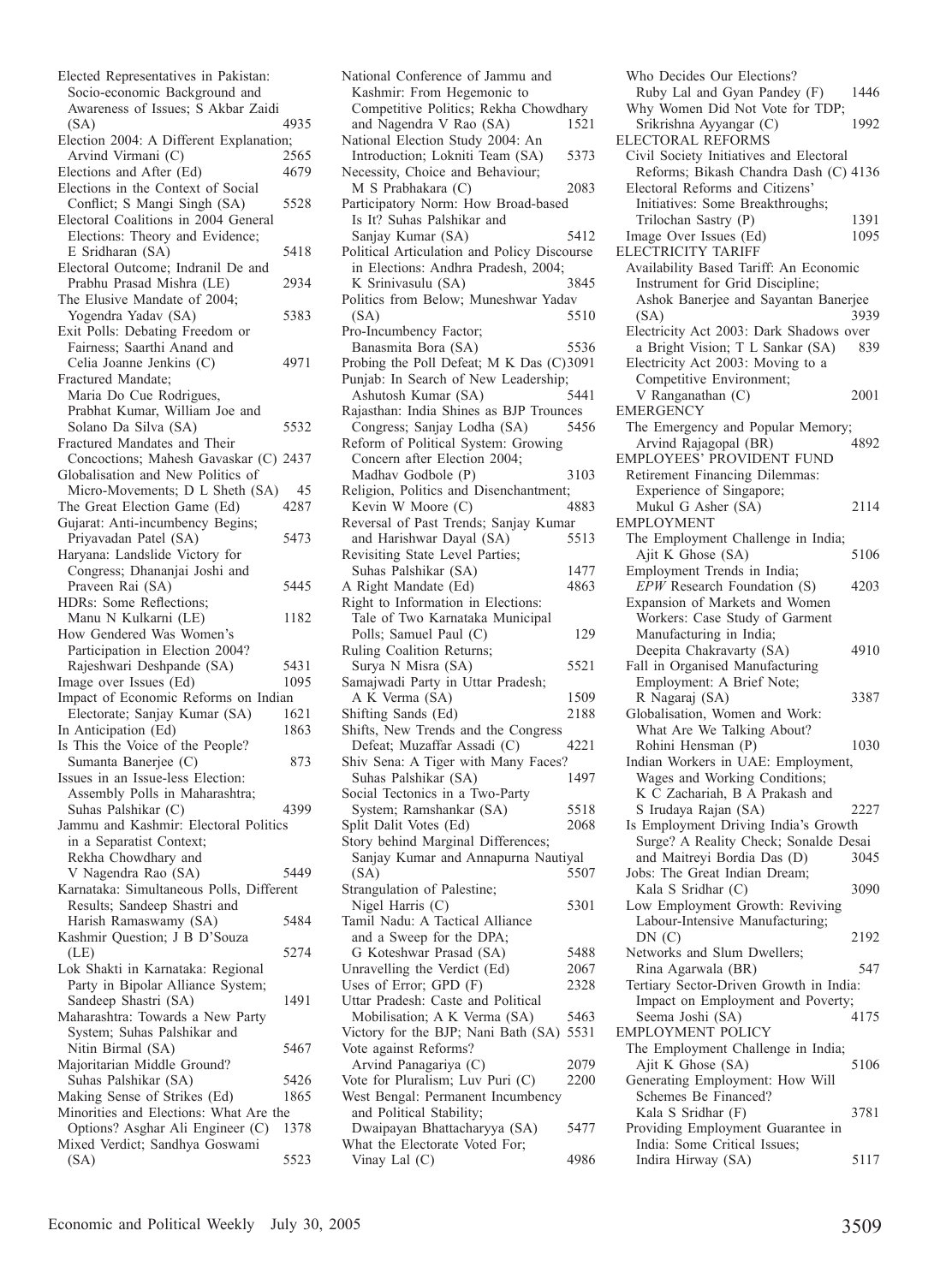Reforms and Employment Elasticity in Organised Manufacturing; Dipak Mazumdar and Sandip Sarkar (SA) 3017 Unorganised and Organised Manufacturing in India: Potential for Employment Generating Growth; Uma Rani and Jeemol Unni (SA) 4568 EMPLOYMENT PROGRAMMES Does EGS Require Restructuring for Poverty Alleviation and Gender Equality? I – Concept, Design and Delivery System; Maithreyi Krishnaraj, Divya Pandey and Aruna Kanchi (SA)1597 Does EGS Require Restructuring for Poverty Alleviation and Gender Equality? II – Gender Concerns and Issues for Restructuring; Maithreyi Krishnaraj, Divya Pandey and Aruna Kanchi (SA) Generating Employment: How Will Schemes Be Financed? Kala S Sridhar (F) 3781 A Historical Opportunity; Mihir Shah (C) 5287 Job Law Can Sharply Cut Poverty This Decade; Santosh Mehrotra (C) 5357 Providing Employment Guarantee in India: Some Critical Issues; Indira Hirway (SA) 5117 ENERGY POLICY Energy Use and Energy Access in Relation to Poverty; Shonali Pachauri and Daniel Spreng (SA) 271 ENGINEERING INDUSTRIES Ownership and Efficiency in Engineering Firms: 1990-91 to 1999-2000; B Goldar, V S Renganathan and Rashmi Banga (SA) 441 ENGINEERS Women Engineers in India; P P Parikh and S P Sukhatme (SA) 193 ENGLISH LANGUAGE Teaching English; Debraj Bhattacharya (LE) 118 ENTREPRENEURSHIP All in the Family; J C Sandesara (BR)4712 Family Business (Ed) 5067 ENVIRONMENT Environmental Jurisprudence; Krishnayan Sen (LE) 3658 Revisiting Silent Valley; A K Pat  $(C)$  3681 ENVIRONMENTAL LAW Cataloguing Issues of Environmental Concern; Ishita G Tripathy (BR) 3365 Environmental Jurisprudence; Krishnayan Sen (LE) 3658 Environmental Protection: The Role of Liability System in India; P M Prasad (SA) 257 ENVIRONMENTAL PLANNING AND POLICY Back in Business (Ed) 4585 Cataloguing Issues of Environmental Concern; Ishita G Tripathy (BR) 3365 Conserving Coastal Resources: Stakeholders vs Policy-Makers; Ramachandra Bhatta (C) 529

Correction; P M Prasad (LE) 2064 Draft National Environment Policy 2004:<br>A Critique: Ashish Kothari (SA) 4723 A Critique; Ashish Kothari (SA) Environment Policy 2004; Somnath Mukherji (LE) 4754 Environmental Hearings: Participatory Forums or a Mere Procedure? Rohini Chaturvedi (C) 4616 Environmental Issues and SAARC; U C Jha (P) 1666 National Environment Policy 2004: A Critique of the Draft; Videh Upadhyay (C) 4306 National Environment Policy: Ascendance of Economic Factors; C P Geevan (C) 4686 Rule of Foreign Agencies in the Environment; Manorama Savur (C) 4689 Successful Interface (Ed) 4484 ENVIRONMENTAL POLLUTION Back in Business (Ed) 4585 Environmental Issues and SAARC; U C Jha (P) 1666 Environmental Protection: The Role of Liability System in India; P M Prasad (SA) 257 Liability and GMOs: Towards a Redress Regime in Biosafety Protocol;<br>Philippe Cullet (C) 615 Philippe Cullet (C) EPIDEMICS Uneasy Gains (Ed) 604 EQUALITY AND SOCIAL JUSTICE Chronicle of a Massacre Foretold; Arif Azad (C) 4320 ETHNIC CONFLICTS Communal Identity: A Constructionist View; Niraja Gopal Jayal (BR) 39 Giving Voice to the Displaced; Darley Jose Kjosavik (BR) 471 Peace in Jaffna: Impressions of a Visit; P Sahadevan (C) 890 Questions of Culture; Nalini Rajan (BR) 5626 Self-Determination vs Secession; A G Noorani (BR) 1398 Socio-Political Unrest in the Region Called North-East India; U A Shimray (SA) 4637 ETHNOGRAPHY An Ethnographer's View of Bengal's Radicalism; Manabi Majumdar (BR) 5526 EUROPE Europe as Vanishing Mediator in New World Order: Some Questions; Taisha Abraham (P) 637 EUROPE, EAST New Trade Geography of Eastern Europe; Jean-Joseph Boillot, Julier Lefilleur and Yann Lepape (C)2005 EUROPEAN UNION Enlargement of EU: Effect on India's Trade; Geethanjali Nataraj and Pravakar Sahoo (C) 1872 EU and Basmati (Ed) 3960 European Aid and Poverty Reduction;<br>J B D'Souza (BR) 1799 J B D'Souza (BR) Post-Cancun Talks: Responding to New EU Stance; C Satapathy (C) 2199

EXCHANGE RATE Firm Trends (Ed) 1544 The Real Exchange Rate, Fiscal Deficits and Capital Account Liberalisation: Some Sceptical Observation; Partha Sen (D) 598 The Real Exchange Rate, Fiscal Deficits and Capital Flows: A Refutation; Vijay Joshi (D) 1434 Rupee Reversals: More on Real Exchange Rate, Fiscal Deficits and Capital Flows; Ashima Goyal (D) 2061 Rupee: Changing Trends; Ashima Goyal (C) 2335<br>
Incharted Waters (Ed) 5068 Uncharted Waters (Ed) EXCISE DUTIES Proposals for Excise Reform in Budget 2005-06; Sukumar Mukhopadhyay (C) 5298 EXIM POLICY Second-Hand Imports: Questioning Conventional Wisdom; Sandeep Singh and Rajeev Kher (C) 2202 Unfocused Tweaks (Ed) 1184 EXPORTS Case of Onion (Ed) 3420 Export Performance of Indian Fisheries: Strengths and Challenges Ahead; Anjani Kumar (SA) 4264<br>Long-term Perspective (Ed) 4756 Long-term Perspective (Ed) Unfocused Tweaks (Ed) 1184 FAMILY Tracing a Timeline for Work and Family Research in India; Ujvala Rajadhyaksha and Swati Smita (SA) 1674 FAMILY PLANNING A Handy Tool for Anti-Minorityism; Asghar Ali Engineer (F) 4304 Health and Population: Making Progress under Poverty; Simeen Mahmud (SA) 4081 Manufacturing Hysteria: On Census-Inspired Nationalism; D Jayaraj and S Subramanian (F) 4296 Population Growth and Sustainable Development; Shama Perveen (C) 629 FAO Rule of Foreign Agencies in the Environment; Manorama Savur (C) 4689 FARMERS Agricultural Growth and Farmer Distress: Tentative Perspectives from Karnataka; V M Rao and D V Gopalappa (SA) 5591 Contract Farming and Forest Management; Sukhpal Singh (BR) 2693 Crisis and Diversification in Punjab Agriculture: Role of State and Agribusiness; Sukhpal Singh (SA) 5583 Farmer's Suicides in Maharashtra; B B Mohanty and Sangeeta Shroff (SA) 5599 Farmers in Lease Market; P C Bansil (D) 3955 Farmers Need Equity, Too; Ranjit Sau (LE) 2934 Farmers' Movement: Continuity and Change; Sucha Singh Gill (C) 2964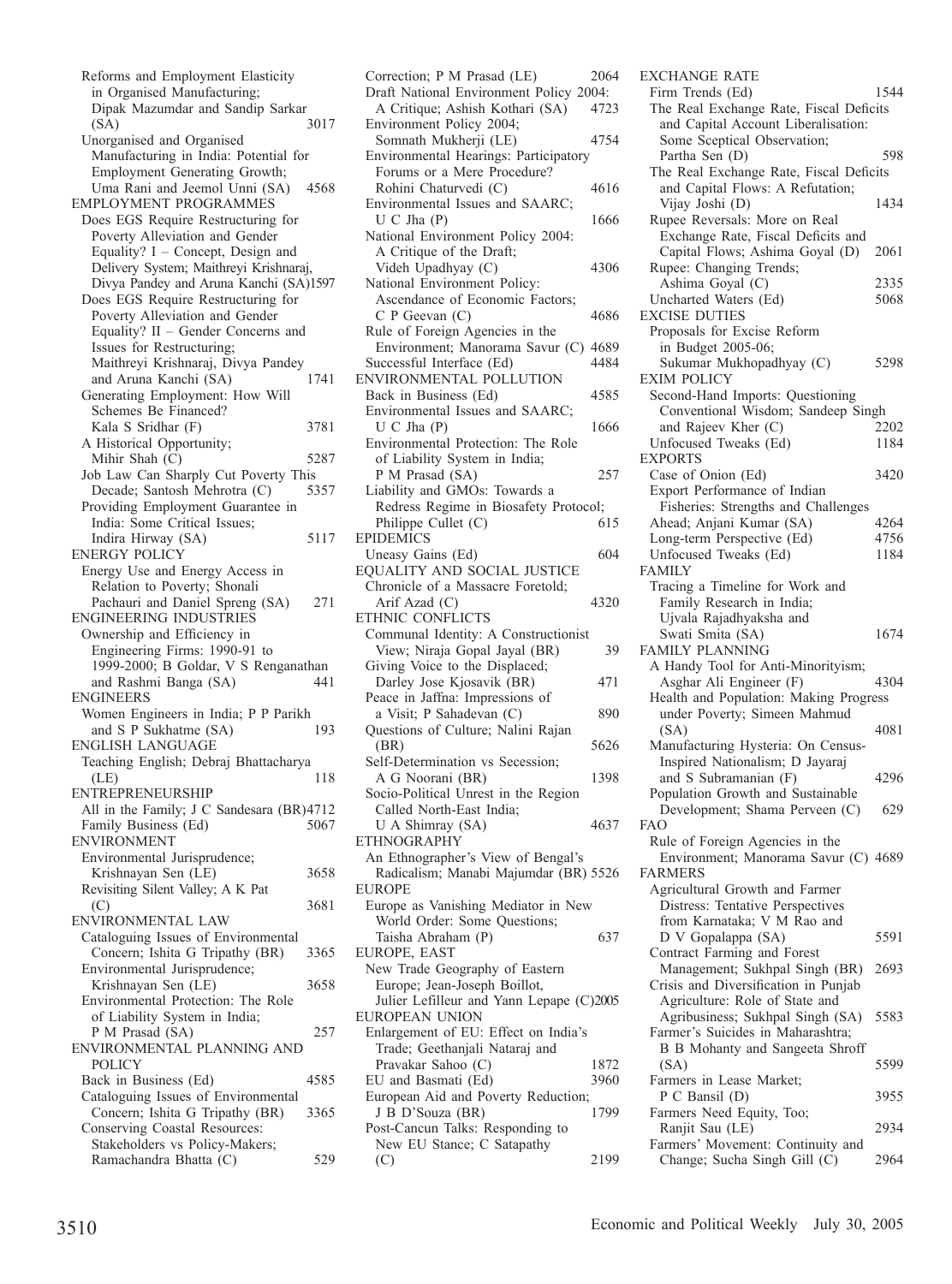In the Name of the Farmer: Central and Karnataka State Budget, 2004-05;<br>R S Deshpande (F) 3433  $R S$  Deshpande  $(F)$ Is Rural Economy Breaking Down? Farmers' Suicides in Andhra Pradesh;<br>E A S Sarma (C) 3087  $E A S Sarma (C)$ Large Farmers in Lease Market: Are Marginal Farmers Affected? C S Murty (SA) 3270 Monsoon Hedging; Bhagwan Chowdhry<br>(F) 3775 (F) 3775 No Relief for Rural Sector; Kripa Shankar (F) 3575 Socio-ecological Implications of Pesticide Use in India; P K Shetty (SA) 5261 FEMINISM Feminist Theorising; Praveena Kodoth (BR) 2577 FERTILITY A Comprehensive Look at Ageing; Aparajita Chattopadhyay (BR) 4425 Female Education and Fertility Decline: Recent Developments in the Relationship; P Arokiasamy, Kirsty McNay and Robert H Cassen (C) 4503 Population Numbers (Ed) 4199 The Squabble that Never Ends: Religion and Fertility; Alaka M Basu (F) 4294 FERTILISER INDUSTRY Promoting Biofertilisers in Indian Agriculture; Nilabja Ghosh (SA) 5617 FERTILISER SUBSIDY Equity in Fertiliser Subsidy Distribution; Richa Singh (SA) 295 FERTILISER USE Equity in Fertiliser Subsidy Distribution; Richa Singh (SA) 295 FILMS Action Cinema in India; Kaushik Bhaumik (BR) 1893 Community and Nation; Anirudh Deshpande (D) 304 Films as Historical Sources or Alternative History; Anirudh Deshpande (SA) 4455 Kannada Films; Rishikesha T Krishnan (LE) 5546<br>
Sannada's Predicament (Ed) 5188 Kannada's Predicament (Ed) Mr and Mrs Iyer; Renuka Viswanathan<br>(LE) 306 (LE) 306 FINANCE COMMISSION Finance Commission Awards and Fiscal Stability in States; R Kannan, S M Pillai, R Kausaliya and Jai Chander (SA) 477 Issues before Twelfth Finance Commission; C Rangarajan (SA) 2707 Linking Central Transfers to Fiscal Performance of States; M Govinda Rao (SA) 1820 Towards a Rational System of Centre-State Revenue Transfers; Amaresh Bagchi and Pinaki Chakraborty (SA) 2737 Twelfth Finance Commission and Minimum Needs; Nilakantha Rath (C) 2668

Twelfth Finance Commission: View from Kerala; K P Kannan and Mohan (SA) 2361<br>
ndermining Transfer System (Ed) 755 Undermining Transfer System (Ed) FINANCES, LOCAL GOVERNMENT Reforming Property Tax System: Simulated Results for Mumbai City; Ajit Karnik, Anita Rath and J C Sharma (SA) 3818 FINANCES, STATE States' Debt and Debt Relief; Abha Prasad, Rajan Goyal and Anupam Prakash (SA) 2726 FINANCES, STATES Expenditure Allocation and Welfare Returns to Government: A Suggested Model; Archana R Dholakia and Ravindra H Dholakia (SA) 2386 Finance Commission Awards and Fiscal Stability in States; R Kannan, S M Pillai, R Kausaliya and Jai Chander (SA) 477 Finances of State Governments: Deteriorating Fiscal Management; *EPW* Research Foundation (SS) 1841 Finances of State Governments; *EPW* Research Foundation (SS) 1941<br>oor Development Spending (Ed) 3213 Poor Development Spending (Ed) Twelfth Finance Commission: View from Kerala; K P Kannan and R Mohan (SA) 2361 FINANCIAL INSTITUTIONS Corporate Governance in Financial Intermediaries; M K Datar (C) 328 Ethical Dimensions of Public Expenditure Management; A Premchand (SA) 813 FINANCIAL MARKET Contrarian Fund: Design and Architecture; R H Patil (F) 3328 Conventional Wisdom Persists: Non-Use of WMA Facility; *EPW* Research Foundation (MMR) 4592 Future of Development Finance; Subir Gokaran (F) 2665 Is Bank Debt Special? An Empirical Analysis of Indian Corporates; V Subramanian and K U Umakrishnan (SA) 1247 Need for Restraints on Inflows; *EPW* Research Foundation (MMR) 1552 Phenomenal Growth in Non-Monetary Liabilities; *EPW* Research Foundation (MMR) 5552 Regulating Mavericks (Ed) 2417 Restoration of Normalcy; *EPW* Research Foundation (MMR) 1366 FINANCIAL MARKET REFORMS Resurrection of DFI: Between Prudence and Push; Narendra Jhaveri (D) 3309 FINANCIAL MARKET REGULATION Collateral Monitoring and Banking Regulation; Sugata Marjit and Indrajit Mallick (SA) 1259 Compliance Costs of Financial Regulation: Indian Mutual Funds Industry; Malik Payal (F) 3083

FINANCIAL MARKETS Liquid Secondary Markets for Corporate Debt: Panacea for Several Ills; V Ravi Anshuman (F) 3965 FINANCIAL SECTOR REFORMS Insurance: Over the Transition; Rajeev Ahuja (F) 3569 Investing in NPAs: Will Investor Bite? Carlton Pereira (F) 4602 Regulation of India's Financial Sector: The State's Role; K B L Mathur (SA)1253 Where Are the DFIs? (Ed) 859 FINANCIAL SYSTEMS Analysis of the Capital Account in India's Balance of Payments; Rajiv Ranjan and D M Nachane (SA) 3031 Corporate Bond Market: Need for a Revamp; *EPW* Research Foundation<br>(MMR) 3321  $(MMR)$ Critical Neglect of Social Banking; *EPW* Research Foundation (MMR) 2072 Interest Rates: Case against a Hike; *EPW* Research Foundation (MMR) 4204 Monetary Policy: A New Approach Called For; *EPW* Research Foundation (MMR) 4954 FISCAL DEFICIT Budgetary Subsidies and Fiscal Deficit: Case of Maharashtra; Mukesh Anand and Raghbendra Jha (SA) 3827 Does Higher Fiscal Deficit Lead to Rise in Interest Rates? An Empirical<br>Investigation; Rajan Goyal (SA) 2128 Investigation; Rajan Goyal (SA) Effect of Fiscal Deficit on Real Interest<br>Rates: Suraiit Das (SA) 1299 Rates; Surajit Das (SA) In a Debt Trap (Ed) 1096 India's Primary Deficit and Interest Payments Burden: An Assessment; Vivek Moorthy (SA) 2711 Issues before Twelfth Finance Commission; C Rangarajan (SA) 2707 Modelling Foreign Capital Inflows and Fiscal Deficits; Partha Sen (D) 4478 The Real Exchange Rate, Fiscal Deficits and Capital Account Liberalisation: Some Sceptical Observation; Partha Sen (D) 598 The Real Exchange Rate, Fiscal Deficits and Capital Flows: A Refutation; Vijay Joshi (D) 1434 Rupee Reversals: More on Real Exchange Rate, Fiscal Deficits and Capital Flows; Ashima Goyal (D) 2061 FISCAL FEDERALISM Patterns in Centre-State Fiscal Transfers: An Illustrative Analysis; Nirvikar Singh and Garima Vasistha (SA) 4897 FISCAL POLICY Economic Reforms: The Next Step; Tirthankar Roy (BR) 4895 Fiscal Transfer in Australia: Review and Relevance to India; C Rangarajan<br>and D K Srivastava (SA) 3709 and D K Srivastava (SA) Flogging the Live Horse: Indian Fiscal Policy; Deena Khatkhate (BR) 3705 Good Governance: Agenda for Reform; Upinder Sawhney (BR) 4784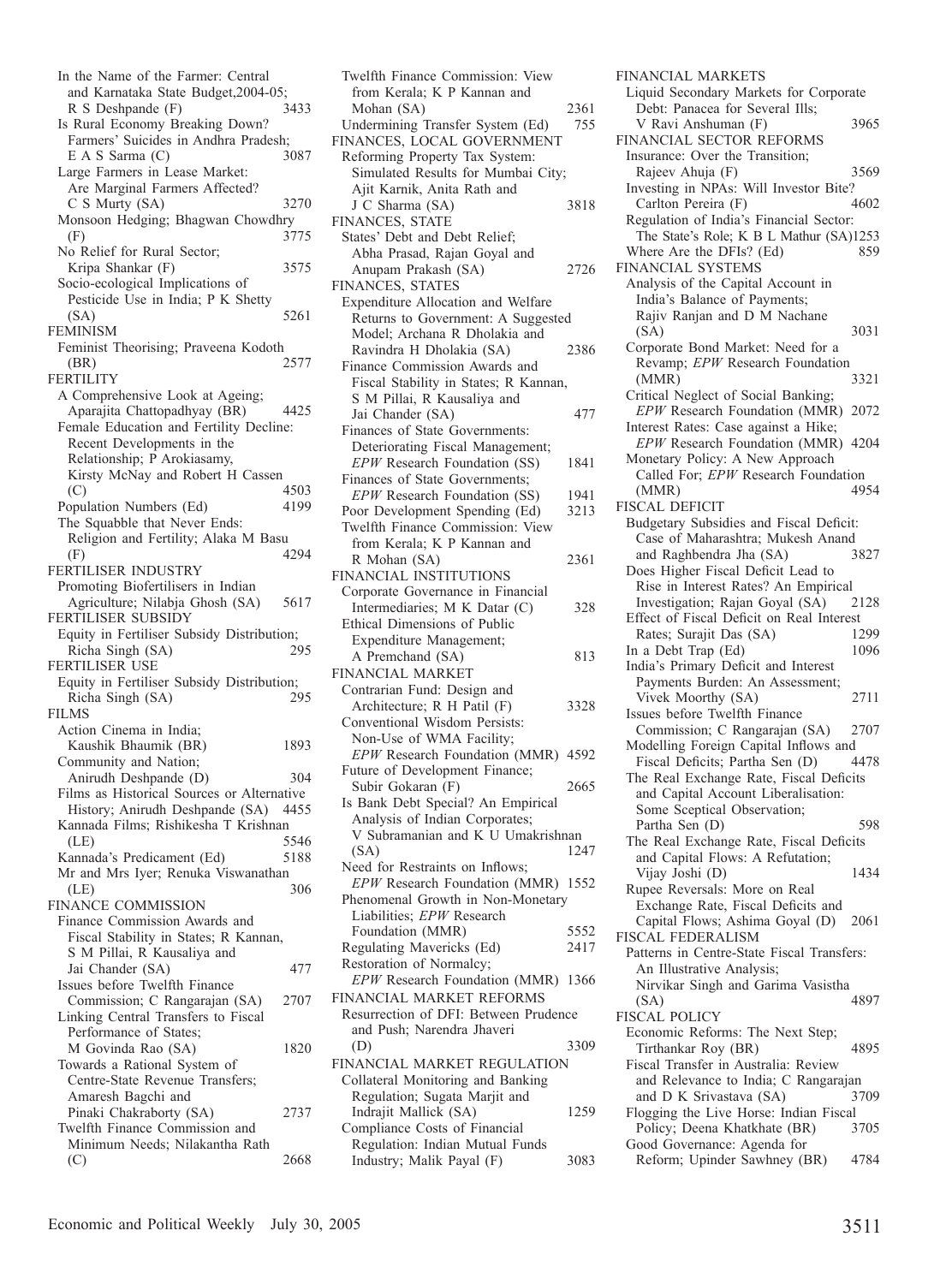| IMF and Fiscal Policy;                                 |      |
|--------------------------------------------------------|------|
| John Williamson (C)                                    | 2955 |
| Neither Here Nor There;                                |      |
| Narendra Jhaveri (F)                                   | 3427 |
| Why Fiscal Adjustment Now;                             |      |
| Brian Pinto and Farah Zahir (SA) 1039                  |      |
| FISHERIES AND MARINE PRODUCTS                          |      |
| Blurred Borders: Coastal Conflicts                     |      |
|                                                        |      |
| between India and Pakistan;                            |      |
| Charu Gupta and Mukul Sharma                           |      |
| (SA)                                                   | 3005 |
| Conserving Coastal Resources:                          |      |
| Stakeholders vs Policy-Makers;                         |      |
| Ramachandra Bhatta (C)                                 | 529  |
| Export Performance of Indian                           |      |
| Fisheries: Strengths and Challenges                    |      |
| Ahead; Anjani Kumar (SA)                               | 4264 |
| Ramponkars in Goa: Between                             |      |
| Modernisation, Government and                          |      |
| the Deep Blue Sea; Sharon D'Cruz                       |      |
| and Avinash V Raikar (SA)                              | 2048 |
| FLOOD CONTROL                                          |      |
| Interlinking of Rivers for Inter-basin                 |      |
| Transfer; T Prasad (P)                                 |      |
|                                                        | 1220 |
| Waterlogged Again: Why Control                         |      |
| Measures Have Not Worked;                              |      |
| Anu Muhammad (C)                                       | 3447 |
| FLOODS CONTROL                                         |      |
| All Talk, No action (Ed)                               | 3660 |
| FOOD CONSUMPTION                                       |      |
| Consumption Pattern, Trade and                         |      |
| Production Potential of Pulses;                        |      |
| A Amarender Reddy (SA)                                 | 4854 |
| FOOD CORPORATION OF INDIA                              |      |
| Necessary, Not Sufficient (Ed)                         | 4949 |
| Politics of Procurement and Price                      |      |
| Support; M Raghavan (D)                                | 506  |
| FOOD PROCESSING INDUSTRIES                             |      |
| Modest Incentives (Ed)                                 | 3212 |
| Still in the Making (Ed)                               | 5069 |
| <b>FOOD SECURITY</b>                                   |      |
| Debating Development; Arjun Sengupta                   |      |
| (BR)                                                   | 2447 |
| Food Security and the North-East;                      |      |
| Monirul Hussain (C)                                    | 4515 |
| How Efficient Is TPDS in                               |      |
| Tribal Areas? Kripa Shankar (C)                        | 2093 |
|                                                        |      |
| Hunger-free India by 2007: Need                        |      |
| for Evergreen Revolution;                              |      |
| Ashish Bose (C)                                        | 1196 |
| More on Mid-Day Meals; A R Vasavi                      |      |
| (LE)                                                   | 118  |
| Trade, Food Aid and Food Security:                     |      |
| Evolving Rice and Wheat Markets;                       |      |
| Paul A Dorosh (SA)                                     |      |
|                                                        | 4033 |
| <b>FOOD SUPPLY</b>                                     |      |
| Food Question (Ed)                                     | 3865 |
|                                                        |      |
| Hunger in Urban India; Ilina Sen                       | 4528 |
| (BR)                                                   |      |
| India's Wheat Economy: Will Demand                     |      |
| be a Constraint or Supply?                             |      |
| Vasant P Gandhi, Zhang-Yue Zhou                        |      |
| and John Mullen (SA)                                   | 4737 |
|                                                        |      |
| FOOD-FOR-WORK PROGRAMMES<br>Work for the Poor (Ed)     | 4947 |
| FOODGRAINS PROCUREMENT                                 |      |
| Monopoly Procurement Scheme:                           |      |
| A Study in Tribal Maharashtra;<br>Kailas C Thaware (C) | 5209 |

FOREIGN BANKS RBI Guidelines on Foreign Ownership in Banks: Don't Shoot the Regulator;<br>
T T Ram Mohan (C) 4964 T T Ram Mohan (C) FOREIGN CAPITAL Foreign Capital, Inflation, Sterilisation, Crowding Out and Growth: Some Illustrative Models; Nirvikar Singh and T N Srinivasan (SA) 2469 Modelling Foreign Capital Inflows and<br>Fiscal Deficits: Partha Sen (D) 4478 Fiscal Deficits; Partha Sen (D) A New Transnational Capitalist Class? Capital Flows, Business Networks and Entrepreneurs in the Indian Software Industry; Carol Upadhya (SA) 5141 FOREIGN DIRECT INVESTMENT Business Environment, Investment Climate and FDI: Chinese and Indian Experiences; N S Siddharthan (C) 3986 Colonial Surplus and Foreign-Owned Investment in South-East Asia; Alec Gordon (SA) 371 Explaining FDI Inflows to India, China and the Caribbean: An Extended Neighbourhood Approach; Arindam Banik, Pradip K Bhaumik and Sunday O Iyare (SA) 3398 Foreign Investment Approvals and Actuals: A Profile [August 1991- March 2004]; *EPW* Research Foundation (S) 2939 Impact of Japanese and US FDI on Productivity Growth: A Firm-Level Analysis; Rashmi Banga (SA) 453<br>different Solutions (Ed) 4757 Indifferent Solutions (Ed) 4757 Industrial Recovery: Can It Be Sustained? N R Bhanumurthy and Sapna Sinha (C) 405 Korean Perspective on FDI in India: Hyundai Motors' Industrial Cluster; Jongsoo Park (SA) 3551 Liberalisation, MNE and Productivity of Indian Enterprises; N S Siddharthan and K Lal  $(SA)$  448 Measures to Attract FDI: Investment Promotion, Incentives and Policy Intervention; Ramkishen S Rajan (C) 12 Modelling Foreign Capital Inflows and Fiscal Deficits; Partha Sen (D) 4478 Options under TRIM (Ed) 1440<br>What of AAI? (Ed) 3077 What of AAI? (Ed) FOREIGN EXCHANGE REGULATIONS Corporate Bond Market: Need for a Revamp; *EPW* Research Foundation (MMR) 3321 Grand Bargains and Free Lunches; Suman Bery (F) 5354 Money and Forex Markets – November 2004; *EPW* Research Foundation (S) 5280 Secondary Market Transactions in Government Securities and the Forex Turnover: November 2004; *EPW* Research Foundation (S) 5279 Secondary Market Transactions in Government Securities and the

Forex: June 2004; *EPW* Research Foundation (S) 3215

Secondary Market Transactions in Government Securities and the Forex: June 2004; *EPW* Research Foundation (S) 3663 Secondary Market Transactions in Government Securities and the Forex: September 2004; *EPW* Research Foundation (S) 4589 Secondary Market Transactions in Government Securities and the Forex: Week Ending December 10-17, 2004;<br>*EPW* Research Foundation (S) 5551 *EPW* Research Foundation (S) Turnover in Foreign Exchange Market; *EPW* Research Foundation (S) 610 FOREIGN EXCHANGE RESERVES Beyond the Forex Proposal; C P Chandrasekhar (F) 5563 Forex Option (Ed) 4864 Managing Plenty (Ed) 4 Monthly Sales and Purchases of US Dollars by Reserve Bank of India and India's Template on International Reserves and Foreign Currency Liquidity Under the IMF's Special Data Dissemination Standards; *EPW* Research Foundation (S) 1187 Need for Hybrid Proposal; Arvind Virmani (F) 5559 On Financing Infrastructure on the Strength of Reserves; Prabhat Patnaik<br>(F) 5565  $(F)$  5565 Secondary Market Transactions in Government Securities and the Forex: October 2004; *EPW* Research<br>Foundation (S) 4869 Foundation (S) Transactions in Government Securities and Forex Markets: March 2004; *EPW* Research Foundation (S) 1547 Transactions in Government Securities and Forex Markets: May 2004; *EPW* Research Foundation (S) 2543 FOREIGN POLICY Foreign Policy as a Long Summer Holiday; GPD (F) 4211 Imperative of Reforming India's Foreign Policy; S Faizi (C) 5216 FOREIGN REMITTANCES Non-resident Deposits in India: In Search of Return; James Gordon and Poonam Gupta (SA) 4165 Return Migrants: A Question Mark on Kerala Model; P M Mathew (C) 238 FOREIGN SCHOLARS The Foreigner Issue (Ed) 4483 FOREIGN TRADE Direction of Foreign Trade of India; *EPW* Research Foundation (S) 4395 Foreign Trade; *EPW* Research Foundation (S) 3867 New Trade Geography of Eastern Europe; Jean-Joseph Boillot, Julier Lefilleur and Yann Lepape (C) 2005 FOREST POLICY Forest Protection Policies and Local Benefits from NTFP: Lessons from West Bengal; Madhumati Dutta, Souvanic Roy, Shubhayu Saha and Dibyendu S Maity (SA) 587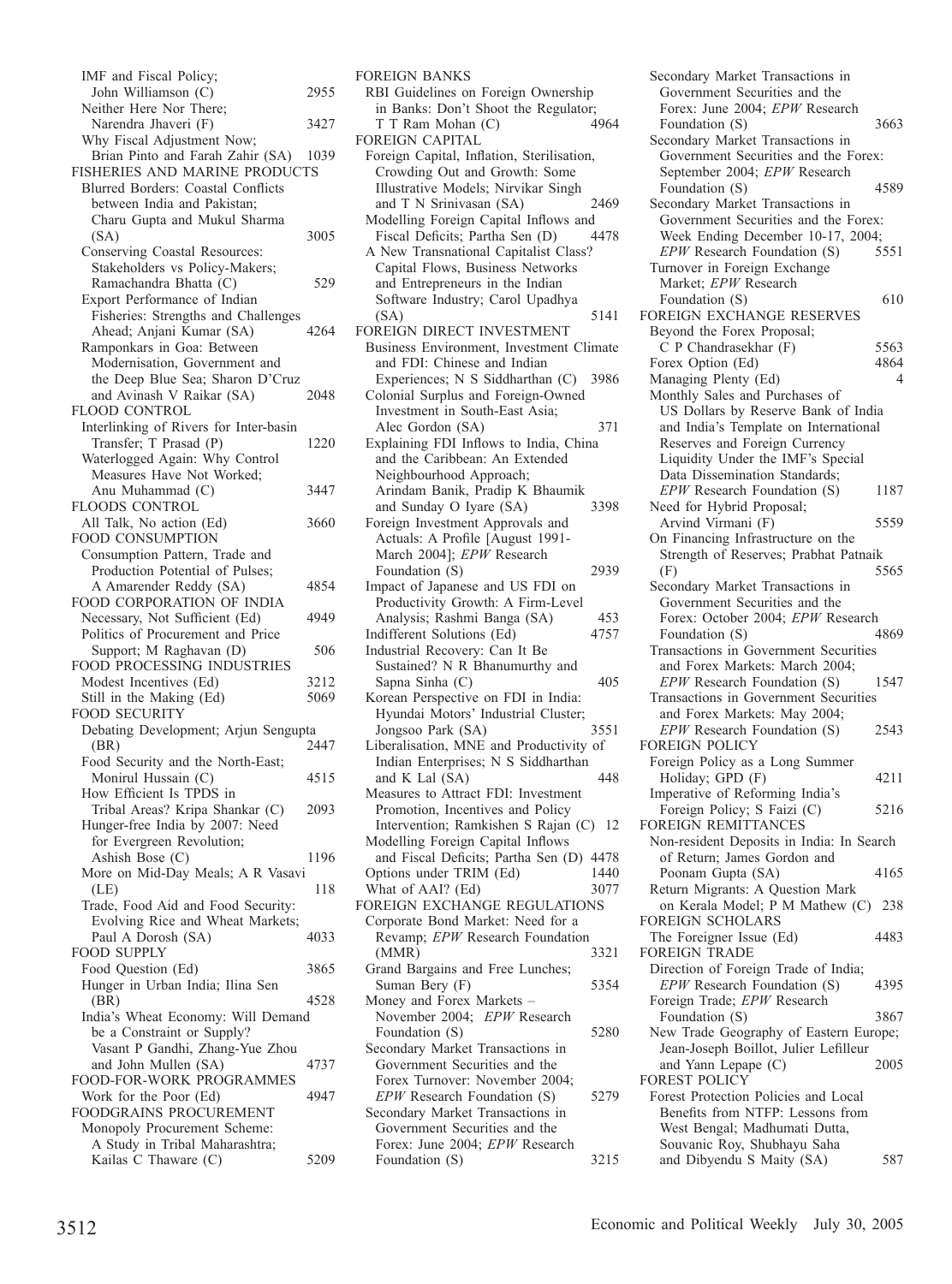FORESTS AND FORESTRY Contract Farming and Forest Management; Sukhpal Singh (BR) 2693 Forest Protection Policies and Local Benefits from NTFP: Lessons from West Bengal; Madhumati Dutta, Souvanic Roy, Shubhayu Saha and Dibyendu S Maity (SA) 587 Leasehold Forestry in Nepal: Crafting an Alternative for the Poor; Girija Shrestha and Dev Nathan (SA) 4849 Reviving Traditional Forest Management in Western Ghats: Study in Karnataka;<br>Yogesh Gokhale (SA) 3556 Yogesh Gokhale (SA) Wildlife Protection: Scope of Community Participation in New Act;<br>Krishnavan Sen (C) 623 Krishnayan Sen (C) FRANCE French Secularism, Headscarves, and Indian Schoolchildren: Anthropological Concerns of Political Philosophy; Nalini Rajan (C) 3967 Multiculturalism on Trial (Ed) 861 The Veil in France: Secularism, Nation, Women; Rada Ivekovic (C) 1117 Veiled in France; Joel Ruet (C) 1664 FREEDOM FIGHTERS A Post-Colonial Reading of Edward Said; Arup Kumar Sen (D) 1180 Remembering JP: Retracing Steps to Emergency – and After; Alban Couto (C) 243 FUND MANAGEMENT Collateral Monitoring and Banking Regulation; Sugata Marjit and Indrajit Mallick (SA) 1259 Investment Portfolio of Scheduled Commercial Banks [as on March 31]; *EPW* Research Foundation (S) 1363 FUNDAMENTAL RIGHTS Good Governance: A Distant Dream; Madhav Godbole (C) 1103 Parliamentary Privileges and Fundamental Rights; Nirmalendu Bikash Rakshit (C) 1379 FUTEHALLY, SHAMA Shama Futehally: In Memoriam; Anu Kumar (C) 5371 FUTURES MARKETS Commodity Exchanges Are Not Stock Exchanges; Madhoo Pavaskar (C) 5082 GANDHI, M K Is Enemy's Enemy a Friend? Bharat R Sant (LE) 1634 Re-editing Gandhi's Collected Works;<br>Tridip Suhrud (C) 4967 Tridip Suhrud (C) GANDHISM Charkha, Dear Forgotten Friend of Widows: Reading the Erasures of a Symbol; Sadan Jha (SA) 3113 GARHWAL Child of the Himalayas: Jawaharlal Nehru on Uttarkhand; P C Joshi (SA) 1732 GARMENT AND KNITTING INDUSTRY Apparel Exports in Post-MFA Regime; Soumya Kanti Ghosh (C) 1645 Expansion of Markets and Women Workers: Case Study of Garment

Manufacturing in India; Deepita Chakravarty (SA) 4910 **GATT** Enlargement of EU – Effect on India's Trade; Geethanjali Nataraj and Pravakar Sahoo (C) 1872 Trade Facilitation: Commencing Negotiations at WTO; C Satapathy (C) 3578 Trade Facilitation: Issues and Concerns;<br>Nisha Taneja (C) 126 Nisha Taneja (C) WIPO Patent Agenda: As If TRIPS Was Not Enough; Nitya Nanda (C) 4310 WTO and Tariff Preferences: India Wins Case, EC the Law; Ravindra Pratap<br>(C) 1788 (C) 1788 GENDER DISCRIMINATION Achieving Universal Primary Education and Eliminating Gender Disparity; Naomi Hossain and Naila Kabeer (SA) 4093 Gender Conflict and Displacement: Contesting Infantilisation of Forced Migrant Women; Rita Manchanda (SA) 4179 Gendered Inequality in Educational Transitions; Divya Vaid (SA) 3927 Making Sikh Women Visible; Ravinder Kaur (BR) 2105 Reaching Global Goals in Primary Education: Some Gender Concerns for Tamil Nadu; R Akila (SA) 2617 Sieving Budgets for Gender; Nirmala Banerjee and Maithreyi Krishnaraj (SA) 4788 Towards Gender-Sensitive Population Census; Ashish Bose (C) 1652 The Veil in France: Secularism, Nation,<br>Women; Rada Ivekovic (C) 1117 Women; Rada Ivekovic (C) Women Scientists in India: Nowhere Near the Glass Ceiling; Vineeta Bal (SA) 3647 Women, Disability and Social Support in Rural Haryana; Nilika Mehrotra (SA) 5640 GENDER ROLES Women's Health in India; Alpana Sagar and Imrana Qadeer (BR) 4994 Women, Disability and Social Support in Rural Haryana; Nilika Mehrotra (SA) 5640 GENDER STUDIES Does EGS Require Restructuring for Poverty Alleviation and Gender Equality? II – Gender Concerns and Issues for Restructuring; Maithreyi Krishnaraj, Divya Pandey and Aruna Kanchi (SA) Gender in Colonial India; Maina Chawla Singh (BR) 1721 Patriarchal Reinventions under Colonialism; Biswamoy Pati (BR) 1717 Population, Gender and Development in Maldives; A M Shaljan (SA) 1835 GEOGRAPHY Geography in India: A Languishing Social Science; Anu Kapur (SA) 4187 GEOPOLITICS Geoeconomic Watershed of South and Central Asia; Ambrish Dhaka (C) 147

GLOBALISATION Aspects of Globalisation; S Uma Devi (BR) 1401 The Beautiful, Expanding Future of Poverty: Popular Economics as a Psychological Defence; Ashis Nandy (SA) 94 Bombay in Transition; Nigel Harris (BR) 340 Competition and Ownership; Surendra S Yadav (BR) 2976 Creation of a Third World in the First: Economics of Labour Migration; Sruti Chaganti (SA) 2220 Denationalised Middle Class: Global Escape from Mandal; Rajesh Kochhar<br>(C) 20  $(C)$  20 Developmentalism: Towards A New Regime; Jan Breman (C) 3224 Empire after Globalisation; Partha Chatterjee (SA) 4155 Empire after Globalisation: Some Comments; Ranabir Samaddar (D) 4942 Europe as Vanishing Mediator in New World Order: Some Questions; Taisha Abraham (P) 637 For a Fair Globalisation; K P Kannan (C) 4217 Globalisation and Labour; Supriya Roychowdhury (SA) 105 Globalisation and New Politics of Micro-Movements; D L Sheth (SA) 45 Globalisation and Stress on Water Resources; Shilpi Bhattacharya (BR) 3901 Globalisation, Women and Work: What Are We Talking About? Rohini Hensman (P) 1030 Globalisation: In the History Workshop; Abhay Kumar Dubey (SA) 59 Globalisation: Productivity, Efficiency and Growth – An Overview; N S Siddharthan (SA) 420 Globalisation: Theoretical Perspectives;<br>Alok Ray (BR) 255 Alok Ray (BR) Gramsci Today; Arun Kumar Patnaik (C) 1120 Higher Education at the Crossroads; Sujata Patel (SA) 2151 Imagining the Global Nation: Time and Hegemony; Aditya Nigam (SA) 72 Local Knowledge for World Market: Globalising Ayurveda; Madhulika Banerjee (SA) 89 Low Employment Growth: Reviving Labour-Intensive Manufacturing; DN (C) 2192 Managing Globalisation; Arjun Sengupta (BR) 549 The National Market: Adapting to Globalisation; Rahul A Shastri (C) 4975 Policy without Theory: India in a Globalising Economy; Yoginder K Alagh (SA) 1748 Refusing Globalisation and the Authentic Nation: Feminist Politics in Current Conjuncture; Nivedita Menon (SA) 100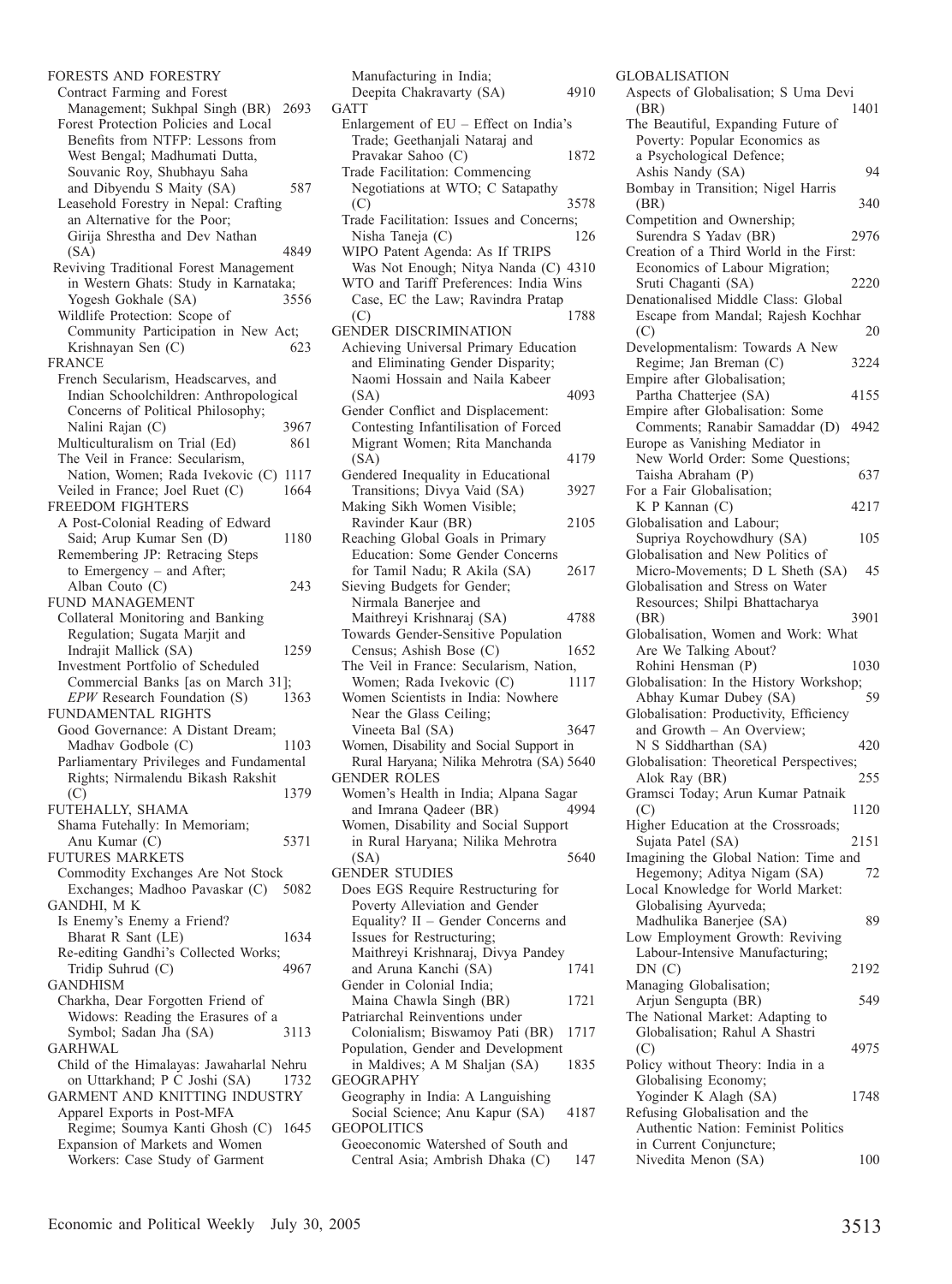Religion under Globalisation; P Radhakrishnan (SA) 1403 Small Industry and Globalisation: Designing Growth Strategies; P M Mathew (C) 1999 Small Industry and Globalisation: Implications, Performance and Prospects; M H Bala Subrahmanya (SA) 1826 Uncanny Networks: Pirate, Urban and New Globalisation; Ravi Sundaram  $(SA)$  64 Under Globalisation; Rajen Harshe (BR) 2695<br>Vestern Brahminism: S Sathva (LE) 382 Western Brahminism; S Sathya (LE) GOA Fractured Mandate; Maria Do Cue Rodrigues (SA) 5532 Ramponkars in Goa; Between Modernisation, Government and the Deep Blue Sea; Sharon D'Cruz and Avinash V Raikar (SA) Razing Baina, Goa: In Whose Interest? Shaila Desouza (C) 3341 GOVERNMENT SECURITIES Liquid Secondary Markets for Corporate Debt – Panacea for Several Ills; V Ravi Anshuman (F) 3965 Secondary Market Transactions in Government Securities and Forex Market Turnover: First Two Weeks of November 2004; *EPW* Research Foundation (S) 5071 Secondary Market Transactions in Government Securities and the Forex Turnover: November 2004; *EPW* Research Foundation (S) 5279 Secondary Market Transactions in Government Securities and the Forex: June 2004; *EPW* Research Foundation (S) 3215 Secondary Market Transactions in Government Securities and the Forex: June 2004; *EPW* Research Foundation (S) 3663 Secondary Market Transactions in Government Securities and the Forex: October 2004; *EPW* Research<br>Foundation (S) 4869 Foundation (S) Secondary Market Transactions in Government Securities and the Forex: September 2004; *EPW* Research Foundation (S) 4589 Secondary Market Transactions in Government Securities and the Forex: Week Ending December 10-17, 2004; *EPW* Research Foundation (S) 5551 Transactions in Government Securities and Forex Markets: April 2004; *EPW* Research Foundation (S) 1983 Transactions in Government Securities and Forex Markets: March 2004; *EPW* Research Foundation (S) 1547 Transactions in Government Securities and Forex Markets – May 2004; *EPW* Research Foundation (S) 2543 GROUNDWATER Agricultural Growth and Irrigation in Telangana – A Review of Evidence; Vamsi Vakulabharanam (SA) 1421

Combating Negative Externalities of Drought – Groundwater Recharge through Watershed Development Programme; M G Chandrakanth, Bisrat Alemu and Mahadev G Bhat (SA) 1164 Efficiency of Water Use in Agriculture; A Vaidyanathan and K Sivasubramaniyan (SA) 2989 Groundwater Markets in Ganga-Meghna-Brahmaputra Basin: Theory and Evidence; Aditi Mukherji (SA) 3514 Irrigation Institutions in a Dynamic Economy: What is China Doing Differently from India? Tushaar Shah, Mark Giordano and Wang Jinxia (SA) 3452 Narmada Water for Groundwater Recharge in North Gujarat – Conjunctive Management in Large Irrigation Projects; Rahul Ranade and<br>M Dinesh Kumar (SA) 3510 M Dinesh Kumar (SA) Trends in Groundwater Irrigation in Eastern and Western UP; Niranjan Pant (SA) 3463 Value of Groundwater: Case Studies in Banaskantha; M Dinesh Kumar, Lokesh Singhal and Pabitra Rath (SA) 3498 Water and Welfare: Critical Issues in India's Water Future; Tushaar Shah (C) 1211 Water Sector Reforms in Mexico – Lessons for India's New Water Policy; Tushaar Shah, Christopher Scott and Stephanie Buechler (SA) 361 GUHA, RANJIT Historicality in Literature: Subalternist Misrepresentations; Rosinka Chaudhuri (SA) 4658 GUJARAT Gujarat Riots: Bringing the Guilty to Court; A G Noorani (CL) 2950 Gujarat: Anti-incumbency Begins; Priyavadan Patel (SA) 5473 Narmada Dam: What Alternatives? Manisha Verma (LE) 510 Narmada Water for Groundwater Recharge in North Gujarat: Conjunctive Management in Large Irrigation Projects; Rahul Ranade and<br>M Dinesh Kumar (SA) 3510 M Dinesh Kumar (SA) Post-Quake Recovery in Urban Kachchh;<br>Ravi Priva Kumar (C) 4229 Ravi Priya Kumar (C) Sardar Sarovar Oustees: Coping with Displacement; Renu Modi (C) 1123 Value of Groundwater: Case Studies in Banaskantha; M Dinesh Kumar, Lokesh Singhal and Pabitra Rath (SA) 3498 Virtual Water Trade in Dairy Economy: Irrigation Water Productivity in Gujarat; O P Singh, Amrita Sharma, Rahul Singh and Tushaar Shah (SA) 3492 HANDLOOMS Thinking with Handlooms – Perspectives from Andhra Pradesh; Seemanthini Niranjana (SA) 553

HARYANA Caste and Patriarchy in Panchayats; Mahi Pal (C) 3581 Ending Casteism; Vinod Chowdhury (LE) 4198 Haryana: Landslide Victory for Congress; Dhananjai Joshi and Praveen Rai (SA) 5445 Women, Disability and Social Support in Rural Haryana; Nilika Mehrotra  $(SA)$  5640 HEALTH Health and Population: Making Progress under Poverty; Simeen Mahmud (SA) 4081 Women's Health in India; Alpana Sagar and Imrana Oadeer (BR) HEALTH AND NUTRITION Child Malnutrition; Shanti Ghosh  $(C)$  4412 Chronic Poverty and Malnutrition in 1990s; R Radhakrishna (SA) 3121 Consumption Pattern, Trade and Production Potential of Pulses; A Amarender Reddy (SA) 4854 Indicators of Nutrition for Women and Children: Current Status and Recommendations; Fred Arnold, Parveen Nangia and Umesh Kapil (SA) 664 Infant and Young Child Undernutrition – Where Lie the Solutions? Arun Gupta and Jon E Rohde (C) 5213 Malnutrition in India: Trends and Determinants; R Radhakrishna and  $C$  Ravi (SA) 671 Malnutrition, Policy and Action; Neeraj Hatekar (BR) 4890 Nutrition Programmes and Children; S Indrakant (D) 379 Poverty of Ideas (Ed) 3075 Social Inequalities in Health and Nutrition in Selected States; T K Roy, Sumati Kulkarni and Y Vaidehi (SA) 677 HEALTH INSURANCE Accord Community Health Insurance – Increasing Access to Hospital Care; N Devadasan (SA) 3189 Community Health Insurance in India: An Overview; N Devadasan (SA) 3179 Health Insurance and Third Party Administrators: Issues and Challenges; Ramesh Bhat and Sumesh K Babu (SA) 3149 Health Insurance for the Poor; Rajeev Ahuja (SA) 3171 Health Insurance for the Poor: Need to Strengthen Healthcare Provision;<br>Rajeev Ahuja and Indranil De (C) 4501 Rajeev Ahuja and Indranil De (C) Health Insurance: Concepts, Issues and Challenges; Sujatha Rao (SA) 3835 Health Insurance: Not a Panacea; Ramesh Bhat and Somen Saha (F) 3667 Jowar Rural Health Insurance Scheme-In the Spirit of Sarvodaya; Ulhas Jajoo and Anant Bhan (SA) 3184 Towards Differentiation (Ed) 2936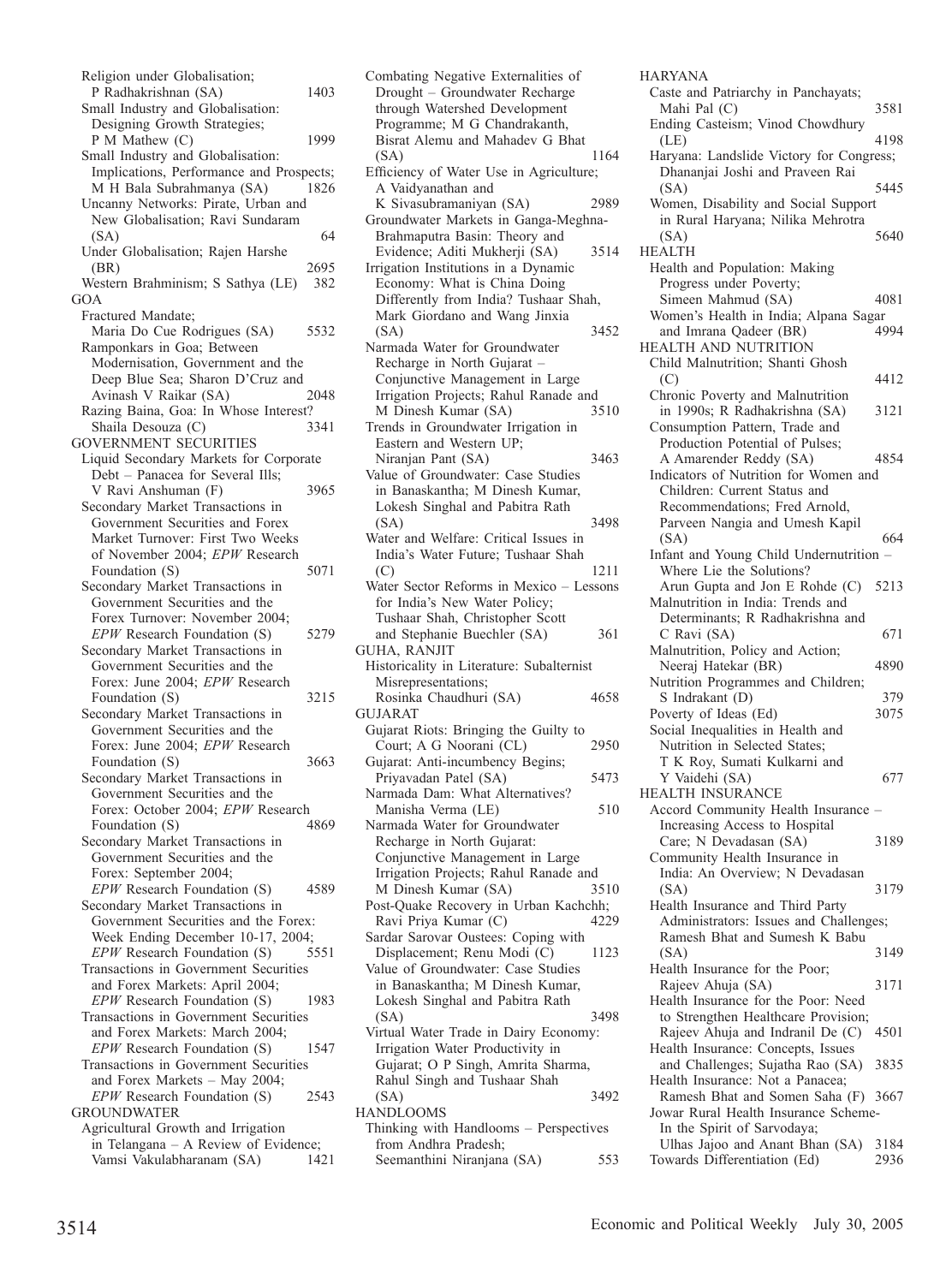HEALTH POLICY Community Health Insurance in India: An Overview; N Devadasan (SA) 3179 HEALTH STATISTICS Antenatal Care and AIDS Knowledge among Married Women; Usha Sambamoorthi, Rakkee Thimothy, Wenhui Wei and S Irudaya Rajan (SA) 721 Demography and Quality of Life; T K Roy (D) 1538 Deprivation of Basic Amenities by Caste and Religion: Empirical Study Using NFHS Data; K Srinivasan and<br>S K Mohanty (SA) 728 S K Mohanty (SA) Female Work Participation and Child Labour – Occupational Data from NFHS; S Mahendra Dev (SA) 736 Health Behaviour in Context – Exploratory Multi-Level Analysis of Smoking, Drinking and Tobacco Chewing in Four States; S V Subramanian, Shailen Nandy, Michelle Kelly, Dave Gordon and George Davey Smith (SA) 684 Indicators of Nutrition for Women and Children: Current Status and Recommendations; Fred Arnold, Parveen Nangia and Umesh Kapil  $(SA)$  664 Inputs and Process: An Inside View; Sumati Kulkarni (SA) 652 Malnutrition in India: Trends and Determinants; R Radhakrishna and  $C$  Ravi (SA) 671 Maternal Health Care Services: Observations from Chhattisgarh, Jharkhand and Uttaranchal; Arvind Pandey, Nandini Roy, D Sahu and Rajib Acharya (SA) 713 Respondents and Quality of Survey Data; K S James and S Irudaya Rajan (SA) 659 Secluded and Proximate Illiterates among Couples: Implications for Health of Women and Children; Srijit Mishra and Shankar Mishra (SA) 745 Second National Family Health Survey: Emerging Issues; S Irudaya Rajan and K S James  $(SA)$  647 Social Inequalities in Health and Nutrition in Selected States; T K Roy, Sumati Kulkarni and Y Vaidehi (SA) 677 Women's Empowerment in India and Its States: Evidence from the NFHS; Sunita Kishore and Kamla Gupta  $(SA)$  694 HEALTHCARE SERVICES CMP on Health – Making India World Class; Ritu Priya, Alpana Sagar, Rajib Dasgupta, Sanghamitra Acharya (P) 2971 Confusing New Approach to Public Services; K R Nayar (C) 2091 Designs of Healthcare Trade: Role of Information Technology; Ajeet Mathur (SA) 2036 Gains in Healthcare; Sadhna Shanker (C) 2567

Health Care Delivery in Rural Rajasthan; Abhijit Banerjee, Angus Deaton and Esther Duflo (SA) 944 Health Insurance and Third Party Administrators: Issues and Challenges; Ramesh Bhat and Sumesh K Babu (SA) 3149 Health Insurance for the Poor; Rajeev Ahuja (SA) 3171 Health Insurance for the Poor: Need to Strengthen Healthcare Provision; Rajeev Ahuja and Indranil De (C) 4501 Health Insurance: Not a Panacea; Ramesh Bhat and Somen Saha (F) 3667 Jowar Rural Health Insurance Scheme – In the Spirit of Sarvodaya; Ulhas Jajoo and Anant Bhan (SA) 3184 Local Initiatives in Health Care: Bombay Presidency, 1900-1920; Mridula Ramanna (SA) 4560 Making Services Work for India's Poor; Shantayanan Devarajan and Shekhar Shah (SA) 907 Maternal Health Care Services – Observations from Chhattisgarh, Jharkhand and Uttaranchal; Arvind Pandey, Nandini Roy, D Sahu and Rajib Acharya (SA) 713 Medical Negligence and Rights Violation; Abhijit Das, Ramakant Rai and Dinesh Singh (C) 3876 Medical Tourism: Subsidising the Rich; S K Godwin (C) 3981 Medico Friend Circle; N B Sarojini (LE) 5546<br>
dobilising Resources (Ed) 5546 Mobilising Resources (Ed) Polio Eradication: A Misplaced Approach? Vijayakumar K and Biju George (C) 5571 Public Health Services – Cinderella in the Social Sector; Ritu Priya (F) 3671 Role of Institutions (Ed) 1003 Socio-ecological Implications of Pesticide Use in India; P K Shetty (SA) 5261 Strained Mercy: Quality of Medical Care in Delhi; Jishnu Das and Jeffrey Hammer (SA) 951 Unimaginative Tinkering; D Varatharajan, S K Godwin and B Arun (F) 3672 Women's Health in India; Alpana Sagar<br>and Imrana Oadeer (BR) 4994 and Imrana Qadeer (BR) Workshop on Palliative Care; Suresh Kumar (LE) 600 HIGHER EDUCATION Challenges in Higher Education; Amrik Singh (SA) 2155 Contractual Arrangements in Academia – Implications for Performance; Errol D'Souza (SA) 2165 GATS and Higher Education: Some Reflections; Rohini Sahni and Sumita Kale (SA) 2174 Higher Education at the Crossroads; Sujata Patel (SA) 2151 Higher Education: New Dilemmas; Bhupendra Yadav (C) 880 Impact of Reservation on Admissions to Higher Education in India; Thomas E Weisskopf (SA) 4339

Managing Education; K S Krishnaswamy<br>(BR) 643 (BR) 643 Markets and Equity in Education; Errol D'Souza (C) 1107 New PhD Guidelines in Maharashtra: A Remedy Worse Than the Disease<br>(C) 5218  $(C)$  5218 Public Subsidies in Education in India; Jandhyala B G Tilak (SA) 343 Trade in Education Services under GATS: Implications for Higher Education in India; Sudhanshu Bhushan (SA) 2395 Why Subsidise Higher Education? S Roy Choudhury and Shobhit Mahajan<br>(C) 1781 (C) 1781 HIMACHAL PRADESH Bipolar Contest; Ramesh K Chauhan and S N Ghosh (SA) 5505 Delivering Basic Public Services in Himachal Pradesh: Is the Success Sustainable? Deepak Sanan (SA) 975 HINDU-MUSLIM RELATIONS Abuse of Urdu; Bikramjit De (C) 5085 Communal Riots, 2003; Asghar Ali Engineer (C) 21 Communal Riots: Some Harsh Truths; A G Noorani (BR) 252 Community and Nation; Anirudh Deshpande (D) 304 Development of an Institutionalised Riot System in Meerut City, 1961 to 1982; Paul R Brass (SA) 4839 Hindu and Islamic Transnational Religious Movements; Shail Mayaram (SA) 80  $(SA)$  80 History of Muslim Societies; Francis Robinson (BR) 4782 Partition and Its Meanings; Himani Bannerji (BR) 3806 Religion and State: Case for Synergy; Amit Pradhan (D) 855 Specious Arguments; Ram Puniyani (LE) 4118 Towards a Humanist Approach to History; Jamal Khwaja (C) 1373 HINDUISM Caste in Hinduism; R H Itagi (LE) 382 Caste Myths in Hinduism; M V Nadkarni (D) 207 Caste System and Hinduism; Gail Omvedt (D) 1179 Debates on Religion; Arvind Sharma (BR) 1137 Hinduism and Reservations; V K Natraj (LE) 1358 Hinduism and Reservations; P Radhakrishnan (LE) 2064 On Reservations and Hinduism; V K Natraj (LE) 3560 RSS and Hate Agenda; Nandini Sundar (LE) 1978 HINDUTVA Debates on Religion; Arvind Sharma (BR) 1137 Need of the Hour: Beyond Detoxification; Sumanta Banerjee (C) 2342 Redefining Secular Agenda; Badri Raina (C) 403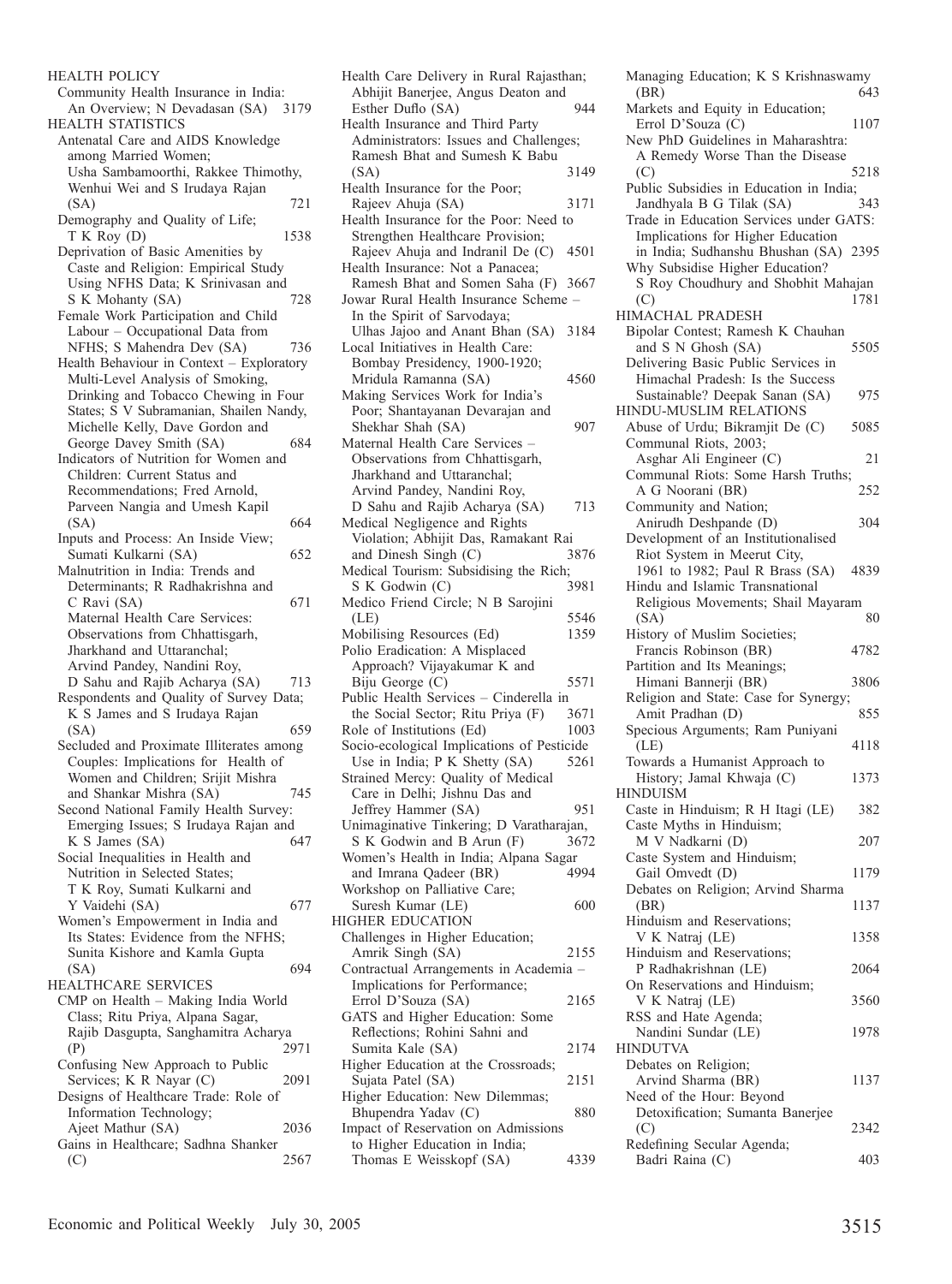HISTORIAN Bernard S Cohn: Historian of the Future; Asha Sarangi (C) 2344 Historicality in Literature: Subalternist Misrepresentations; Rosinka Chaudhuri (SA) 4658 **HISTORY** Banning History (Ed) 212 Chronicles of the Deccan; Neeraj Hatekar (BR) 4149 Fahrenheit 451: Empty Bookshelves and Closed Minds? Sumanta Banerjee  $(C)$  318 In a Time Warp (Ed) 384 Nawabs, Rajas and Resistance; Dick Kooiman (BR) 2104 On Banning Books; Shahana Bhattacharya (LE) 510 Paradoxes of Vandalism; GPD (F) 869 Past and Present; Ramaswamy R Iyer (LE) 4582 Rejecting Politics of Injury; Ananya Vajpeyi (C) 412 Territory and Identity; David Ludden (LE) 4286 Words in the Desert; C S Lakshmi (BR) 4153 **HORTICULTURE** Indian Horticultural Scenario; *EPW* Research Foundation (S) 1762 Modest Incentives (Ed) 3212 Statewise Production of Horticulture Crops in India; *EPW* Research Foundation (S) 1867 Statewise Production of Selected Fruits and Vegetables; *EPW* Research Foundation (S) 2191 HOUSEHOLD CONSUMPTION Estimates of Value Added Per Worker;<br>K G K Subba Rao (D) 750  $K$  G K Subba Rao  $(D)$ Farm Household Income, Investment and Consumption; Anupreet Joshi (C) 321 HOUSEHOLD INCOME 'Fair' Prices and Wages; Ruud Bronkhorst (C) 3787 Farm Household Income, Investment and Consumption; Anupreet Joshi (C) 321 Saving of Household Sector in Financial Assets (At Current Prices); *EPW* Research Foundation (S) 4487 HOUSEHOLD INVESTMENT Farm Household Income, Investment and Consumption; Anupreet Joshi  $(C)$  321 HOUSING Who Benefits? (Ed) 1981 HUMAN DEVELOPMENT Abusing Demography; D Jayaraj and S Subramanian (RA) 1227 Delivering Basic Public Services in Himachal Pradesh: Is the Success Sustainable? Deepak Sanan (SA) 975 Demographic Regimes and Social Reproduction of Labour; Amiya Kumar Bagchi (SA) 3367 Deprivation of Basic Amenities by Caste and Religion: Empirical Study Using NFHS Data; K Srinivasan and S K Mohanty (SA) 728

| Development Achievements and                                        |      |
|---------------------------------------------------------------------|------|
| Challenges; Isher J Ahluwalia and                                   |      |
| Zahid Hussain (SA)<br>HDRs: Some Reflections;                       | 4013 |
| Ashish Bose (C)                                                     | 323  |
| HDRs: Some Reflections;                                             |      |
| Manu N Kulkarni (LE)                                                | 1182 |
| Human Development in Tamil Nadu:                                    |      |
| Examining Linkages; M Vijayabaskar,                                 |      |
| Padmini Swaminathan, S Anandhi<br>and Gayatri Balagopal (P)         | 797  |
| Human Development in West Bengal;                                   |      |
| Vinod Vyasulu (BR)                                                  | 4243 |
| Making Services Work for India's Poor;                              |      |
| Shantayanan Devarajan and                                           |      |
| Shekhar Shah (SA)<br>Questions of Culture; Nalini Rajan             | 907  |
| (BR)                                                                | 5626 |
| Trends in Human Development Index;                                  |      |
| EPW Research Foundation (S)                                         | 3423 |
| Un-Human Development Report;                                        |      |
| Ranjit Sau (LE)                                                     | 5546 |
| HUMAN RESOURCE DEVELOPMENT                                          |      |
| Breaking B-School Barriers;<br>Bankanta Mishra (C)                  | 3232 |
| Challenges in Higher Education;                                     |      |
| Amrik Singh (SA)                                                    | 2155 |
| Much Incoherence (Ed)                                               | 3212 |
| <b>HUMAN RIGHTS</b>                                                 |      |
| Assuring Minority Rights;                                           |      |
| M V Nadkarni (BR)<br>Children's Commission: Reopening the           | 40   |
| Debate; Archana Mehendale (C)                                       | 3791 |
| Democracies in Development: An                                      |      |
| Exploration; Rebecca Eapen (P)                                      | 415  |
| From 3/12 to 9/11: Future of Human                                  |      |
| Rights? Surya Deva (C)                                              | 5198 |
| Human Rights, Relativism and                                        |      |
| Minorities in North-East India;<br>Rajesh Dev (SA)                  | 4747 |
| Mohalla Committees of Mumbai:                                       |      |
| Candles in Ominous Darkness;                                        |      |
| Usha Thakkar (SA)                                                   | 580  |
| Razing Baina, Goa: In Whose Interest?                               |      |
| Shaila Desouza (C)                                                  | 3341 |
| The State and Human Rights;<br>Atreyee Banerjee (LE)                | 4862 |
| Torture, the Public Secret;                                         |      |
| Anupama Rao (C)                                                     | 2347 |
| Towards Peace, Democracy and                                        |      |
| Justice - Committee of Concerned                                    |      |
| Citizens; Harsh Mander (C)                                          | 1206 |
| Turning Back: An Assessment of<br>Non-Refoulement under Indian Law; |      |
| Omar Chaudhary (SA)                                                 | 3257 |
| Understanding Dalit Diaspora;                                       |      |
| Vivek Kumar (SA)                                                    | 114  |
| HUNGER AND STARVATION                                               |      |
| Hunger in Urban India; Ilina Sen (BR) 4528                          |      |
| Hunger-free India by 2007 - Need for                                |      |
| Evergreen Revolution;<br>Ashish Bose (C)                            | 1196 |
| Starvation Deaths? (Ed)                                             | 2541 |
| ICMR                                                                |      |
| Profitable Disease Profiles (Ed)                                    | 756  |
| IMF                                                                 |      |
| Calling a Spade a Spade – Second                                    |      |
| Milestone in Evaluation of IMF;<br>Delano Villaneva (SA)            | 823  |
|                                                                     |      |

Ethical Dimensions of Public Expenditure Management; A Premchand (SA) 813 IMF and Fiscal Policy; John Williamson (C) 2955 Monthly Sales and Purchases of US Dollars by Reserve Bank of India and India's Template on International Reserves and Foreign Currency Liquidity Under the IMF's Special Data Dissemination Standards; *EPW* Research Foundation (S) 1187 The Revolving Door of the IMF/ World Bank; Prashant Bhushan (C) 4877 IMMIGRATION Towards an Emigration Study: A South<br>Perspective: Xiang Biao (P) 3798 Perspective; Xiang Biao (P) IMPERIALISM America's Invisible Empire; David Ludden (C) 4776 IMPORTS Changing Pattern (Ed) 120 Welfare Costs of Import Protection: Some Selected Estimates; Satya P Das (SA) 2055 INDEBTEDNESS In a Debt Trap (Ed) 1096 Is Rural Economy Breaking Down? Farmers' Suicides in Andhra Pradesh;<br>E A S Sarma (C) 3087  $E A S Sarma (C)$ INDIA-BANGLADESH RELATIONS Does Bangladesh Benefit from Preferential Trade with India? A Gravity Analysis; Swapan K Bhattacharya (SA) 5152 Indo-Bangladesh Economic Relations – Some Thoughts; Nurul Islam (SA) 4069 INDIA-BRAZIL RELATIONS Policy Gains (Ed) 513 INDIA-CHINA RELATIONS Dictatorship, Democracy and Institutions: Macro Policy in China and India; Ashima Goyal and A K Jha (SA) 4664 India and China; T H Chowdhary (LE) 118 Partnership or Rivalry in a Globalising World;  $\overline{D}$  N Ghosh (P) 5630 Tashkent and Beijing: Visits and Conferences; Ramaswamy R Iyer (C) 133 INDIA-NEPAL RELATIONS Coming Closer (Ed) 4201 INDIA-PAKISTAN RELATIONS Beyond Kashmir (Ed) 5068 Blurred Borders: Coastal Conflicts between India and Pakistan; Charu Gupta and Mukul Sharma (SA) 3005 Communal Riots: Some Harsh Truths; A G Noorani (BR) 252 Early Chill in Kashmir; GPD (F) 5077 Indo-Pak Pact On Landmines; A G Noorani (CL) 1987 Kashmir in Peace Process; Amit Pradhan (D) 3758 Kashmir: Elusive Solution; Gautam Navlakha (C) 4961 Limits and Scope of Dialogue; Gautam Navlakha (C) 875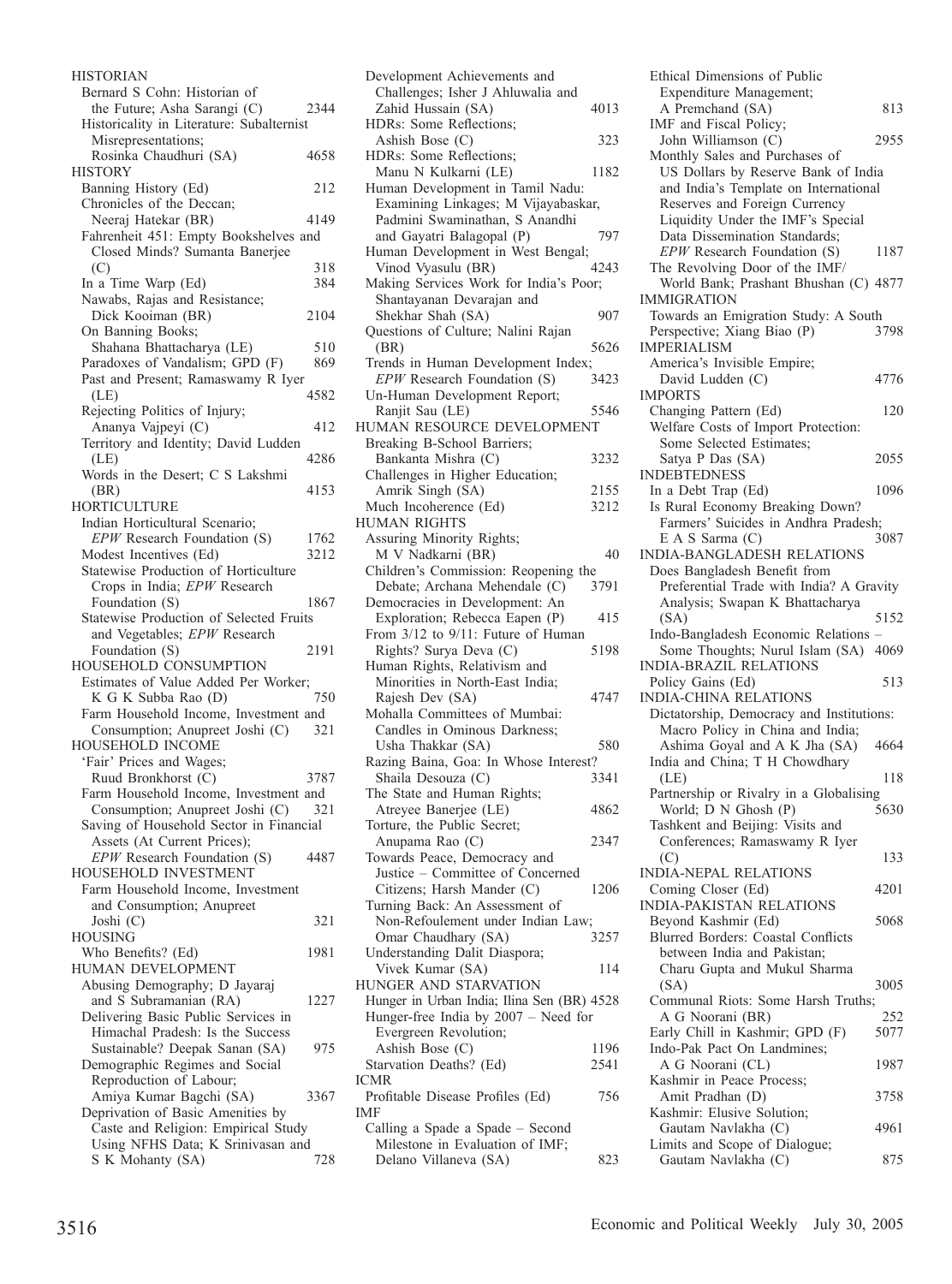| Making Weapons, Talking Peace:                                    |      |
|-------------------------------------------------------------------|------|
| Resolving Dilemma of Nuclear                                      |      |
| Negotiations; Zia Mian, A H Nayyar<br>and M V Ramana (C)          | 3221 |
| New Zero Sum Game; GPD (F)                                        | 3424 |
| Once More With Hope (Ed)                                          | 4119 |
| Opening a Window in Kashmir;                                      |      |
| Ramachandra Guha (SA)                                             | 3905 |
| Peace, Human Security and Regional                                |      |
| Cooperation; S Akbar Zaidi (C)                                    | 413  |
| Ten Questions on Peace Process;                                   |      |
| C Raja Mohan (C)                                                  | 3097 |
| Trade Relations: Opportunities for<br>Growth; Nisha Taneja (C)    | 326  |
| INDIA-THAILAND RELATIONS                                          |      |
| Freeing Trade (Ed)                                                | 3564 |
| <b>INDIA-US RELATIONS</b>                                         |      |
| International Criminal Court and India;                           |      |
| Ninan Koshy (C)                                                   | 2439 |
| <b>INDIAN AIRLINES</b>                                            |      |
| Indian Airlines, 1964-1999 - Structure                            |      |
| of Cost and Policy Implication;                                   |      |
| Danish A Hashim (SA)                                              | 3641 |
| <b>INDIRECT TAXES</b>                                             |      |
| Indirect Taxes: Complicating Tariff                               |      |
| Structure; Sukumar Mukhopadhyay                                   |      |
| (F)<br>Short-circuiting Indirect Tax Reform                       | 3330 |
| (Ed)                                                              | 3419 |
| Taxing Services: The Way Forward;                                 |      |
| Amaresh Bagchi (C)                                                | 1876 |
| Weak Links in VAT Chain;                                          |      |
| Sukumar Mukhopadhyay (C)                                          | 1643 |
| <b>INDONESIA</b>                                                  |      |
| Betrayal of Aceh; Farish A Noor                                   |      |
|                                                                   |      |
| (C)                                                               | 2679 |
| Munir: In Memoriam;                                               |      |
| Olle Tornquist (LE)                                               | 5066 |
| Problems and Options for                                          |      |
| Democratisation; Olle Tornquist (C) 1027                          |      |
| INDUSTRIAL ACCIDENTS                                              |      |
| Communities at Risk: Industrial Risk in                           |      |
| Indian Law; Usha Ramanathan (P) 4521<br><b>INDUSTRIAL FINANCE</b> |      |
| Behaviour of Trade Credit: Time Series                            |      |
| and Panel Data Analysis; L M Bhole                                |      |
| and Jitendra Mahakud (SA)                                         | 77   |
| INDUSTRIAL GROWTH AND                                             |      |
| DEVELOPMENT                                                       |      |
| Domestic and International Knowledge                              |      |
| Spillovers in Manufacturing                                       |      |
| Industries in South Korea;                                        |      |
| Lakhwinder Singh (SA)                                             | 498  |
| Fall in Organised Manufacturing                                   |      |
| Employment: A Brief Note;                                         |      |
| R Nagaraj (SA)                                                    | 3387 |
| Globalisation: Productivity, Efficiency                           |      |
| and Growth - An Overview;                                         | 420  |
| N S Siddharthan (SA)<br>Growing Intra-Industry Trade in           |      |
| Manufacturing - Implications for                                  |      |
| Policy; C Veeramani (SA)                                          | 4556 |
| Growth of Corporate Sector in India;                              |      |
| EPW Research Foundation (S)                                       | 397  |
| Industrial Recovery: Can It Be Sustained?                         |      |
| N R Bhanumurthy and Sapna Sinha                                   |      |
| (C)<br>Liberalisation and Growth;                                 | 405  |

| Manufacturing Productivity under                                            |      |
|-----------------------------------------------------------------------------|------|
| Varying Trade Regimes, 1980-2000;                                           |      |
| Deb Kumar Das (SA)                                                          | 423  |
| MNEs, Strategic Alliances and Efficiency                                    |      |
| of Firms - Emerging Trends;                                                 |      |
| Saon Ray (SA)                                                               | 434  |
| Ownership, Competition and Efficiency:<br>New Evidence in Indian Context;   |      |
| Sudhir Naib (SA)                                                            | 2029 |
| Performance of the Northern States:                                         |      |
| A Comparative Analysis;                                                     |      |
| Mathew Joseph (SA)                                                          | 564  |
| Perspectives on Indian Industries;                                          |      |
| N S Siddharthan (BR)                                                        | 904  |
| INDUSTRIAL INVESTMENT                                                       |      |
| <b>Industrial Investment Proposals</b>                                      |      |
| [Sectorwise] [August 1991-March                                             |      |
| 2004]; EPW Research Foundation                                              |      |
| (S)                                                                         | 3079 |
| Trends in Total Investment by Industry;                                     |      |
| EPW Research Foundation (S)                                                 | 5191 |
| <b>INDUSTRIAL LABOUR</b>                                                    |      |
| Low Employment Growth: Reviving                                             |      |
| Labour-Intensive Manufacturing;<br>DN(C)                                    |      |
| Pay Inequality in Manufacturing, 1979-98;                                   | 2192 |
| James K Galbraith,                                                          |      |
| Deepshikha RoyChowdhury                                                     |      |
| and Sanjeev Shrivastava (SA)                                                | 3139 |
| <b>INDUSTRIAL POLICY</b>                                                    |      |
| Perspectives on Indian Industries;                                          |      |
| N S Siddharthan (BR)                                                        | 904  |
| <b>INDUSTRIAL POLLUTION</b>                                                 |      |
| Controlling Pollution in Small Industry;                                    |      |
| Vinish Kathuria (C)                                                         | 2674 |
|                                                                             |      |
| INDUSTRIAL PRODUCTION                                                       |      |
| Measuring Productivity in Manufacturing                                     |      |
| Sector; Pulapre Balakrishnan (P)                                            | 1465 |
| Trends in Industrial Production;                                            |      |
| EPW Research Foundation (S)                                                 | 2419 |
| <b>INDUSTRIAL STATISTICS</b>                                                |      |
| Indian Manufacturing: Productivity                                          |      |
| Trend in Pre- and Post-Reform                                               |      |
| Periods; Bishwanath Goldar (SA)                                             | 5033 |
| Industrial Statistics; Jitender Kumar                                       | 5346 |
| (LE)<br>Industrial Statistics in India: Sources,                            |      |
| Limitations and Data Gaps;                                                  |      |
| M R Saluja (SA)                                                             | 5167 |
| INFANT AND CHILD MORTALITY                                                  |      |
| Infant and Young Child Undernutrition -                                     |      |
| Where Lie the Solutions?                                                    |      |
| Arun Gupta and Jon E Rohde (C)                                              | 5213 |
| <b>INFANTICIDE</b>                                                          |      |
| Female Infanticide - The Colonial                                           |      |
| Experience; L S Vishwanath (SA)                                             | 2313 |
| <b>INFLATION</b>                                                            |      |
| Firm Trends (Ed)                                                            | 1544 |
| Foreign Capital, Inflation, Sterilisation,<br>Crowding Out and Growth: Some |      |
| Illustrative Models; Nirvikar Singh                                         |      |
| and T N Srinivasan (SA)                                                     | 2469 |
| Rising Concerns (Ed)                                                        | 4200 |
| <b>INFORMAL SECTOR</b>                                                      |      |
| Making of Female Breadwinners: Migration                                    |      |
| and Social Networking of Women                                              |      |
| Domestics in Delhi; N Neetha (SA) 1681                                      |      |
| Occupational Cooperatives: All but<br>Defunct; E Venkatesu (C)              | 3687 |

Railway Porters of Mumbai: Social Capital in Practice; Dennis Weitering<br>and Gerben Nooteboom (SA) 2243 and Gerben Nooteboom (SA) Unorganised and Organised Manufacturing in India – Potential for Employment Generating Growth; Uma Rani and Jeemol Unni (SA) 4568 INFORMATION TECHNOLOGY Breaking New Ground? (Ed) 4680 Designs of Healthcare Trade: Role of Information Technology; Ajeet Mathur (SA) 2036<br>acilitating Productivity (Ed) 383 Facilitating Productivity (Ed) Indian Cyber Workers in US; Roli Verma and Everett M Rogers (SA) Labour Market Deepening in India's IT – An Exploratory Analysis; Rakesh Basant and Uma Rani (SA) 5317 Outsourcing to India: Causes, Reaction and Prospects; Ignatius Chithelen (C) 1022 Perspectives on Indian Industries; N S Siddharthan (BR) 904 INFRASTRUCTURE FINANCE Decentralised Urban Governance in India: Implications for Financing of Urban Infrastructure; Soumen Bagchi and Soumyadeep Chattopadhyay (SA) 5253 Force-Funding of Infrastructure – Off-Budget and Off-Key? Partha Mukhopadhyay (F) 4396 Grand Bargains and Free Lunches; Suman Bery (F) 5354 Need for Hybrid Proposal; Arvind Virmani (F) 5559 On Financing Infrastructure on the Strength of Reserves; Prabhat Patnaik (F) 5565 INSURANCE, GENERAL Third Party Administrators: Theory and Practice; Indrani Gupta, Abhijit Roy and Mayur Trivedi (SA) 3160 INSURANCE, LIFE Insurance: Over the Transition; Rajeev Ahuja (F) 3569 Performance of Life Insurance Industry;<br>*EPW* Research Foundation (S) 4759 *EPW* Research Foundation (S) Towards Differentiation (Ed) 2936 INTEREST RATES Critical Neglect of Social Banking; *EPW* Research Foundation (MMR) 2072 Does Higher Fiscal Deficit Lead to Rise in Interest Rates? An Empirical Investigation; Rajan Goyal (SA) 2128 Effect of Fiscal Deficit on Real Interest Rates; Surajit Das (SA) 1299 Interest Rates: Case against a Hike; *EPW* Research Foundation (MMR) 4204 Money Market Rates of Interest; *EPW* Research Foundation (S) 3319 Money Market Rates of Interest; *EPW* Research Foundation (S) 3767 Money Market Rates of Interest; *EPW* Research Foundation (S) 4291 Money Market Rates of Interest; *EPW* Research Foundation (S) 4587 Money Market Rates of Interest; *EPW* Research Foundation (S) 4951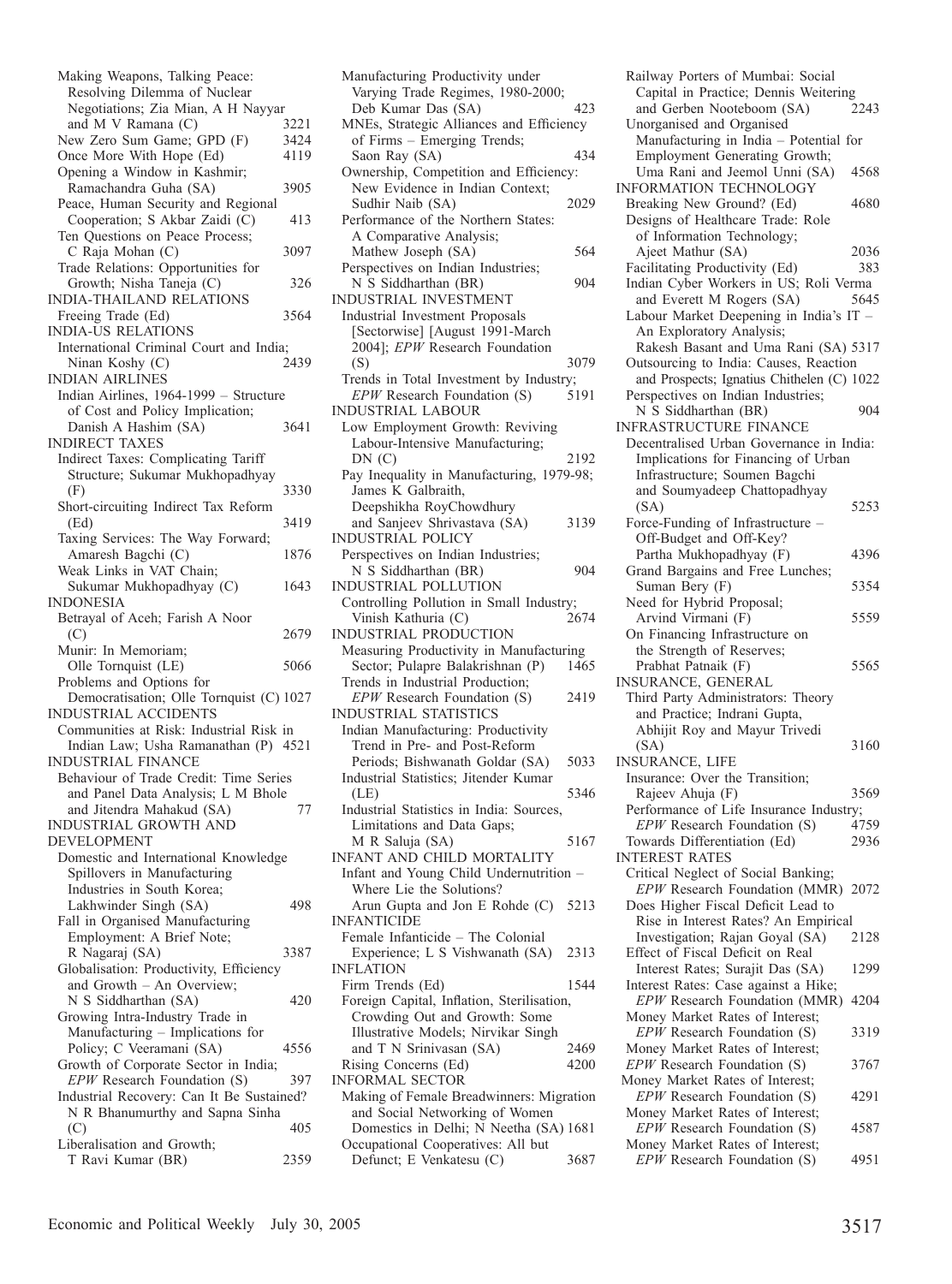| Money Market Rates of Interest;                                      |             |
|----------------------------------------------------------------------|-------------|
| $EPW$ Research Foundation (S)                                        | 215         |
| Money Market Rates of Interest;                                      |             |
| EPW Research Foundation (S)<br>Money Market Rates of Interest;       | 1443        |
| EPW Research Foundation (S)                                          | 2071        |
| Money Market Rates of Interest;                                      |             |
| $EPW$ Research Foundation (S)                                        | 763         |
| <b>INTERNAL DEBT</b>                                                 |             |
| India's Primary Deficit and Interest                                 |             |
| Payments Burden - An Assessment;                                     |             |
| Vivek Moorthy (SA)                                                   | 2711        |
| INTERNATIONAL ECONOMIC<br><b>RELATIONS</b>                           |             |
| Getting Closer (Ed)                                                  | 5189        |
| <b>INTERNATIONAL POLITICS</b>                                        |             |
| The Unashamed Political Violence of                                  |             |
| Our Times; Gyan Pandey (F)                                           | 1011        |
| <b>INTERNATIONAL RELATIONS</b>                                       |             |
| Hail the Modern Media; Ruby Lal                                      |             |
| and Gyan Pandey (F)                                                  | 3080        |
| INTERNATIONAL TRADE                                                  |             |
| Colonial Surplus and Foreign-Owned<br>Investment in South-East Asia; |             |
| Alec Gordon (SA)                                                     | 371         |
| Does Bangladesh Benefit from                                         |             |
| Preferential Trade with India? A                                     |             |
| Gravity Analysis; Swapan K                                           |             |
| Bhattacharya (SA)                                                    | 5152        |
| EC's Changes to Trade Preferences: Need                              |             |
| for Vigilance; Siddhartha Rajagopal                                  |             |
| (C)                                                                  | 4771        |
| International Trade and Women;<br>Gurushri Swamy (P)                 | 4885        |
| On Dumping (Ed)                                                      | 1635        |
| Options under TRIM (Ed)                                              |             |
|                                                                      |             |
|                                                                      | 1440        |
| Trade on Indian Ocean;<br>Kanakalatha Mukund (BR)                    | 3899        |
| WTO and Tariff Preferences: India Wins                               |             |
| Case, EC the Law; Ravindra Pratap                                    |             |
| (C)                                                                  | 1788        |
| <b>INTERNET</b>                                                      |             |
| Cyber Cafes in Sri Lanka:                                            |             |
| Tamil Virtual Communities;                                           |             |
| Harinda Ranura Vidanage (C)<br><b>IRAN</b>                           | 3988        |
| Uncertain Times (Ed)                                                 | 605         |
| <b>IRAQ</b>                                                          |             |
| Epidemic of Lawlessness (Ed)                                         | 3420        |
| Escalating Violence (Ed)                                             | 1545        |
| Faluja: A New Beginning?                                             |             |
| Frederic F Clairmont (C)                                             | 2967        |
| Imperial Pickle (Ed)                                                 | 1761        |
| Jhajjar and Iraq: Tales of                                           |             |
| Dehumanisation; Indrajit Roy (C)                                     | 399<br>5277 |
| Time for Change (Ed)<br>Transfer of Sovereignty;                     |             |
| Ninan Koshy (C)                                                      | 3597        |
| IRON AND STEEL INDUSTRY                                              |             |
| Coping with Ups and Downs;                                           |             |
| S Rohini (C)                                                         | 2338        |
| Handling Upswing (Ed)                                                | 1980        |
| Jamsetji Nusserwanji Tata - A Centenary                              |             |
| Tribute; N Benjamin (C)<br>M N Dastur: A Tribute;                    | 3873        |
| Sailendra Nath Ghosh (C)                                             | 781         |
| Merger in the Offing (Ed)                                            | 4120        |
| Steel Industry: A Performance Analysis;<br>S Rohini (SA)             | 1613        |

| IRRIGATION                                                                  |      |
|-----------------------------------------------------------------------------|------|
| Agricultural Growth and Irrigation in                                       |      |
| Telangana: A Review of Evidence;                                            |      |
| Vamsi Vakulabharanam (SA)                                                   | 1421 |
| Exploring Micro Solutions (Ed)                                              | 860  |
| Water and Welfare: Critical Issues in<br>India's Water Future; Tushaar Shah |      |
| (C)                                                                         | 1211 |
| <b>IRRIGATION POLICY AND MANAGEMENT</b>                                     |      |
| Alternatives to Micro-Irrigation:                                           |      |
| Evaluation of the Treadle Pump;                                             |      |
| S N Srinivas and C K Jalajakshi                                             |      |
| (SA)                                                                        | 4271 |
| Efficiency of Water Use in Agriculture;                                     |      |
| A Vaidvanathan and                                                          |      |
| K Sivasubramaniyan (SA)<br>Farmers Need Equity, Too;                        | 2989 |
| Ranjit Sau (LE)                                                             | 2934 |
| Impact Assessment of Drainage                                               |      |
| Investment; K K Datta (C)                                                   | 1784 |
| Institutional Vacuum in Sardar Sarovar                                      |      |
| Project: Farming Rules-of-the-Game;                                         |      |
| Jayesh Talati and Tushaar Shah (SA) 3504                                    |      |
| Irrigation Institutions in a Dynamic                                        |      |
| Economy: What is China Doing                                                |      |
| Differently from India? Tushaar Shah,                                       |      |
| Mark Giordano and Wang Jinxia<br>(SA)                                       | 3452 |
| Narmada Water for Groundwater                                               |      |
| Recharge in North Gujarat:                                                  |      |
| Conjunctive Management in Large                                             |      |
| Irrigation Projects; Rahul Ranade and                                       |      |
| Dinesh Kumar (SA)                                                           | 3510 |
| Rejuvenating Irrigation Tanks through                                       |      |
|                                                                             |      |
| Local Institutions; R Sakthivadivel,                                        |      |
| P Gomathinayagam and Tushaar Shah                                           |      |
| (SA)                                                                        | 3521 |
| Trends in Groundwater Irrigation in                                         |      |
| Eastern and Western UP;<br>Niranjan Pant (SA)                               | 3463 |
| Virtual Water Trade in Dairy Economy-                                       |      |
| Irrigation Water Productivity in                                            |      |
| Gujarat; O P Singh, Amrita Sharma,                                          |      |
| Rahul Singh and Tushaar Shah (SA)3492                                       |      |
| Water Sector Reforms in Mexico:                                             |      |
| Lessons for India's New Water                                               |      |
| Policy; Tushaar Shah, Christopher Scott                                     |      |
| and Stephanie Buechler (SA)<br>ISLAM                                        | 361  |
| Islam and Democracy;                                                        |      |
| Yoginder Sikand (BR)                                                        | 2579 |
| Islam and Pakistan; V N Datta (BR) 4329                                     |      |
| Islam in a Benign Light;                                                    |      |
| S H Deshpande (BR)                                                          | 809  |
| <b>ISLAMIC STUDIES</b>                                                      |      |
| Madrasas and Making of Muslim Identity                                      |      |
| in India; Arjumand Ara (P)<br>Viability of Islamic Science: Some            | 34   |
| Insights from 19th Century India;                                           |      |
| S Irfan Habib (P)                                                           | 2351 |
| <b>ISRAEL</b>                                                               |      |
| Israel: an Equal Partner in Occupation                                      |      |
| of Iraq; Sukumar Muralidharan (C) 4517                                      |      |
| Saying it Like it is (Ed)                                                   | 2189 |
| Sharon: For Whom the Bell Tolls;                                            | 1575 |
| Frederic F Clairmont (C)<br><b>ITALY</b>                                    |      |
| Behind the Celebrity Mask;<br>D N Ghosh (F)                                 |      |

| Parmalat's India Operations;                                              |      |
|---------------------------------------------------------------------------|------|
| Ajit Kanitkar (C)                                                         | 1198 |
| <b>JAMMU AND KASHMIR</b>                                                  |      |
| Achieving Fiscal Autonomy;                                                |      |
| Gautam Navlakha (C)                                                       | 143  |
| The Ballot's Triumph; J B D'Souza                                         | 4423 |
| (BR)<br>Beyond Kashmir (Ed)                                               | 5068 |
| Civil Society Initiatives and Peace:                                      |      |
| Religion and Religious Activists;                                         |      |
| Yoginder Sikand (C)                                                       | 316  |
| Crisis of Leadership; Luv Puri (C)                                        | 3226 |
| Early Chill in Kashmir; GPD (F)                                           | 5077 |
| Islam and Regional Identity of                                            |      |
| Kashmir; Balraj Puri (BR)                                                 | 4632 |
| Jammu and Kashmir: Electoral                                              |      |
| Politics in a Separatist Context;                                         |      |
| Rekha Chowdhary and                                                       |      |
| V Nagendra Rao (SA)<br>Kashmir in Peace Process;                          | 5449 |
| Amit Pradhan (D)                                                          | 3758 |
| Kashmir Question; J B D'Souza (LE) 5274                                   |      |
| Kashmir: Elusive Solution;                                                |      |
| Gautam Navlakha (C)                                                       | 4961 |
| Limits and Scope of Dialogue;                                             |      |
| Gautam Navlakha (C)                                                       | 875  |
| Missed Opportunity; Balraj Puri (C)                                       | 5194 |
| National Conference of Jammu and                                          |      |
| Kashmir: From Hegemonic to                                                |      |
| Competitive Politics; Rekha Chowdhary                                     |      |
| and Nagendra V Rao (SA)                                                   | 1521 |
| Once More With Hope (Ed)                                                  | 4119 |
| Opening a Window in Kashmir;<br>Ramachandra Guha (SA)                     | 3905 |
| Permanent Resident Bill: Questionable                                     |      |
| Legal, Moral and Political Basis;                                         |      |
| Balraj Puri (C)                                                           | 1456 |
| Ten Questions on Peace Process;                                           |      |
| C Raja Mohan (C)                                                          | 3097 |
| Vote for Pluralism; Luv Puri (C)                                          |      |
|                                                                           | 2200 |
| JAPAN                                                                     |      |
| Impact of Japanese and US FDI on                                          |      |
| Productivity Growth: A Firm-Level                                         |      |
| Analysis; Rashmi Banga (SA)                                               | 453  |
| JHARKHAND                                                                 |      |
| Autonomy Movements;                                                       | 2322 |
| Bhupinder Singh (LE)                                                      |      |
| Coal Sector Loans and Displacement<br>of Indigenous Populations: Lessons  |      |
| from Jharkhand; Tony Herbert and                                          |      |
| Kuntala Lahiri-Dutt (SA)                                                  | 2403 |
| Demography of Tribal Population in                                        |      |
| Jharkhand 1951-1991; Arup Maharatna                                       |      |
| and Rasika Chikte (SA)                                                    | 5053 |
| Primary Education in Jharkhand;                                           |      |
| Kumar Rana and Samantak Das                                               |      |
| (SA)                                                                      | 1171 |
| Reversal of Past Trends; Sanjay Kumar                                     | 5513 |
| and Harishwar Dayal (SA)<br><b>JUDICIARY</b>                              |      |
| Judicial Appointments;                                                    |      |
| Nirmalendu Bikash Rakshit (C)                                             | 2959 |
| Protecting Witnesses (Ed)                                                 | 4948 |
| Repeal of POTA: What about Other                                          |      |
| Draconian Acts? Ujjwal Kumar Singh                                        |      |
| (C)                                                                       | 3677 |
| Selection and Impeachment of Judges:<br>Issues for Debate; K G Kannabiran |      |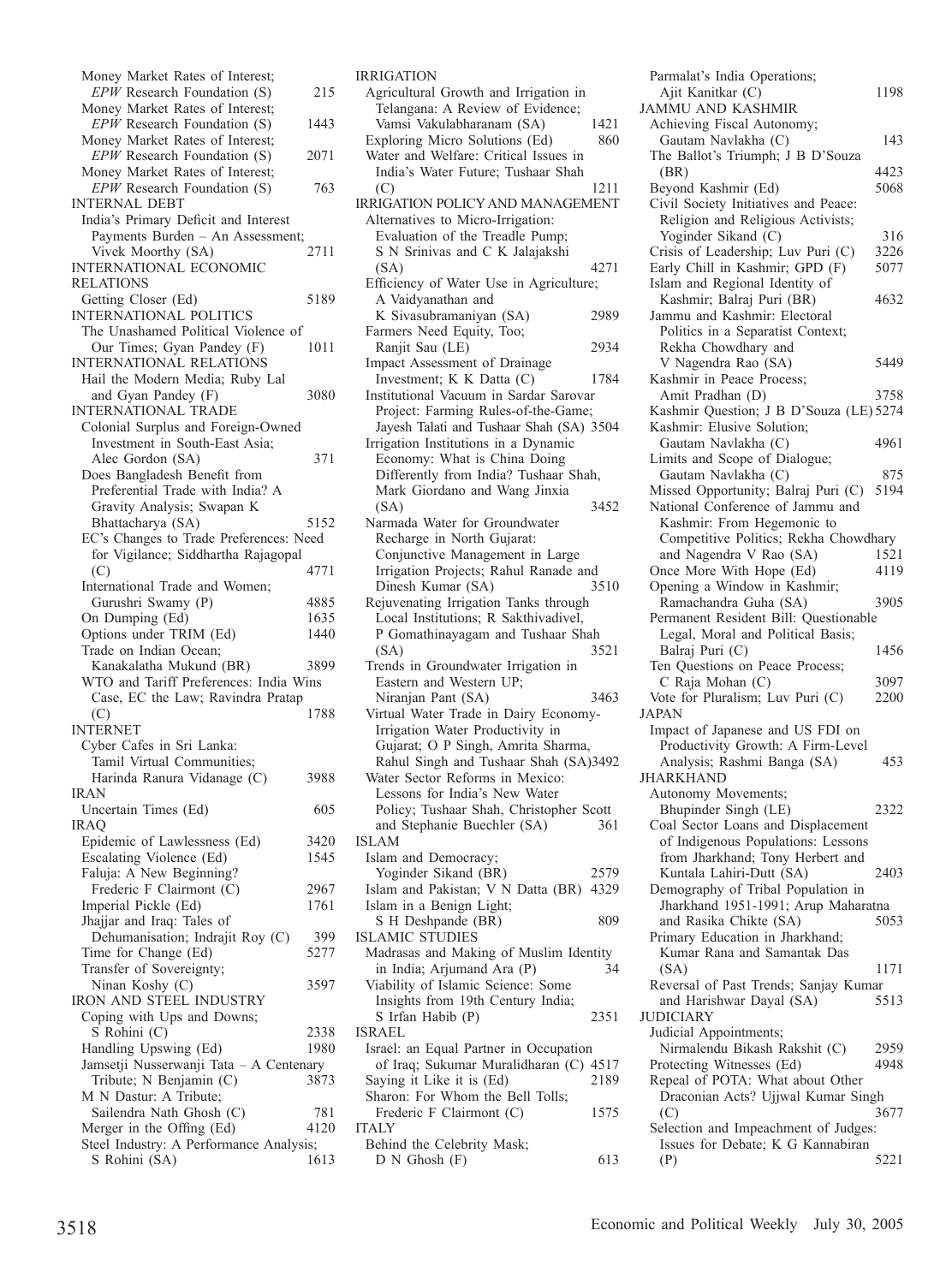JUTE INDUSTRY AND TEXTILES Back to Class; Tirthankar Roy (BR) 2216 KAMARAJ, KUMARASWAMY Kamaraj Remembered; Y Vincent Kumaradoss (C) 1655 KARNATAKA Agricultural Growth and Farmer Distress: Tentative Perspectives from Karnataka; V M Rao and D V Gopalappa (SA) 5591<br>
balition Time (Ed) 2324 Coalition Time (Ed) Combating Negative Externalities of Drought: Groundwater Recharge through Watershed Development Programme; M G Chandrakanth, Bisrat Alemu and Mahadev G Bhat (SA) 1164 Conserving Coastal Resources: Stakeholders vs Policy-Makers; Ramachandra Bhatta (C) 529 CPRs and Rural Poor: Study in North Karnataka; Manohara N Gowda and P M Savadatti (SA) 3752 Forest Encroachments, Left Adventurism and Hindutva; Muzaffar Assadi (C) 882 In the Name of the Farmer: Central and Karnataka State Budget, 2004-05; R S Deshpande (F) 3433<br>
Sannada's Predicament (Ed) 5188 Kannada's Predicament (Ed) Karnataka: Simultaneous Polls, Different Results; Sandeep Shastri and Harish Ramaswamy (SA) 5484 Lok Shakti in Karnataka: Regional Party in Bipolar Alliance System; Sandeep Shastri (SA) 1491 Portraits from Kodagu; Shefali Srinivas (BR) 646<br>eviving Old Votebanks (Ed) 1005 Reviving Old Votebanks (Ed) Reviving Traditional Forest Management in Western Ghats: Study in Karnataka; Yogesh Gokhale (SA) 3556 Right to Information in Elections: Tale of Two Karnataka Municipal Polls; Samuel Paul (C) 129 Shifts, New Trends and the Congress<br>Defeat; Muzaffar Assadi (C) 4221 Defeat; Muzaffar Assadi (C) Transformation in Governance since 1990s: Some Reflections; Vinod Vyasulu (SA) 2377 Urs Samyuktha Paksha; Krishnan Rangaraju (LE) 2066 KERALA Kerala: Verdict against Non-Performance and Congress Factionalism; G Gopa Kumar (SA) 5498 Confusing New Approach to Public Services; K R Nayar (C) 2091 Ezhavas and Nadars; L S Vishwanath (LE) 1634 Gender, Property Rights and Responsibility for Farming in Kerala; Praveena Kodoth (SA) 1911 HIV Patients; Knowledge and Sexual Behaviour Patterns; T S Arunkumar, S Irudaya Rajan and Rakkee Thimothy (C) 1208 In a Debt Trap (Ed) 1096 Liberalisation and Growth; T Ravi Kumar (BR) 2359

| Probing the Poll Defeat; M K Das                   |      |
|----------------------------------------------------|------|
| (C)                                                | 3091 |
| Return Migrants: A Question Mark                   |      |
| on Kerala Model; P M Mathew (C)                    | 238  |
| Revisiting Silent Valley; A K Pat (C) 3681         |      |
| Shifting Sands (Ed)                                | 2188 |
| Twelfth Finance Commission: View                   |      |
| from Kerala; K P Kannan and                        |      |
| Mohan (SA)                                         | 2361 |
| Workshop on Palliative Care;                       |      |
| Suresh Kumar (LE)                                  | 600  |
| Writing Family Histories: Identity                 |      |
|                                                    |      |
| Construction among Syrian Christians;              |      |
| George K Varghese (P)                              | 897  |
| KELKAR COMMITTEE                                   |      |
| Implementing RRBM Act, 2003:                       |      |
| Evaluating Kelkar Task Force Report;               |      |
| $R$ J Chelliah $(C)$                               | 3971 |
| KERRY, JOHN                                        |      |
| John Kerry: Unlikely Hero;                         |      |
| Kurt Jacobsen (C)                                  | 1127 |
| KOLKATA                                            |      |
| An Economic Analysis of Demand for                 |      |
| Water Quality: Case of Kolkata;                    |      |
|                                                    |      |
| Joyashree Roy, Subhorup Chattopadhyay,             |      |
| Sabyasachi Mukherjee, Manikarnika                  |      |
| Kanjilal, Sreejata Samajpati and                   |      |
| Sanghamitra Roy (SA)                               | 186  |
| Kolkata; Debraj Bhattacharya (LE)                  | 5346 |
| Kolkata Underworld in the Early 20th               |      |
| Century; Debraj Bhattacharya (SA) 4276             |      |
| Markets and Identity;                              |      |
| Thomas Timberg (BR)                                | 3703 |
| Revisiting Kolkata As An 'NRB';                    |      |
|                                                    |      |
|                                                    |      |
| Sumanta Banerjee (C)                               | 5203 |
| Where Have All the 'Bhadraloks' Gone?              |      |
| Parimal Ghosh (P)                                  | 247  |
| KOREA, NORTH                                       |      |
| North Korean Nuclear Crisis;                       |      |
| Akl Kairouz (C)                                    | 25   |
| KOREA, SOUTH                                       |      |
| Domestic and International Knowledge               |      |
| Spillovers in Manufacturing                        |      |
| Industries in South Korea;                         |      |
|                                                    | 498  |
| Lakhwinder Singh (SA)<br>KRISHNA RAJ               |      |
|                                                    |      |
| Building Intellectual Relationships;               |      |
| Y V Reddy (C)                                      | 1202 |
| Ever a Helping Hand;                               |      |
| S Mahendra Dev (C)                                 | 1203 |
| In Honour of Krishna Raj; Ruby Lal                 |      |
| and Gyan Pandey (F)                                | 1011 |
| Krishna Raj; K S Krishnaswamy                      |      |
| (Ed)                                               | 308  |
| Krishna Raj; P Radhakrishnan (LE)                  | 1758 |
| Krishna Raj and EPW;                               |      |
| Andre Gunder Frank (LE)                            | 2186 |
| Krishna Raj: Editor of Eloquent                    |      |
| Silence; Anand Chandavarkar                        |      |
|                                                    | 1017 |
| and Deena Khatkhate (C)                            |      |
| Krishna Raj: Invisible, but Effective;             |      |
| Devaki Jain (C)                                    | 1112 |
| Light without Heat; V V Bhatt (LE)                 | 1094 |
| A Man for All Seasons;                             |      |
| Alice Thorner (C)                                  | 1203 |
| Memorial Lecture; Manu Kulkarni                    |      |
| and Vinod Vyasulu (LE)                             | 3762 |
| Remembering Krishna Raj;<br>Pinaki Chakrabarti (C) | 1777 |

| Remembering Two Editors;                  |      |
|-------------------------------------------|------|
| Balraj Puri (C)                           | 1202 |
| Reminiscences (F)                         | 387  |
| Reminiscences (F)                         | 514  |
| Reminiscences (F)                         | 606  |
| Reminiscences; Amaresh Bagchi (F)         | 758  |
| Reminiscences (F)                         | 862  |
|                                           |      |
| Unique Editor; George Rosen (LE)          | 1182 |
| A Week After (Ed)                         | 307  |
| KUMAON                                    |      |
| Child of the Himalayas: Jawaharlal Nehru  |      |
| on Uttarkhand; P C Joshi (SA)             | 1732 |
| KYDLAND, FINN                             |      |
| The Two Insights of Kydland and           |      |
| Prescott; Arvind Subramanian (C)          | 4768 |
| LABOUR LAW AND LEGISLATIONS               |      |
| Communities at Risk: Industrial Risk in   |      |
| Indian Law; Usha Ramanathan (P) 4521      |      |
| Job Law Can Sharply Cut Poverty This      |      |
| Decade; Santosh Mehrotra (C)              | 5357 |
| <b>LABOUR MARKET</b>                      |      |
| Fall in Organised Manufacturing           |      |
| Employment: A Brief Note;                 |      |
| R Nagaraj (SA)                            | 3387 |
| Globalisation and Labour;                 |      |
| Supriya RoyChowdhury (SA)                 | 105  |
| Labour Market Deepening in India's IT:    |      |
| An Exploratory Analysis;                  |      |
| Rakesh Basant and Uma Rani (SA) 5317      |      |
| Labour Quality in Indian Manufacturing:   |      |
| A State Level Analysis;                   |      |
| Suresh Chand Aggarwal (SA)                | 5335 |
| Reforms and Employment Elasticity         |      |
| in Organised Manufacturing;               |      |
| Dipak Mazumdar and Sandip Sarkar          |      |
| (SA)                                      | 3017 |
| <b>LABOUR POLICY</b>                      |      |
| The Poor in the Indian Labour Force:      |      |
| Scenario in the 1990s; K Sundaram         |      |
| and Suresh D Tendulkar (SA)               | 5125 |
| LAND HOLDINGS AND OWNERSHIP               |      |
| Gender, Property Rights and               |      |
| Responsibility for Farming in Kerala;     |      |
| Praveena Kodoth (SA)                      | 1911 |
| Land Acquisition in a West Bengal         |      |
| District; Abhijit Guha (C)                | 4620 |
| Large Farmers in Lease Market: Are        |      |
| Marginal Farmers Affected?                |      |
| C S Murty (SA)                            | 3270 |
| West Bengal's Bargadars and               |      |
| Landownership; Tim Hanstad                |      |
| and Robin Nielsen (D)                     | 853  |
| <b>LAND REFORM</b>                        |      |
| Is North-East India Landlocked?           |      |
|                                           |      |
|                                           |      |
| M S Prabhakara (C)                        | 4606 |
| Land Reforms in West Bengal;              |      |
| Datta S Ray (D)                           | 2795 |
| West Bengal's Bargadars and               |      |
| Landownership; Tim Hanstad                |      |
| and Robin Nielsen (D)                     | 853  |
| LANGUAGE AND LITERATURE                   |      |
| Shama Futehally: In Memoriam;             |      |
| Anu Kumar (C)                             | 5371 |
| Teaching English; Debraj Bhattacharya     |      |
| (LE)                                      | 118  |
| <b>LAW AND ORDER</b>                      |      |
| Kolkata Underworld in the Early           |      |
| 20th Century; Debraj Bhattacharya<br>(SA) | 4276 |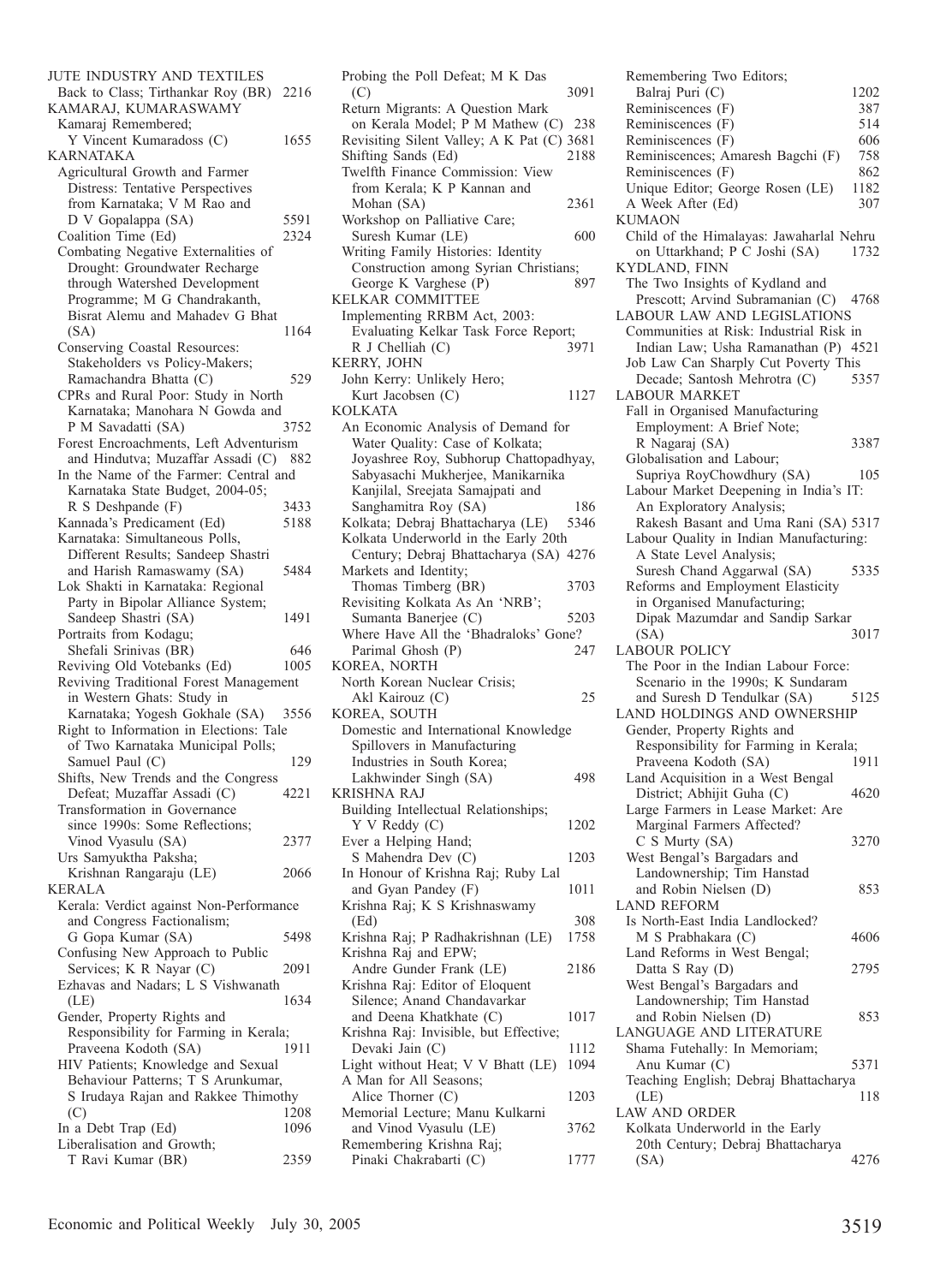| Limits of Law and Order Approach to                       |        |
|-----------------------------------------------------------|--------|
| the North-East; Walter Fernandes                          |        |
| (C)                                                       | 4609   |
| The Popular Politics of Crime;                            |        |
| Sumanta Banerjee (C)                                      | 4767   |
| Relationship of Caste and Crime in                        |        |
| Colonial India: A Discourse                               |        |
| Analysis; Mukul Kumar (SA)                                | 1078   |
| State and Emerging Interlocking Legal                     |        |
| Systems: Permanence of the                                |        |
| 'Temporary'; Ujjwal Kumar Singh                           |        |
| (P)                                                       | 149    |
| Stationing of CRPF in States;                             |        |
| Sharmila Purkayastha and                                  |        |
| Shahana Bhattacharya (LE)                                 | 210    |
| Systemic Neglect (Ed)                                     | 1440   |
| Veerappan's Trajectory (Ed)                               | 4756   |
| Victims Turn Aggressors (Ed)                              | 3961   |
| <b>LAWS AND LEGISLATION</b>                               |        |
| Economics of Judicial Decision-Making                     |        |
| in Indian Tort Law: Motor                                 |        |
| Accident Cases; Ram Singh (SA)                            | 2613   |
| Ministers Are Trustees; A G Noorani                       |        |
| (CL)                                                      | 3664   |
| Reservation in Private Sector: Legislation                |        |
| in Maharashtra; P G Jogdand (C)                           | - 3344 |
|                                                           |        |
| <b>LEATHER INDUSTRY</b>                                   |        |
| Outsourcing Attraction (Ed)                               | 4864   |
| LESS DEVELOPED COUNTRIES                                  |        |
| Creation of a Third World in the First:                   |        |
| Economics of Labour Migration;                            |        |
| Sruti Chaganti (SA)                                       | 2220   |
| Developmentalism: Towards A New                           |        |
| Regime; Jan Breman (C)                                    | 3224   |
| Dignity at Work: Strategies for Labour                    |        |
| in Developing Countries;                                  |        |
| A V Jose (SA)                                             | 4447   |
| Enlargement of EU: Effect on India's                      |        |
| Trade; Geethanjali Nataraj and                            |        |
| Pravakar Sahoo (C)                                        | 1872   |
| For a Fair Globalisation;                                 |        |
| K P Kannan (C)                                            | 4217   |
| From Poverty Trap to Inclusive                            |        |
| Development in LDCs; Ignacy Sachs                         |        |
| (SA)                                                      | 1802   |
| Globalisation: Theoretical Perspectives;                  |        |
| Alok Ray (BR)                                             | 255    |
| Note on Added Years; Swapan Seth                          |        |
| (D)                                                       | 1938   |
| A Rigorous Text; Mridul Saggar (BR) 1400                  |        |
| Technology Transfer and Developing                        |        |
| Countries; M H Bala Subrahmanya                           |        |
| (BR)                                                      | 3608   |
| Trade Facilitation: Commencing                            |        |
| Negotiations at WTO; C Satapathy                          |        |
| (C)                                                       | 3578   |
| Uniform Import Duty: Next Step in                         |        |
| Tariff Reform; Jayanta Roy and                            |        |
| R K Pattnaik (SA)                                         | 2483   |
| WTO: Advantage, G-20; Ravi Kanth                          |        |
| (C)                                                       | 3795   |
| LIBRARIES                                                 |        |
|                                                           |        |
| Banning History (Ed)<br>Fahrenheit 451: Empty Bookshelves | 212    |
|                                                           |        |
| and Closed Minds? Sumanta Banerjee                        |        |
| (C)                                                       | 318    |
| On Banning Books;                                         |        |
| Shahana Bhattacharya (LE)                                 | 510    |
| Paradoxes of Vandalism; GPD (F)                           | 869    |

| Ananya Vajpeyi (C)                                                 | 412  |
|--------------------------------------------------------------------|------|
| LITERACY                                                           |      |
| Small Gains in Bihar (Ed)                                          | 5    |
| LIVESTOCK                                                          |      |
| Sustainable Livestock Production on                                |      |
| Semi-Arid Watersheds;<br>Ranjitha Puskur, Jetske Bouma             |      |
| and Christopher Scott (SA)                                         | 3477 |
| LOK SABHA                                                          |      |
| Andhra Pradesh: Fall of the CEO in                                 |      |
| Arena of Democracy; K C Suri (SA)5493                              |      |
| BJP Consolidates Its Hold;                                         |      |
| Baba Mayaram (SA)                                                  | 5516 |
| BSP and Dalit Aspirations;                                         |      |
| Vivek Kumar (C)                                                    | 1778 |
| Constraints on Electoral Mobilisation;                             |      |
| Pratap Bhanu Mehta (SA)                                            | 5399 |
| Elections in the Context of Social                                 |      |
| Conflict; S Mangi Singh (SA)                                       | 5528 |
| Electoral Coalitions in 2004 General                               |      |
| Elections: Theory and Evidence;                                    |      |
| E Sridharan (SA)                                                   | 5418 |
| The Elusive Mandate of 2004;                                       |      |
| Yogendra Yadav (SA)                                                | 5383 |
| Fractured Mandate; Maria Do Cue                                    |      |
| Rodrigues (SA)                                                     | 5532 |
| Gujarat: Anti-incumbency Begins;                                   |      |
| Priyavadan Patel (SA)                                              | 5473 |
| Haryana: Landslide Victory for                                     |      |
| Congress; Dhananjai Joshi and                                      |      |
| Praveen Rai (SA)                                                   | 5445 |
| Holding a Mirror to the New Lok Sabha;                             |      |
| Samuel Paul and M Vivekananda                                      |      |
| (SA)                                                               | 4927 |
| Karnataka: Simultaneous Polls,                                     |      |
| Different Results; Sandeep Shastri                                 |      |
| and Harish Ramaswamy (SA)                                          | 5484 |
| Maharashtra: Towards a New Party                                   |      |
| System; Suhas Palshikar and                                        |      |
| Nitin Birmal (SA)                                                  | 5467 |
| Majoritarian Middle Ground?                                        |      |
| Suhas Palshikar (SA)                                               | 5426 |
| Participatory Norm: How Broad-based<br>Is It? Suhas Palshikar (SA) |      |
| Politics from Below; Muneshwar Yadav                               | 5412 |
| (SA)                                                               | 5510 |
| Power and Position of the Lok Sabha;                               |      |
| Nirmalendu Bikash Rakshit (C) 4410                                 |      |
| Pro-Incumbency Factor;                                             |      |
| Banasmita Bora (SA)                                                | 5536 |
| Punjab: In Search of New Leadership;                               |      |
| Ashutosh Kumar (SA)                                                | 5441 |
| Ruling Coalition Returns;                                          |      |
| Surya N Misra (SA)                                                 | 5521 |
| Social Tectonics in a Two-Party System;                            |      |
| Ramshankar (SA)                                                    | 5518 |
| Story behind Marginal Differences;                                 |      |
| Sanjay Kumar and Annapurna Nautiyal                                |      |
| (SA)                                                               | 5507 |
| Uttar Pradesh: Caste and Political                                 |      |
| Mobilisation; A K Verma (SA)                                       | 5463 |
| West Bengal: Permanent Incumbency                                  |      |
| and Political Stability;                                           |      |
| Dwaipayan Bhattacharyya (SA)                                       | 5477 |
| LTTE                                                               |      |
| Glimmer of Hope (Ed)                                               | 1439 |
| Peace Moves in Sri Lanka;                                          |      |
| Kumar David (LE)                                                   | 2    |

Rejecting Politics of Injury;

MACROECONOMETRIC MODEL Aggregate Agricultural Supply Function<br>in India; Munish Alagh (SA) 202 in India; Munish Alagh (SA) Analysis of the Capital Account in India's Balance of Payments; Rajiv Ranjan<br>and D M Nachane (SA) 3031 and D M Nachane (SA) Expenditure Allocation and Welfare Returns to Government: A Suggested Model; Archana R Dholakia and Ravindra H Dholakia (SA) 2386 Forecasting State Domestic Product and Inflation: Macroeconometric Model for AP, Karnataka and UP; B B Bhattacharya, N R Bhanumurthy, Sabyasachi Kar and S Sakthivel (SA) 3541 Foreign Capital, Inflation, Sterilisation, Crowding Out and Growth – Some Illustrative Models; Nirvikar Singh and T N Srinivasan (SA) 2469 MACROECONOMIC POLICY Dictatorship, Democracy and Institutions: Macro Policy in China and India; Ashima Goyal and A K Jha (SA) 4664 Macroeconomic Management: From Stabilisation to Growth? Wahiduddin Mahmud (SA) 4023 A Rigorous Text; Mridul Saggar (BR)1400 Why Fiscal Adjustment Now; Brian Pinto and Farah Zahir (SA) 1039 MADHYA PRADESH Dalit Question and Political Response: Comparative Study of Uttar Pradesh and Madhya Pradesh; Sudha Pai (SA) 1141 HDRs: Some Reflections; Manu N Kulkarni (LE) 1182 Identification of the Poor – Flaws in Government Surveys; Sachin Kumar Jain (C) 4981 Social Tectonics in a Two-Party System; Ramshankar (SA) 5518 MADRASAS Madrasa Enrolment; Syed Shahabuddin (LE) 5186 Madrasas and Making of Muslim Identity in India; Arjumand Ara (P) 34 MAHARASHTRA Addressing Demand (Ed) 2323 Budgetary Subsidies and Fiscal Deficit: Case of Maharashtra; Mukesh Anand and Raghbendra Jha (SA) Does EGS Require Restructuring for Poverty Alleviation and Gender Equality? I – Concept, Design and Delivery System; Maithreyi Krishnaraj, Divya Pandey and Aruna Kanchi (SA) 1597 Farmer's Suicides in Maharashtra; B B Mohanty and Sangeeta Shroff (SA) 5599 Gender Audit of Maharashtra Budget: An Illustration of Current Methodology; Divya Pandey, Aruna Kanchi and K K Akolkar (SA) 4792 Gender Budgeting Analysis: A Study in Maharashtra's Agriculture; Alka Parikh, Sarthi Acharya and Maithreyi Krishnaraj (SA) 4823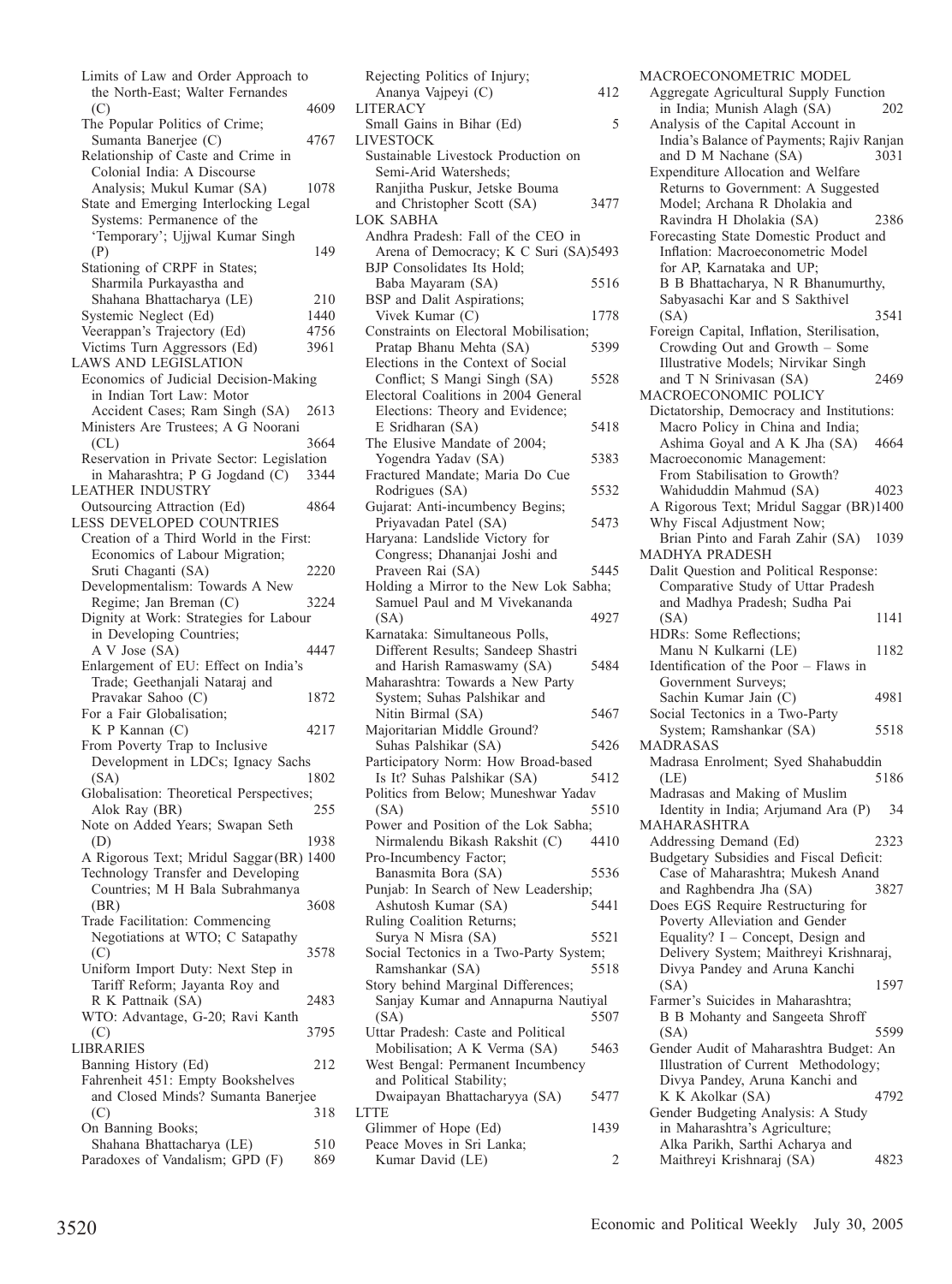| Issues in an Issue-less Election:                     |      |
|-------------------------------------------------------|------|
| Assembly Polls in Maharashtra;                        |      |
| Suhas Palshikar (C)                                   | 4399 |
| Maharashtra: Towards a New Party                      |      |
| System; Suhas Palshikar and                           |      |
| Nitin Birmal (SA)                                     | 5467 |
| Monopoly Procurement Scheme: A                        |      |
| Study in Tribal Maharashtra;                          |      |
| Kailas C Thaware (C)                                  | 5209 |
| New PhD Guidelines in Maharashtra:                    |      |
|                                                       |      |
| A Remedy Worse Than the Disease                       |      |
| (C)                                                   | 5218 |
| On Regulation; M K Kundu (LE)                         | 1542 |
| Poverty of Ideas (Ed)                                 | 3075 |
| Rayagada Story Retold: Destitutes of                  |      |
| Development; D Bandyopadhyay                          |      |
| (C)                                                   | 408  |
| Reservation in Private Sector: Legislation            |      |
| in Maharashtra; P G Jogdand (C)                       | 3344 |
| Rice: Regionwise Growth Trends                        |      |
| in Maharashtra; Vrishali Deosthali                    |      |
| and Chandrashekhar M Nikam (C)                        | 240  |
| Shiv Sena: A Tiger with Many Faces?                   |      |
|                                                       | 1497 |
| Suhas Palshikar (SA)                                  |      |
| Thiyya Andolan in Krishna Valley;                     |      |
| Anant Phadke (C)                                      | 775  |
| Vague Proposals (Ed)                                  | 2325 |
| Wages of Winning; GPD (F)                             | 4765 |
| MALARIA                                               |      |
| Malaria Deaths in Rajasthan Desert;                   |      |
| Ashish Bose (C)                                       | 2557 |
| MALDIVES                                              |      |
| Population, Gender and Development                    |      |
| in Maldives; A M Shaljan (SA)                         | 1835 |
| MANAGEMENT EDUCATION                                  |      |
| Breaking B-School Barriers;                           |      |
| Bankanta Mishra (C)                                   | 3232 |
| Fee Structure and Quality of Faculty;                 |      |
| Sumit K Majumdar (C)                                  | 1110 |
|                                                       |      |
| Fees, Autonomy and Equity;<br>Jandhyala B G Tilak (C) | 870  |
|                                                       |      |
| How Contemporary Are IIMs? MBA                        |      |
| Curricula in a Globalised World;                      |      |
| V Ravi Anshuman and                                   |      |
| S Chandrashekar (SA)                                  | 827  |
| IIM Controversy: Analysis and Note of                 |      |
| Caution; Ramaswamy R Iyer (C)                         | 1559 |
| IIMs: Autonomy and Quality;                           |      |
| T S Ramanarayan (LE)                                  | 1438 |
| Regulatory Concerns (Ed)                              | 603  |
| MANDAL COMMISSION                                     |      |
| World of Dalit Women;                                 |      |
| Rachel Shirman (BR)                                   | 5305 |
| MANDELA, NELSON                                       |      |
| Editing History (Ed)                                  | 1097 |
| MANGESHKAR, LATA                                      |      |
|                                                       |      |
| Lata Mangeshkar: The Singer and the                   |      |
| Voice; Ashwini Deshpande (D)                          | 5179 |
| Voice, Gender and Space in Time of                    |      |
| Five-Year Plans: The Idea of Lata                     |      |
| Mangeshkar; Sanjay Srivastava (SA)2019                |      |
| MANIPUR                                               |      |
| Elections in the Context of Social                    |      |
| Conflict; S Mangi Singh (SA)                          | 5528 |
| India's Home Front;                                   |      |
| Sumanta Banerjee (C)                                  | 4404 |
| MAOISM                                                |      |
| Monarchy and Maoism; B R Nikku                        |      |
| (LE)                                                  | 2623 |
|                                                       |      |

| MARQUEZ, GABRIEL GARCIA                   |      |
|-------------------------------------------|------|
| Life Remembered or Remembrances           |      |
| Lived? Shyama Prasad Ganguly (C) 3094     |      |
| MEDIA AND MASS COMMUNICATIONS             |      |
| Full Circle (Ed)                          | 4289 |
| Hail the Modern Media; Ruby Lal           |      |
| and Gyan Pandey (F)                       | 3080 |
| Medium and Message;                       |      |
| Melissa Butcher (BR)                      | 2217 |
| Theatre of War; J B D'Souza (BR)          | 1036 |
| MEDICAL EDUCATION                         |      |
| Addressing Demand (Ed)                    | 2323 |
| MEDICAL ETHICS                            |      |
|                                           |      |
| Medical Negligence and Rights Violation;  |      |
| Abhijit Das, Ramakant Rai                 |      |
| and Dinesh Singh (C)                      | 3876 |
| MEDICAL RESEARCH                          |      |
| Profitable Disease Profiles (Ed)          | 756  |
| MEDICINAL PLANTS                          |      |
| New Thrust (Ed)                           | 2069 |
| MEDIEVAL HISTORY                          |      |
| Misreading History; Gita Bajpai (D)       | 1859 |
| On Bigots and Fanatics;                   |      |
| Anirudh Deshpande (D)                     | 1858 |
|                                           |      |
| <b>MENTAL HEALTH</b>                      |      |
| Psychological Support in Events of        |      |
| Mass Destruction: Challenges and          |      |
| Lessons; Joseph O Prewitt Diaz,           |      |
| Rashmi Lakshminarayana and                |      |
| Sujata Bordoloi (SA)                      | 2121 |
| MEXICO                                    |      |
| Water Sector Reforms in Mexico:           |      |
| Lessons for India's New Water Policy;     |      |
| Tushaar Shah, Christopher Scott           |      |
|                                           |      |
|                                           |      |
| and Stephanie Buechler (SA)               | 361  |
| MICRO-CREDIT                              |      |
| Grameen Bank, Microcredit and             |      |
| Millennium Development Goals;             |      |
| Muhammad Yunus (SA)                       | 4077 |
| <b>MICROFINANCE</b>                       |      |
| Finance at the Grass Roots;               |      |
| Naresh Singh (BR)                         | 1718 |
| Grameen Bank, Microcredit and             |      |
|                                           |      |
| Millennium Development Goals;             | 4077 |
| Muhammad Yunus (SA)                       |      |
| Organisation of Micro-Finance;            |      |
| Deepali Pant Joshi (BR)                   | 1475 |
| Productive Linkages (Ed)                  | 1004 |
| Redefining Women's Samman:                |      |
| Microcredit and Gender Relations          |      |
| in Rural Bangladesh; Govind Kelkar,       |      |
| Dev Nathan and Rownak Jahan (SA)3627      |      |
| MIDDAY MEALS SCHEME                       |      |
| Democracy and Right to Food;              |      |
| Jean Dreze (SA)                           | 1723 |
| Future of Midday Meals;                   |      |
|                                           | 998  |
| Shashi Bhushan Singh (D)                  |      |
| Midday Meals and Children's Rights;       |      |
| Jean Dreze (D)                            | 1937 |
| More on Midday Meals;                     |      |
| A R Vasavi (LE)                           | 118  |
| Tamil Nadu's Midday Meal Scheme:          |      |
| Where Assumed Benefits Score over         |      |
| Hard Data; Padmini Swaminathan            |      |
| (SA)                                      | 4811 |
| <b>MIDDLE CLASS</b>                       |      |
| Denationalised Middle Class: Global       |      |
| Escape from Mandal;<br>Rajesh Kochhar (C) | 20   |

The Speaking Middle Class; GPD (F) 1986 MIGRANT LABOUR Creation of a Third World in the First: Economics of Labour Migration; Sruti Chaganti (SA) 2220 MIGRATION Giving Voice to the Displaced; Darley Jose Kjosavik (BR) 471 Indian Workers in UAE – Employment, Wages and Working Conditions; K C Zachariah, B A Prakash and S Irudaya Rajan (SA) 2227 Return Migrants: A Question Mark on<br>Kerala Model; P M Mathew (C) 238 Kerala Model; P M Mathew (C) MINING AND MINERALS INDUSTRY Mining and MNCs; Ramamurthi Sreedhar (LE) 2538 Mining Development and MNCs; Debaranjan Sarangi (C) 1648 Mining Labour; M S Prabhakara (LE) 2650 MINORITIES Assuring Minority Rights; M V Nadkarni (BR) 40 Human Rights, Relativism and Minorities in North-East India; Rajesh Dev (SA) 4747 Minorities and Elections: What Are the Options? Asghar Ali Engineer (C) 1378 Minority Grievances; Eduardo Faleiro<br>(LE) 4946 (LE) 4946 Minority Rights, Secularism and Civil Society; Yamini Aaiyar and Meeto Malik (P) 4707 MIZORAM Positive Vote for the State Government; R K Satapathy (SA) 5527 MONETARY POLICY Fit and Proper Banks: Importance of Regulatory Surveillance; D N Ghosh (F) 4599<br> **Tanaging Expectations (Ed)** 4755 Managing Expectations (Ed) Monetary Policy, Sterilisation and Capital Mobility: Dilemmas of RBI; Soumya Kanti Ghosh (C) 5365 Monetary Policy: A New Approach Called For; *EPW* Research Foundation (MMR) 4954 MONEY AND BANKING Blunting Recovery (Ed) 3076 Income Stability of Scheduled Commercial Banks: Interest vis-a-vis Non-Interest Income; A S Ramasastri, Achamma Samuel and S Gangadaran (SA) 1311<br>
1311 Tanaging Expectations (Ed) 4755 Managing Expectations (Ed) MONEY MARKET Banks' Performance: Limited Achievements; *EPW* Research Foundation (MMR) 218 Conventional Wisdom Persists: Non-Use of WMA Facility; *EPW* Research Foundation (MMR) 4592 Corporate Bond Market: Need for a Revamp; *EPW* Research Foundation (MMR) 3321 Critical Neglect of Social Banking; *EPW* Research Foundation (MMR) 2072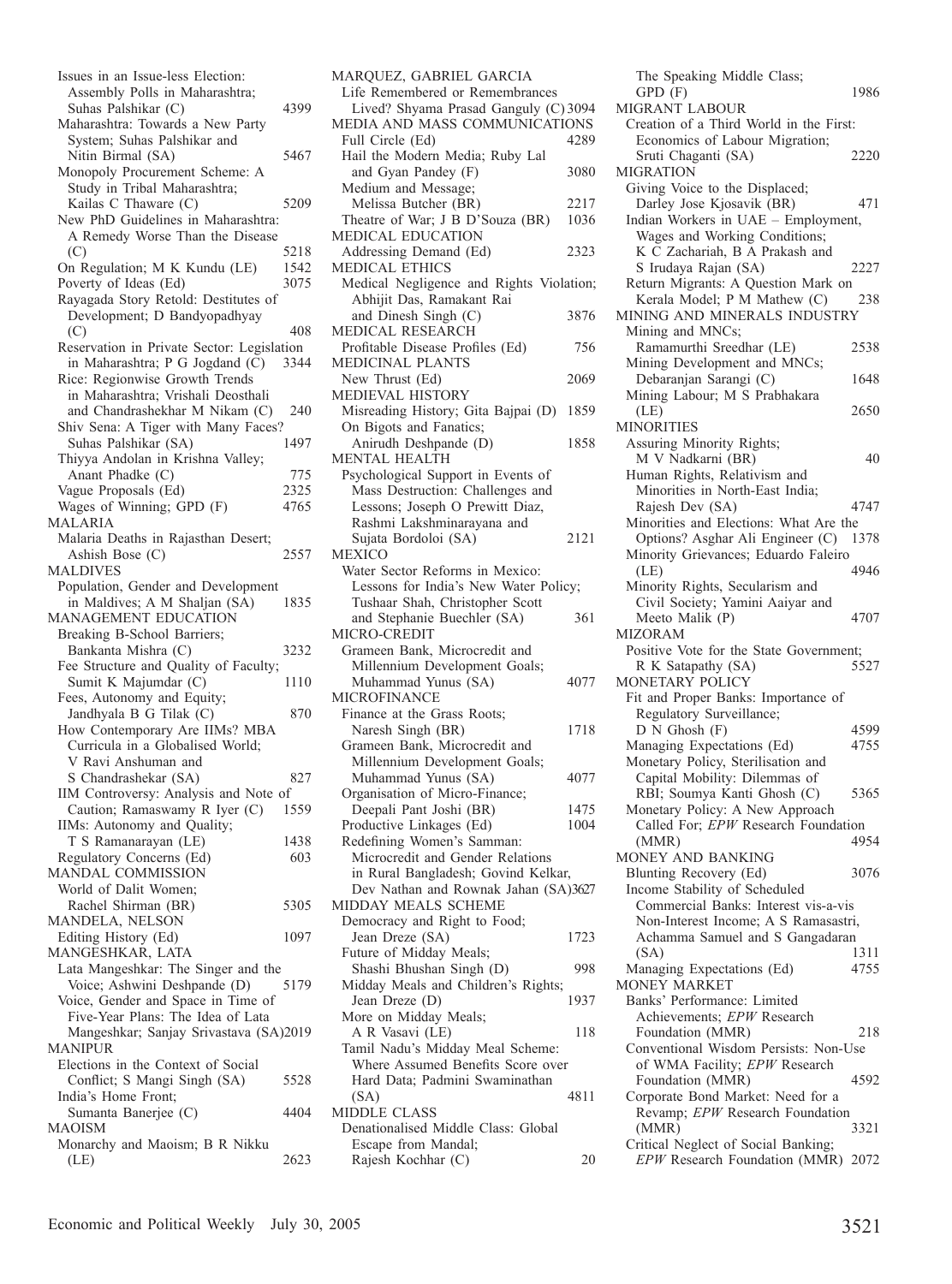| Is Bank Debt Special? An Empirical                                  |      |
|---------------------------------------------------------------------|------|
| Analysis of Indian Corporates;<br>V Subramanian and K U Umakrishnan |      |
| (SA)                                                                | 1247 |
| Monetary Policy: A New Approach                                     |      |
| Called For; EPW Research Foundation                                 |      |
| (MMR)                                                               | 4954 |
| Money and Forex Markets November 2004;                              |      |
| EPW Research Foundation (S)                                         | 5280 |
| Money Market Rates of Interest;                                     |      |
| EPW Research Foundation (S)                                         | 3319 |
| Money Market Rates of Interest;                                     |      |
| EPW Research Foundation (S)                                         | 3767 |
| Money Market Rates of Interest;                                     |      |
| EPW Research Foundation (S)                                         | 4291 |
| Money Market Rates of Interest;<br>$EPW$ Research Foundation (S)    |      |
| Money Market Rates of Interest;                                     | 4587 |
| $EPW$ Research Foundation (S)                                       | 4951 |
| Money Market Rates of Interest;                                     |      |
| EPW Research Foundation (S)                                         | 215  |
| Money Market Rates of Interest;                                     |      |
| $EPW$ Research Foundation (S)                                       | 1443 |
| Money Market Rates of Interest;                                     |      |
| EPW Research Foundation (S)                                         | 2071 |
| Money Markey Rates of Interest;                                     |      |
| EPW Research Foundation (S)                                         | 763  |
| Need for Restraints on Inflows;                                     |      |
| EPW Research Foundation (MMR) 1552                                  |      |
| Phenomenal Growth in Non-Monetary                                   |      |
| Liabilities; EPW Research                                           |      |
| Foundation (MMR)                                                    | 5552 |
| Policy Reversal on Small Savings<br>Rates; EPW Research Foundation  |      |
| (MMR)                                                               | 764  |
| Restoration of Normalcy; EPW                                        |      |
| Research Foundation (MMR)                                           | 1366 |
| Reviving DFIs: An Urgent Need                                       |      |
| (MMR)                                                               | 2544 |
| Small Savings: Vanishing Impetus;                                   |      |
| EPW Research Foundation (MMR) 3768                                  |      |
| MONSOON                                                             |      |
| Monsoon Hedging;                                                    |      |
| Bhagwan Chowdhry (F)                                                | 3775 |
| MULTINATIONAL CORPORATIONS                                          |      |
| Haphazard Growth (Ed)<br>Liberalisation, MNE and Productivity       | 2653 |
| of Indian Enterprises; N S Siddharthan                              |      |
| and K Lal (SA)                                                      | 448  |
| Mining and MNCs;                                                    |      |
| Ramamurthi Sreedhar (LE)                                            | 2538 |
| Mining Development and MNCs;                                        |      |
| Debaranjan Sarangi (C)                                              | 1648 |
| MNEs, Strategic Alliances and Efficiency                            |      |
| of Firms: Emerging Trends;                                          |      |
| Saon Ray (SA)                                                       | 434  |
| Parmalat's India Operations;                                        |      |
| Ajit Kanitkar (C)                                                   | 1198 |
| MUMBAI                                                              |      |
| Bombay Bimari in UP;                                                |      |
| Murali Dhar Vemuri (C)                                              | 4773 |
| Bombay in Transition; Nigel Harris<br>(BR)                          | 340  |
| Commuting in Mumbai, 2008: Room                                     |      |
| for Optimism; Sudhir Badami and                                     |      |
| Smruti Koppikar (C)                                                 | 1458 |
| Local Initiatives in Health Care:                                   |      |
| Bombay Presidency, 1900-1920;                                       |      |
| Mridula Ramanna (SA)                                                | 4560 |
|                                                                     |      |

| Usha Thakkar (SA)                       | 580  |
|-----------------------------------------|------|
| Railway Porters of Mumbai: Social       |      |
| Capital in Practice; Dennis Weitering   |      |
| and Gerben Nooteboom (SA)               | 2243 |
| Reforming Property Tax System:          |      |
| Simulated Results for Mumbai City;      |      |
| Ajit Karnik, Anita Rath and             |      |
|                                         |      |
| J C Sharma (SA)                         | 3818 |
| MUNICIPALITIES                          |      |
| Right to Information in Elections: Tale |      |
| of Two Karnataka Municipal Polls;       |      |
| Samuel Paul (C)                         | 129  |
| MUSIC INDUSTRY                          |      |
| Lata Mangeshkar: The Singer and         |      |
| the Voice; Ashwini Deshpande (D) 5179   |      |
| MUSLIM PERSONAL LAW                     |      |
|                                         |      |
| Abolishing Triple Talaq: What Next?     |      |
| Asghar Ali Engineer (C)                 | 3093 |
| Islam in a Benign Light;                |      |
| S H Deshpande (BR)                      | 809  |
| MUSLIMS                                 |      |
| Civil Society Initiatives and Peace:    |      |
| Religion and Religious Activists;       |      |
| Yoginder Sikand (C)                     | 316  |
| A Handy Tool for Anti-Minorityism;      |      |
|                                         |      |
| Asghar Ali Engineer (F)                 | 4304 |
| History of Muslim Societies;            |      |
| Francis Robinson (BR)                   | 4782 |
| Islam in a Benign Light;                |      |
| S H Deshpande (BR)                      | 809  |
| Madrasas and Making of Muslim           |      |
| Identity in India; Arjumand Ara (P)     | 34   |
| Muslim Dilemma: Conviction or Hobson's  |      |
| Choice? Sumanta Banerjee (C)            | 1461 |
|                                         |      |
|                                         |      |
| Reservation for Muslims;                |      |
| Asghar Ali Engineer (C)                 | 3984 |
| Sikh-Muslim Harmony: Contributions      |      |
| of Khwaja Hasan Nizami;                 |      |
| Yoginder Sikand (C)                     | 1113 |
| Veiled in France; Joel Ruet (C)         | 1664 |
| <b>MUTUAL FUNDS</b>                     |      |
|                                         |      |
| Compliance Costs of Financial           |      |
| Regulation: Indian Mutual Funds         |      |
| Industry; Malik Payal (F)               | 3083 |
| Contrarian Fund: Design and             |      |
| Architecture; R H Patil (F)             | 3328 |
| <b>MYSORE</b>                           |      |
| Jobs: The Great Indian Dream;           |      |
| Kala S Sridhar (C)                      | 3090 |
| The Mysore Sultans;                     |      |
| A Satyanarayana (BR)                    | 2445 |
| <b>NAGALAND</b>                         |      |
|                                         |      |
| Need to Get Out of the Loop (Ed)        | 5276 |
| NAGPUR                                  |      |
| Politics in Three Villages: A Study in  |      |
| Nagpur District; Ajit Kumar (C)         | 228  |
| Victims Turn Aggressors (Ed)            | 3961 |
| NARAYAN, JAYAPRAKASH                    |      |
| Remembering JP: Retracing Steps to      |      |
| Emergency - and After; Alban Couto      |      |
| (C)                                     | 243  |
| NARMADA PROJECT                         |      |
|                                         |      |
| Institutional Vacuum in Sardar Sarovar  |      |
| Project: Farming Rules-of-the-Game;     |      |
| Jayesh Talati and Tushaar Shah (SA)3504 |      |
| Narmada Dam: What Alternatives?         |      |
| Manisha Verma (LE)                      | 510  |

Mohalla Committees of Mumbai: Candles in Ominous Darkness;

Narmada Project: Concerns over Command Area Environment; Himanshu Upadhyaya (C) 1879 Narmada Water for Groundwater Recharge in North Gujarat: Conjunctive Management in Large Irrigation Projects; Rahul Ranade and Dinesh Kumar (SA) 3510 Sardar Sarovar Oustees: Coping with Displacement; Renu Modi (C) 1123 NATIONAL INCOME Accounting for Growth; Sugata Marjit (BR) 1035<br>
1035<br>
1485 Yunamism in Industry (Ed) 4485 Dynamism in Industry (Ed) Effect of Fiscal Deficit on Real Interest Rates; Surajit Das (SA) 1299 Forecasting State Domestic Product and Inflation: Macroeconometric Model for AP, Karnataka and UP; B B Bhattacharya, N R Bhanumurthy, Sabyasachi Kar and S Sakthivel (SA) 3541 GDP Growth and Feel Good Factor; Ratan Kumar Ghosal (C) 1993 Growth with Social Justice: Reflections on Employment Question; K S Krishnaswamy (P) 1129 India's Quarterly GDP Estimates from 1999-00 to 2003-04; *EPW* Research Foundation (S) 123 India's Quarterly GDP Estimates from 1999-00 to 2004-05; *EPW* Research Foundation (S) 4683 Performing under Constraints; A V Rajwade (F) 3425 Regional Growth and Disparity in India: Comparison of Pre- and Post-Reform Decades; B B Bhattacharya and S Sakthivel (SA) 1071 Russian Economic Boom, Post-1998 – Illusion, Miracle or Recovery? Michael Ellman (C) 3234 Saving, Investment and Flow of Funds<br>Accounts: K G K Subba Rao (C) 4509 Accounts; K G K Subba Rao (C) Temporary Respite (Ed) 1185 Trend Break in India's GDP Growth Rate – Some Comments; Ajit Sinha and Shirin Tejani (SA) 5634 Why Fiscal Adjustment Now; Brian Pinto and Farah Zahir (SA) 1039 NATIONALISM Between Memory and History; Aditya Nigam (BR) 2013 Culture and Politics; Usha Thakkar (BR) 4337 Faluja: A New Beginning? Frederic F Clairmont (C) 2967 Imagining the Global Nation; Time and<br>Hegemony: Aditya Nigam (SA) 72 Hegemony; Aditya Nigam (SA) Religion and Nationalism: Politics of BJP; Henrik Berglund (SA) 1064 Specious Arguments; Ram Puniyani (LE) 4118 NATIONALITY Hindi Children's Journals and Nationalist Discourse (1910-1930); Shobna Nijhawan (SA) 3723 NATO Expansion of NATO: Russia's Dilemma; R G Gidadhubli (C) 1885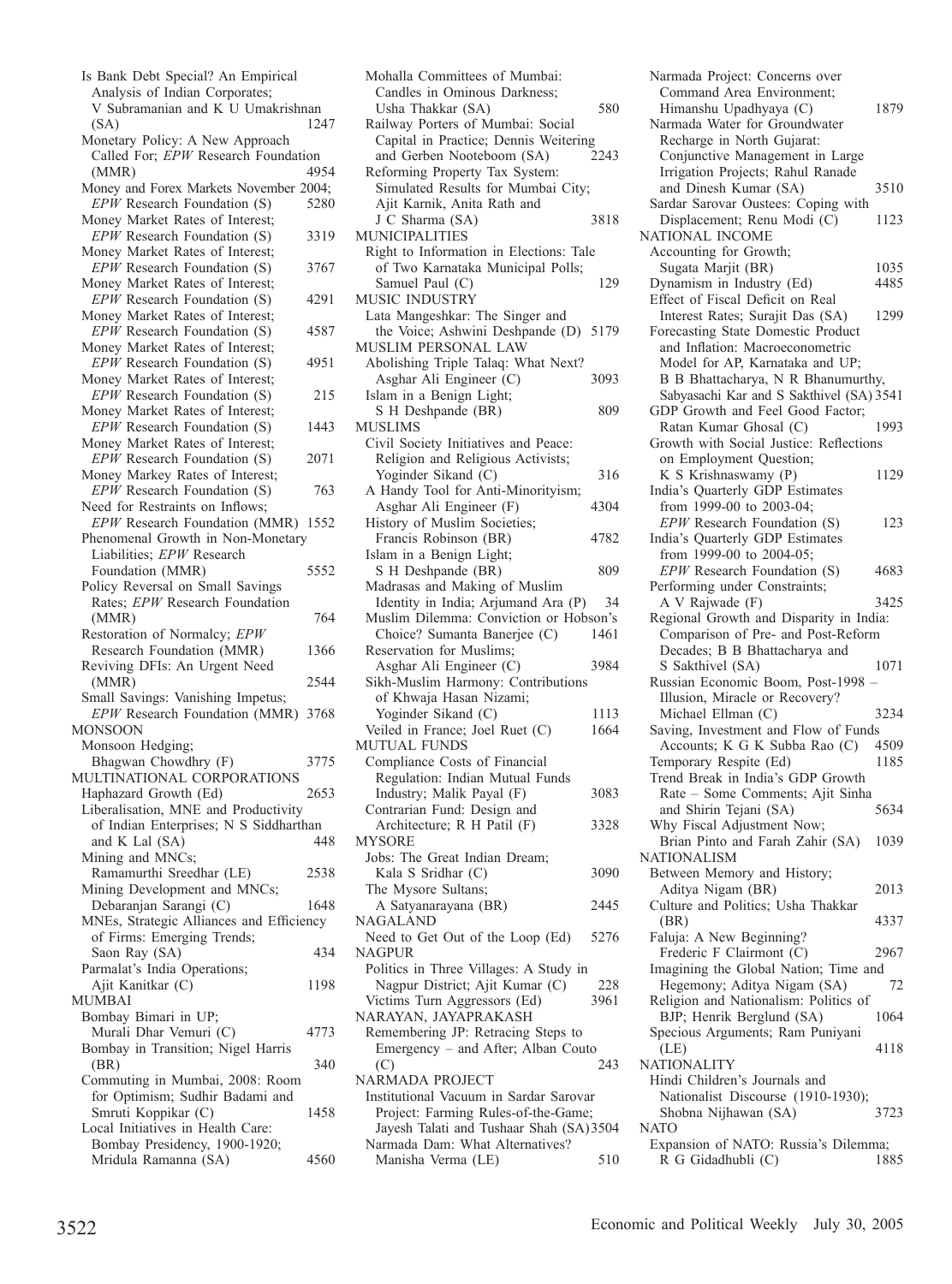NAXALISM Forest Encroachments, Left Adventurism and Hindutva; Muzaffar Assadi (C) 882 Menace of Naxalism; Arup Kumar Sen (LE) 5186 Naxalite Movement in Bihar; Ashley Tellis (BR) 811 Stationing of CRPF in States; Sharmila Purkayastha and Shahana Bhattacharya (LE) 210<br>alking Peace (Ed) 4680 Talking Peace (Ed) Towards Peace, Democracy and Justice: Committee of Concerned Citizens; Harsh Mander (C) 1206 Women's Rights and Naxalite Groups; Vasanth Kannabiran, Volga and Kalpana Kannabiran (C) 4874 **NCERT** In a Time Warp (Ed) 384 NDA GOVERNMENT Communal Darkness in Shining India; Asghar Ali Engineer (C) 886<br>
Sontours of Debate (Ed) 3863 Contours of Debate (Ed) 3863<br>Current Compulsions (Ed) 1360 Current Compulsions (Ed) Reasserting Secular Agenda; Asghar Ali Engineer (C) 2087 Short-changing the Displaced: National Rehabilitation Policy; Chittaroopa Palit (C) 2961 The Speaking Middle Class; GPD (F) 1986 NEPAL Leasehold Forestry in Nepal: Crafting an Alternative for the Poor; Girija Shrestha and Dev Nathan (SA) Monarchy and Maoism; B R Nikku (LE) 2623 Relevance of Monarchy: An Assessment (C) 2209 Towards Gender – Sensitive Population Census; Refkections from Kathmandu; Ashish Bose (C) 1652 **NGOS** NGO Sector in Bangladesh: An Overview; Sajad Zohir (SA) 4109 NGOs and Tribals; C K Vishwanath (LE) 1094 NGOs as Employers; Amit Pradhan (LE) 2650 NGOs as Employers: Need for Accountability; Sudha Vasan (C) 2197 NGOs as Not-for-Profit Corporations; DN (C) 1642<br>roductive Linkages (Ed) 1004 Productive Linkages (Ed) Voluntary Sector and Credibility Issues; Mahi Pal (C) 2677 Workshop on Palliative Care; Suresh Kumar (LE) 600 NOBEL PRIZE The Two Insights of Kydland and Prescott; Arvind Subramanian (C) 4768 NON-AGRICULTURAL EMPLOYMENT Rural Non-Farm Economy: Evidence from Household Surveys; Mahabub Hossain (SA) 4053 Rural Non-Farm Employment in India: Access, Incomes and Poverty Impact; Peter Lanjouw and Abusaleh Shariff (SA) 4429

| NON-BANKING FINANCIAL COMPANIES                                         |      |
|-------------------------------------------------------------------------|------|
| Disciplining RNBCs: A Regulatory                                        |      |
| Puzzle; D N Ghosh (F)                                                   | 1766 |
| NON-PERFORMING ASSETS                                                   |      |
| Investing in NPAs: Will Investor Bite?                                  |      |
| Carlton Pereira (F)                                                     | 4602 |
| NON-PROFIT ORGANISATIONS                                                |      |
| Voluntary Sector and Credibility Issues;                                |      |
| Mahi Pal (C)                                                            | 2677 |
| NON-PROLIFERATION TREATY                                                |      |
|                                                                         |      |
| North Korean Nuclear Crisis;                                            |      |
| Akl Kairouz (C)                                                         | 25   |
| NORTH-EAST INDIA                                                        |      |
| Across-Region Marriages: Poverty,                                       |      |
| Female Migration and the Sex                                            |      |
| Ratio; Ravinder Kaur (SA)                                               | 2595 |
| Autonomy Movements: Real Issues and                                     |      |
| Uncertain Solutions; Udayon Misra                                       |      |
| (BR)                                                                    | 901  |
| Communal Riots, 2003;                                                   |      |
| Asghar Ali Engineer (C)                                                 | 21   |
| Female Infanticide: The Colonial                                        |      |
|                                                                         | 2313 |
| Experience; L S Vishwanath (SA)                                         |      |
| Food Security and the North-East;                                       |      |
| Monirul Hussain (C)                                                     | 4515 |
| Human Rights, Relativism and                                            |      |
| Minorities in North-East India;                                         |      |
| Rajesh Dev (SA)                                                         | 4747 |
| Is North-East India Landlocked?                                         |      |
| M S Prabhakara (C)                                                      | 4606 |
| Limits of Law and Order Approach                                        |      |
| to the North-East; Walter Fernandes                                     |      |
| (C)                                                                     | 4609 |
|                                                                         |      |
| Performance of the Northern States:                                     |      |
|                                                                         |      |
| A Comparative Analysis;                                                 |      |
| Mathew Joseph (SA)                                                      | 564  |
| Socio-Political Unrest in the Region                                    |      |
| Called North-East India;                                                |      |
| U A Shimray (SA)                                                        | 4637 |
|                                                                         |      |
| Women's Work in Naga Society:                                           |      |
| Household Work, Workforce                                               |      |
| Participation and Division of Labour;                                   |      |
| U A Shimray (SA)                                                        | 1698 |
| <b>NOVELISTS</b>                                                        |      |
| Shama Futehally: In Memoriam;                                           |      |
| Anu Kumar (C)                                                           | 5371 |
| NSS                                                                     |      |
| Child Labour and Household                                              |      |
| Characteristics in Selected States:                                     |      |
| Estimates from NSS 55th Round;                                          |      |
|                                                                         | 173  |
| Suresh Chand Aggarwal (SA)                                              |      |
| An Economic Analysis of Demand                                          |      |
| for Water Quality: Case of Kolkata;                                     |      |
| Joyashree Roy, Subhorup Chattopadhyay,                                  |      |
| Sabyasachi Mukherjee, Manikarnika                                       |      |
| Kanjilal, Sreejata Samajpati and                                        |      |
| Sanghamitra Roy (SA)                                                    | 186  |
| The Employment Challenge in India;                                      |      |
| Ajit K Ghose (SA)                                                       | 5106 |
| Estimates of Value Added Per Worker;                                    |      |
| K G K Subba Rao (D)                                                     | 750  |
| Female Work Participation and                                           |      |
| Child Labour: Occupational Data                                         |      |
| from NFHS; S Mahendra Dev (SA)                                          | 736  |
|                                                                         |      |
| Labour Quality in Indian Manufacturing:                                 |      |
| A State Level Analysis;                                                 |      |
| Suresh Chand Aggarwal (SA)                                              | 5335 |
| Poverty and Inequality in India $-$ I;<br>Abhijit Sen and Himanshu (SA) | 4247 |

| Rural Non-Farm Economy: Evidence                                         |            |
|--------------------------------------------------------------------------|------------|
| from Household Surveys;                                                  |            |
| Mahabub Hossain (SA)<br>NUCLEAR ARMS                                     | 4053       |
| Making Weapons, Talking Peace:                                           |            |
| Resolving Dilemma of Nuclear                                             |            |
| Negotiations; Zia Mian, A H Nayyar                                       |            |
| and M V Ramana (C)                                                       | 3221       |
| North Korean Nuclear Crisis;                                             |            |
| Akl Kairouz (C)<br>Notes toward a Global Nuclear                         | 25         |
| History; Itty Abraham (SA)                                               | 4997       |
| Nuclear Civil Defence in South Asia:                                     |            |
| Is It Feasible? R Rajaraman,                                             |            |
| Z Mian and A H Nayyar (SA)                                               | 5017       |
| Nuclear Early Warning in South Asia:<br>Problems and Issues; M V Ramana, |            |
| R Rajaraman and Zia Mian (SA)                                            | 279        |
| Scientists, Nuclear Weapons, and                                         |            |
| the Peace Movement;                                                      |            |
| M V Ramana (SA)                                                          | 5013       |
| Unravelling the Self-image of the<br>Indian Bomb Lobby; Achin Vanaik     |            |
| (SA)                                                                     | 5006       |
| NUCLEAR ENERGY AND POLICY                                                |            |
| Making Weapons, Talking Peace:                                           |            |
| Resolving Dilemma of Nuclear                                             |            |
| Negotiations; Zia Mian, A H Nayyar                                       |            |
| and M V Ramana (C)<br>Microbial Genomic Programme: High                  | 3221       |
| Risk Venture; V T Padmanabhan                                            |            |
| (C)                                                                      | 1565       |
| New Zero Sum Game; GPD (F)                                               | 3424       |
| Notes toward a Global Nuclear History;                                   |            |
| Itty Abraham (SA)<br>Nuclear Early Warning in South Asia:                | 4997       |
| Problems and Issues; M V Ramana,                                         |            |
| R Rajaraman and Zia Mian (SA)                                            | 279        |
| Questionable Decision (Ed)                                               | 4392       |
| NUTRITION PROGRAMMES                                                     |            |
| Nutrition Programmes and Children;<br>S Indrakant (D)                    | 379        |
| <b>OBITUARIES</b>                                                        |            |
| Colin Simmons: In Memoriam;                                              |            |
| Arun Banerji (O)                                                         | 4322       |
| Kishen Pattnayak and the Pursuit of                                      |            |
| Democratic Visions; Manoranjan                                           |            |
| Mohanty (O)<br>Krishna Raj; K S Krishnaswamy (Ed) 308                    | 4702       |
| M N Dastur: A Tribute;                                                   |            |
| Sailendra Nath Ghosh (C)                                                 | 781        |
| Memorial Lecture; Manu Kulkarni                                          |            |
| and Vinod Vyasulu (LE)<br>Obituary: Thakor Shah; Amar Jesani             | 3762       |
| and Patel Vibhuti (C)                                                    | 2096       |
| Planning, Development, Institutions                                      |            |
| and Markets: A Report of a                                               |            |
| Conference to Honour the Eminent                                         |            |
| Economist K N Raj that was held<br>in Thrissur in October; D Narayana    |            |
| (C)                                                                      | 5205       |
| Remembering M N Roy;                                                     |            |
| Sumanta Banerjee (C)                                                     | 2957       |
| Reminiscences (F)                                                        | 387        |
| Reminiscences (F)                                                        | 514<br>606 |
| Reminiscences (F)<br>Reminiscences; Amaresh Bagchi (F)                   | 758        |
| Reminiscences (F)                                                        | 862        |
| A Week After (Ed)                                                        | 307        |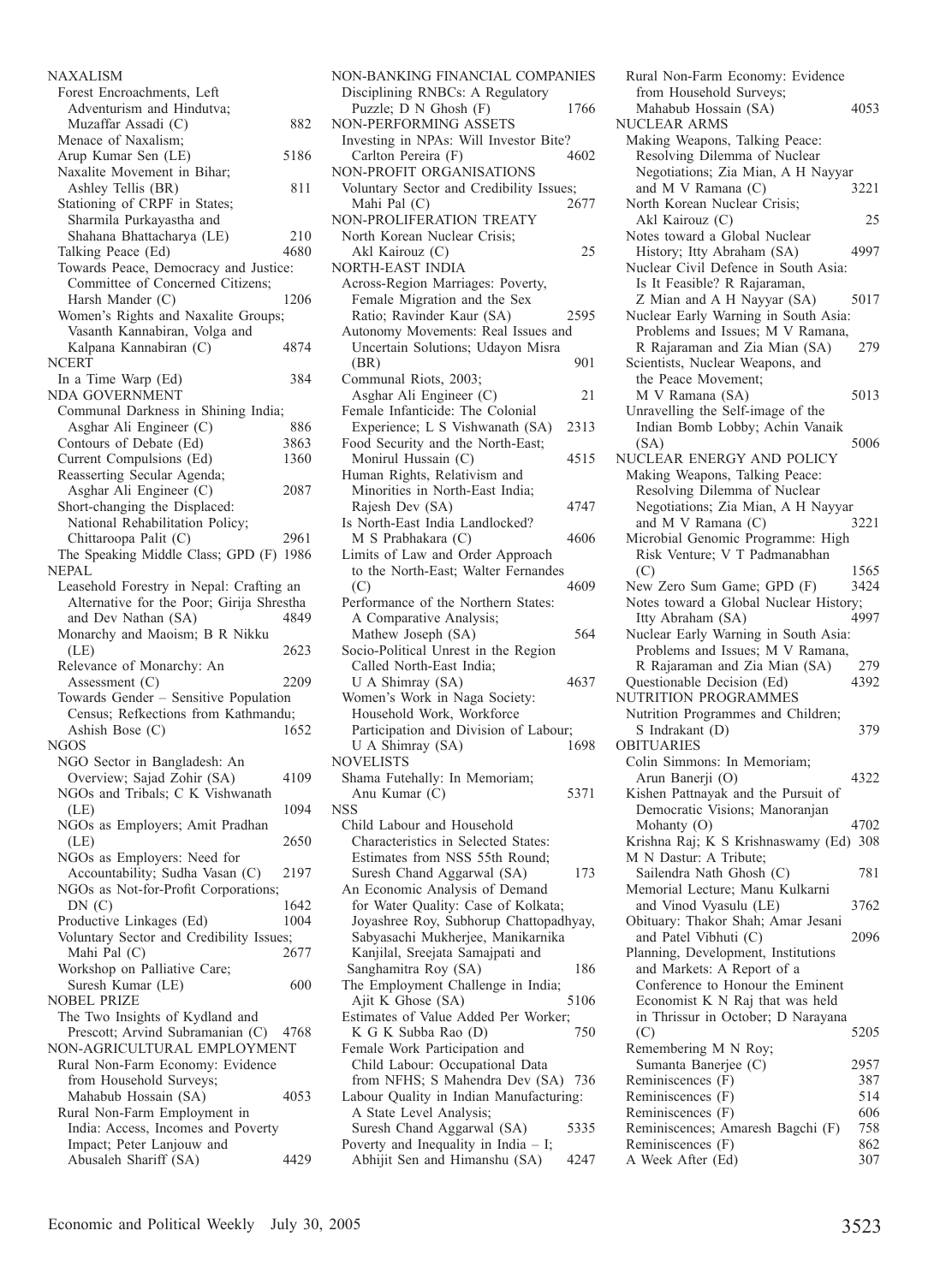**OECD** GATs and Higher Education: Some Reflections; Rohini Sahni and Sumita Kale (SA) 2174  $\Omega$ IL Changing Pattern (Ed) 120 OIL AND NATURAL GAS Geoeconomic Watershed of South and Central Asia; Ambrish Dhaka (C) 147 Political Expediency (Ed) 1183 OIL COMPANIES Public Profitability of Oil-Refining PSUs; Pradipta Bhattacharya and Madhusudan Datta (SA) 2306 **OILSEEDS** WTO and Oilseeds Sector: Challenges of Trade Liberalisation; Ramesh Chand, Dayanatha Jha and Surabhi Mittal (C) 533 OPEC Theatres of Oil Wars – Wanted: An OPIC; Ranjit Sau (C) 1883 ORISSA Burden of Shakti: Female Agency and Literary Creativity in Orissa; Sachidananda Mohanty (P) 2442 Destitutes of Development; D Bandyopadhyay (LE) 1002 Exploding Myths on Conversions; Anshu Malhotra (BR) 4244 Methods and Materials on Marginal Workers' Experiences:Learning through Field Inquiry in Orissa; Jyotirmayee Acharya (SA) 2251 Protecting Tribals; Ramachandru Tejavath (LE) 602 Ruling Coalition Returns; Surya N Misra (SA) 5521 OVERSEAS INDIANS Non-resident Deposits in India: In Search of Return; James Gordon and Poonam Gupta (SA) 4165 PAKISTAN Elected Representatives in Pakistan: Socio-economic Background and Awareness of Issues; S Akbar Zaidi (SA) 4935 Hamza Alavi: A Personal Tribute; Andre Gunder Frank (C) 2089 Islam and Pakistan; V N Datta (BR) 4329 Unfree Labour in South Asia: Debt Bondage at Brick Kilns in Pakistan; A Ercelawn and M Nauman (SA) 2235 PALESTINE Memories of Beirut, 1981-82; MG  $(C)$  5091 A Post-Colonial Reading of Edward Said; Arup Kumar Sen (D) 1180 Saying it Like it is (Ed) 2189 Sharon: For Whom the Bell Tolls; Frederic F Clairmont (C) 1575 Strangulation of Palestine; Nigel Harris (C) 5301 Yasser Arafat: Fighter Against Implacable Odds; Sukumar Muralidharan (C) 5088 PANCHAYAT RAJ Accountability of Panchayats; Balaraju Nikku (LE) 4390

Impact of Reservation in Panchayat Raj: Evidence from a Nationwide Randomised Experiment; Raghabendra Chattopadhyay and Esther Duflo (SA) 979 Making Panchayats Accountable; Anil Kumar Vaddiraju and Shagun Mehrotra (C) 4139 Panchayati Raj and Rural Governance: Experiences of Decade; Mahi Pal (C)137 Panchayati Raj and Rural Governance: Who Cares for Economics? P M Mathew (D) 1540 Panchayats and Governance; Manu N Kulkarni (LE) 1862 Politics in Three Villages: A Study in Nagpur District; Ajit Kumar (C) 228 **PANCHAYATS** Accountability of Panchayats; Balaraju Nikku (LE) 4390 Caste and Patriarchy in Panchayats; Mahi Pal (C) 3581 Making Panchayats Accountable; Anil Kumar Vaddiraju and Shagun Mehrotra (C) 4139 Panchayati Raj and Rural Governance: Experiences of Decade; Mahi Pal (C) 137 Panchayats and Democracy; Alok Sinha (LE) 2538 Panchayats and Governance; Manu N Kulkarni (LE) 1862 Poverty Alleviation Efforts of Panchayats in West Bengal; Pranab Bardhan and Dilip Mookherjee (SA) 965 PARLIAMENT The Constitution and Supreme Court;<br>Pran Chopra (P) 3355 Pran Chopra (P) Reversal of Past Trends; Sanjay Kumar and Harishwar Dayal (SA) 5513 PARTITION Between Memory and History; Aditya Nigam (BR) 2013 Nostalgia of Desh, Memories of Partition; Anasua Basu Raychaudhury (SA) 5653 Partition and Its Meanings; Himani Bannerji (BR) 3806 PATENTS Golden Rice: Not Food for the Poor: New Developments in Syngenta and Humanitarian Board; Suman Sahai  $($ C $)$  4612<br>atents and Indian Law  $($ Ed $)$  5547 Patents and Indian Law (Ed) Patents Bill: Protecting Indigenous Knowledge; Nupur Chowdhury (C) 4984 Third Amendment to 1970 Patent Act: An Analysis; Biswajit Dhar and C Niranjan Rao (C) 5568 WIPO Patent Agenda: As If TRIPS Was Not Enough; Nitya Nanda (C) 4310 PATTNAYAK, KISHEN Kishen Pattnayak and the Pursuit of Democratic Visions; Manoranjan Mohanty (O) 4702 PENSION SYSTEM Ageing, Old Age Income Security and Reforms: An Exploration of Indian Situation; Moneer Alam (SA) 3731

Civil Service Pension Reform; Mukul G Asher and Deepa Vasudevan  $(C)$  5363 Government Pensions: Liability Estimates and Assumptions; Mukesh Anand and Rajeev Ahuja (P) 2569 Managing Pension Funds: Issues for Reform; R Kannan (C) 1454 New Pension System – Ensuring Safeguards; Rajeev Ahuja (C) 2429 Pension Funds: Some Issues; Nalin Thakor (D) 1940 Population Policy for the Aged in India; Aparajita Chattopadhyay (C) 4694 Retirement Financing Dilemmas – Experience of Singapore; Mukul G Asher (SA) 2114 PESTICIDES India's Hesitation (Ed) 1864 Socio-ecological Implications of Pesticide Use in India; P K Shetty (SA) 5261 Women's Health and Pesticides; G Asha (BR) 3247 PHARMACEUTICAL INDUSTRY Drug Makers, Providers and Users: Opportunities and Challenges in Pharma Sector; Manu N Kulkarni  $(C)$  5291 Local Knowledge for World Market: Globalising Ayurveda; Madhulika Banerjee (SA) 89<br>
1sleading Promotion (Ed) 2652 Misleading Promotion (Ed) 2652<br>Prescription and Practice (Ed) 3763 Prescription and Practice (Ed) PHARMACEUTICALS Role of Regulator (Ed) 1543 WTO and Tariff Preferences: India Wins Case, EC the Law; Ravindra Pratap (C) 1788 PHARMACEUTICALS POLICY Prescription and Practice (Ed) 3763 PHILOSOPHY Bengal Dreaming; Arup Maharatna  $(C)$  3445 Re-editing Gandhi's Collected Works;<br>Tridip Suhrud (C) 4967 Tridip Suhrud (C) PLANNING Relevance of Soviet Economic Model for Non-Socialist Countries; Nirmal Kumar Chandra (SA) 2287 PLANNING COMMISSION Needless Row (Ed) 4200 The Revolving Door of the IMF/ World Bank; Prashant Bhushan (C) 4877 Undermining Transfer System (Ed) 755 POLICE ATROCITIES Rights Activists Arrested; Raghu Nath Chakraborty (LE) 1358 POLIO Polio Eradication: A Misplaced Approach? Vijayakumar K and Biju George (C) 5571 POLITICAL ECONOMY Democracy, Economic Reforms and Election Results in India; K C Suri (SA) 5404 Privatisation, Federalism and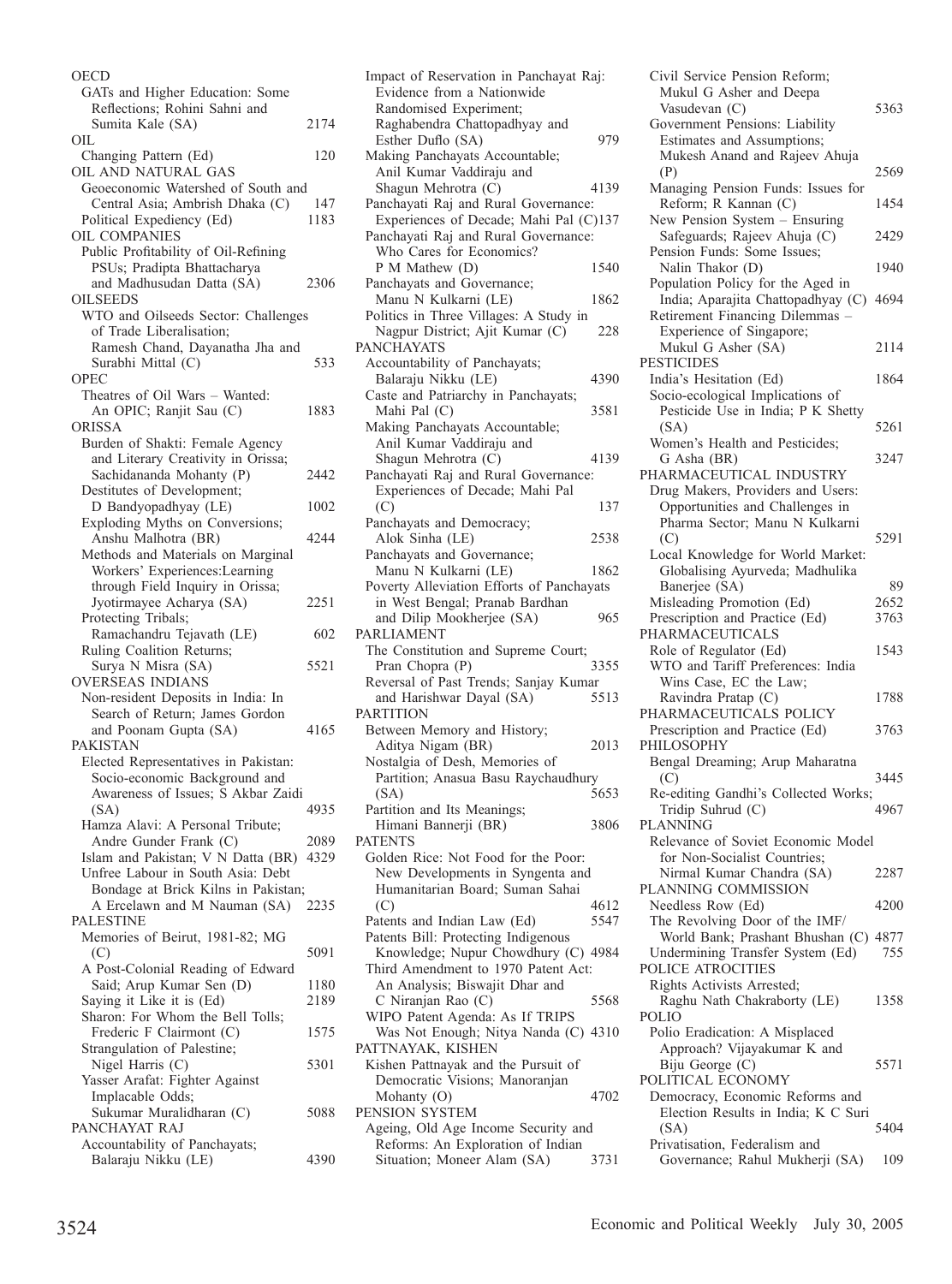| Problems of Distribution;                                                |      |
|--------------------------------------------------------------------------|------|
| M Raghavan (BR)                                                          | 1138 |
| Weaponisation and Loss of Cultural                                       |      |
| Identity; Samir Nazareth (C)                                             | 1791 |
| POLITICAL HISTORY                                                        |      |
| Genealogy of Violence;                                                   |      |
|                                                                          |      |
| Sudhanya Dasgupta Mukherjee (BR) 476<br>Hamza Alavi: A Personal Tribute; |      |
|                                                                          |      |
| Andre Gunder Frank (C)                                                   | 2089 |
| The Mysore Sultans;                                                      |      |
| A Satyanarayana (BR)                                                     | 2445 |
| POLITICAL PARTIES                                                        |      |
| Andhra Pradesh: Fall of the CEO in                                       |      |
| Arena of Democracy; K C Suri                                             |      |
| (SA)                                                                     | 5493 |
| Assembly Elections in Delhi: Second                                      |      |
| Innings for Congress;                                                    |      |
|                                                                          |      |
| Sanjay Kumar, Dhanaraj Joshi and<br>Abhay Datar (C)                      | 525  |
| Benefiting from Two-Layered                                              |      |
| Incumbency; Pushkar Raj (SA)                                             | 5502 |
| Beyond Media Images;                                                     |      |
| K Balagopal (C)                                                          | 2425 |
| Bihar Elections: Laloo against Who?                                      |      |
| Cyril Robin (C)                                                          | 5361 |
| Bipolar Contest; Ramesh K Chauhan                                        |      |
| and S N Ghosh (SA)                                                       | 5505 |
| BSP and Dalit Aspirations;                                               |      |
| Vivek Kumar (C)                                                          | 1778 |
| By-elections or Referendum;                                              |      |
| A K Verma (C)                                                            | 4691 |
| Changing Patterns of Support;                                            |      |
|                                                                          |      |
| Jai Mrug (C)                                                             | 16   |
| Coalition Time (Ed)                                                      | 2324 |
| Economic Issues in Elections - Recent                                    |      |
| Trends; R Sthanumoorthy and                                              |      |
| Leena Mary Eapen (C)                                                     | 1019 |
| Economic Reforms in Political Space;                                     |      |
| Supriya RoyChowdhury (C)                                                 | 2666 |
| Elections in the Context of Social                                       |      |
| Conflict; S Mangi Singh (SA)                                             | 5528 |
| Electoral Coalitions in 2004 General                                     |      |
| Elections; Theory and Evidence;                                          |      |
| E Sridharan (SA)                                                         | 5418 |
| Fractured Mandate;                                                       |      |
| Maria Do Cue Rodrigues (SA)                                              | 5532 |
| Fractured Mandates and Their                                             |      |
| Concoctions; Mahesh Gavaskar (C) 2437                                    |      |
| The Great Election Game (Ed)                                             | 4287 |
| Gujarat: Anti-incumbency Begins;                                         |      |
| Priyavadan Patel (SA)                                                    | 5473 |
| Holding a Mirror to the New Lok                                          |      |
| Sabha; Samuel Paul and                                                   |      |
| M Vivekananda (SA)                                                       |      |
| Is This the Voice of the People?                                         |      |
|                                                                          | 4927 |
|                                                                          |      |
| Sumanta Banerjee (C)                                                     | 873  |
| Issues in an Issue-less Election:                                        |      |
| Assembly Polls in Maharashtra;                                           |      |
| Suhas Palshikar (C)                                                      | 4399 |
| Jammu and Kashmir: Electoral Politics                                    |      |
| in a Separatist Context;                                                 |      |
| Rekha Chowdhary and                                                      |      |
| V Nagendra Rao (SA)                                                      | 5449 |
| Karnataka: Simultaneous Polls,                                           |      |
| Different Results; Sandeep Shastri                                       |      |
| and Harish Ramaswamy (SA)                                                | 5484 |
| Kerala: Verdict against Non-Performance                                  |      |
| and Congress Factionalism;                                               |      |
| G Gopa Kumar (SA)                                                        | 5498 |

| Left Will Not Confront BJP;                                        |              |
|--------------------------------------------------------------------|--------------|
| M Sajjad (LE)                                                      | 4286         |
| Lok Shakti in Karnataka: Regional                                  |              |
| Party in Bipolar Alliance System;<br>Sandeep Shastri (SA)          | 1491         |
| Maharashtra: Towards a New Party                                   |              |
| System; Suhas Palshikar and                                        |              |
| Nitin Birmal (SA)                                                  | 5467         |
| Majoritarian Middle Ground?                                        |              |
| Suhas Palshikar (SA)<br>Mind over Myth (Ed)                        | 5426<br>1979 |
| Mixed Verdict; Sandhya Goswami                                     |              |
| (SA)                                                               | 5523         |
| National Conference of Jammu and                                   |              |
| Kashmir: From Hegemonic to                                         |              |
| Competitive Politics; Rekha Chowdhary<br>and Nagendra V Rao (SA)   | 1521         |
| Political Articulation and Policy Discourse                        |              |
| in Elections: Andhra Pradesh, 2004;                                |              |
| K Srinivasulu (SA)                                                 | 3845         |
| Politics from Below; Muneshwar Yadav                               |              |
| (SA)<br>Politics sans Ideology;                                    | 5510         |
| Sumanta Banerjee (C)                                               | 1204`        |
| Positive Vote for the State Government;                            |              |
| R K Satapathy (SA)                                                 | 5527         |
| Pro-Incumbency Factor;                                             |              |
| Banasmita Bora (SA)<br>Reasserting Secular Agenda;                 | 5536         |
| Asghar Ali Engineer (C)                                            | 2087         |
| Reversal of Past Trends; Sanjay Kumar                              |              |
| and Harishwar Dayal (SA)                                           | 5513         |
| Revisiting State Level Parties;                                    |              |
| Suhas Palshikar (SA)<br>Reviving Old Votebanks (Ed)                | 1477<br>1005 |
| Ruling Coalition Returns;                                          |              |
| Surya N Misra (SA)                                                 | 5521         |
| Samajwadi Party in Uttar Pradesh;                                  |              |
| A K Verma (SA)                                                     | 1509         |
| Shifts, New Trends and the Congress<br>Defeat; Muzaffar Assadi (C) | 4221         |
| Small Parties Dominate (Ed)                                        | 512          |
| Social Tectonics in a Two-Party                                    |              |
| System; Ramshankar (SA)                                            | 5518         |
| Story behind Marginal Differences;                                 |              |
| Sanjay Kumar and Annapurna Nautiyal<br>(SA)                        | 5507         |
| Tamil Nadu: A Tactical Alliance and                                |              |
| a Sweep for the DPA;                                               |              |
| G Koteshwar Prasad (SA)                                            | 5488         |
| Telangana Factor (Ed)<br>Telling Outcome (Ed)                      | 1184<br>1980 |
| Telugu Desam Party: Rise and                                       |              |
| Prospects for Future; K C Suri                                     |              |
| (SA)                                                               | 1481         |
| Unravelling the Verdict (Ed)                                       | 2067         |
| Urs Samyuktha Paksha;<br>Krishnan Rangaraju (LE)                   | 2066         |
| Uses of Error; GPD (F)                                             | 2328         |
| Wages of Winning; GPD (F)                                          | 4765         |
| West Bengal: Permanent Incumbency                                  |              |
| and Political Stability;                                           |              |
| Dwaipayan Bhattacharyya (SA)<br>Who Decides Our Elections?         | 5477         |
| Ruby Lal and Gyan Pandey (F)                                       | 1446         |
| Will BSP and Congress Gain?                                        |              |
| A K Verma (C)                                                      | 1774         |
| Workers' Right to Strike;                                          |              |
| Aseem Prakash (C)                                                  | 4317         |

| POLITICAL PERSONALITIES                                                     |      |
|-----------------------------------------------------------------------------|------|
| Beyond Media Images;<br>Y S Rajasekhara Reddy (LE)                          | 3418 |
| Beyond Media Images;                                                        |      |
| K Balagopal (C)                                                             | 2425 |
| An Enduring Symbol (Ed)<br>John Kerry: Unlikely Hero;                       | 4948 |
| Kurt Jacobsen (C)                                                           | 1127 |
| Kamaraj Remembered;                                                         |      |
| Y Vincent Kumaradoss (C)<br>Kishen Pattnayak and the Pursuit of             | 1655 |
| Democratic Visions;                                                         |      |
| Manoranjan Mohanty (O)                                                      | 4702 |
| Popularising Science for Social Change:<br>M Singaravelar; Senthil Babu (C) | 234  |
| Yasser Arafat: Fighter Against Implacable                                   |      |
| Odds; Sukumar Muralidharan (C)                                              | 5088 |
| POLITICAL SITUATION<br>Another Revolution;                                  |      |
| Chandrashekhar G Ranade (LE)                                                | 2414 |
| Bipolar Contest; Ramesh K Chauhan                                           |      |
| and S N Ghosh (SA)<br>Can the Left Confront the BJP?                        | 5505 |
| Sumanta Banerjee (C)                                                        | 4125 |
| Civil and Political Society: A Contested                                    |      |
| Relationship? Ellora Puri (C)                                               | 3593 |
| Civilians and Localisation of Conflict<br>in Assam; Anindita Dasgupta (SA)  | 4461 |
| Coalition Time (Ed)                                                         | 2324 |
| Constraints on Electoral Mobilisation;                                      |      |
| Pratap Bhanu Mehta (SA)<br>Culture and Politics; Usha Thakkar               | 5399 |
| (BR)                                                                        | 4337 |
| Defining Priorities (Ed)                                                    | 2187 |
| Elections and After (Ed)<br>Fractured Mandates and Their                    | 4679 |
| Concoctions; Mahesh Gavaskar (C) 2437                                       |      |
| From Promises to Performance:                                               |      |
| Political Manifestos and Budget<br>2004-05; Dunu Roy (C)                    | 3583 |
| Hutton's Britain; Kurt Jacobsen                                             |      |
| and Sayeed Hasan Khan (C)                                                   | 541  |
| India's Home Front;<br>Sumanta Banerjee (C)                                 | 4404 |
| India's Political Mosaic;                                                   |      |
| Ashok Pankaj (BR)                                                           | 3804 |
| It's the Economy, Stupid!<br>Ranjit Sau (C)                                 | 3697 |
| Jiang Zemin Steps Down (Ed)                                                 | 4484 |
| Kerala: Verdict against Non-Performance<br>and Congress Factionalism;       |      |
| G Gopa Kumar (SA)                                                           | 5498 |
| Mind over Myth (Ed)                                                         | 1979 |
| Mixed Verdict; Sandhya Goswami                                              |      |
| (SA)<br>Necessity, Choice and Behaviour;                                    | 5523 |
| M S Prabhakara (C)                                                          | 2083 |
| Need to Get Out of the Loop (Ed)<br>Political and Social Stability: Ideas,  | 5276 |
| Paradoxes and Prospects;                                                    |      |
| Chandan Sengupta (P)                                                        | 5101 |
| Politics sans Ideology;                                                     |      |
| Sumanta Banerjee (C)<br>Positive Vote for the State                         | 1204 |
| Government; R K Satapathy (SA)                                              | 5527 |
| Pro-Incumbency Factor;<br>Banasmita Bora (SA)                               | 5536 |
| Problems and Options for                                                    |      |
| Democratisation; Olle Tornquist (C) 1027                                    |      |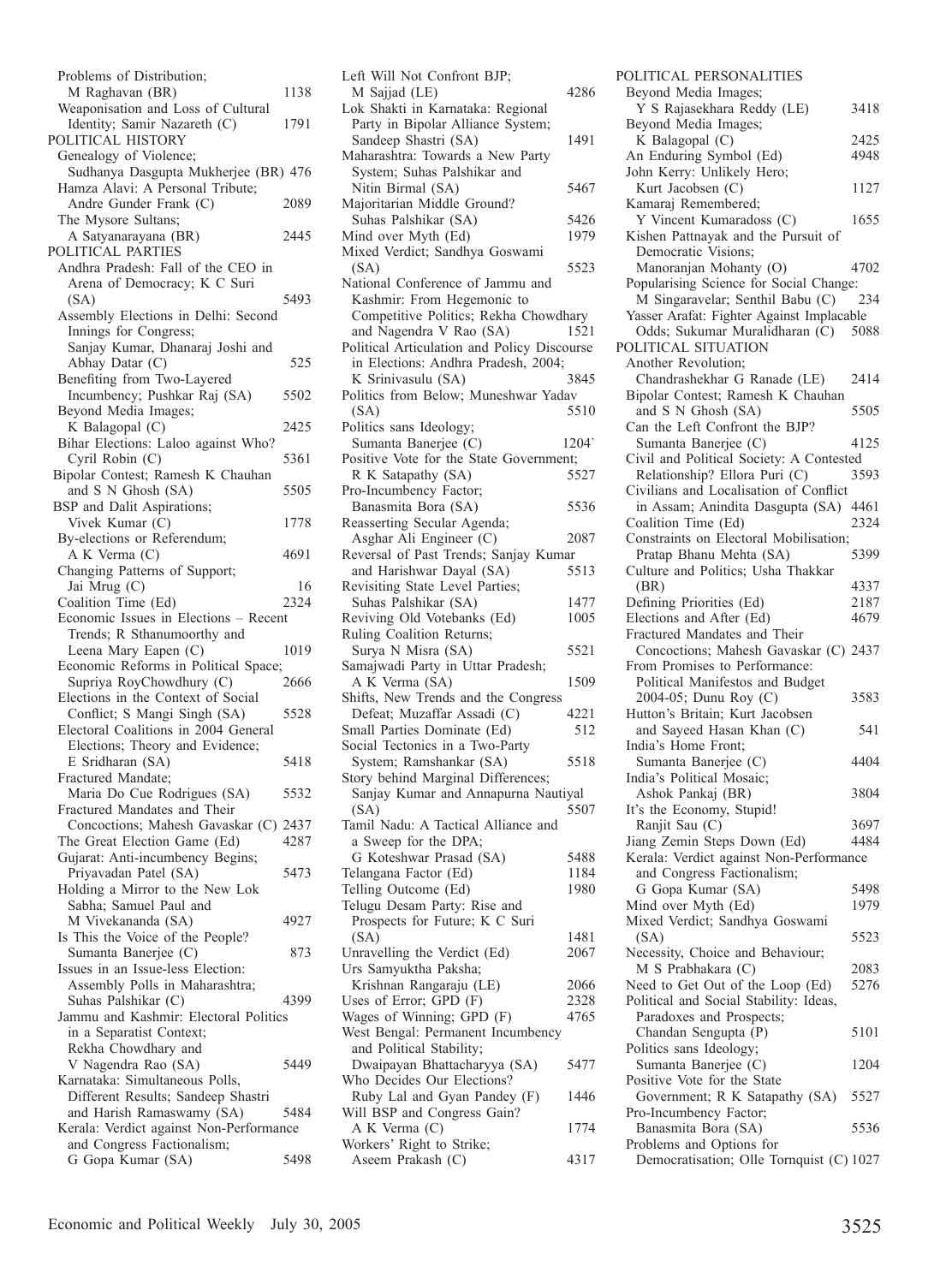| Putin's Dilemma (Ed)                                                                                     | 4120 |
|----------------------------------------------------------------------------------------------------------|------|
| Reform of Political System: Growing                                                                      |      |
| Concern after Election 2004;                                                                             |      |
| Madhav Godbole (P)                                                                                       | 3103 |
| Relevance of Monarchy: An                                                                                |      |
| Assessment $(C)$                                                                                         | 2209 |
| Representation and Its Epiphanies: A                                                                     |      |
| Reading of Constituent Assembly                                                                          |      |
| Debates; Shefali Jha (SA)                                                                                | 4357 |
| Ruling Coalition Returns;                                                                                |      |
| Surya N Misra (SA)                                                                                       | 5521 |
| Russia on Trial: An American                                                                             |      |
| Perspective; R G Gidadhubli (C)                                                                          | 3353 |
| Small Parties Dominate (Ed)                                                                              | 512  |
| Socialists Court Criminals, Capitalists                                                                  |      |
| and Communalists; Prashant Kumar                                                                         |      |
| (C)                                                                                                      | 5079 |
| Story behind Marginal Differences;                                                                       |      |
| Sanjay Kumar and Annapurna Nautiyal                                                                      |      |
| (SA)                                                                                                     | 5507 |
| Telling Outcome (Ed)                                                                                     | 1980 |
| A Text without Author: Locating                                                                          |      |
| Constituent Assembly as Event;                                                                           |      |
| Aditya Nigam (SA)                                                                                        | 2107 |
| Trade Relations: Opportunities for                                                                       |      |
| Growth; Nisha Taneja (C)                                                                                 | 326  |
| Uncertain Times (Ed)                                                                                     | 605  |
| Unpromising Unity (Ed)                                                                                   | 120  |
| Unravelling the Verdict (Ed)                                                                             | 2067 |
| Veerappan's Trajectory (Ed)<br>West Bengal; Permanent Incumbency                                         | 4756 |
| and Political Stability;                                                                                 |      |
| Dwaipayan Bhattacharyya (SA)                                                                             | 5477 |
|                                                                                                          |      |
|                                                                                                          |      |
| What Next for the Bolivarian                                                                             |      |
| Revolution? Frederic F Clairmont                                                                         |      |
| (C)                                                                                                      | 4623 |
| POLITICAL VIOLENCE                                                                                       |      |
| Banning History (Ed)                                                                                     | 212  |
| Fahrenheit 451: Empty Bookshelves                                                                        |      |
| and Closed Minds? Sumanta Banerjee                                                                       | 318  |
| (C)<br>On Banning Books;                                                                                 |      |
| Shahana Bhattacharya (LE)                                                                                | 510  |
| Paradoxes of Vandalism; GPD (F)                                                                          | 869  |
| Rejecting Politics of Injury;                                                                            |      |
| Ananya Vajpeyi (C)                                                                                       | 412  |
| The Unashamed Political Violence                                                                         |      |
|                                                                                                          | 1011 |
| of Our Times; Gyan Pandey (F)<br>POLITICS AND CASTE                                                      |      |
| Changing Contours of Dalit Politics;                                                                     |      |
| A K Jha (BR)                                                                                             | 1589 |
| Changing Patterns of Support;                                                                            |      |
| Jai Mrug (C)                                                                                             | 16   |
| The Creamy Layer: Political Economy                                                                      |      |
| of Reservations; Pradipta Chaudhury                                                                      |      |
| (C)                                                                                                      | 1989 |
| Dalit Question and Political Response:                                                                   |      |
| Comparative Study of Uttar Pradesh                                                                       |      |
| and Madhya Pradesh; Sudha Pai                                                                            |      |
| (SA)                                                                                                     | 1141 |
| Kunbi Maratha as OBC: Backward                                                                           |      |
| Journey of a Caste;                                                                                      |      |
| Rajeshwari Deshpande (C)                                                                                 | 1448 |
| National Past and Political Present;                                                                     | 3533 |
| Badri Narayan (SA)                                                                                       |      |
| Participatory Norm: How Broad-based                                                                      | 5412 |
| Is It? Suhas Palshikar (SA)<br>Politics in Three Villages: A Study<br>in Nagpur District; Ajit Kumar (C) |      |

| Punjab: In Search of New Leadership;                        |      |
|-------------------------------------------------------------|------|
| Ashutosh Kumar (SA)                                         | 5441 |
| Split Dalit Votes (Ed)                                      | 2068 |
| Uttar Pradesh: Caste and Political                          |      |
| Mobilisation; A K Verma (SA)                                | 5463 |
| POLITICS AND RELIGION                                       |      |
| Bigots and Fanatics; Jayanti Alam                           |      |
| (C)                                                         | 1463 |
| Electoral Politics in Punjab: Study of                      |      |
| Akali Dal; Ashutosh Kumar (SA)                              | 1515 |
| Jhajjar and Iraq: Tales of                                  |      |
| Dehumanisation; Indrajit Roy (C)                            | 399  |
| Minorities and Elections: What Are the                      |      |
| Options? Asghar Ali Engineer (C)                            | 1378 |
| Muslim Dilemma: Conviction or Hobson's                      |      |
| Choice? Sumanta Banerjee (C)                                | 1461 |
| Need of the Hour: Beyond Detoxification;                    |      |
| Sumanta Banerjee (C)                                        | 2342 |
| Politics on Sikh Identity and Its                           |      |
| Fundamentalist Assertion;                                   |      |
| Paramjit S Judge (SA)                                       | 3947 |
| Punjab: In Search of New Leadership;                        | 5441 |
| Ashutosh Kumar (SA)                                         |      |
| Questions of Culture; Nalini Rajan                          |      |
| (BR)                                                        | 5626 |
| Redefining Secular Agenda;                                  |      |
| Badri Raina (C)<br>Refusing Globalisation and the Authentic | 403  |
| Nation: Feminist Politics in Current                        |      |
| Conjuncture; Nivedita Menon (SA)                            | 100  |
| Religion and Nationalism: Politics                          |      |
| of BJP; Henrik Berglund (SA)                                | 1064 |
| Religion and State: Case for Synergy;                       |      |
| Amit Pradhan (D)                                            | 855  |
| Religion, Politics and Disenchantment;                      |      |
| Kevin W Moore (C)                                           | 4883 |
| Secularism and Justice: A Review of                         |      |
| Indian Supreme Court Judgments;                             |      |
| Sanghamitra Padhy (SA)                                      | 5027 |
| Socialists Court Criminals, Capitalists                     |      |
| and Communalists; Prashant Kumar                            |      |
| (C)                                                         | 5079 |
| Socio-Political Unrest in the Region                        |      |
| Called North-East India; U A Shimray                        |      |
| (SA)                                                        | 4637 |
| Teaching to Hate; J V Deshpande                             |      |
| (LE)                                                        | 1758 |
| Towards a Humanist Approach to                              |      |
| History; Jamal Khwaja (C)                                   | 1373 |
| The Veil in France: Secularism, Nation,                     |      |
| Women; Rada Ivekovic (C)                                    | 1117 |
| Veiled in France; Joel Ruet (C)                             | 1664 |
| <b>POPULATION</b>                                           |      |
| Abiding Appeal of Neo-Malthusianism -                       |      |
| Explaining the Inexplicable;                                |      |
| Mohan Rao (P)                                               | 3599 |
| Governmentality, Population and                             |      |
| Reproductive Family in Modern                               |      |
| India; Sarah Hodges (SA)                                    | 1157 |
| Population Growth and Sustainable                           |      |
| Development; Shama Perveen (C)                              | 629  |
| Population, Gender and Development                          |      |
| in Maldives; A M Shaljan (SA)                               | 1835 |
| POPULATION POLICY                                           |      |
| Abiding Appeal of Neo-Malthusianism                         |      |
| Explaining the Inexplicable;<br>Mohan Rao (P)               | 3599 |
| Population Policy for the Aged in                           |      |
| India; Aparajita Chattopadhyay (C) 4694                     |      |
|                                                             |      |

| The Squabble that Never Ends:                                             |      |
|---------------------------------------------------------------------------|------|
| Religion and Fertility;                                                   |      |
| Alaka M Basu (F)<br><b>POTA</b>                                           | 4294 |
| Odious Comparisons (Ed)                                                   | 3315 |
| POTA and Federalism;                                                      |      |
| Ujjwal Kumar Singh (P)                                                    | 1793 |
| Repeal of POTA: What about Other                                          |      |
| Draconian Acts? Ujjwal Kumar Singh                                        |      |
| (C)                                                                       | 3677 |
| Repealing POTA: Some Issues;                                              |      |
| K G Kannabiran (C)                                                        | 3794 |
| State and Emerging Interlocking                                           |      |
| Legal Systems: Permanence of the<br>Temporary; Ujjwal Kumar Singh (P) 149 |      |
| <b>POVERTY</b>                                                            |      |
| The Beautiful, Expanding Future of                                        |      |
| Poverty: Popular Economics as a                                           |      |
| Psychological Defence; Ashis Nandy                                        |      |
| (SA)                                                                      | 94   |
| Chronic Poverty and Malnutrition                                          |      |
| in 1990s; R Radhakrishna (SA)                                             | 3121 |
| Decades of Change; Thomas Timberg                                         |      |
| (BR)                                                                      | 2580 |
| Energy Use and Energy Access in<br>Relation to Poverty; Shonali Pachauri  |      |
| and Daniel Spreng (SA)                                                    | 271  |
| Fair Prices and Wages;                                                    |      |
| Ruud Bronkhorst (C)                                                       | 3787 |
| Falling into Poverty in AP;                                               |      |
| T Prabhakar Reddy (LE)                                                    | 4482 |
| Falling into Poverty in Villages of                                       |      |
| Andhra Pradesh; Why Poverty                                               |      |
| Avoidance Policies Are Needed;                                            |      |
| Anirudh Krishna, Mahesh Kapila,                                           |      |
| Sharad Pathak, Mahendra Porwal,<br>Kiranpal Singh, Virpal Singh (SA)      | 3249 |
| From Poverty Trap to Inclusive                                            |      |
| Development in LDCs; Ignacy Sachs                                         |      |
| (SA)                                                                      | 1802 |
| Making Services Work for India's                                          |      |
| Poor; Shantayanan Devarajan and                                           |      |
| Shekhar Shah (SA)                                                         | 907  |
| Poverty and Inequality in India $-$ I;                                    |      |
| Abhijit Sen and Himanshu (SA)                                             | 4247 |
| Some Contemporary Trends;<br>Ajay Gudavarthy and G Vijay (C)              | 1571 |
| Tertiary Sector-Driven Growth in India:                                   |      |
| Impact on Employment and                                                  |      |
| Poverty; Seema Joshi (SA)                                                 | 4175 |
| Understanding Poverty: The                                                |      |
| Stage-of-Progress Method;                                                 |      |
| Anirudh Krishna (D)                                                       | 4386 |
| Why Do the Poor Receive Poor                                              |      |
| Services? Philip Keefer and                                               |      |
| Stuti Khemani (SA)                                                        | 935  |
| POVERTY ALLEVIATION PROGRAMMES<br>Does EGS Require Restructuring for      |      |
| Poverty Alleviation and Gender                                            |      |
| Equality? I - Concept, Design and                                         |      |
| Delivery System;                                                          |      |
| Maithreyi Krishnaraj, Divya Pandey                                        |      |
| and Aruna Kanchi (SA)                                                     | 1597 |
| Does EGS Require Restructuring for                                        |      |
| Poverty Alleviation and Gender                                            |      |
| Equality? II - Gender Concerns and                                        |      |
| Issues for Restructuring;                                                 |      |
| Maithreyi Krishnaraj, Divya<br>Pandey and Aruna Kanchi (SA)               | 1741 |
|                                                                           |      |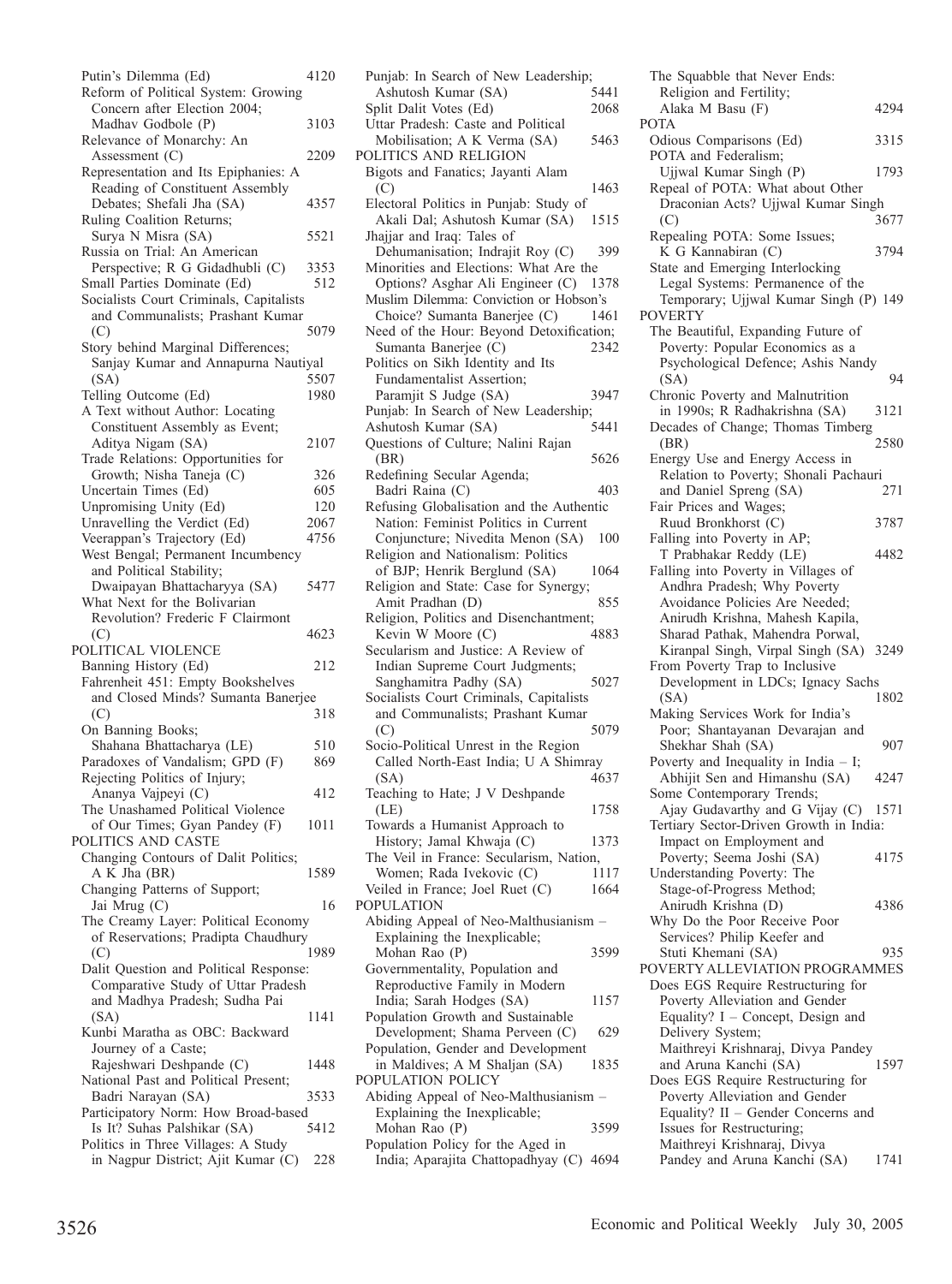Falling into Poverty in Villages of Andhra Pradesh: Why Poverty Avoidance Policies Are Needed; Anirudh Krishna (SA) 3249 Job Law Can sharply Cut Poverty This Decade; Santosh Mehrotra (C) 5357 Poverty Alleviation Efforts of Panchayats in West Bengal; Pranab Bardhan and Dilip Mookherjee (SA) 965 Reforms and Growth; Raghbendra Jha (BR) 2975 POVERTY ESTIMATION Identification of the Poor: Flaws in Government Surveys; Sachin Kumar Jain (C) 4981 The Poor in the Indian Labour Force: Scenario in the 1990s; K Sundaram<br>and Suresh D Tendulkar (SA) 5125 and Suresh D Tendulkar (SA) POVERTY MEASUREMENT European Aid and Poverty Reduction;<br>J B D'Souza (BR) 1799 J B D'Souza (BR) Poverty and Inequality in India – I; Abhijit Sen and Himanshu (SA) 4247 Poverty and Inequality in India – II: Widening Disparities during the 1990s; Abhijit Sen and Himanshu (SA) 4361 Unorthodoxy in Measuring and Mitigating Poverty; C S Murthy (D)4283 POWER INDUSTRY Citizens and Electricity; Shripad Dharmadhikary (BR) 4715 Electricity Act 2003: Dark Shadows over a Bright Vision; T L Sankar (SA) 839 Electricity Act 2003: Moving to a Competitive Environment; V Ranganathan (C) 2001 Electricity Reform; V Ranganathan (LE) 5066 Electricity Regulation: Theory and Practice; E A S Sarma (BR) 4635 Installed Capacity [in MW] of Power Utilities in the States/Uts and Allocated Shares in Joint and Central Sector as on January 31, 2003; *EPW* Research Foundation (S) 310 On Regulation; M K Kundu (LE) 1542 Power and People; Prayas Team (BR) 3111 Revisiting Silent Valley; A K Pat (C) 3681 Task Force Report on Electricity: Missing the Point; S L Rao (C) 1193 POWER POLICY Costly Mess (Ed) 385 Electricity Act 2003: Dark Shadows over<br>a Bright Vision: T L Sankar (SA) 839 a Bright Vision; T L Sankar (SA) Task Force Report on Electricity: Missing the Point; S L Rao (C) 1193 POWER SECTOR REFORMS Availability Based Tariff: An Economic Instrument for Grid Discipline; Ashok Banerjee and Sayantan Banerjee  $(SA)$ Electricity Reform; V Ranganathan (LE) 5066 Indian Electricity Act 2003: Agenda for Review; R Rejikumar (P)  $4778$ <br>leed for Appraisal (Ed)  $4121$ Need for Appraisal (Ed)

| Performance of the Northern States:                                       |      |
|---------------------------------------------------------------------------|------|
| A Comparative Analysis;                                                   |      |
| Mathew Joseph (SA)<br>Power and People; Prayas Team                       | 564  |
| (BR)                                                                      | 3111 |
| Power Sector Reforms: No Takers;<br>Madhav Godbole (P)                    | 4143 |
| Power Sector: More Sound than Light;                                      |      |
| Dhiraj Mathur (F)                                                         | 3777 |
| Problems of Distribution;                                                 |      |
| M Raghavan (BR)                                                           | 1138 |
| Reviving Power Sector: Need for a                                         |      |
| Rethink; Varinder Jain (C)                                                | 1383 |
| Setting Risk-Based Returns in Power                                       |      |
| Sector: An Alternative Approach;<br>Dhiraj Mathur and Ramanjit Kaur Johal |      |
| (SA)                                                                      | 1413 |
| PRESCOTT, EDWARD                                                          |      |
| The Two Insights of Kydland and                                           |      |
| Prescott; Arvind Subramanian (C)                                          | 4768 |
| PRESIDENTIAL ELECTIONS                                                    |      |
| Bush's Re-election: Moral Issues and                                      |      |
| Possible Recession (C)                                                    | 5573 |
| Presidential Elections:                                                   |      |
| R G Gidadhubli (C)                                                        | 633  |
| <b>PRESS</b>                                                              |      |
| Theatre of War; J B D'Souza (BR)                                          | 1036 |
| PRESS FREEDOM<br>Parliamentary Privileges and                             |      |
| Fundamental Rights;                                                       |      |
| Nirmalendu Bikash Rakshit (C)                                             | 1379 |
| PRICES                                                                    |      |
| Onion Prices and State Intervention;                                      |      |
| Sudhir B (C)                                                              | 3684 |
|                                                                           |      |
|                                                                           | 3864 |
| Questionable Decision (Ed)<br>PRIMARY EDUCATION                           |      |
| Achieving Universal Primary Education                                     |      |
| and Eliminating Gender Disparity;                                         |      |
| Naomi Hossain and Naila Kabeer                                            |      |
| (SA)                                                                      | 4093 |
| Markets and Equity in Education;                                          |      |
| Errol D'Souza (C)                                                         | 1107 |
| Midday Meals and Children's Rights;                                       |      |
| Jean Dreze (D)                                                            | 1937 |
| Primary Education in Jharkhand;<br>Kumar Rana and Samantak Das            |      |
| (SA)                                                                      | 1171 |
| Reaching Global Goals in Primary                                          |      |
| Education: Some Gender Concerns                                           |      |
| for Tamil Nadu; R Akila (SA)                                              | 2617 |
| Why Do Children Go To School?                                             |      |
| Radhika Iyengar (C)                                                       | 2671 |
| PRINCELY STATES                                                           |      |
| Nawabs, Rajas and Resistance;                                             |      |
| Dick Kooiman (BR)                                                         | 2104 |
| Princely States and the Raj;                                              |      |
| Ian Copland (BR)                                                          | 807  |
| The Vanishing Prince; Bali Sahota                                         | 4006 |
| (BR)<br><b>PRISONERS</b>                                                  |      |
| Premature Release of Prisoners;                                           |      |
| K Murali (C)                                                              | 4315 |
| PRIVATE SECTOR                                                            |      |
| Affirmation without Reservation;                                          |      |
| Pratap Bhanu Mehta (C)                                                    | 2951 |
| Affirmative Action in Private Sector;                                     |      |
| Prakash Louis (C)                                                         | 3691 |
| Job Quotas in the Private Sector;<br>P Radhakrishnan (C)                  | 4403 |

| On Reservation Policy for Private<br>Sector; Sukhadeo Thorat (C)<br>Reservation in Private Sector: | 2560 |
|----------------------------------------------------------------------------------------------------|------|
|                                                                                                    |      |
| Legislation in Maharashtra;<br>P G Jogdand (C)<br><b>PRIVATISATION</b>                             | 3344 |
| On Privatisation; I G Patel (F)<br>Ownership, Competition and Efficiency:                          | 2421 |
| New Evidence in Indian Context;<br>Sudhir Naib (SA)                                                | 2029 |
| Privatisation in China: Softly, Softly                                                             |      |
| Does It; T T Ram Mohan (SA)<br>Privatisation in Spain;                                             | 4904 |
| Javier Bilbao Ubillos (SA)                                                                         | 1928 |
| Privatisation, Federalism and Governance;                                                          |      |
| Rahul Mukherji (SA)                                                                                | 109  |
| Water to Coca Cola;                                                                                |      |
| C Ramachandraiah (LE)                                                                              | 2064 |
| What of AAI? (Ed)                                                                                  | 3077 |
| PROJECT EVALUATION                                                                                 |      |
| Use of Local Knowledge in Impact                                                                   |      |
| Assessment: Evidence from Rural<br>India; Raghav Gaiha (SA)                                        | 4471 |
| PUBLIC ADMINISTRATION                                                                              |      |
| Good Governance as a Right;                                                                        |      |
| Videsh Upadhyay (D)                                                                                | 1631 |
| Good Governance: A Distant Dream;                                                                  |      |
| Madhav Godbole (C)                                                                                 | 1103 |
| Good Governance: Agenda for Reform;                                                                |      |
| Upinder Sawhney (BR)                                                                               | 4784 |
| Not so Transparent (Ed)                                                                            | 2935 |
| Structural Dimensions of Malgovernance                                                             |      |
| in Bangladesh; Rehman Sobhan                                                                       |      |
| (SA)                                                                                               | 4101 |
| Transformation in Governance since                                                                 |      |
| 1990s: Some Reflections;                                                                           |      |
| Vinod Vyasulu (SA)                                                                                 | 2377 |
| PUBLIC DEBT                                                                                        |      |
| States' Debt and Debt Relief;                                                                      |      |
| Abha Prasad, Rajan Goyal and<br>Anupam Prakash (SA)                                                | 2726 |
| PUBLIC DISTRIBUTION SYSTEM                                                                         |      |
| First Steps (Ed)                                                                                   | 4865 |
| How Efficient Is TPDS in Tribal Areas?                                                             |      |
| Kripa Shankar (C)                                                                                  | 2093 |
| PUBLIC EXPENDITURE                                                                                 |      |
| Education in the UPA Government                                                                    |      |
| Common Minimum Programme;                                                                          |      |
| Jandhyala B G Tilak (SA)                                                                           | 4717 |
| Ethical Dimensions of Public                                                                       |      |
| Expenditure Management;                                                                            |      |
| A Premchand (SA)                                                                                   | 813  |
| Public Subsidies in Education in India;<br>Jandhyala B G Tilak (SA)                                | 343  |
| Reforming Public Spending on Education                                                             |      |
| and Mobilising Resources: Lessons                                                                  |      |
| from International Experience;                                                                     |      |
| Santosh Mehrotra (SA)                                                                              | 987  |
| PUBLIC FINANCE                                                                                     |      |
| Restructuring Public Finance;                                                                      |      |
| Anupam Rastogi (SA)                                                                                | 2756 |
| Sharper Instruments and Objectives;                                                                |      |
| Errol D'Souza (F)                                                                                  | 3216 |
| PUBLIC HEALTH                                                                                      |      |
| Ageing, Old Age Income Security and                                                                |      |
| Reforms: An Exploration of Indian<br>Situation; Moneer Alam (SA)                                   | 3731 |
| Ban on Tobacco; Rijo M John (C)                                                                    | 2205 |
| Compounding Confusion (Ed)                                                                         | 512  |
|                                                                                                    |      |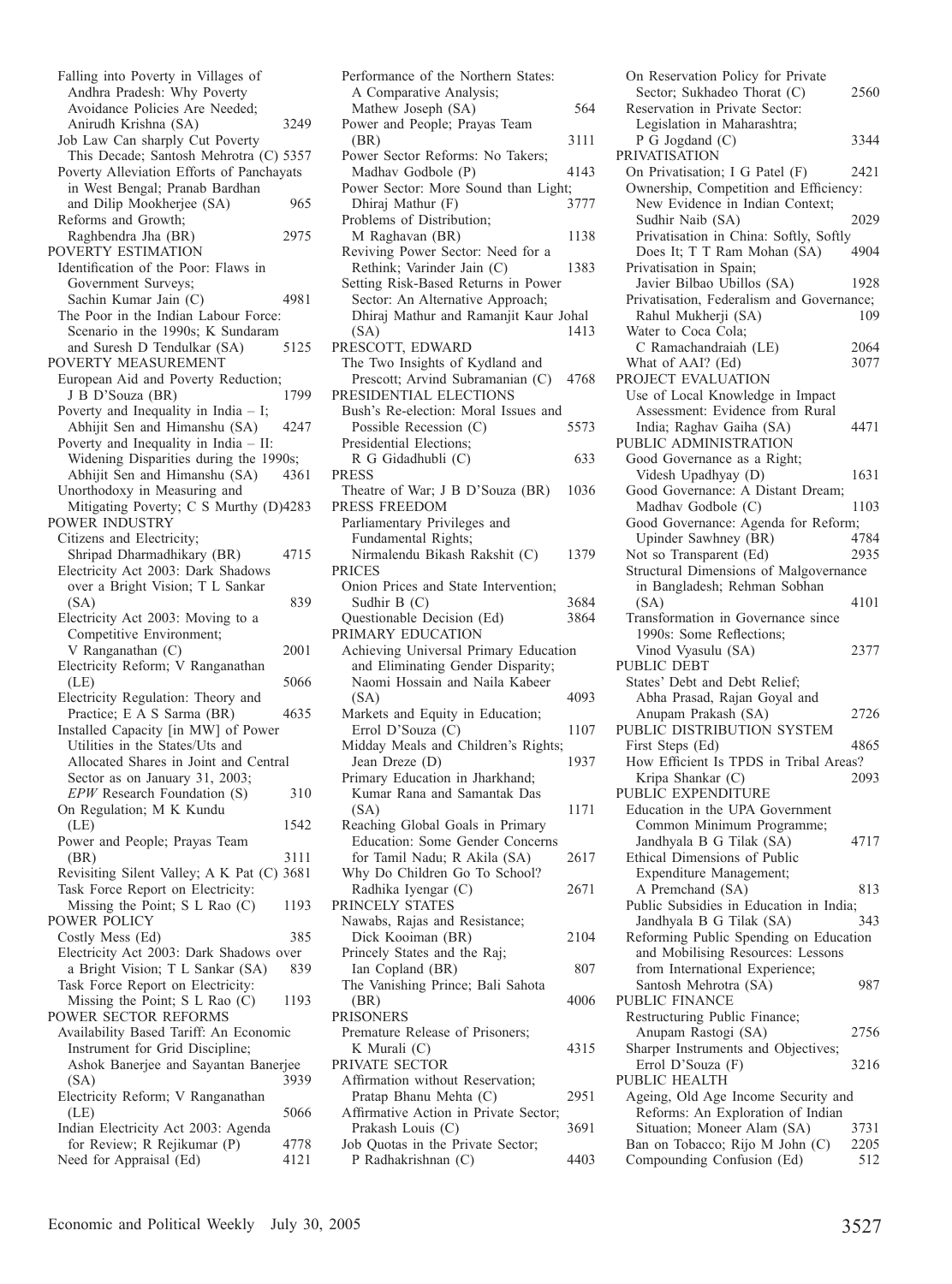Health Behaviour in Context: Exploratory Multi-Level Analysis of Smoking, Drinking and Tobacco Chewing in Four States; S V Subramanian, Shailen Nandy, Michelle Kelly, Dave Gordon and George Davey Smith (SA) 684 Health System Performance in Rural India: Efficiency Estimates across States; Deepa Sankar and Vinish Kathuria (SA) 1427 Local Initiatives in Health Care: Bombay Presidency, 1900-1920; Mridula Ramanna (SA) 4560 Malaria Deaths in Rajasthan Desert; Ashish Bose (C) 2557<br>
Iobilising Resources (Ed) 2559 Mobilising Resources (Ed) Psychological Support in Events of Mass Destruction: Challenges and Lessons; Joseph O Prewitt Diaz, Rashmi Lakshminarayana and Sujata Bordoloi (SA) 2121 Public Health Services: Cinderlla in the Social Sector; Ritu Priya (F) 3671<br>neasy Gains (Ed) 604 Uneasy Gains (Ed) PUBLIC INTEREST LITIGATION Supreme Court and PIL: Changing Perspectives under Liberalisation; Prashant Bhushan (C) 1770 PUBLIC PROVIDENT FUNDS Need for Long-term, Fixed-Income Provident Fund Deposits; Vivek Moorthy (C) 4494 Small Savings: Receipts and Outstandings; *EPW* Research Foundation (S) 519 PUBLIC SAVINGS In Jeopardy (Ed) 3764 PUBLIC SECTOR BANKS Collateral Monitoring and Banking Regulation; Sugata Marjit and Indrajit Mallick (SA) 1259 Comparing Performance of Public and Private Sector Banks: A Revenue Maximisation Efficiency Approach; T T Ram Mohan and Subhash C Ray (SA) 1271 Misplaced Priorities; T T Ram Mohan (C) 5283 Regulation of India's Financial Sector: The State's Role; K B L Mathur (SA) 1253 PUBLIC SECTOR ENTERPRISES Disinvestment: What FMs Have Said since 1991; E A S Sarma (C) 2194 Financial Management Practices of PSEs – How Sound? P K Jain and Surendra S Yadav (C) 3880 Impact of Deregulation on a Public Sector Firm: Case Study of ITI; Dilip Subramanian (SA) 5233 Public Profitability of Oil-Refining PSUs; Pradipta Bhattacharya and Madhusudan Datta (SA) 2306 Public Sector Reform and Corruption: CARD Facade in Andhra Pradesh; Jonathan Caseley (SA) 1151 PUBLIC SERVANTS Catching them Young (Ed) 3864 Civil Service Pension Reform; Mukul G Asher and Deepa Vasudevan (C) 5363

| Good Governance: A Distant Dream;                                       |      |
|-------------------------------------------------------------------------|------|
| Madhav Godbole (C)                                                      | 1103 |
| Social Background of Civil Service:                                     |      |
| Some Depressing Trends;                                                 |      |
| R K Barik (C)                                                           | 625  |
| <b>PUBLIC SERVICES</b>                                                  |      |
| Delivering Basic Public Services in<br>Himachal Pradesh: Is the Success |      |
| Sustainable? Deepak Sanan (SA)                                          | 975  |
| Election 2004: A Different                                              |      |
| Explanation; Arvind Virmani (C)                                         | 2565 |
| State of India's Public Services:                                       |      |
| Benchmarks for the States;                                              |      |
| Samuel Paul, Suresh Balakrishnan,                                       |      |
| K Gopakumar, Sita Sekhar and                                            |      |
| M Vivekananda (SA)                                                      | 920  |
| Why Do the Poor Receive Poor                                            |      |
| Services? Philip Keefer and                                             |      |
| Stuti Khemani (SA)                                                      | 935  |
| PUBLISHING INDUSTRY                                                     |      |
| An Apology; Imtiaz Ahmad and                                            |      |
| Smitu Kothari (LE)<br><b>PULSES</b>                                     | 2322 |
| Liberalisation of Pulses Sector:                                        |      |
| Production, Prices and Imports;                                         |      |
| Dhanmanjiri Sathe and Sunil Agarwal                                     |      |
| (SA)                                                                    | 3391 |
| PUNE                                                                    |      |
| Banning History (Ed)                                                    | 212  |
| Fahrenheit 451: Empty Bookshelves and                                   |      |
| Closed Minds? Sumanta Banerjee                                          |      |
| (C)                                                                     | 318  |
| On Banning Books;                                                       |      |
| Shahana Bhattacharya (LE)                                               | 510  |
|                                                                         |      |
| Paradoxes of Vandalism; GPD (F)                                         | 869  |
| Rejecting Politics of Injury;                                           |      |
| Ananya Vajpeyi (C)                                                      | 412  |
| <b>PUNJAB</b>                                                           |      |
| Agricultural Wages and Employment;                                      |      |
| R S Sidhu and Sukhpal Singh (C)                                         | 4132 |
| Crisis and Diversification in Punjab                                    |      |
| Agriculture: Role of State and<br>Agribusiness; Sukhpal Singh (SA)      | 5583 |
| Electoral Politics in Punjab: Study of                                  |      |
| Akali Dal; Ashutosh Kumar (SA)                                          | 1515 |
| Factors in Declining Crop Diversification -                             |      |
| Case Study of Punjab;                                                   |      |
| Joginder Singh and R S Sidhu (SA) 5607                                  |      |
| Farm Household Income, Investment and                                   |      |
| Consumption; Anupreet Joshi (C)                                         | 321  |
| Farmers' Movement: Continuity and                                       |      |
| Change; Sucha Singh Gill (C)                                            | 2964 |
| Genealogy of Violence;                                                  |      |
| Sudhanya Dasgupta Mukherjee (BR)                                        | 476  |
| Interlinked Agrarian Credit Markets:                                    |      |
| Case Study of Punjab; Anita Gill<br>(SA)                                | 3741 |
| Murky Waters (Ed)                                                       | 2416 |
| Patriarchal Reinventions under                                          |      |
| Colonialism; Biswamoy Pati (BR)                                         | 1717 |
| Power and People; Prayas Team                                           |      |
| (BR)                                                                    | 3111 |
| Punjab Water Imbroglio: Background,                                     |      |
| Implications and the Way Out;                                           |      |
| Ramaswamy R Iyer (C)                                                    | 2435 |
| Punjab: In Search of New Leadership;                                    | 5441 |
| Ashutosh Kumar (SA)<br>Reviving Power Sector: Need for a                |      |

| Split Dalit Votes (Ed)                                      | 2068 |
|-------------------------------------------------------------|------|
| <b>RACE RELATIONS</b>                                       |      |
| Editing History (Ed)                                        | 1097 |
| Leaders and Their Struggles;                                |      |
| S D Kapoor (BR)<br>RAILWAY BUDGET                           | 4989 |
| Fuzzy Logic (Ed)                                            | 2651 |
| Nowhere to Go (Ed)                                          | 384  |
| Railways, 2004-05: Short-range Focus;                       |      |
| S Sriraman and Anand Venkatesh                              |      |
| (C)                                                         | 3439 |
| Railways: Interim Plans;                                    |      |
| S Sriraman (C)                                              | 778  |
| RAILWAYS                                                    |      |
| Capital Structure and Dividend Policy;                      |      |
| Sanjeeva Shivesh (C)                                        | 5293 |
| Dealing with Wheeler's (Ed)                                 | 3421 |
| Fuzzy Logic (Ed)                                            | 2651 |
| Nowhere to Go (Ed)                                          | 384  |
| Railways, 2004-05: Short-range Focus;                       |      |
| S Sriraman and Anand Venkatesh                              |      |
| (C)                                                         | 3439 |
| Railways: Interim Plans;                                    |      |
| S Sriraman (C)<br>Raising Resources for Railway             | 778  |
| Projects; Anupam Rastogi (SA)                               | 2503 |
| A Tragedy Foretold (Ed)                                     | 5348 |
| RAJ, KN                                                     |      |
| Planning, Development, Institutions and                     |      |
| Markets: A report of a conference to                        |      |
| honour the eminent economist                                |      |
| K N Raj that was Held in Thrissur                           |      |
| in October; D Narayana (C)                                  | 5205 |
| RAJASTHAN                                                   |      |
| Drought, Sustenance and Livelihoods:                        |      |
| Akal Survey in Rajasthan;                                   |      |
| Sowmya Sivakumar and                                        |      |
| Eric Kerbart (SA)                                           | 285  |
| Health Care Delivery in Rural Rajasthan;                    |      |
| Abhijit Banerjee, Angus Deaton and<br>Esther Duflo (SA)     | 944  |
| Malaria Deaths in Rajasthan Desert;                         |      |
| Ashish Bose (C)                                             | 2557 |
| Paryavaran Pathshalas: Education in                         |      |
| the Desert; Abhijit Ghose and                               |      |
| A K Jha (C)                                                 | 4507 |
| Rajasthan: India Shines as BJP Trounces                     |      |
| Congress; Sanjay Lodha (SA) 5456                            |      |
| Words in the Desert; C S Lakshmi                            |      |
| (BR)                                                        | 4153 |
| <b>RAJASTHANIS</b>                                          |      |
| Markets and Identity;                                       |      |
| Thomas Timberg (BR)<br>RAO, VKRV                            | 3703 |
| Idea of Unitary Social Science:                             |      |
| On V K R V Rao's Contributions;                             |      |
| Ramkrishna Mukherjee (P)                                    |      |
| RBI                                                         |      |
|                                                             | 3527 |
|                                                             |      |
| Disciplining RNBCs: A Regulatory                            | 1766 |
| Puzzle; D N Ghosh (F)<br>Monetary Policy, Sterilisation and |      |
| Capital Mobility: Dilemmas of                               |      |
| RBI; Soumya Kanti Ghosh (C)                                 | 5365 |
| RBI Guidelines on Foreign Ownership                         |      |
| in Banks: Don't Shoot the Regulator;                        |      |
| T T Ram Mohan (C)                                           | 4964 |
| Reserve Bank of India Accounts                              |      |
| and Operations [July-June];<br>EPW Research Foundation (S)  | 4123 |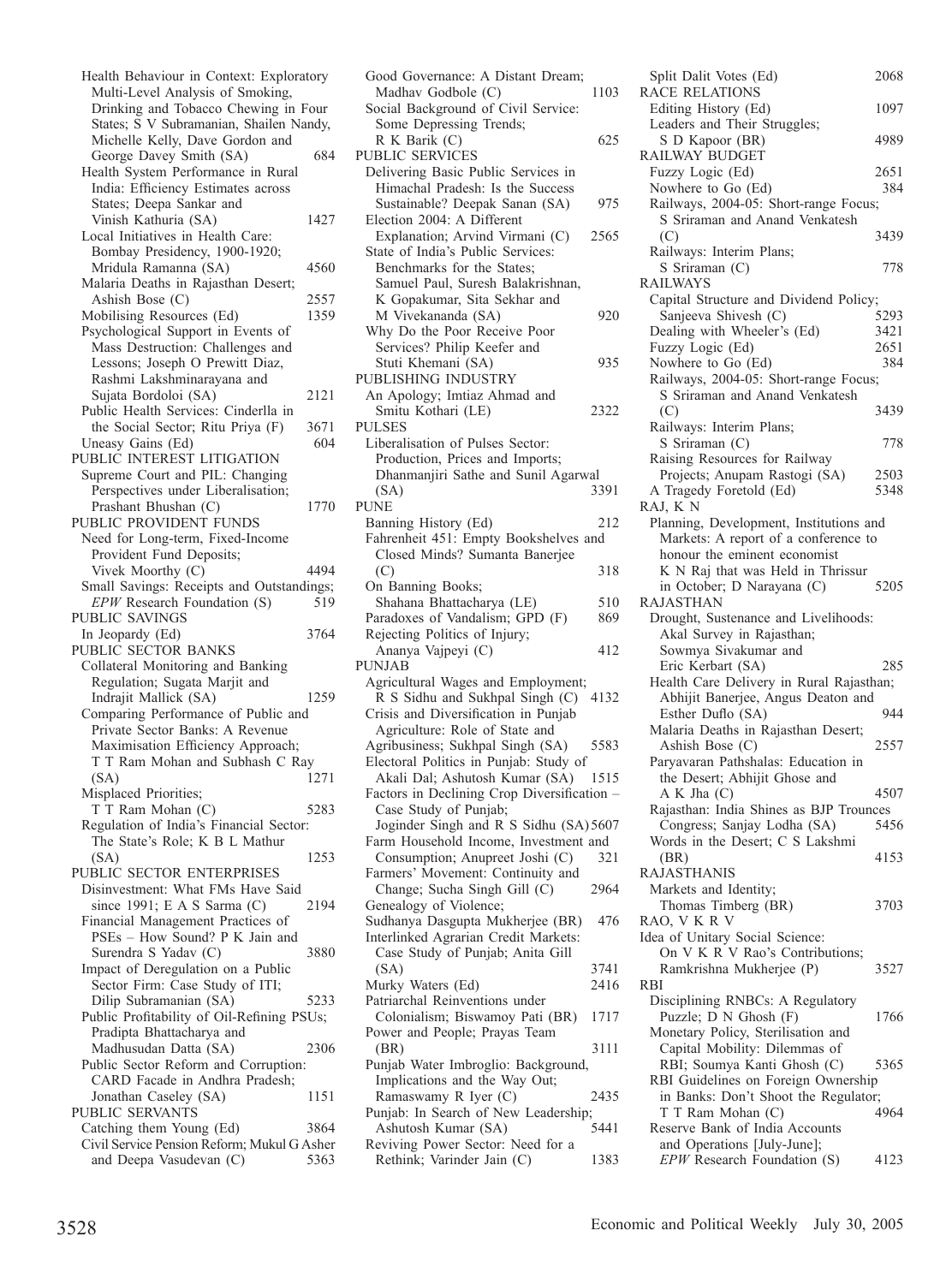| Rupee: Changing Trends;                            |      |
|----------------------------------------------------|------|
| Ashima Goyal (C)                                   | 2335 |
| REDDY, Y S RAJASEKHARA                             |      |
| Beyond Media Images;                               |      |
| K Balagopal (C)                                    | 2425 |
| <b>REFUGEES</b>                                    |      |
| Afghan Refugees in India;                          |      |
| Ashish Bose (C)                                    | 4698 |
| Memories of Beirut, 1981-82;                       |      |
| MG (C)                                             | 5091 |
| Nostalgia of Desh, Memories of                     |      |
| Partition; Anasua Basu Raychaudhury                |      |
| (SA)                                               | 5653 |
| Turning Back: An Assessment of                     |      |
| Non-Refoulement under Indian Law;                  |      |
| Omar Chaudhary (SA)                                | 3257 |
| Unreasonable Ambivalence (Ed)                      | 2936 |
| REGIONAL DISPARITIES                               |      |
| How Do Different Categories of                     |      |
| Infrastructure Affect Development?                 |      |
| Evidence from Indian States;                       |      |
| Buddhadeb Ghosh and Prabir De                      |      |
| (SA)                                               | 4645 |
| Regional Growth and Disparity in India-            |      |
| Comparison of Pre- and Post-Reform                 |      |
| Decades; B B Bhattacharya and                      |      |
| S Sakthivel (SA)                                   | 1071 |
| Uneven Development and Regionalism:                |      |
| A Critique of Received Theories;                   |      |
| Keshab Das (SA)                                    | 4917 |
| REGIONAL PLANNING AND                              |      |
| DEVELOPMENT                                        |      |
| Politics and Priorities (Ed)                       | 1636 |
| Uneven Development and Regionalism:                |      |
|                                                    |      |
| A Critique of Received Theories;                   |      |
| Keshab Das (SA)                                    | 4917 |
| RELIEF AND REHABILITATION                          |      |
| Rayagada Story Retold: Destitutes of               |      |
| Development; D Bandyopadhyay                       |      |
| (C)                                                | 408  |
| Rehabilitation Policy for the Displaced;           |      |
| Walter Fernandes (C)                               | 1191 |
| Short-changing the Displaced: National             |      |
| Rehabilitation Policy;                             |      |
| Chittaroopa Palit (C)                              | 2961 |
| Thiyya Andolan in Krishna Valley;                  |      |
| Anant Phadke (C)                                   | 775  |
| <b>RELIGION</b>                                    |      |
| Chakkarai, Vivekananda and Vedanta;                |      |
| S Rohini (LE)                                      | 210  |
| Debates on Religion;                               |      |
| Arvind Sharma (BR)                                 | 1137 |
| Elucidating the Social Structure of                |      |
| Accumulation; DN (BR)                              | 155  |
| Metaphysics and Protest in Discourse               |      |
| on Buddhism; G P Deshpande (BR) 3109               |      |
| Religion in India: A Demographic                   |      |
| Perspective; Mahendra Premi (F)                    | 4297 |
| Religion under Globalisation;                      |      |
| P Radhakrishnan (SA)                               | 1403 |
| RELIGIOUS CONVERSIONS                              |      |
| Colonial Registers of a Vernacular                 |      |
| Christianity: Conversion to                        |      |
| Translation; Saurabh Dube (SA)                     | 161  |
| Exploding Myths on Conversions;                    |      |
| Anshu Malhotra (BR)                                | 4244 |
| No Entry, No Exit: Savarna Aversion                |      |
| towards Dalit Conversion;<br>Rudolf C Heredia (SA) | 4543 |

| Silent Half of a Religious Debate;                            |      |
|---------------------------------------------------------------|------|
| Anthony Copley (BR)                                           | 1585 |
| RELIGIOUS FUNDAMENTALISM                                      |      |
| Limits and Scope of Dialogue;                                 |      |
| Gautam Navlakha (C)                                           | 875  |
| Self-Determination vs Secession;                              | 1398 |
| A G Noorani (BR)<br><b>RELIGIOUS GROUPS</b>                   |      |
| Abusing Demography; D Jayaraj                                 |      |
| and S Subramanian (RA)                                        | 1227 |
| Assuring Minority Rights;                                     |      |
| M V Nadkarni (BR)                                             | 40   |
| Hindu and Islamic Transnational                               |      |
| Religious Movements;                                          |      |
| Shail Mayaram (SA)                                            | 80   |
| Mystery; Anjan Ghosh (LE)                                     | 2186 |
| Religion under Globalisation;                                 |      |
| P Radhakrishnan (SA)                                          | 1403 |
| Religious Demography;                                         |      |
| S Subramanyan (LE)                                            | 2186 |
| RELIGIOUS HISTORY                                             |      |
| Bigots and Fanatics; Jayanti Alam                             |      |
| (C)                                                           | 1463 |
| Exploding Myths on Conversions;                               |      |
| Anshu Malhotra (BR)                                           | 4244 |
| Religion, Identity and History;<br>Paramjit S Judge (BR)      | 3605 |
| Writing Family Histories: Identity                            |      |
| Construction among Syrian Christians;                         |      |
| George K Varghese (P)                                         | 897  |
| REPRODUCTIVE HEALTH                                           |      |
| Urgent Concerns on Abortion Services;                         |      |
| Ravi Duggal and                                               |      |
| Vimala Ramachandran (C)                                       | 1025 |
| Women's Health in India;                                      |      |
| Alpana Sagar and Imrana Qadeer                                |      |
| (BR)                                                          | 4994 |
| RESEARCH AND DEVELOPMENT                                      |      |
|                                                               |      |
| Domestic and International Knowledge                          |      |
| Spillovers in Manufacturing Industries                        |      |
| in South Korea; Lakhwinder Singh                              |      |
| (SA)                                                          | 498  |
| Growth Fuels R and D (Ed)                                     | 1636 |
| Partnership in Public Sector Agricultural                     |      |
| R&D: Evidence from India;                                     |      |
| Aldas Janaiah and Mahabub Hossain                             |      |
| (SA)                                                          | 5327 |
| State Support for Industrial R and D                          |      |
| in Developing Economies: Telecom                              |      |
| Equipment Industry in India and<br>China; Biswatosh Saha (SA) | 3915 |
| RESERVATION POLICY                                            |      |
| Affirmation without Reservation;                              |      |
| Pratap Bhanu Mehta (C)                                        | 2951 |
| Affirmative Action in Private Sector;                         |      |
| Prakash Louis (C)                                             | 3691 |
| The Creamy Layer: Political Economy                           |      |
| of Reservations; Pradipta Chaudhury                           |      |
| (C)                                                           | 1989 |
| Hinduism and Reservations;                                    |      |
| V K Natraj (LE)                                               | 1358 |
| Hinduism and Reservations;                                    |      |
| P Radhakrishnan (LE)                                          | 2064 |
| Impact of Reservation in Panchayat Raj:                       |      |
| Evidence from a Nationwide                                    |      |
| Randomised Experiment;<br>Raghabendra Chattopadhyay and       |      |
| Esther Duflo (SA)                                             | 979  |

| Impact of Reservation on Admissions                                                           |      |
|-----------------------------------------------------------------------------------------------|------|
| to Higher Education in India;<br>Thomas E Weisskopf (SA)<br>Job Quotas in the Private Sector; | 4339 |
| P Radhakrishnan (C)<br>Making of Hawaii Sundari: Reflections                                  | 4403 |
| on Air India's Recruitment Policy;                                                            |      |
| Manjusha Nair (C)<br>On Reservation Policy for Private                                        | 1014 |
| Sector; Sukhadeo Thorat (C)<br>On Reservations and Hinduism;                                  | 2560 |
| V K Natraj (LE)                                                                               | 3560 |
| Reservation for Muslims;<br>Asghar Ali Engineer (C)                                           | 3984 |
| Reservation in Private Sector:                                                                |      |
| Legislation in Maharashtra;<br>P G Jogdand (C)                                                | 3344 |
| <b>RICE</b>                                                                                   |      |
| EU and Basmati (Ed)                                                                           | 3960 |
| Golden Rice; Ronald P Cantrell (LE) 4946                                                      |      |
| Golden Rice: Not Food for the Poor.<br>New Developments in Syngenta and                       |      |
| Humanitarian Board; Suman Sahai                                                               |      |
| (C)                                                                                           | 4612 |
| Rice Economy of Bangladesh: Progress                                                          |      |
| and Prospects; Raisuddin Ahmed                                                                |      |
| (SA)<br>Rice: Regionwise Growth Trends in                                                     | 4043 |
| Maharashtra; Vrishali Deosthali and                                                           |      |
| Chandrashekhar M Nikam (C)                                                                    | 240  |
| Stresses and Strains (Ed)                                                                     | 1864 |
| RICE, BASMATI<br>EU and Basmati (Ed)                                                          | 3960 |
| RIGHT TO FOOD                                                                                 |      |
| Democracy and Right to Food;                                                                  |      |
| Jean Dreze (SA)<br>RIGHT TO INFORMATION                                                       | 1723 |
| Right to Information in Elections:                                                            |      |
| Tale of Two Karnataka Municipal<br>Polls; Samuel Paul (C)                                     | 129  |
| Slow Progress (Ed)                                                                            | 5548 |
| RIVER WATER DISPUTE                                                                           |      |
| Murky Waters (Ed)                                                                             | 2416 |
| Punjab Water Imbroglio; Background,<br>Implications and the Way Out;                          |      |
| Ramaswamy R Iyer (C)                                                                          | 2435 |
| ROAD TRANSPORT                                                                                |      |
| Commuting in Mumbai, 2008: Room<br>for Optimism; Sudhir Badami and                            |      |
| Smruti Koppikar (C)                                                                           | 1458 |
| ROY, MN                                                                                       |      |
| Remembering M N Roy;                                                                          |      |
| Sumanta Banerjee (C)<br><b>RSS</b>                                                            | 2957 |
| Assertive Religious Identities: A                                                             |      |
| Conference Report; Anjan Ghosh                                                                |      |
| (C)<br>Is Enemy's Enemy a Friend?                                                             | 1385 |
| Bharat R Sant (LE)                                                                            | 1634 |
| Redefining Secular Agenda;                                                                    |      |
| Badri Raina (C)                                                                               | 403  |
| RSS and Hate Agenda;<br>Nandini Sundar (LE)                                                   | 1978 |
| Teaching of Hate: RSS' Pedagogical                                                            |      |
| Programme; Nandini Sundar (SA)                                                                | 1605 |
| Teaching to Hate; J V Deshpande<br>(LE)                                                       | 1758 |
| RUBBER AND RUBBER INDUSTRY                                                                    |      |
| On the Rebound (Ed)                                                                           | 3316 |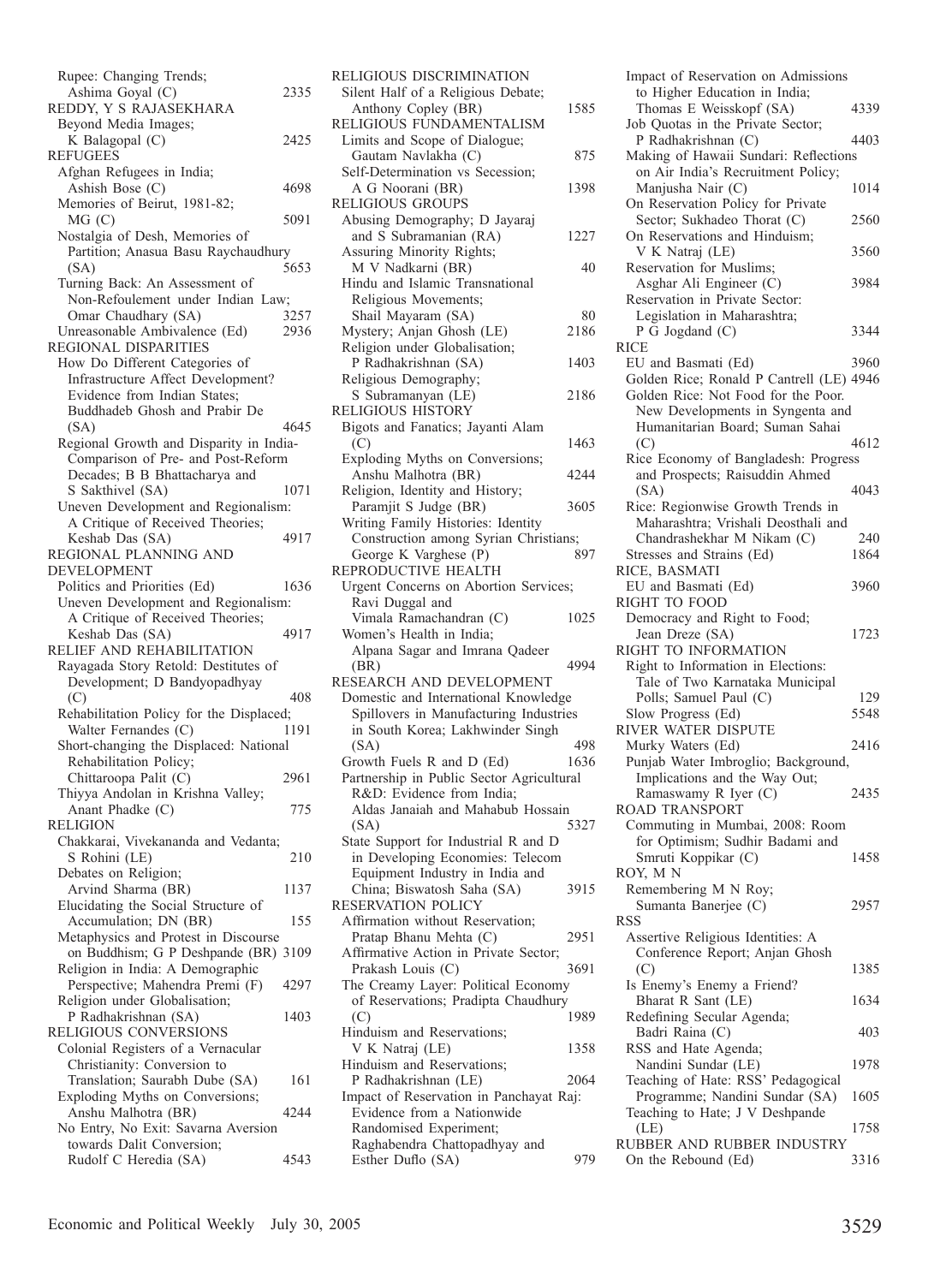| RURAL CREDIT AND BANKING                                |      |
|---------------------------------------------------------|------|
| Doubling Rural Credit, But How?                         |      |
| (Ed)                                                    | 2415 |
| Farmers Need Equity, Too;                               |      |
| Ranjit Sau (LE)                                         | 2934 |
| Hangman's Rope;                                         |      |
| N K Thingalaya (LE)                                     | 3312 |
| How to Make Rural India Shine;                          |      |
| S Mahendra Dev (P)                                      | 4415 |
| In a Rut (Ed)                                           | 604  |
| Interlinked Agrarian Credit Markets:                    |      |
| Case Study of Punjab; Anita Gill                        |      |
| (SA)                                                    | 3741 |
| No Relief for Rural Sector;                             |      |
| Kripa Shankar (F)                                       | 3575 |
| Role of State in Rural Finance;                         |      |
| Bhupat M Desai (D)                                      | 1754 |
| Rural Finance: Role of State and State-                 |      |
| owned Institutions; P Satish (SA)                       | 1321 |
| RURAL DEVELOPMENT                                       |      |
| How to Make Rural India Shine;                          |      |
| S Mahendra Dev (P)                                      | 4415 |
| Panchayati Raj and Rural Governance:                    |      |
| Who Cares for Economics?                                |      |
| P M Mathew (D)                                          | 1540 |
| Use of Local Knowledge in Impact                        |      |
| Assessment: Evidence from Rural                         |      |
| India; Raghav Gaiha (SA)                                | 4471 |
| RURAL HEALTH SERVICES                                   |      |
| Health Care Delivery in Rural Rajasthan;                |      |
| Abhijit Banerjee, Angus Deaton and                      |      |
| Esther Duflo (SA)                                       | 944  |
| Health System Performance in Rural                      |      |
| India: Efficiency Estimates across                      |      |
| States; Deepa Sankar and                                |      |
| Vinish Kathuria (SA)                                    |      |
|                                                         | 1427 |
| Rural Health: Absence of Mission or                     |      |
|                                                         | 4872 |
| Vision? K R Nayar (C)<br>RURAL LABOUR AND EMPLOYMENT    |      |
|                                                         |      |
| Agricultural Wages and Employment;                      |      |
| R S Sidhu and Sukhpal Singh (C) 4132                    |      |
| Employment Guarantee for Rural India;                   |      |
| A Ganesh Kumar, Srijit Mishra                           | 5359 |
| and Manoj Panda (C)<br>A Historical Opportunity;        |      |
|                                                         | 5287 |
| Mihir Shah (C)<br>Rural Non-Farm Economy: Evidence      |      |
|                                                         |      |
| from Household Surveys;                                 | 4053 |
| Mahabub Hossain (SA)                                    |      |
| Rural Non-Farm Employment in India:                     |      |
| Access, Incomes and Poverty Impact;                     |      |
| Peter Lanjouw and Abusaleh Shariff<br>(SA)              | 4429 |
|                                                         | 1441 |
| Serious Concerns (Ed)                                   |      |
|                                                         |      |
| Agrarian Distress: Strategies to Protect                |      |
| RURAL POVERTY<br>Vulnerable Sections; V S Vyas (SA)5576 |      |
| Rural Non-Farm Employment in India:                     |      |
| Access, Incomes and Poverty                             |      |
| Impact; Peter Lanjouw and                               | 4429 |
| Abusaleh Shariff (SA)                                   |      |
| Changing Pattern of Monthly Per Capita                  |      |
| Expenditure of Rural India (Statewise);                 |      |
| RURAL SOCIETY<br>EPW Research Foundation (S)            | 5351 |
| A Pioneering Anthropologist;                            |      |
|                                                         | 5274 |
| H S Saksena (LE)<br>The Village Revisited;              |      |
| Manish Kumar Thakur (BR)                                | 1037 |

| <b>RUSSIA</b>                                                         |      |
|-----------------------------------------------------------------------|------|
| Expansion of NATO: Russia's Dilemma;                                  |      |
| R G Gidadhubli (C)                                                    | 1885 |
| Presidential Elections;                                               |      |
| R G Gidadhubli (C)                                                    | 633  |
| Russia after Beslan;<br>R G Gidadhubli (C)                            | 4704 |
| Russia on Trial; An American                                          |      |
| Perspective; R G Gidadhubli (C)                                       | 3353 |
| Russian Economic Boom, Post-1998:                                     |      |
| Illusion, Miracle or Recovery?                                        |      |
| Michael Ellman (C)                                                    | 3234 |
| Self-Determination vs Secession;                                      |      |
| A G Noorani (BR)                                                      | 1398 |
| <b>SAARC</b><br>Environmental Issues and SAARC;                       |      |
| U C Jha (P)                                                           | 1666 |
| For Sustainable Regionalism (Ed)                                      | 119  |
| Informal Trade in the SAARC Region:                                   |      |
| Implications for FTAs;                                                |      |
| Nisha Taneja (C)                                                      | 5367 |
| SAID, EDWARD                                                          |      |
| A Post-Colonial Reading of Edward                                     |      |
| Said; Arup Kumar Sen (D)                                              | 1180 |
| <b>SAMAJWADI PARTY</b>                                                |      |
| Samajwadi Party in Uttar Pradesh;                                     |      |
| A K Verma (SA)                                                        | 1509 |
| SAVINGS<br>Saving of Household Sector in Financial                    |      |
| Assets (At Current Prices);                                           |      |
| EPW Research Foundation (S)                                           | 4487 |
| Saving, Investment and Flow of Funds                                  |      |
| Accounts; K G K Subba Rao (C)                                         | 4509 |
| <b>SCAMS AND SCANDALS</b>                                             |      |
| Behind the Celebrity Mask;                                            |      |
|                                                                       |      |
| D N Ghosh (F)                                                         | 613  |
| Examining the Examination System;                                     |      |
| J V Deshpande (C)                                                     | 1563 |
| SCHEDULED CASTES AND TRIBES                                           |      |
| Demography of Tribal Population in                                    |      |
| Jharkhand 1951-1991; Arup Maharatna                                   |      |
| and Rasika Chikte (SA)                                                | 5053 |
| Impact of Reservation in Panchayat Raj:<br>Evidence from a Nationwide |      |
| Randomised Experiment;                                                |      |
| Raghabendra Chattopadhyay and                                         |      |
| Esther Duflo (SA)                                                     | 979  |
| Relationship of Caste and Crime in                                    |      |
| Colonial India: A Discourse                                           |      |
| Analysis; Mukul Kumar (SA)                                            | 1078 |
| Social Inequalities in Health and                                     |      |
| Nutrition in Selected States; T K Roy,                                |      |
| Sumati Kulkarni and Y Vaidehi (SA) 677<br><b>SCHOOL EDUCATION</b>     |      |
| Arguing for Elite Interests; Sanjay Kumar                             |      |
| and Sudha Vasan (LE)                                                  | 3051 |
| Integrating Private and Government                                    |      |
| Schooling; Peggy Mohan (C)                                            | 2554 |
| Is Schooling for the Poor on the                                      |      |
| Government Agenda;                                                    |      |
| Vimala Ramachandran (C)                                               | 3349 |
| Policy Vacuum (Ed)                                                    | 1760 |
| Schooling in Mass Society;                                            | 2101 |
| Mohan Peggy (P)                                                       | 5    |
| Small Gains in Bihar (Ed)<br>Wanted: School Teachers (Ed)             | 3661 |
| <b>SCIENCE AND SOCIETY</b>                                            |      |
| Indian Science Experiment;<br>Naresh Dadhich (SA)                     |      |

| Popularising Science for Social Change:<br>M Singaravelar; Senthil Babu (C) | 234          |
|-----------------------------------------------------------------------------|--------------|
| Sciences and Society: What Kind of<br>Mediation? Avinash (C)                | 538          |
| SCIENCE AND TECHNOLOGY                                                      |              |
| Decades of Progress;<br>Ashok Parthasarathi (BR)                            | 44           |
| Reframing Science Studies;                                                  | 4114         |
| Hegde, Sasheej (D)<br><b>SCIENTIFIC RESEARCH</b>                            |              |
| Decades of Progress;<br>Ashok Parthasarathi (BR)                            | 44           |
| Indian Science Experiment;<br>Naresh Dadhich (SA)                           | 2181         |
| <b>SCIENTISTS</b>                                                           |              |
| Scientists, Nuclear Weapons and the<br>Peace Movement; M V Ramana (SA)5013  |              |
| <b>SEAFOOD</b><br>Export Performance of Indian Fisheries:                   |              |
| Strengths and Challenges Ahead;                                             |              |
| Anjani Kumar (SA)                                                           | 4264         |
| Uneasy Times (Ed)<br><b>SEBI</b>                                            | 121          |
| Corporate Debt Market: New Beginnings;                                      |              |
| R H Patil (SA)<br>Political Expediency (Ed)                                 | 1237<br>1183 |
| Quirks of the Market Regulator;                                             |              |
| $D N$ Ghosh $(F)$                                                           | 1550         |
| Regulating Mavericks (Ed)<br>Unifying Regional Stock Exchanges;             | 2417         |
| Zajo Joseph and S Kevin (C)                                                 | 779          |
| <b>SECULARISM</b>                                                           |              |
| Charkha: Another Purpose;<br><b>B</b> P R Vithal (LE)                       | 3314         |
| Communal Darkness in Shining India;                                         |              |
| Asghar Ali Engineer (C)                                                     |              |
|                                                                             | 886          |
| Communal Identity: A Constructionist<br>View; Niraja Gopal Jayal (BR)       | 39           |
| French Secularism, Headscarves and                                          |              |
| Indian Schoolchildren: Anthropological                                      |              |
| Concerns of Political Philosophy;<br>Nalini Rajan (C)                       | 3967         |
| Islam in a Benign Light;                                                    |              |
| S H Deshpande (BR)                                                          | 809          |
| Minority Rights, Secularism and<br>Civil Society; Yamini Aiyar and          |              |
| Meeto Malik (P)                                                             | 4707         |
| On Reservations and Hinduism;<br>V K Natraj (LE)                            | 3560         |
| Reasserting Secular Agenda;                                                 |              |
| Asghar Ali Engineer (C)                                                     | 2087         |
| Redefining Secular Agenda;<br>Badri Raina (C)                               | 403          |
| Revisiting the Secular Ideal;                                               |              |
| S Irfan Habib (BR)                                                          | 4007         |
| Secular Agenda; T H Chowdary (LE) 3074<br>Secularism and Justice: A Review  |              |
| of Indian Supreme Court Judgments;                                          |              |
| Sanghamitra Padhy (SA)<br>Towards a Humanist Approach to                    | 5027         |
| History; Jamal Khwaja (C)                                                   | 1373         |
| The Veil in France: Secularism, Nation,                                     | 1117         |
| Women; Rada Ivekovic (C)<br>SEEDS AND SEED INDUSTRY                         |              |
| Indian Seed System and Plant Variety                                        |              |
| Protection; C Niranjan Rao (SA)<br><b>SEEDS POLICY</b>                      | 845          |
| Indian Seed System and Plant Variety<br>Protection; C Niranjan Rao (SA)     | 845          |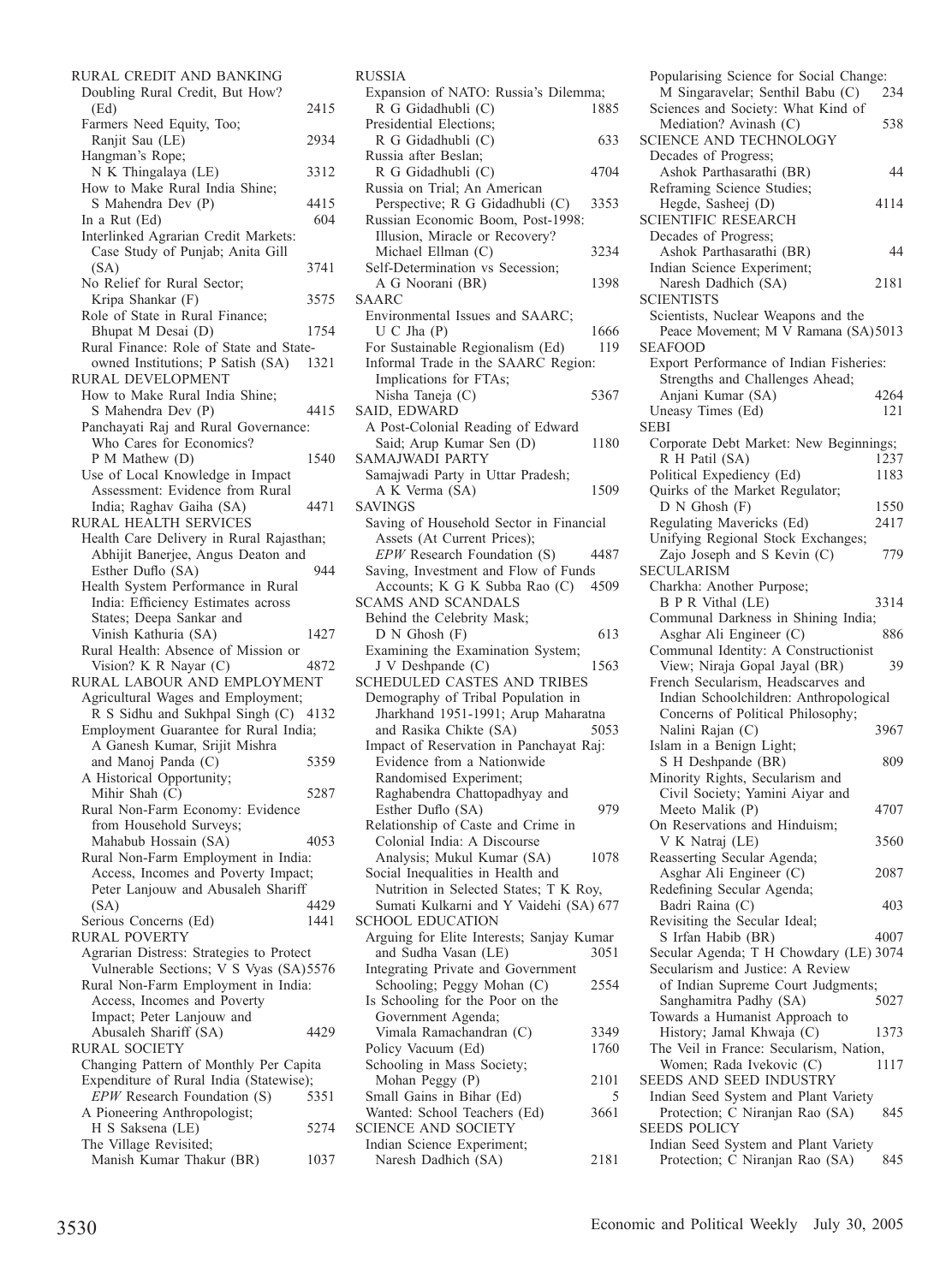| SELF-EMPLOYMENT                                             |      |
|-------------------------------------------------------------|------|
| The Idea of Work; Ela Bhatt and                             |      |
| Jhabvala (SA)<br>Methods and Materials on Marginal          | 5133 |
| Workers' Experiences: Learning                              |      |
| through Field Inquiry in Orissa;                            |      |
| Jyotirmayee Acharya (SA)                                    | 2251 |
| Women's Employment;<br>S Rajakutty (LE)                     | 5186 |
| SEN, SAMAR RANJAN                                           |      |
| Samar Ranjan Sen; I G Patel (F)                             | 4214 |
| <b>SENIOR CITIZENS</b>                                      |      |
| Ageing: A Comparison;                                       |      |
| Anupama Datta (BR)<br>A Comprehensive Look at Ageing;       | 4427 |
| Aparajita Chattopadhyay (BR)                                | 4425 |
| <b>SERVICES SECTOR</b>                                      |      |
| Jobs: The Great Indian Dream;                               |      |
| Kala S Sridhar (C)                                          | 3090 |
| <b>SEX RATIO</b><br>Across-Region Marriages: Poverty,       |      |
| Female Migration and the                                    |      |
| Sex Ratio; Ravinder Kaur                                    |      |
| (SA)                                                        | 2595 |
| Female Infanticide: The Colonial                            |      |
| Experience; L S Vishwanath (SA)<br>Missing Girls in India;  | 2313 |
| Tulsi Patel (C)                                             | 887  |
| Note on Added Years; Swapan Seth                            |      |
| (D)                                                         | 1938 |
| Religion in India: A Demographic                            |      |
| Perspective; Mahendra Premi (F)<br><b>SEXUALITY</b>         | 4297 |
| HIV Patients: Knowledge and                                 |      |
| Sexual Behaviour Patterns;                                  |      |
| T S Arunkumar, S Irudaya Rajan                              |      |
| and Rakkee Thimothy (C)                                     | 1208 |
| SHAH, THAKOR<br>Obituary: Thakor Shah; Amar Jesani          |      |
| and Patel Vibhuti (C)                                       | 2096 |
| SHIPPING INDUSTRY                                           |      |
| More Berthing Space (Ed)                                    | 1360 |
| <b>SHIV SENA</b>                                            |      |
| Shiv Sena: A Tiger with Many Faces?<br>Suhas Palshikar (SA) | 1497 |
| <b>SIKHS</b>                                                |      |
| Indian History and Sikh Studies;                            |      |
| Surinder S Jodhka (BR)                                      | 156  |
| Making Sikh Women Visible;                                  | 2105 |
| Ravinder Kaur (BR)<br>Politics on Sikh Identity and Its     |      |
| <b>Fundamentalist Assertion;</b>                            |      |
| Paramjit S Judge (SA)                                       | 3947 |
| Re-examining Sikh Coins;                                    |      |
| B V Shetti (BR)                                             | 3364 |
| Religion, Identity and History;<br>Paramjit S Judge (BR)    | 3605 |
| Sikh-Muslim Harmony: Contributions                          |      |
| of Khwaja Hasan Nizami;                                     |      |
| Yoginder Sikand (C)                                         | 1113 |
| <b>SIKKIM</b><br>Pro-Incumbency Factor;                     |      |
| Banasmita Bora (SA)                                         | 5536 |
| SIMMONS, COLIN                                              |      |
| Colin Simmons: In Memoriam;                                 |      |
| Arun Banerji (O)                                            | 4322 |
| SINDHIS<br>Sindhis: Hardening off Identities                |      |
| after Partition; Rita Kothari (C)                           | 3885 |
|                                                             |      |

| <b>SINGAPORE</b>                                                           |              |
|----------------------------------------------------------------------------|--------------|
| Retirement Financing Dilemmas:                                             |              |
| Experience of Singapore;                                                   |              |
| Mukul G Asher (SA)<br>Smooth Transition (Ed)                               | 2114<br>3765 |
| SINGARAVELAR, M                                                            |              |
| Popularising Science for Social Change:                                    |              |
| M Singaravelar; Senthil Babu (C)                                           | 234          |
| SLUMS                                                                      |              |
| European Aid and Poverty Reduction;                                        |              |
| J B D'Souza (BR)<br>Networks and Slum Dwellers;                            | 1799         |
| Rina Agarwala (BR)                                                         | 547          |
| <b>SMALL FARMERS</b>                                                       |              |
| Farmers' Suicides;                                                         |              |
| T Prabhakar Reddy (LE)                                                     | 3958         |
| Small Farmers and Markets;                                                 |              |
| Sucha Singh Gill (BR)                                                      | 2356         |
| SMALL SAVINGS<br>Money Market Rates of Interest;                           |              |
| EPW Research Foundation (S)                                                | 3767         |
| Need for Long-term, Fixed-Income                                           |              |
| Provident Fund Deposites;                                                  |              |
| Vivek Moorthy (C)                                                          | 4494         |
| Policy Reversal on Small Savings                                           |              |
| Rates; EPW Research Foundation<br>(MMR)                                    | 764          |
| Small Savings: Receipts and                                                |              |
| Outstandings; EPW Research                                                 |              |
| Foundation (S)                                                             | 519          |
| Small Savings: Vanishing Impetus;<br>EPW Research Foundation (MMR)         |              |
| <b>SMALL-SCALE INDUSTRIES</b>                                              | 3768         |
| Controlling Pollution in Small Industry;                                   |              |
| Vinish Kathuria (C)                                                        | 2674         |
| No Credit for Growth (Ed)                                                  | 2324         |
| Small Industry and Globalisation:                                          |              |
| Designing Growth Strategies;<br>P M Mathew (C)                             | 1999         |
| Small Industry and Globalisation:                                          |              |
| Implications, Performance and                                              |              |
| Prospects; M H Bala Subrahmanya                                            |              |
| (SA)                                                                       | 1826         |
| Technical Efficiency of Small-Scale<br>Industry: Application of Stochastic |              |
| Production Frontier Model;                                                 |              |
| Yuko Nikaido (SA)                                                          | 592          |
| Women and Empowerment: Shri Mahila                                         |              |
| Griha Udyog Lijjat Papad;                                                  |              |
| Malathi Ramanathan (SA)<br><b>SOCIAL CHANGE</b>                            | 1689         |
| Decades of Change;                                                         |              |
| Thomas Timberg (BR)                                                        | 2580         |
| Development Achievements and                                               |              |
| Challenges; Isher J Ahluwalia and                                          |              |
| Zahid Hussain (SA)                                                         | 4013         |
| Economic Transformation and Social<br>Development in Bangladesh;           |              |
| Isher J Ahluwalia and                                                      |              |
| Wahiduddin Mahmud (SA)                                                     |              |
|                                                                            | 4009         |
| Post-Quake Recovery in Urban Kachchh;                                      |              |
| Ravi Priya Kumar (C)                                                       | 4229         |
| Where Have All the 'Bhadraloks' Gone?                                      |              |
| Parimal Ghosh (P)                                                          | 247          |
| <b>SOCIAL CONFLICTS</b>                                                    |              |
| Aspects of Globalisation;<br>S Uma Devi (BR)                               | 1401         |
| Elections in the Context of Social                                         |              |
| Conflict; S Mangi Singh (SA)                                               | 5528         |

| SOCIAL DEVELOPMENT                      |      |
|-----------------------------------------|------|
| Economic Transformation and Social      |      |
| Development in Bangladesh;              |      |
| Isher J Ahluwalia and                   |      |
| Wahiduddin Mahmud (SA)                  | 4009 |
| Return of Social Inequality: A          |      |
| Fashionable Doctrine; Jan Breman        |      |
| (C)                                     | 3869 |
| <b>SOCIAL JUSTICE</b>                   |      |
| Growth with Social Justice: Reflections |      |
|                                         |      |
| on Employment Question;                 |      |
| K S Krishnaswamy (P)                    | 1129 |
| <b>SOCIAL MOVEMENTS</b>                 |      |
| Ezhavas and Nadars;                     |      |
| L S Vishwanath (LE)                     | 1634 |
| Forest Encroachments, Left              |      |
| Adventurism and Hindutva;               |      |
| Muzaffar Assadi (C)                     | 882  |
| Globalisation and New Politics of       |      |
| Micro-Movements; D L Sheth (SA)         | 45   |
| SOCIAL SCIENCE RESEARCH                 |      |
| Dalit Masculinities in Social Science   |      |
| Research; C Lakshmanan (D)              | 1088 |
|                                         |      |
| Idea of Unitary Social Science: On      |      |
| V K R V Rao's Contributions;            |      |
| Ramkrishna Mukherjee (P)                | 3527 |
| Passages Out of India;                  |      |
| Yasmeen Arif (D)                        | 301  |
| Research in Social Science;             |      |
| Anjan Ghosh (C)                         | 896  |
| <b>SOCIAL SCIENCES</b>                  |      |
| Geography in India: A Languishing       |      |
| Social Science; Anu Kapur (SA)          | 4187 |
| Research in Social Science;             |      |
| Anjan Ghosh (C)                         | 896  |
| SOCIALISM                               |      |
| Gramsci Today; Arun Kumar Patnaik       |      |
| (C)                                     | 1120 |
| <b>SOCIOLOGISTS</b>                     |      |
| Idea of Unitary Social Science: On      |      |
|                                         |      |
| V K R V Rao's Contributions;            |      |
| Ramkrishna Mukherjee (P)                | 3527 |
| SOCIOLOGY                               |      |
| Shaping Sociology;                      |      |
| Manish Kumar Thakur (BR)                | 3531 |
| Sociology in America and Diaspora;      |      |
| Robi Chakravorti (D)                    | 3195 |
| The Village Revisited;                  |      |
| Manish Kumar Thakur (BR)                | 1037 |
| SOFT DRINK INDUSTRY                     |      |
| Compounding Confusion (Ed)              | 512  |
| Courts Intervene (Ed)                   | 5348 |
| Water to Coca Cola;                     |      |
| C Ramachandraiah (LE)                   | 2064 |
| Water, Not for Private Ownership;       |      |
| Jayanti Alam (C)                        | 3351 |
|                                         |      |
| SOFTWARE INDUSTRY                       |      |
| Facilitating Productivity (Ed)          | 383  |
| Indian Cyber Workers in US;             |      |
| Roli Verma and Everett M Rogers         |      |
| (SA)                                    | 5645 |
| Labour Market Deepening in India's      |      |
| IT: An Exploratory Analysis;            |      |
| Rakesh Basant and Uma Rani (SA) 5317    |      |
| A New Transnational Capitalist Class?   |      |
| Capital Flows, Business Networks and    |      |
| Entrepreneurs in the Indian Software    |      |
| Industry; Carol Upadhya (SA)            | 5141 |
| Strategies of Expansion (Ed)            | 5349 |
|                                         |      |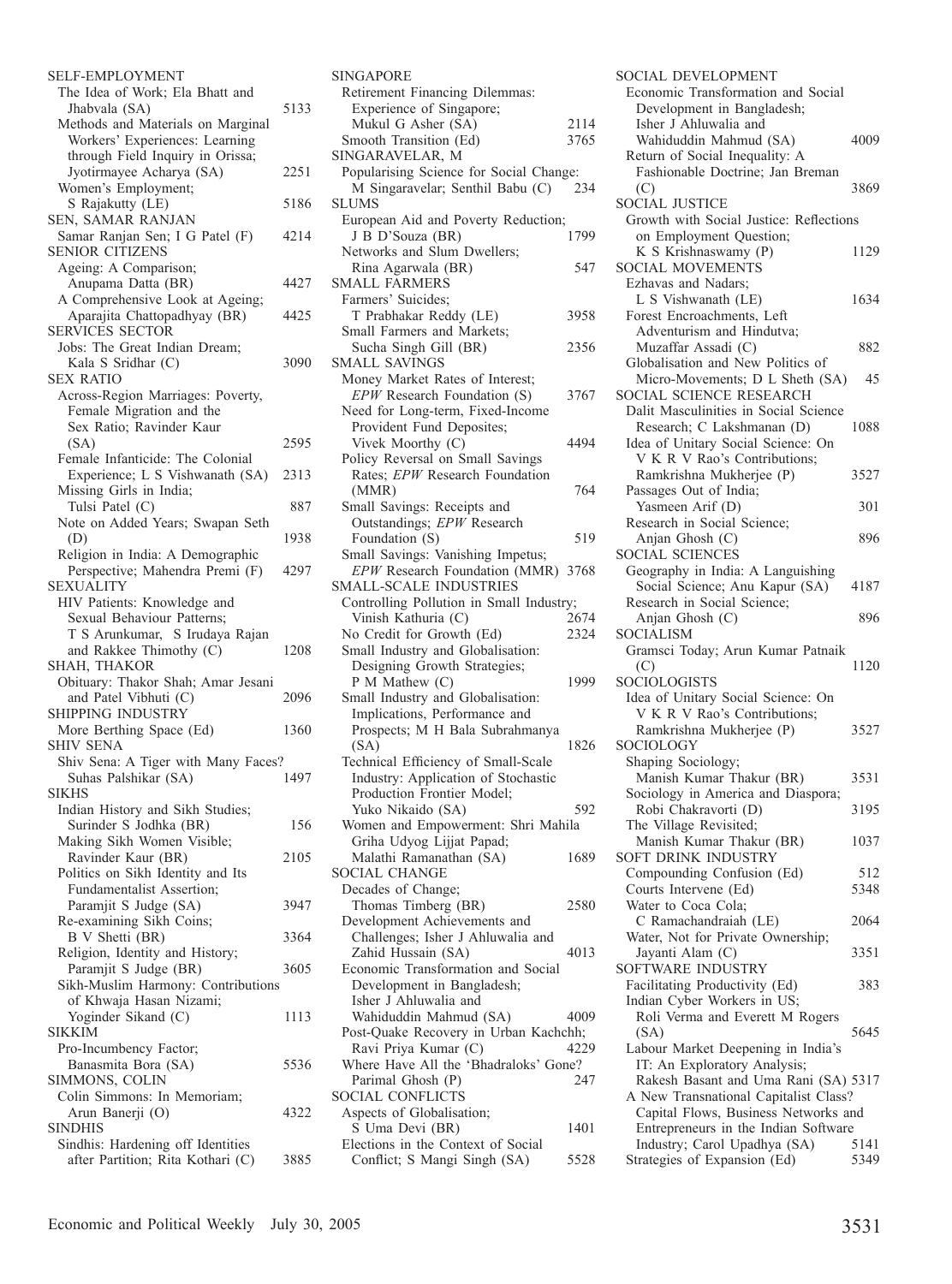| <b>SOIL POLLUTION</b>                                           |      |
|-----------------------------------------------------------------|------|
| Impact Assessment of Drainage                                   |      |
| Investment; K K Datta (C)                                       | 1784 |
| <b>SOUTH AFRICA</b>                                             | 1097 |
| Editing History (Ed)<br><b>SOUTH ASIA</b>                       |      |
| Agriculture Diversification in South Asia:                      |      |
| Patterns, Determinants and Policy                               |      |
| Implications; P K Joshi, Ashok Gulati,                          |      |
| Pratap S Birthal and Laxmi Tewari                               |      |
| (SA)                                                            | 2457 |
| SOUTH ASIAN STUDIES                                             |      |
| Bernard S Cohn: Historian of the                                |      |
| Future; Asha Sarangi (C)<br><b>SOUTH INDIA</b>                  | 2344 |
| Collective Action on Water;                                     |      |
| V Ratna Reddy (BR)                                              | 3245 |
| Forecasting State Domestic Product                              |      |
| and Inflation: Macroeconometric                                 |      |
| Model for AP, Karnataka and UP;                                 |      |
| B B Bhattacharya, N R Bhanumurthy,                              |      |
| Sabyasachi Kar and S Sakthivel                                  |      |
| (SA)                                                            | 3541 |
| Towards an Alternative Agrarian<br>Reform: Tea Plantations in   |      |
| South India; Yujiro Hayami                                      |      |
| and A Damodaran (P)                                             | 3992 |
| <b>SOVIET UNION</b>                                             |      |
| Relevance of Soviet Economic Model                              |      |
| for Non-Socialist Countries;                                    |      |
| Nirmal Kumar Chandra (SA)                                       | 2287 |
| SPAIN                                                           |      |
| Privatisation in Spain;                                         |      |
| Javier Bilbao Ubillos (SA)                                      | 1928 |
|                                                                 |      |
| <b>SPORTS</b>                                                   |      |
| Fear of Regulation (Ed)                                         | 3659 |
| <b>SRI LANKA</b><br>Cyber Cafes in Sri Lanka: Tamil             |      |
| Virtual Communities;                                            |      |
| Harinda Ranura Vidanage (C)                                     | 3988 |
| Glimmer of Hope (Ed)                                            | 1439 |
| Peace in Jaffna: Impressions of                                 |      |
| a Visit; P Sahadevan (C)                                        | 890  |
| Peace Moves in Sri Lanka;                                       | 02   |
| Kumar David (LE)<br>STANDARD OF LIVING                          |      |
| Secluded and Proximate Illiterates among                        |      |
| Couples: Implications for Health of                             |      |
| Women and Children; Srijit Mishra                               |      |
| and Shankar Mishra (SA)                                         | 745  |
| STATE ELECTRICITY BOARDS                                        |      |
| Costly Mess (Ed)                                                | 385  |
| Electricity Act 2003: Moving to a                               |      |
| Competitive Environment;                                        | 2001 |
| V Ranganathan (C)<br>Estimating Power Consumption in            |      |
| Agriculture; Siddharth Honnihal (C)                             | 790  |
| Indian Electricity Act 2003: Agenda                             |      |
| for Review; R Rejikumar (P)                                     | 4778 |
| Power Sector Reforms: No Takers;                                |      |
| Madhav Godbole (P)                                              | 4143 |
| Power Sector: More Sound than Light;                            | 3777 |
| Dhiraj Mathur (F)<br>Problems of Distribution;                  |      |
| M Raghavan (BR)                                                 | 1138 |
| Resolving Dabhol Tangle;                                        |      |
| Madhav Godbole (C)                                              | 2329 |
| Reviving Power Sector: Need for a<br>Rethink; Varinder Jain (C) | 1383 |

| Setting Risk-Based Returns in Power                                  |      |
|----------------------------------------------------------------------|------|
| Sector: An Alternative Approach;                                     |      |
| Dhiraj Mathur and                                                    |      |
| Ramanjit Kaur Johal (SA)<br><b>STATESMAN</b>                         | 1413 |
| The Art of the Essay;                                                |      |
| Rajmohan Gandhi (BR)                                                 | 3610 |
| STATISTICAL DATA                                                     |      |
| Indian Airlines, 1964-1999: Structure                                |      |
| of Cost and Policy Implication;                                      |      |
| Danish A Hashim (SA)                                                 | 3641 |
| <b>STOCK MARKET</b>                                                  |      |
| Corporate Debt Market: New Beginnings;                               |      |
| R H Patil (SA)                                                       | 1237 |
| Is Bank Debt Special? An Empirical<br>Analysis of Indian Corporates; |      |
| V Subramanian and                                                    |      |
| K U Umakrishnan (SA)                                                 | 1247 |
| Neo-Liberal Reforms with Cosmetic                                    |      |
| Changes? Amiya Kumar Bagchi (F) 3572                                 |      |
| Trend in Derivatives: Trade in the Indian                            |      |
| Stock Exchanges [NSE and BSE];                                       |      |
| EPW Research Foundation (S)                                          | 1099 |
| Unifying Regional Stock Exchanges;                                   |      |
| Zajo Joseph and S Kevin (C)<br><b>STREET VENDORS</b>                 | 779  |
| Retail Trade and Urban Policy;                                       |      |
| Gurbachan Singh (D)                                                  | 2410 |
| STRIKES AND LOCKOUTS                                                 |      |
| Lockouts in India, 1961-2001;                                        |      |
| K R Shyam Sundar (SA)                                                | 4377 |
| Making Sense of Strikes (Ed)                                         | 1865 |
| Right to Strike; A G Noorani (BR)                                    | 4631 |
| Workers' Right to Strike;                                            |      |
| Aseem Prakash (C)                                                    | 4317 |
| <b>SUB-SAHARAN AFRICA</b><br>Looting the State: Need to Change       |      |
| Mode of Accumulation of Wealth;                                      |      |
| DN(C)                                                                | 1389 |
| Technology Gap and More (Ed)                                         | 213  |
| <b>SUBALTERN STUDIES</b>                                             |      |
| Historicality in Literature: Subalternist                            |      |
| Misrepresentations;                                                  |      |
| Rosinka Chaudhuri (SA)                                               | 4658 |
| <b>SUDAN</b>                                                         |      |
| Chronicle of a Massacre Foretold;<br>Arif Azad (C)                   | 4320 |
| SUGAR INDUSTRY                                                       |      |
| Action, at Last? (Ed)                                                | 5549 |
| Beyond Bail-outs (Ed)                                                | 4681 |
| Inappropriate Remedies (Ed)                                          | 1096 |
| SUGARCANE                                                            |      |
| Beyond Bail-outs (Ed)                                                | 4681 |
| Inappropriate Remedies (Ed)                                          | 1096 |
| Policy and Politics (Ed)                                             | 5    |
| SUSTAINABLE DEVELOPMENT                                              |      |
| From Poverty Trap to Inclusive<br>Development in LDCs;               |      |
| Ignacy Sachs (SA)                                                    | 1802 |
| National Environment Policy 2004:                                    |      |
| A Critique of the Draft;                                             |      |
| Videh Upadhyay (C)                                                   | 4306 |
| Population Growth and Sustainable                                    |      |
| Development; Shama Perveen (C)                                       | 629  |
| SWEEZY, PAUL                                                         |      |
| Paul Sweezy; Vinod Vyasulu (LE)                                      | 1542 |
| TADA<br>POTA and Federalism;                                         |      |
| Ujjwal Kumar Singh (P)                                               | 1793 |
|                                                                      |      |

Repealing POTA: Some Issues; K G Kannabiran (C) 3794 State and Emerging Interlocking Legal Systems: Permanence of the Temporary; Ujjwal Kumar Singh (P) 149 TAMIL NADU After Kamaraj; R Sankar (LE) 1862<br>Avoidable Tragedy (Ed) 3317 Avoidable Tragedy (Ed) 3317 Human Development in Tamil Nadu: Examining Linkages; M Vijayabaskar, Padmini Swaminathan, S Anandhi and Gayatri Balagopal (P) 797 Kamaraj Remembered; Y Vincent Kumaradoss (C) 1655 Reaching Global Goals in Primary Education: Some Gender Concerns for Tamil Nadu; R Akila (SA) 2617<br>mall Parties Dominate (Ed) 512 Small Parties Dominate (Ed) Tamil Nadu's Midday Meal Scheme: Where Assumed Benefits Score over Hard Data; Padmini Swaminathan (SA) 4811 Tamil Nadu: A Tactical Alliance and a Sweep for the DPA; G Koteshwar Prasad (SA) 5488 Workers' Right to Strike; Aseem Prakash (C) 4317 TARIFF REFORMS Indirect Taxes: Complicating Tariff Structure; Sukumar Mukhopadhyay (F) 3330 Non-Agriculture Market Access Negotiations: Post-Cancun and Implications for Industrial Tariffs; R Mehta and Pooja Agarwal (SA) 3378 Uniform Import Duty: Next Step in Tariff Reform; Jayanta Roy and R K Pattnaik (SA) 2483 TATA, JAMSETJI NUSSERWANJI Jamsetji Nusserwanji Tata: A Centenary Tribute; N Benjamin (C) 3873 TAX REFORMS Implementing RRBM Act, 2003: Evaluating Kelkar Task Force Report; R J Chelliah (C) 3971 Mini-Budget: Sound Measures, Long Overdue; Sukumar Mukhopadhyay (C) 225 Proposals for Excise Reform in Budget 2005-06; Sukumar Mukhopadhyay (C) 5298 Short-circuiting Indirect Tax Reform (Ed) 3419 TAXATION Mini-Budget: Sound Measures, Long Overdue; Sukumar Mukhopadhyay (C) 225 Reforming Property Tax System: Simulated Results for Mumbai City; Ajit Karnik, Anita Rath and J C Sharma (SA) 3818 Securities Transaction Tax: Is It Effective? Ishani Tewari (C) 4406 Taxation and Constitution; Sukumar Mukhopadhyay (C) 3682 Taxing Capital Gains or Transactions; M K Datar (F) 3576 Taxing Services: The Way Forward; Amaresh Bagchi (C) 1876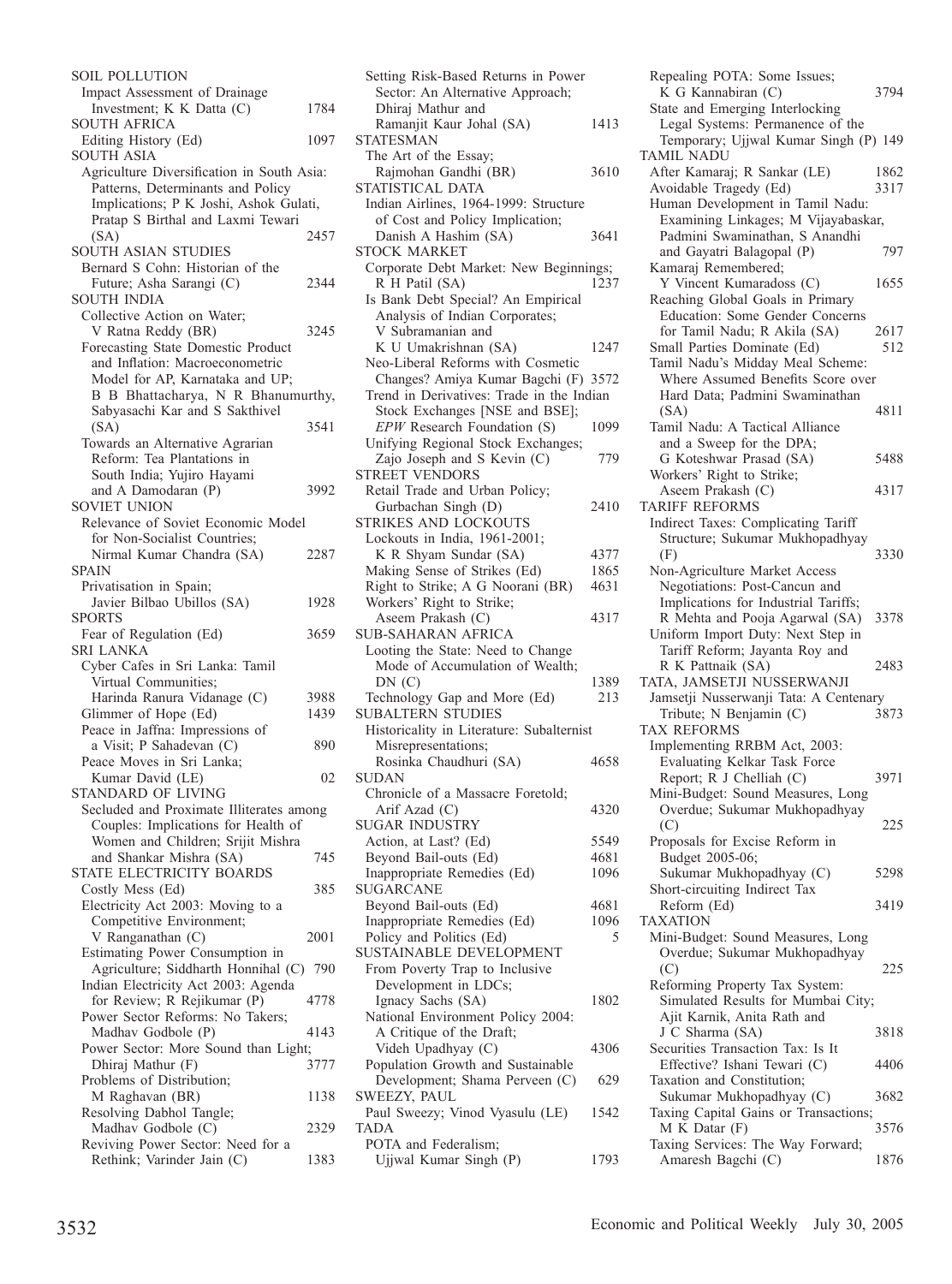TDP

| Telugu Desam Party: Rise and Prospects   |      |
|------------------------------------------|------|
| for Future; K C Suri (SA)                | 1481 |
| <b>TEA INDUSTRY</b>                      |      |
| Towards an Alternative Agrarian          |      |
| Reform: Tea Plantations in               |      |
| South India; Yujiro Hayami               |      |
| and A Damodaran (P)                      | 3992 |
| <b>TEACHERS</b>                          |      |
| Contractual Arrangements in Academia:    |      |
| Implications for Performance;            |      |
| Errol D'Souza (SA)                       | 2165 |
| Is Schooling for the Poor on the         |      |
| Government Agenda;                       |      |
| Vimala Ramachandran (C)                  | 3349 |
| Wanted: School Teachers (Ed)             | 3661 |
| <b>TECHNICAL EDUCATION</b>               |      |
| Technical Education in UP;               |      |
| B K Jha (C)                              |      |
| Trade in Education Services under        | 2207 |
|                                          |      |
| GATS: Implications for Higher            |      |
| Education in India;                      |      |
| Sudhanshu Bhushan (SA)                   | 2395 |
| TECHNOLOGY AND DEVELOPMENT               |      |
| Technology Acquisition and Growth        |      |
| of Firms; Indian Automobile Sector       |      |
| under Changing Policy Regimes;           |      |
| K Narayanan (SA)                         | 461  |
| Telecommunications: Regulatory           |      |
| Wild West? Pradip Baijal (C)             | 771  |
| USO and Rural Connectivity: Not an       |      |
| Obligation but an Opportunity;           |      |
| Pradip Baijal (C)<br>TECHNOLOGY TRANSFER | 5201 |
|                                          |      |
| Domestic and International Knowledge     |      |
| Spillovers in Manufacturing              |      |
| Industries in South Korea;               |      |
| Lakhwinder Singh (SA)                    | 498  |
| Technology Gap and More (Ed)             | 213  |
| Technology Transfer and Developing       |      |
| Countries; M H Bala Subrahmanya          |      |
|                                          |      |
|                                          |      |
| (BR)                                     | 3608 |
| TELANGANA                                |      |
| Agricultural Growth and Irrigation in    |      |
| Telangana: A Review of Evidence;         |      |
| Vamsi Vakulabharanam (SA)                | 1421 |
| Towards Peace, Democracy and Justice:    |      |
| Committee of Concerned                   |      |
| Citizens; Harsh Mander (C)               | 1206 |
| TELECOM REGULATORY AUTHORITY             |      |
| OF INDIA                                 |      |
| Competitive Access to Telecom:           |      |
| Spectrum Policy and M and A;             |      |
| Arvind Virmani (C)                       | 620  |
| Telecom Port Charges and IUC             |      |
| Regulations: Some Issues;                |      |
| Sambasiva Rao and                        |      |
| Shalabh K Singh (P)                      | 4628 |
| Telecom Reforms: A Decade On;            |      |
| T H Chowdary (C)                         | 2085 |
| Telecommunications: Regulatory Wild      |      |
| West? Pradip Baijal (C)                  | 771  |
| Unified Licence in Telecom: Moving       |      |
| towards Convergence;                     |      |
| T H Chowdary (C)                         | 319  |
| TELECOMMUNICATIONS                       |      |
| Competitive Access to Telecom:           |      |
| Spectrum Policy and M and A;             |      |
| Arvind Virmani (C)                       | 620  |

| Impact of Deregulation on a Public                                  |              |
|---------------------------------------------------------------------|--------------|
| Sector Firm: Case Study of ITI;                                     |              |
| Dilip Subramanian (SA)                                              | 5233         |
| State Support for Industrial R and D                                |              |
| in Developing Economies: Telecom<br>Equipment Industry in India and |              |
| China; Biswatosh Saha (SA)                                          | 3915         |
| Telecommunications: Regulatory Wild                                 |              |
| West? Pradip Baijal (C)                                             | 771          |
| Unified Licence in Telecom: Moving                                  |              |
| towards Convergence;                                                |              |
| T H Chowdary (C)                                                    | 319          |
| TELECOMMUNICATIONS POLICY                                           |              |
| Competitive Access to Telecom:                                      |              |
| Spectrum Policy and M and A;                                        |              |
| Arvind Virmani (C)                                                  | 620          |
| Telecom Reforms: A Decade On;                                       |              |
| T H Chowdary (C)                                                    | 2085         |
| USO and Rural Connectivity: Not an                                  |              |
| Obligation but an Opportunity;                                      |              |
| Pradip Baijal (C)                                                   | 5201         |
| TELEVISION                                                          |              |
| Antinomies of Representation;                                       |              |
| Kaushik Bhaumik (BR)<br><b>TERRORISM</b>                            | 3903         |
| The (not so) Quiet American; GPD (F) 4605                           |              |
| Betrayal of Aceh; Farish Am Noor                                    |              |
| (C)                                                                 | 2679         |
| Coping with ULFA; Rajesh S Kharat                                   |              |
| (C)                                                                 | 1661         |
| It's the Economy, Stupid!                                           |              |
| Ranjit Sau (C)                                                      | 3697         |
| Pornography of Torture;                                             |              |
| Sumanta Banerjee (C)                                                | 3443         |
| Repeal of POTA: What about Other                                    |              |
| Draconian Acts?                                                     |              |
|                                                                     |              |
| Ujjwal Kumar Singh (C)                                              | 3677         |
| Routine Violence (Ed)                                               | 3564         |
| Self-Determination vs Secession;                                    |              |
| A G Noorani (BR)                                                    | 1398         |
| Terrorism and Genocide: Making                                      |              |
| Sense of Senselessness; Amir Ali                                    |              |
| (C)                                                                 | 521          |
| Torture, the Public Secret;                                         |              |
| Anupama Rao (C)                                                     | 2347         |
| <b>TEXTILE INDUSTRY</b>                                             |              |
| Clusters on the Move (Ed)                                           | 2188         |
| Jamsetji Nusserwanji Tata: A Centenary                              |              |
| Tribute; N Benjamin (C)                                             | 3873<br>4288 |
| Last-Mile Hurdle (Ed)<br>Lobbying for Extension of Textile          |              |
| Quota Regime (C)                                                    | 4500         |
| Reforms after Quotes (Ed)                                           | 3764         |
| Thinking with Handlooms; Perspectives                               |              |
| from Andhra Pradesh;                                                |              |
| Seemanthini Niranjana (SA)                                          | 553          |
| TOBACCO                                                             |              |
| Ban on Tobacco; Rijo M John (C)                                     | 2205         |
| Health Behaviour in Context:                                        |              |
| Exploratory Multi-Level Analysis                                    |              |
| of Smoking, Drinking and Tobacco                                    |              |
| Chewing in Four States;                                             |              |
| S V Subramanian, Shailen Nandy,                                     |              |
| Michelle Kelly, Dave Gordon and<br>George Davey Smith (SA)          | 684          |
| TOTAL FACTOR PRODUCTIVITY                                           |              |
| Globalisation: Productivity, Efficiency                             |              |
| and Growth - An Overview;<br>N S Siddharthan (SA)                   | 420          |

Impact of Japanese and US FDI on Productivity Growth: A Firm-Level Analysis; Rashmi Banga (SA) 453 Liberalisation, MNE and Productivity of Indian Enterprises; N S Siddharthan and K Lal (SA) 448 Manufacturing Productivity under Varying Trade Regimes, 1980-2000; Deb Kumar Das (SA) 423 Measuring Productivity in Manufacturing<br>Sector: Pulapre Balakrishnan (P) 1465 Sector; Pulapre Balakrishnan (P) MNEs, Strategic Alliances and Efficiency of Firms: Emerging Trends;<br>Saon Ray (SA) 434 Saon Ray (SA) Ownership and Efficiency in Engineering Firms: 1990-91 to 1999-2000; B Goldar, V S Renganathan and Rashmi Banga (SA) 441 Ownership, Competition and Efficiency: New Evidence in Indian Context; Sudhir Naib (SA) 2029 TOURISM INDUSTRY Medical Tourism: Subsidising the Rich;<br>S K Godwin (C) 3981 S K Godwin (C) TOWN AND URBAN PLANNING Birth of a City; Abdul Shaban (BR) 5093 Reviving Urban Transport; S Sriraman (BR) 2977 Uncanny Networks: Pirate, Urban and New Globalisation; Ravi Sundaram (SA) 64 TRADE AGREEMENTS Freeing Trade (Ed) 3564 Informal Trade in the SAARC Region: Implications for FTAs; Nisha Taneja  $( C)$  5367 Need for Alternatives to FTAA; Remy Herrera (C) 1214<br>olicy Gains (Ed) 513 Policy Gains (Ed) Trade Relations: Opportunities for Growth: Nisha Taneja (C) 326 TRADE LIBERALISATION Agriculture Diversification in South Asia: Patterns, Determinants and Policy Implications; P K Joshi, Ashok Gulati, Pratap S Birthal and Laxmi Tewari (SA) 2457 For Sustainable Regionalism (Ed) 119 Globalisation: Productivity, Efficiency and Growth: An Overview; N S Siddharthan (SA) 420 Growing Intra-Industry Trade in Manufacturing: Implications for Policy; C Veeramani (SA) 4556 Growth and Reforms during 1980s and 1990s; Arvind Panagariya (SA) 2581 Impact of Trade Liberalisation: Looking at the Evidence; Sadiq Ahmed and Zaidi Sattar (SA) 4059 Liberalisation, MNE and Productivity of Indian Enterprises; N S Siddharthan and K Lal (SA) 448 Manufacturing Productivity under Varying Trade Regimes, 1980-2000; Deb Kumar Das (SA) 423 Need for Alternatives to FTAA; Remy Herrera (C) 1214 Welfare Costs of Import Protection: Some Selected Estimates; Satya P Das (SA) 2055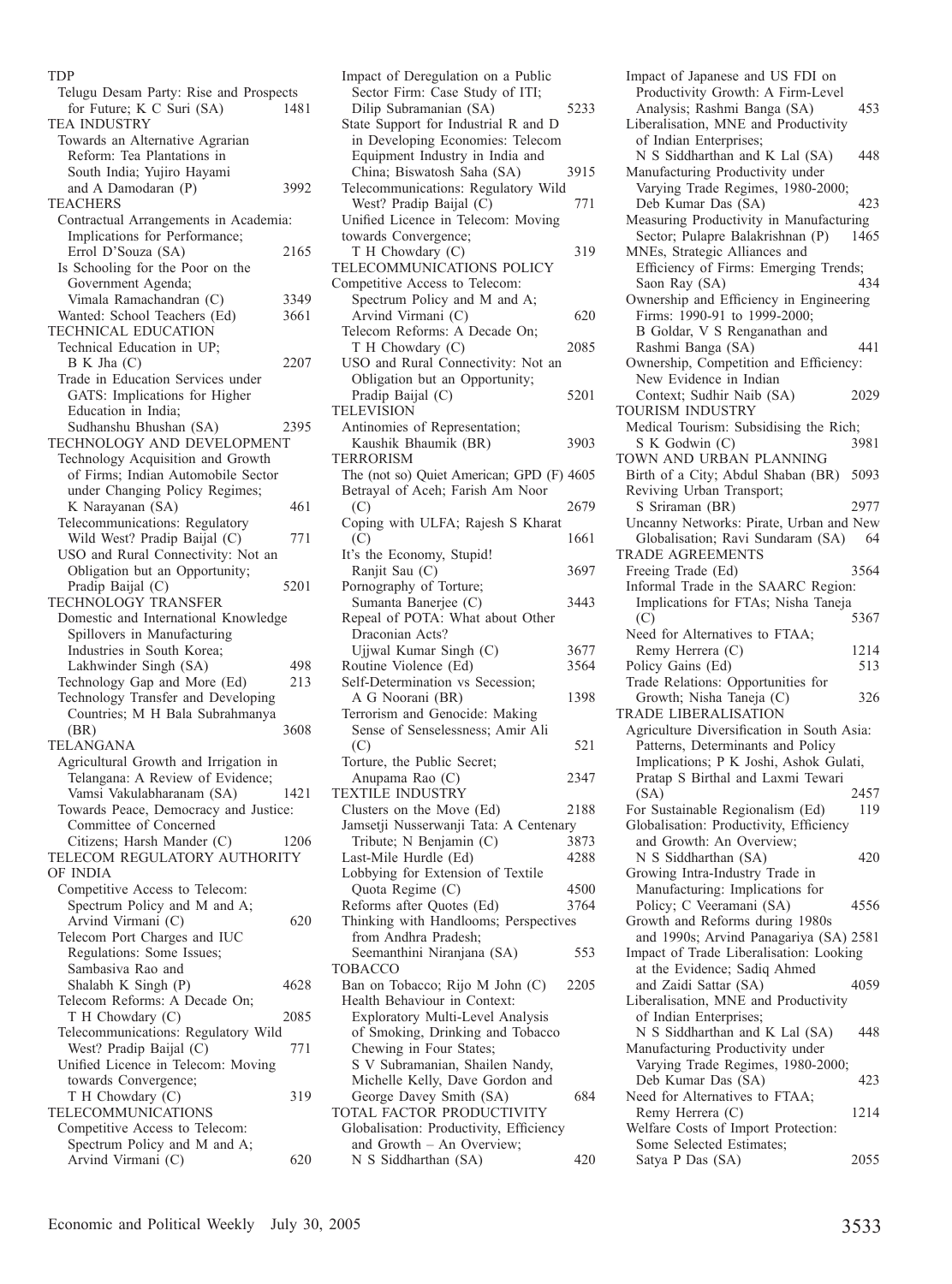WTO and Oilseeds Sector: Challenges of Trade Liberalisation; Ramesh Chand, Dayanatha Jha and Surabhi Mittal (C) 533 TRADE POLICY Manufacturing Productivity under Varying Trade Regimes, 1980-2000; Deb Kumar Das (SA) 423 TRADE UNIONS Dignity at Work: Strategies for Labour in Developing Countries; A V Jose (SA) 4447 Globalisation and Labour; Supriya RoyChowdhury (SA) 105<br>ight to Strike: A G Noorani (BR) 4631 Right to Strike; A G Noorani (BR) TRANSITION ECONOMIES Class Impact of Policy; Stephen Resnick (BR) 3529 TRANSPORTATION Commuting in Mumbai, 2008: Room for Optimism; Sudhir Badami and Smruti Koppikar (C) 1458 Reviving Urban Transport; S Sriraman (BR) 2977 TRIBAL DEVELOPMENT Destitutes of Development; D Bandyopadhyay (LE) 1002 Tribals and Others; B B Mohanty (BR) 1895 TRIBALS Autonomy Movements; Bhupinder Singh (LE) 2322 How Efficient Is TPDS in Tribal Areas? Kripa Shankar (C) 2093 Improved Water Control as Strategy for Enhancing Tribal Livelihoods; Sanjiv J Phansalkar and Verma Shilp (SA) 3469 Monopoly Procurement Scheme: A Study in Tribal Maharashtra; Kailas C Thaware (C) 5209 NGOs and Tribals; C K Vishwanath (LE) 1094 Protecting Tribals; Ramachandru Tejavath (LE) 602 Rayagada Story Retold: Destitutes of Development; D Bandyopadhyay  $( C)$  408 Sardar Sarovar Oustees: Coping with Displacement; Renu Modi (C) 1123 The Tribal Situation in India; Pratima Javalekar (LE) 2414 Tribals and Others; B B Mohanty (BR) 1895 Verrier Elwin and Tribal Society; Virginius Xaxa (BR) 1473 TRINAMUL CONGRESS Making and Unmaking of Trinamul Congress; Dwaipayan Bhattacharyya  $(SA)$ **TRIPS** Intellectual Property Protection for Plant Varieties: Issues in Focus; N Lalitha (SA) 1921 Liability and Policy Options in Biotechnology; J George (D) 3655 Patents and Indian Law (Ed) 5547 Patents Bill: Protecting Indigenous Knowledge; Nupur Chowdhury (C) 4984

| WIPO Patent Agenda: As If TRIPS Was             |      |
|-------------------------------------------------|------|
| Not Enough; Nitya Nanda (C)                     | 4310 |
| TRIPURA                                         |      |
| Routine Violence (Ed)                           | 3564 |
| TURKEY                                          |      |
| Self-Determination vs Secession;                |      |
| A G Noorani (BR)                                | 1398 |
| <b>ULFA</b>                                     |      |
| Coping with ULFA; Rajesh S Kharat               |      |
| (C)                                             | 1661 |
| Fire and Smoke Signals (Ed)                     | 4583 |
| Securing India: Treating Unlikely as            |      |
| Likely; Gautam Navlakha (P)                     | 4235 |
| <b>UNCTAD</b>                                   |      |
| Small Industry and Globalisation:               |      |
| Designing Growth Strategies;                    |      |
| P M Mathew (C)                                  | 1999 |
| <b>UNEMPLOYMENT</b>                             |      |
| GDP Growth and Feel Good Factor;                |      |
| Ratan Kumar Ghosal (C)                          | 1993 |
| UNITED ARAB REPUBLIC                            |      |
|                                                 |      |
| Indian Workers in UAE: Employment,              |      |
| Wages and Working Conditions;                   |      |
| K C Zachariah, B A Prakash and                  |      |
| S Irudaya Rajan (SA)                            | 2227 |
| Theatres of Oil Wars: Wanted -                  |      |
| An OPIC; Ranjit Sau (C)                         | 1883 |
| UNITED KINGDOM                                  |      |
| Hutton's Britain; Kurt Jacobsen and             |      |
| Sayeed Hasan Khan (C)                           | 541  |
| Tony Blair: Relic of the Past?                  |      |
| Frederic F Clairmont (C)                        | 1216 |
| <b>UNITED NATIONS</b>                           |      |
| Time for Change (Ed)                            | 5277 |
|                                                 |      |
|                                                 |      |
| <b>UNITED STATES</b>                            |      |
| America's Invisible Empire;                     |      |
| David Ludden (C)                                | 4776 |
| Bush's Re-election: Moral Issues                |      |
| and Possible Recession (C)                      | 5573 |
| Dealing with Corporate Crime:                   |      |
| Some Lessons; Mitu Gulati and                   |      |
| Kim Krawiec (C)                                 | 786  |
| Empire after Globalisation;                     |      |
| Partha Chatterjee (SA)                          | 4155 |
| Flailing Eagle, Crouching Tigers:               |      |
| Decline of US Power and New Asian               |      |
| Regionalism; Ravi Arvind Palat                  |      |
| (SA)                                            | 3620 |
| Hail the Modern Media; Ruby Lal                 |      |
| and Gyan Pandey (F)                             | 3080 |
| Impact of Japanese and US FDI on                |      |
|                                                 |      |
| Productivity Growth: A Firm-Level               | 453  |
| Analysis; Rashmi Banga (SA)                     |      |
| Indian Cyber Workers in US;                     |      |
| Roli Verma and Everett M Rogers                 |      |
| (SA)                                            | 5645 |
| It's the Economy, Stupid!                       |      |
| Ranjit Sau (C)                                  | 3697 |
| John Kerry: Unlikely Hero;                      |      |
| Kurt Jacobsen (C)                               | 1127 |
| Need for Alternatives to FTAA;                  |      |
| Remy Herrera (C)                                | 1214 |
| North Korean Nuclear Crisis;                    |      |
| Akl Kairouz (C)                                 | 25   |
| Outsourcing to India: Causes, Reaction          |      |
| and Prospects; Ignatius Chithelen               |      |
| (C)                                             | 1022 |
| Pornography of Torture;<br>Sumanta Banerjee (C) | 3443 |

Religion, Politics and Disenchantment;<br>Kevin W Moore (C) 4883 Kevin W Moore (C) Russia on Trial: An American Perspective: R G Gidadhubli (C) 3353 Sociology in America and Diaspora; Robi Chakravorti (D) 3195 Struggle against Toxic Water; Mukul (C) 2099 Uncharted Waters (Ed) 5068 What the Electorate Voted For; Vinay Lal  $(C)$  4986 Whatever Happened to Political Correctness? Kurt Jacobsen (C) 2440 UNITED STATES-IRAQ RELATIONS The Descent into Chaos: And a Case for War Reparations; Sukumar Muralidharan (C) 4308 Going to Ruin with Empire? GPD (F) 11 Imperial Pickle (Ed) 1761 Iraq Attack Backfire; Brian Martin (P) 1577 Israel: an Equal Partner in Occupation of Iraq; Sukumar Muralidharan (C) 4517 Torture, the Public Secret; Anupama Rao (C) 2347 UNITED STATES-VIETNAM RELATIONS Dien Bien Phu: A Personal Memoir; Frederic F Clairmont (C) 3889 UNIVERSITIES Higher Education: New Dilemmas; Bhupendra Yadav (C) 880 University Autonomy; Vikram Chaddha (LE) 306 URBANISATION Birth of a City; Abdul Shaban (BR) 5093 Decentralised Urban Governance in India: Implications for Financing of Urban Infrastructure; Soumen Bagchi and Soumyadeep Chattopadhyay (SA) 5253 Kolkata; Debraj Bhattacharya (LE) 5346 Networks and Slum Dwellers; Rina Agarwala (BR) 547 URDU Abuse of Urdu; Bikramjit De (C) 5085 Abuse of Urdu; Syed Shahabuddin (LE) 5274 UTTAR PRADESH Bombay Bimari in UP; Murali Dhar Vemuri (C) 4773 By-elections or Referendum; A K Verma (C) 4691 Changing Contours of Dalit Politics; A K Jha (BR) 1589 Dalit Question and Political Response: Comparative Study of Uttar Pradesh and Madhya Pradesh; Sudha Pai (SA) 1141 Development of an Institutionalised Riot System in Meerut City, 1961 to 1982; Paul R Brass (SA) 4839 Forecasting State Domestic Product and Inflation – Macroeconometric Model for AP, Karnataka and UP; B B Bhattacharya, N R Bhanumurthy, Sabyasachi Kar and S Sakthivel (SA) 3541 How Efficient Is TPDS in Tribal Areas? Kripa Shankar (C) 2093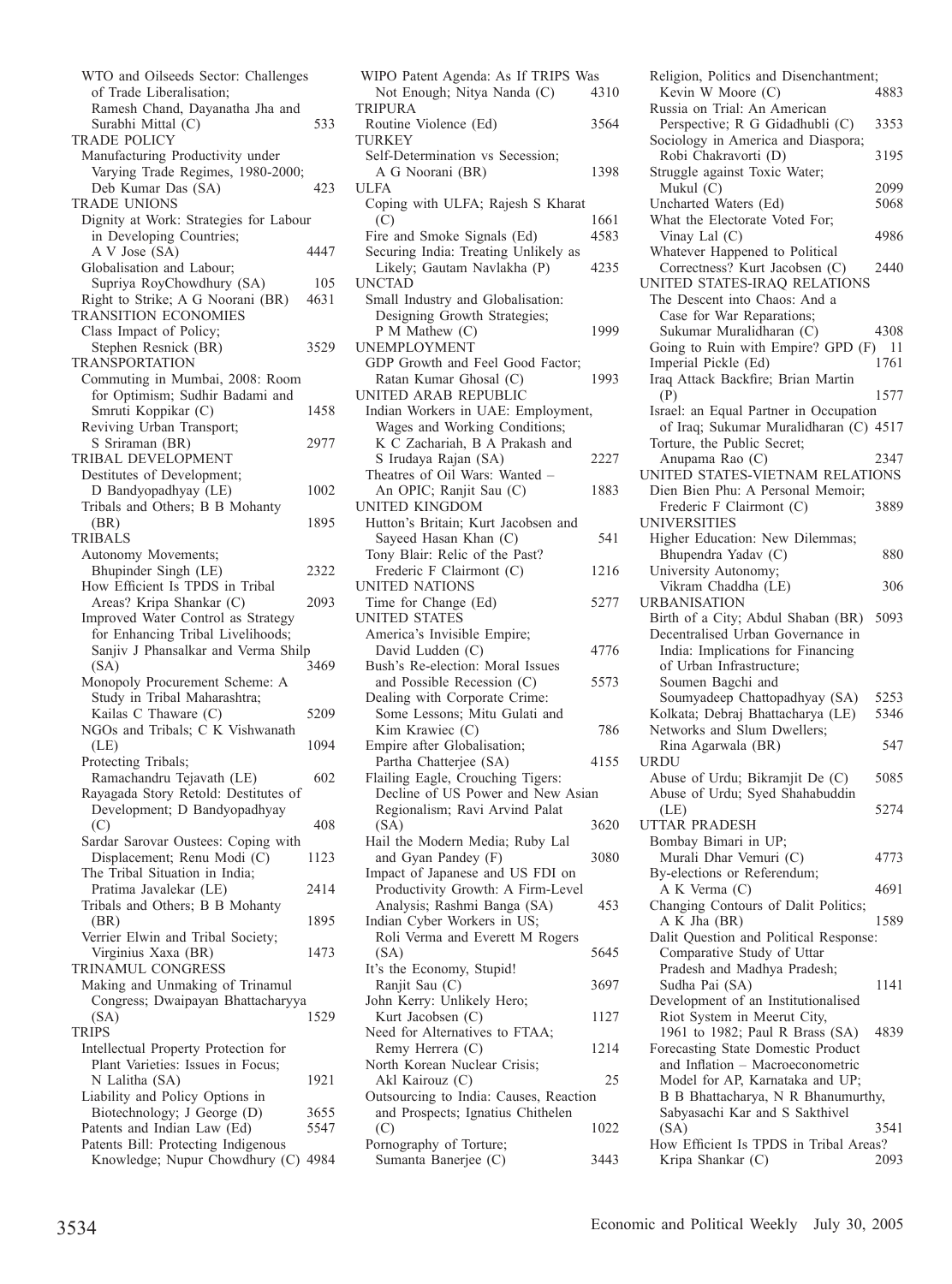| National Past and Political Present;                   |      |
|--------------------------------------------------------|------|
| Badri Narayan (SA)                                     | 3533 |
| Samajwadi Party in Uttar Pradesh;                      |      |
| A K Verma (SA)                                         | 1509 |
| Socialists Court Criminals, Capitalists                |      |
| and Communalists; Prashant Kumar                       |      |
| (C)                                                    | 5079 |
| Technical Education in UP;                             |      |
| B K Jha (C)<br>Trends in Groundwater Irrigation        | 2207 |
| in Eastern and Western UP;                             |      |
| Niranjan Pant (SA)                                     | 3463 |
| Uttar Pradesh: Caste and Political                     |      |
| Mobilisation; A K Verma (SA)                           | 5463 |
| Wanted: School Teachers (Ed)                           | 3661 |
| Will BSP and Congress Gain?                            |      |
| A K Verma (C)                                          | 1774 |
| <b>UTTARANCHAL</b>                                     |      |
| Disconcerting Findings (Ed)                            | 3960 |
| Story behind Marginal Differences;                     |      |
| Sanjay Kumar and                                       |      |
| Annapurna Nautiyal (SA)<br>VALUE ADDED TAX             | 5507 |
| Fiscal Restructuring in Context of Trade               |      |
| Reform; Indira RajaRaman (SA)                          | 2787 |
| Impact of VAT on Central and State                     |      |
| Finances; Kavita R Rao (SA)                            | 2773 |
| Taxation and Constitution;                             |      |
| Sukumar Mukhopadhyay (C)                               | 3682 |
| Weak Links in VAT Chain;                               |      |
| Sukumar Mukhopadhyay (C)                               | 1643 |
| Whither State VAT? (Ed)                                | 4391 |
| <b>VEGETABLES</b>                                      | 3420 |
| Case of Onion (Ed)                                     |      |
|                                                        |      |
| Onion Prices and State Intervention;                   |      |
| Sudhir B (C)<br>VENEZUELA                              | 3684 |
| What Next for the 'Bolivarian Revolution'?             |      |
| Frederic F Clairmont (C)                               | 4623 |
| VIOLENCE AGAINST WOMEN                                 |      |
| Dealing with Rape; G R Vora (LE)                       | 3958 |
| VISHWA HINDU PARISHAD                                  |      |
| Assertive Religious Identities: A                      |      |
| Conference Report; Anjan Ghosh                         |      |
| (C)                                                    | 1385 |
| Hindu and Islamic Transnational                        |      |
| Religious Movements;                                   |      |
| Shail Mayaram (SA)<br>VISHWABHARATI                    | 80   |
| Systemic Neglect (Ed)                                  | 1440 |
| <b>WAGES</b>                                           |      |
| Fair Prices and Wages;                                 |      |
| Ruud Bronkhorst (C)                                    | 3787 |
| Pay Inequality in Manufacturing,                       |      |
| 1979-98; James K Galbraith,                            |      |
| Deepshikha RoyChowdhury and                            |      |
| Sanjeev Shrivastava (SA)                               | 3139 |
| WARS AND WARFARE<br>The Descent into Chaos: And a Case |      |
| for War Reparations;                                   |      |
| Sukumar Muralidharan (C)                               | 4308 |
| Self-Determination vs Secession;                       |      |
| A G Noorani (BR)                                       | 1398 |
| Theatre of War; J B D'Souza (BR)                       | 1036 |
| <b>WASTE DISPOSAL</b>                                  |      |
| Dangerous Trade (Ed)                                   | 4584 |
| WATER POLLUTION<br>Struggle against Toxic Water;       |      |

| WATER RESOURCE MANAGEMENT                                      |      |
|----------------------------------------------------------------|------|
| Addressing Ecological Concerns (Ed)                            | 1637 |
| Collective Action on Water;                                    |      |
| V Ratna Reddy (BR)                                             | 3245 |
| Globalisation and Stress on Water                              |      |
| Resources; Shilpi Bhattacharya                                 |      |
| (BR)                                                           | 3901 |
| Interlinking of Rivers for Inter-basin                         |      |
| Transfer; T Prasad (P)                                         | 1220 |
| Interlinking of Rivers in India:                               |      |
| Assessing the Justifications;                                  |      |
| Jayanta Bandyopadhyay and                                      |      |
| Shama Perveen (SA)                                             | 5307 |
| Managing Water; A Vaidyanathan                                 |      |
| (BR)                                                           | 337  |
| Rejuvenating Irrigation Tanks                                  |      |
| through Local Institutions;                                    |      |
| R Sakthivadivel, P Gomathinayagam                              |      |
| and Tushaar Shah (SA)                                          | 3521 |
| Water and Welfare; Critical Issues in                          |      |
| India's Water Future;                                          |      |
| Tushaar Shah (C)                                               | 1211 |
| WATERSHED DEVELOPMENT                                          |      |
| Combating Negative Externalities of                            |      |
| Drought: Groundwater Recharge                                  |      |
| through Watershed Development                                  |      |
| Programme; M G Chandrakanth,                                   |      |
| Bisrat Alemu and Mahadev G Bhat                                |      |
| (SA)                                                           | 1164 |
| Exploring Micro Solutions (Ed)                                 | 860  |
| Improved Water Control as Strategy                             |      |
| for Enhancing Tribal Livelihoods;                              |      |
| Sanjiv J Phansalkar and Verma Shilp                            |      |
| (SA)                                                           | 3469 |
| Sustainable Livestock Production on                            |      |
| Semi-Arid Watersheds;                                          |      |
|                                                                |      |
|                                                                |      |
| Ranjitha Puskur, Jetske Bouma and                              | 3477 |
| Christopher Scott (SA)<br><b>WEST BENGAL</b>                   |      |
|                                                                | 2414 |
| Anti-Incumbency; AM (LE)<br>Back to Class; Tirthankar Roy (BR) | 2216 |
| An Ethnographer's View of Bengal's                             |      |
| Radicalism; Manabi Majumdar (BR)5526                           |      |
| Forest Protection Policies and Local                           |      |
| Benefits from NTFP: Lessons from                               |      |
| West Bengal; Madhumati Dutta,                                  |      |
| Souvanic Roy, Shubhayu Saha                                    |      |
| and Dibyendu S Maity (SA)                                      | 587  |
| Human Development in West Bengal;                              |      |
| Vinod Vyasulu (BR)                                             | 4243 |
| Land Acquisition in a West Bengal                              |      |
| District; Abhijit Guha (C)                                     | 4620 |
| Land Reforms in West Bengal;                                   |      |
| Datta S Ray (D)                                                | 2795 |
| Making and Unmaking of Trinamul                                |      |
| Congress; Dwaipayan Bhattacharyya                              |      |
| (SA)                                                           | 1529 |
| Nostalgia of Desh, Memories of                                 |      |
| Partition; Anasua Basu Raychaudhury                            |      |
| (SA)                                                           | 5653 |
| Poverty Alleviation Efforts of Panchayats                      |      |
| in West Bengal; Pranab Bardhan                                 |      |
| and Dilip Mookherjee (SA)                                      | 965  |
| Rights Activists Arrested;                                     |      |
| Raghu Nath Chakraborty (LE)                                    | 1358 |
| Starvation Deaths? (Ed)                                        | 2541 |
| West Bengal's Bargadars and                                    |      |
| Landownership; Tim Hanstad and<br>Robin Nielsen (D)            | 853  |

| West Bengal: Permanent Incumbency<br>and Political Stability;         |      |
|-----------------------------------------------------------------------|------|
| Dwaipayan Bhattacharyya (SA)<br><b>WHEAT</b>                          | 5477 |
| India's Wheat Economy: Will Demand<br>be a Constraint or Supply?      |      |
| Vasant P Gandhi, Zhang-Yue Zhou                                       |      |
| and John Mullen (SA)                                                  | 4737 |
| <b>WHO</b>                                                            |      |
| Unimaginative Tinkering; D Varatharajan,<br>S K Godwin and B Arun (F) | 3672 |
| WHOLESALE PRICE INDEX                                                 |      |
| Trends in Wholesale Price Index                                       |      |
| [Base-1993-94=100]- End-March Index                                   |      |
| Numbers and Point-to-Point Variation;                                 |      |
| EPW Research Foundation (S)                                           | 2327 |
| WIDOWS                                                                |      |
| Charkha, Dear Forgotten Friend of                                     |      |
| Widows: Reading the Erasures of a                                     |      |
| Symbol; Sadan Jha (SA)                                                | 3113 |
| <b>WILDLIFE</b>                                                       |      |
| Myopic Measures (Ed)                                                  | 3076 |
| Wildlife Protection: Scope of Community                               |      |
| Participation in New Act;                                             |      |
| Krishnayan Sen (C)                                                    | 623  |
| WOMEN                                                                 |      |
| Home and the World; Aparna Basu                                       |      |
| (BR)                                                                  | 3244 |
| Portraits from Kodagu;                                                |      |
| Shefali Srinivas (BR)                                                 | 646  |
| Women of India: A Comparative                                         |      |
| Statistical Profile; EPW Research                                     |      |
| Foundation (S)                                                        | 1639 |
| WOMEN AND AGRICULTURE                                                 |      |
| Gender Budgeting Analysis: A Study                                    |      |
| in Maharashtra's Agriculture;                                         |      |
| Alka Parikh, Sarthi Acharya and<br>Maithreyi Krishnaraj (SA)          | 4823 |
| Women Professionals in Agriculture:                                   |      |
| Some Employment Issues;                                               |      |
| N Sandhya Shenoy and D Rama Rao                                       |      |
| (SA)                                                                  | 1712 |
| WOMEN AND CHILD HEALTH                                                |      |
| Abortion in India: Emerging Issues                                    |      |
| from Qualitative Studies;                                             |      |
| Leela Visaria (SA)                                                    | 5044 |
| Antenatal Care and AIDS Knowledge                                     |      |
| among Married Women;                                                  |      |
| Usha Sambamoorthi, Rakkee Thimothy,                                   |      |
| Wenhui Wei and S Irudaya Rajan                                        |      |
| (SA)                                                                  | 721  |
| Caring Men? Husbands' Involvement                                     |      |
| in Maternal Care of Young Wives;                                      |      |
| Alka Barua (SA)                                                       | 5661 |
| Indicators of Nutrition for Women                                     |      |
| and Children: Current Status and                                      |      |
| Recommendations; Fred Arnold,                                         |      |
| Parveen Nangia and Umesh Kapil                                        |      |
| (SA)                                                                  | 664  |
| Maternal Health Care Services:                                        |      |
| Observations from Chhattisgarh,                                       |      |
| Jharkhand and Uttaranchal;                                            |      |
| Arvind Pandey, Nandini Roy, D Sahu                                    |      |
| and Rajib Acharya (SA)                                                | 713  |
| Poverty of Ideas (Ed)                                                 | 3075 |
| Secluded and Proximate Illiterates among                              |      |
| Couples: Implications for Health of                                   |      |
| Women and Children; Srijit Mishra                                     |      |

and Shankar Mishra (SA) 745